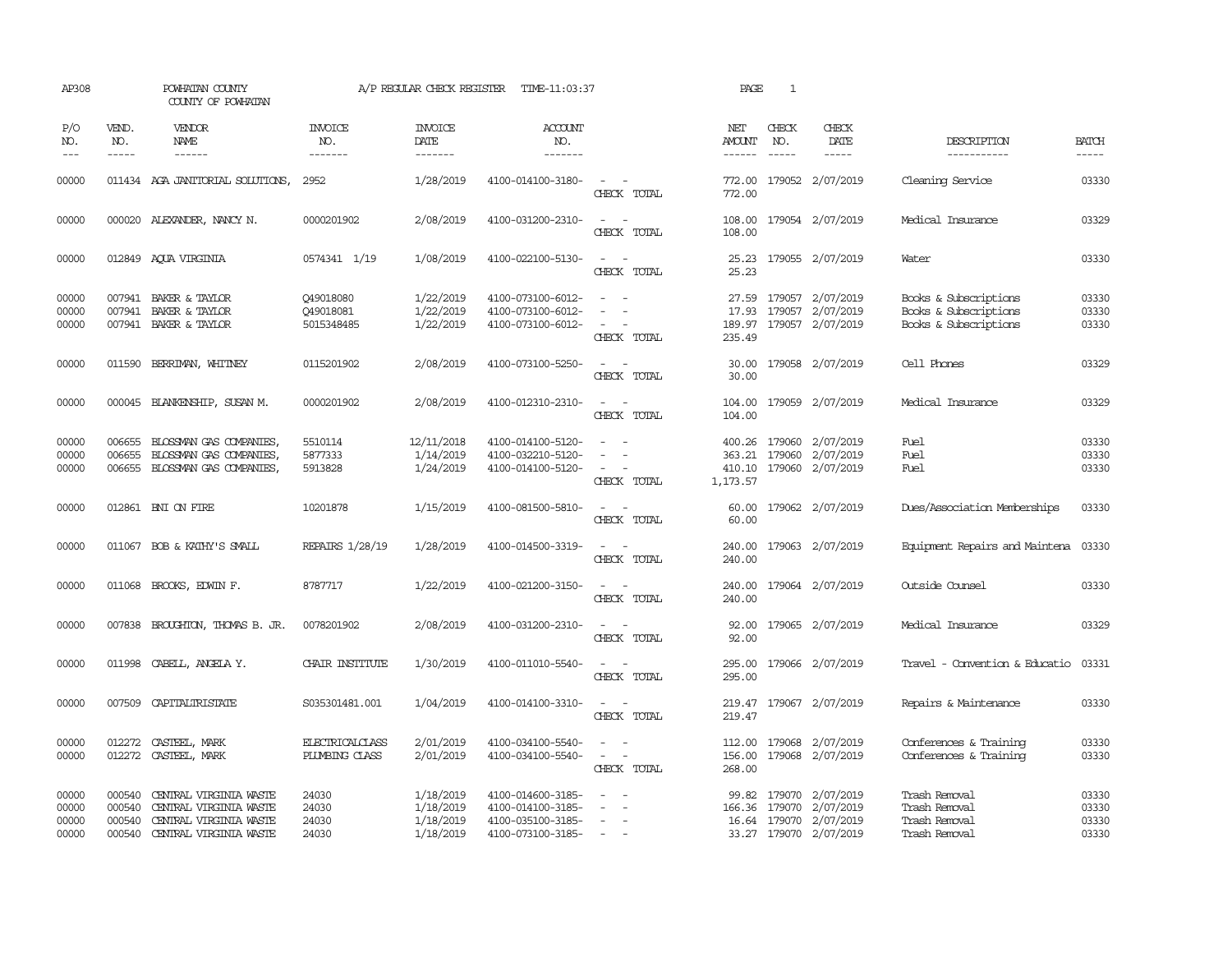| AP308         |              | POWHATAN COUNTY<br>COUNTY OF POWHATAN |                       | A/P REGULAR CHECK REGISTER | TIME-11:03:37         |                                      | PAGE            | $\overline{c}$ |                         |                                |              |
|---------------|--------------|---------------------------------------|-----------------------|----------------------------|-----------------------|--------------------------------------|-----------------|----------------|-------------------------|--------------------------------|--------------|
| P/O<br>NO.    | VEND.<br>NO. | VENDOR<br>NAME                        | <b>INVOICE</b><br>NO. | <b>INVOICE</b><br>DATE     | <b>ACCOUNT</b><br>NO. |                                      | NET<br>AMOUNT   | CHECK<br>NO.   | CHECK<br>DATE           | DESCRIPTION                    | <b>BATCH</b> |
| $\frac{1}{2}$ | $- - - - -$  | ------                                | -------               | -------                    | -------               |                                      | $- - - - - -$   | $- - - - -$    | -----                   | -----------                    | $- - - - -$  |
| 00000         | 000540       | CENTRAL VIRGINIA WASTE                | 24030                 | 1/18/2019                  | 4100-032210-3185-     | $\overline{\phantom{a}}$             |                 |                | 16.64 179070 2/07/2019  | Trash Removal                  | 03330        |
| 00000         | 000540       | CENTRAL VIRGINIA WASTE                | 24030                 | 1/18/2019                  | 4100-032220-3185-     |                                      | 16.64           | 179070         | 2/07/2019               | Trash Removal                  | 03330        |
| 00000         | 000540       | CENTRAL VIRGINIA WASTE                | 24052                 | 1/24/2019                  | 4100-014300-3176-     |                                      | 513.99          | 179070         | 2/07/2019               | Recycling Pulls                | 03330        |
| 00000         | 000540       | CENTRAL VIRGINIA WASTE                | 24052                 | 1/24/2019                  | 4100-014300-3176-     |                                      | 6,053.66 179070 |                | 2/07/2019               | Recycling Pulls                | 03330        |
| 00000         | 000540       | CENTRAL VIRGINIA WASTE                | 24052                 | 1/24/2019                  | 4100-014300-3176-     |                                      |                 |                | 551.85-179070 2/07/2019 | Recycling Pulls                | 03330        |
| 00000         | 000540       | CENTRAL VIRGINIA WASTE                | 24055                 | 1/24/2019                  | 4100-014300-3176-     | $\sim$                               |                 |                | 188.87 179070 2/07/2019 | Recycling Pulls                | 03330        |
|               |              |                                       |                       |                            |                       | CHECK TOTAL                          | 6,554.04        |                |                         |                                |              |
| 00000         | 010808       | CERULLO, ROBERT                       | 0108201902            | 2/08/2019                  | 4100-022100-5250-     |                                      | 30.00           |                | 179071 2/07/2019        | Cell Phones                    | 03329        |
|               |              |                                       |                       |                            |                       | CHECK TOTAL                          | 30.00           |                |                         |                                |              |
| 00000         | 006965       | CINIAS CORPORATION                    | 143529144             | 1/16/2019                  | 4100-014100-6011-     |                                      |                 |                | 82.64 179072 2/07/2019  | Uniforms                       | 03330        |
| 00000         | 006965       | CINIAS CORPORATION                    | 143529144             | 1/16/2019                  | 4100-014500-6011-     |                                      |                 |                | 88.13 179072 2/07/2019  | Uniforms                       | 03330        |
| 00000         | 006965       | CINIAS CORPORATION                    | 143533437             | 1/23/2019                  | 4100-014100-6011-     |                                      |                 |                | 93.21 179072 2/07/2019  | Uniforms                       | 03330        |
| 00000         | 006965       | CINIAS CORPORATION                    | 143533437             | 1/23/2019                  | 4100-014500-6011-     | $\equiv$                             | 88.13           |                | 179072 2/07/2019        | Uniforms                       | 03330        |
| 00000         | 006965       | CINIAS CORPORATION                    | 143533438             | 1/23/2019                  | 4100-014300-6011-     | $\sim$                               |                 |                | 142.10 179072 2/07/2019 | Uniforms                       | 03330        |
|               |              |                                       |                       |                            |                       | CHECK TOTAL                          | 494.21          |                |                         |                                |              |
| 00000         | 006302       | VIRGINIA INFORMATION                  | T421432               | 1/31/2019                  | 4100-012510-5260-     | $\sim$<br>$\sim$                     | 310.68          |                | 179073 2/07/2019        | Internet Usage                 | 03331        |
|               |              |                                       |                       |                            |                       | CHECK TOTAL                          | 310.68          |                |                         |                                |              |
| 00000         |              | 010079 DEAL & LACHENEY P.C.           | 4780                  | 2/01/2019                  | 4100-012210-3150-     |                                      | 10,000.00       |                | 179074 2/07/2019        | Contracted County Attomey      | 03330        |
|               |              |                                       |                       |                            |                       | CHECK TOTAL                          | 10,000.00       |                |                         |                                |              |
| 00000         |              | 008750 DOMINION ENERGY                | 3666707066 1/19       | 1/28/2019                  | 4100-053910-5643-     |                                      |                 |                | 378.64 179075 2/07/2019 | PCCAA Services - Federal CSBG  | 03330        |
|               |              |                                       |                       |                            |                       | CHECK TOTAL                          | 378.64          |                |                         |                                |              |
| 00000         | 000860       | DOMINION ENERGY VIRGINIA              | 2932352368 1/19       | 1/03/2019                  | 4100-032220-5110-     |                                      |                 |                | 19.74 179076 2/07/2019  | Electricity                    | 03330        |
| 00000         | 000860       | DOMINION ENERGY VIRGINIA              | 9750120975 1/19       | 1/03/2019                  | 4100-032220-5110-     | $\equiv$<br>$\overline{\phantom{0}}$ | 2,576.80        |                | 179076 2/07/2019        | Electricity                    | 03330        |
|               |              |                                       |                       |                            |                       | CHECK TOTAL                          | 2,596.54        |                |                         |                                |              |
| 00000         |              | 012512 E-Z-GO                         | 91690086              | 1/14/2019                  | 4100-014600-3310-     | $\equiv$                             | 912.45          |                | 179077 2/07/2019        | Repairs and Maintenance        | 03331        |
|               |              |                                       |                       |                            |                       | CHECK TOTAL                          | 912.45          |                |                         |                                |              |
| 00000         |              | 006585 ELECTRICAL CONNECTION          | 4205                  | 12/31/2018                 | 4100-014300-3310-     |                                      |                 |                | 195.00 179078 2/07/2019 | Repairs & Maintenance          | 03330        |
|               |              |                                       |                       |                            |                       | CHECK TOTAL                          | 195.00          |                |                         |                                |              |
| 00000         |              | 011224 ELECTRONIC SYSTEMS, INC.       | IN1171675             | 1/29/2019                  | 4100-035100-3320-     |                                      | 25.83           |                | 179079 2/07/2019        | Landscaping - Animal Control   | 03330        |
| 00000         | 011224       | ELECTRONIC SYSTEMS, INC.              | IN1171675             | 1/29/2019                  | 4100-014300-3320-     |                                      | 14.00           | 179079         | 2/07/2019               | Maintenance and Service Contra | 03330        |
| 00000         | 011224       | ELECTRONIC SYSTEMS, INC.              | IN1171675             | 1/29/2019                  | 4100-012100-3320-     | $\equiv$                             | 14.00           | 179079         | 2/07/2019               | Maintenance & Service Contract | 03330        |
| 00000         | 011224       | ELECTRONIC SYSTEMS, INC.              | IN1171675             | 1/29/2019                  | 4100-012310-3320-     |                                      |                 | 105.49 179079  | 2/07/2019               | Maintenance & Service Contract | 03330        |
| 00000         | 011224       | ELECTRONIC SYSTEMS, INC.              | IN1171675             | 1/29/2019                  | 4100-031210-3320-     | $\sim$                               |                 | 65.66 179079   | 2/07/2019               | Maintenance and Service Contra | 03330        |
| 00000         | 011224       | ELECTRONIC SYSTEMS, INC.              | IN1171675             | 1/29/2019                  | 4100-012200-3320-     |                                      | 25.83           | 179079         | 2/07/2019               | Maintenance & Service Contract | 03330        |
| 00000         | 011224       | ELECTRONIC SYSTEMS, INC.              | IN1171675             | 1/29/2019                  | 4100-012220-3320-     |                                      | 25.83           | 179079         | 2/07/2019               | Maintenance and service contra | 03330        |
| 00000         | 011224       | ELECTRONIC SYSTEMS, INC.              | IN1171675             | 1/29/2019                  | 4100-071110-3320-     |                                      |                 | 14.00 179079   | 2/07/2019               | General Maintenance            | 03330        |
| 00000         | 011224       | ELECTRONIC SYSTEMS, INC.              | IN1171675             | 1/29/2019                  | 4100-014100-3320-     |                                      | 14.00           | 179079         | 2/07/2019               | Maintenance & Service Contract | 03330        |
| 00000         | 011224       | ELECTRONIC SYSTEMS, INC.              | IN1171675             | 1/29/2019                  | 4100-031200-3320-     |                                      |                 | 165.32 179079  | 2/07/2019               | Maintenance & Service Contract | 03330        |
| 00000         |              | 011224 ELECTRONIC SYSTEMS, INC.       | IN1171675             | 1/29/2019                  | 4100-012410-3320-     | $\overline{\phantom{a}}$             |                 |                | 229.29 179079 2/07/2019 | Maintenance & Service Contract | 03330        |
|               |              |                                       |                       |                            |                       | CHECK TOTAL                          | 699.25          |                |                         |                                |              |
| 00000         | 009093       | FARMVILLE WHOLESALE                   | 5414582               | 1/11/2019                  | 4100-014100-3310-     |                                      |                 |                | 88.35 179080 2/07/2019  | Repairs & Maintenance          | 03330        |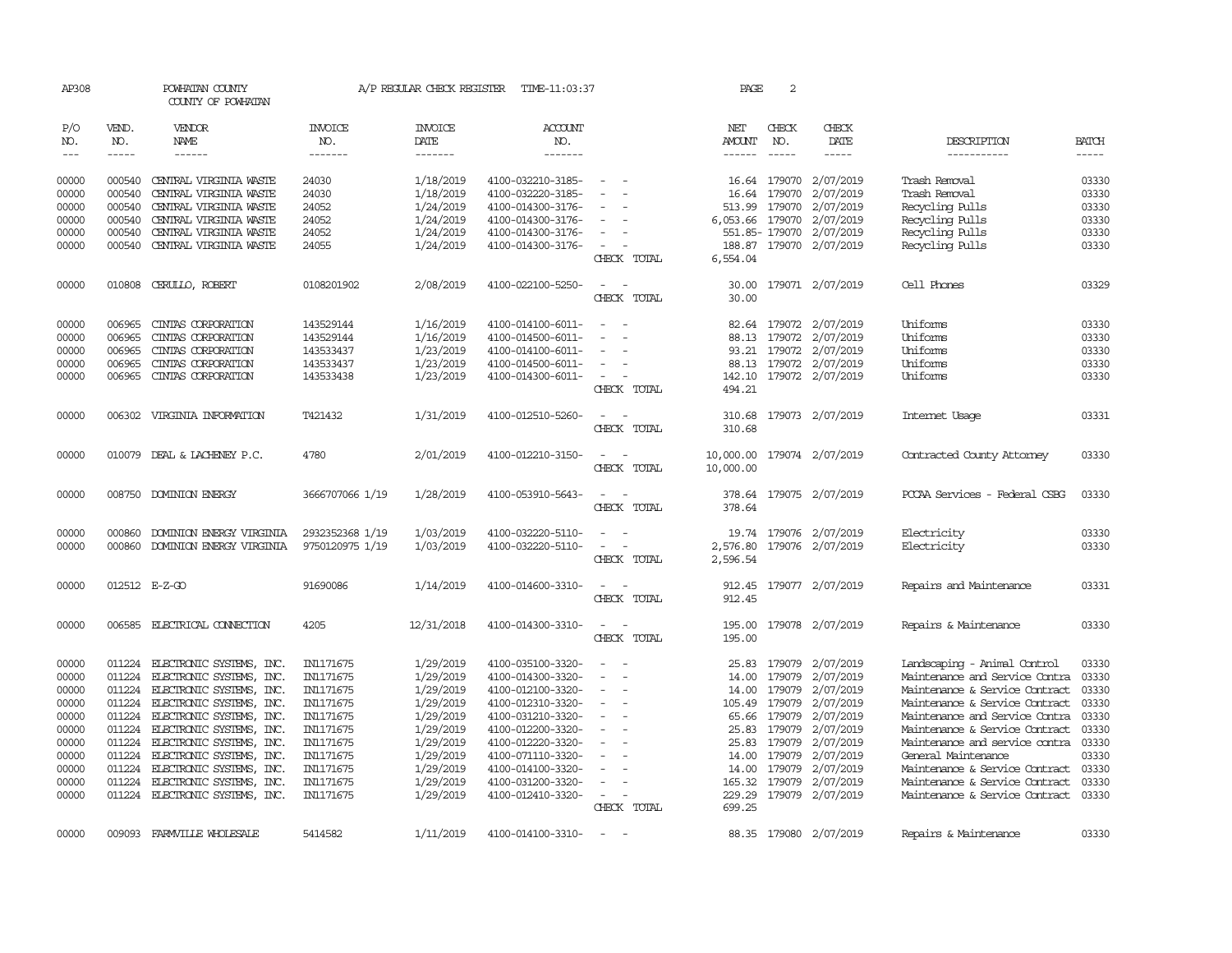| AP308                   |                             | POWHATAN COUNTY<br>COUNTY OF POWHATAN                                                     |                                     | A/P REGULAR CHECK REGISTER          | TIME-11:03:37                                               |                                                                           | PAGE                                 | 3                           |                                                   |                                                                                                    |                         |
|-------------------------|-----------------------------|-------------------------------------------------------------------------------------------|-------------------------------------|-------------------------------------|-------------------------------------------------------------|---------------------------------------------------------------------------|--------------------------------------|-----------------------------|---------------------------------------------------|----------------------------------------------------------------------------------------------------|-------------------------|
| P/O<br>NO.<br>$- - -$   | VEND.<br>NO.<br>$- - - - -$ | VENDOR<br><b>NAME</b><br>------                                                           | INVOICE<br>NO.<br>-------           | <b>INVOICE</b><br>DATE<br>-------   | <b>ACCOUNT</b><br>NO.<br>-------                            |                                                                           | NET<br>AMOUNT<br>$- - - - - -$       | CHECK<br>NO.<br>$- - - - -$ | CHECK<br>DATE<br>$- - - - -$                      | DESCRIPTION<br>-----------                                                                         | <b>BATCH</b><br>-----   |
| 00000<br>00000<br>00000 | 009093<br>009093<br>009093  | FARMVILLE WHOLESALE<br>FARMVILLE WHOLESALE<br>FARMVILLE WHOLESALE                         | 655529<br>655531<br>655575          | 1/03/2019<br>1/03/2019<br>1/03/2019 | 4100-014300-3310-<br>4100-014300-3310-<br>4100-014100-6004- | $\equiv$<br>CHECK TOTAL                                                   | 139.00<br>139.00<br>98.00<br>464.35  | 179080<br>179080            | 2/07/2019<br>2/07/2019<br>179080 2/07/2019        | Repairs & Maintenance<br>Repairs & Maintenance<br>Tools and Equipment                              | 03330<br>03330<br>03330 |
| 00000                   |                             | 012862 FINE CREEK PROVISIONS                                                              | MILLER'SCOTTAGE                     | 2/01/2019                           | 4100-081100-5540-                                           | $\sim$ $-$<br>CHECK TOTAL                                                 | 29.59<br>29.59                       |                             | 179081 2/07/2019                                  | Conferences & Training                                                                             | 03330                   |
| 00000                   |                             | 001380 FORD, SUSAN P.                                                                     | 0013201902                          | 2/08/2019                           | 4100-012310-2310-                                           | $\sim$ $\sim$<br>CHECK TOTAL                                              | 104.00<br>104.00                     |                             | 179082 2/07/2019                                  | Medical Insurance                                                                                  | 03329                   |
| 00000<br>00000<br>00000 | 010736<br>010736<br>010736  | GALLS, LLC<br>GALLS, LLC<br>GALLS, LLC                                                    | 011811778<br>011811781<br>011811785 | 1/24/2019<br>1/24/2019<br>1/24/2019 | 4100-031200-6011-<br>4100-031200-6011-<br>4100-031200-6011- | $\equiv$<br>$\overline{\phantom{a}}$<br>CHECK TOTAL                       | 208.79<br>149.72<br>171.95<br>530.46 | 179083                      | 179083 2/07/2019<br>2/07/2019<br>179083 2/07/2019 | Uniforms<br>Uniforms<br>Uniforms                                                                   | 03330<br>03330<br>03330 |
| 00000<br>00000          |                             | 006013 GRAINGER<br>006013 GRAINGER                                                        | 9023126510<br>9059365156            | 12/05/2018<br>1/16/2019             | 4100-014100-3310-<br>4100-014100-6004-                      | CHECK TOTAL                                                               | 37.07<br>48.53<br>85.60              |                             | 179084 2/07/2019<br>179084 2/07/2019              | Repairs & Maintenance<br>Tools and Equipment                                                       | 03330<br>03330          |
| 00000                   |                             | 012863 GRAVES, SHIRLEY                                                                    | DEPOSIT RUCKER                      | 12/19/2018                          | 4100-053910-5642-                                           | CHECK TOTAL                                                               | 800.00<br>800.00                     |                             | 179085 2/07/2019                                  | PCCAA Services - TANF                                                                              | 03330                   |
| 00000                   | 012508                      | HEALTH ECUTTY INC                                                                         | 9F9X46M                             | 1/28/2019                           | 100-000200-0012-                                            | $\overline{\phantom{a}}$<br>CHECK TOTAL                                   | 443.49<br>443.49                     |                             | 179086 2/07/2019                                  | Payroll Clearing - FSA                                                                             | 03330                   |
| 00000<br>00000          | 010487<br>010487            | IBM CORPORATION<br>IBM CORPORATION                                                        | Q6672G8<br>Q6672G8                  | 2/01/2019<br>2/01/2019              | 4100-095101-9300-<br>4100-095101-9301-                      | $\sim$ 100 $\mu$<br>$\sim$ $-$<br>$\overline{\phantom{a}}$<br>CHECK TOTAL | 839.20<br>15.37<br>854.57            |                             | 179087 2/07/2019<br>179087 2/07/2019              | AS400 Lease - Principal<br>AS400 Lease - Interest                                                  | 03330<br>03330          |
| 00000                   |                             | 010755 INNOVATIVE TURF                                                                    | 3975                                | 9/07/2018                           | 4100-014600-3320-                                           | $\sim$<br>CHECK TOTAL                                                     | 1,580.95                             |                             | 1,580.95 179088 2/07/2019                         | Maintenance/Service Contracts                                                                      | 03330                   |
| 00000<br>00000          | 000120<br>000120            | <b>JAMES RIVER AIR</b><br><b>JAMES RIVER AIR</b>                                          | S103203<br>S1403713                 | 11/30/2018<br>12/31/2018            | 4100-032220-3310-<br>4100-014100-3308-                      | CHECK TOTAL                                                               | 223.00<br>400.50<br>623.50           |                             | 179089 2/07/2019<br>179089 2/07/2019              | Repairs & Maintenance<br>HVAC Service and Repairs                                                  | 03330<br>03330          |
| 00000                   | 011973                      | KURNOS, JULIANNE N.                                                                       | 0119201902                          | 2/08/2019                           | 4100-081100-5250-                                           | CHECK TOTAL                                                               | 30.00<br>30.00                       |                             | 179090 2/07/2019                                  | Cell Phones                                                                                        | 03329                   |
| 00000<br>00000<br>00000 |                             | 010811 IAND AND COATES, INC<br>010811 LAND AND COATES, INC<br>010811 IAND AND COATES, INC | 3169577<br>3171033<br>3171141       | 1/15/2019<br>1/22/2019<br>1/22/2019 | 4100-014500-3319-<br>4100-014500-3319-<br>4100-014500-3319- | $\equiv$<br>CHECK TOTAL                                                   | 61.72<br>5.97<br>87.13               | 19.44 179091<br>179091      | 2/07/2019<br>2/07/2019<br>179091 2/07/2019        | Equipment Repairs and Maintena<br>Equipment Repairs and Maintena<br>Equipment Repairs and Maintena | 03330<br>03330<br>03330 |
| 00000                   |                             | 006629 LANDSCAPE SUPPLY, INC.                                                             | 0150560-IN                          | 1/25/2019                           | 4100-014600-3310-                                           | $\sim$ $\sim$<br>CHECK TOTAL                                              | 510.00<br>510.00                     |                             | 179092 2/07/2019                                  | Repairs and Maintenance                                                                            | 03330                   |
| 00000                   |                             | 008700 LOWE, MELISSA                                                                      | POSTAGE 1/30/19                     | 1/30/2019                           | 4100-012220-5210-                                           | CHECK TOTAL                                                               | 25.50                                |                             | 25.50 179093 2/07/2019                            | Postage                                                                                            | 03330                   |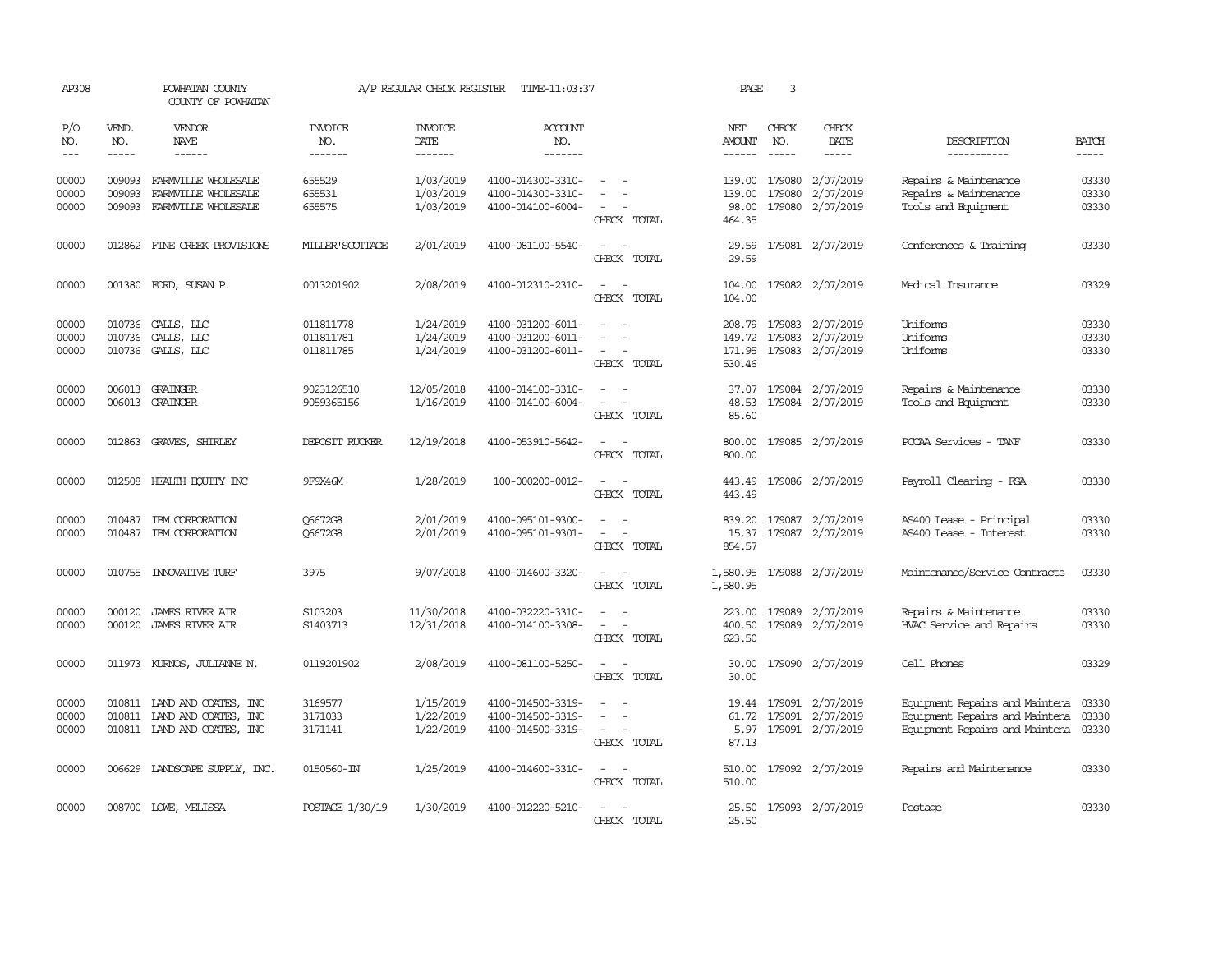| AP308                                                                         |                                                                                                                                                                                                                                                                                                                                                                                                                                                                         | POWHATAN COUNTY<br>COUNTY OF POWHATAN                                                                                                                                                                                                                                                                                                           |                                                                                                                              | A/P REGULAR CHECK REGISTER                                                                                               | TIME-11:03:37                                                                                                                                                                             |                                                                                                                                              | PAGE                                                                                                   | 4                           |                                                                                                                                                            |                                                                                                                                                                                                     |                                                                               |
|-------------------------------------------------------------------------------|-------------------------------------------------------------------------------------------------------------------------------------------------------------------------------------------------------------------------------------------------------------------------------------------------------------------------------------------------------------------------------------------------------------------------------------------------------------------------|-------------------------------------------------------------------------------------------------------------------------------------------------------------------------------------------------------------------------------------------------------------------------------------------------------------------------------------------------|------------------------------------------------------------------------------------------------------------------------------|--------------------------------------------------------------------------------------------------------------------------|-------------------------------------------------------------------------------------------------------------------------------------------------------------------------------------------|----------------------------------------------------------------------------------------------------------------------------------------------|--------------------------------------------------------------------------------------------------------|-----------------------------|------------------------------------------------------------------------------------------------------------------------------------------------------------|-----------------------------------------------------------------------------------------------------------------------------------------------------------------------------------------------------|-------------------------------------------------------------------------------|
| P/O<br>NO.<br>$---$                                                           | VEND.<br>NO.<br>$\begin{tabular}{ccccc} \multicolumn{2}{c }{\multicolumn{2}{c }{\multicolumn{2}{c }{\multicolumn{2}{c}}{\hspace{-2.2cm}}}} \multicolumn{2}{c }{\multicolumn{2}{c }{\hspace{-2.2cm}}\hline} \multicolumn{2}{c }{\hspace{-2.2cm}}\hline \multicolumn{2}{c }{\hspace{-2.2cm}}\hline \multicolumn{2}{c }{\hspace{-2.2cm}}\hline \multicolumn{2}{c }{\hspace{-2.2cm}}\hline \multicolumn{2}{c }{\hspace{-2.2cm}}\hline \multicolumn{2}{c }{\hspace{-2.2cm}}$ | <b>VENDOR</b><br>NAME                                                                                                                                                                                                                                                                                                                           | <b>INVOICE</b><br>NO.<br>-------                                                                                             | <b>INVOICE</b><br><b>DATE</b><br>-------                                                                                 | <b>ACCOUNT</b><br>NO.<br>-------                                                                                                                                                          |                                                                                                                                              | NET<br>AMOUNT                                                                                          | CHECK<br>NO.<br>$- - - - -$ | CHECK<br>DATE<br>-----                                                                                                                                     | DESCRIPTION<br>-----------                                                                                                                                                                          | <b>BATCH</b><br>-----                                                         |
| 00000<br>00000<br>00000                                                       | 011700                                                                                                                                                                                                                                                                                                                                                                                                                                                                  | 011700 MERIDIAN ENVIRONMENTAL<br>MERIDIAN ENVIRONMENTAL<br>011700 MERIDIAN ENVIRONMENTAL                                                                                                                                                                                                                                                        | 524<br>524<br>524                                                                                                            | 1/25/2019<br>1/25/2019<br>1/25/2019                                                                                      | 4100-032210-5140-<br>4100-032220-5140-<br>4100-014100-5140-                                                                                                                               | $\overline{\phantom{a}}$<br>CHECK TOTAL                                                                                                      | 405.00                                                                                                 |                             | 135.00 179095 2/07/2019<br>135.00 179095 2/07/2019<br>135.00 179095 2/07/2019                                                                              | Sewer<br>Sewer<br>Sewer                                                                                                                                                                             | 03331<br>03331<br>03331                                                       |
| 00000                                                                         |                                                                                                                                                                                                                                                                                                                                                                                                                                                                         | 010924 MITCHELL PEST                                                                                                                                                                                                                                                                                                                            | '19 RENEW#47626                                                                                                              | 1/15/2019                                                                                                                | 4100-014100-3320-                                                                                                                                                                         | CHECK TOTAL                                                                                                                                  | 150.00                                                                                                 |                             | 150.00 179096 2/07/2019                                                                                                                                    | Maintenance & Service Contract                                                                                                                                                                      | 03331                                                                         |
| 00000                                                                         |                                                                                                                                                                                                                                                                                                                                                                                                                                                                         | 009638 POE, INEZ L                                                                                                                                                                                                                                                                                                                              | 0096201902                                                                                                                   | 2/08/2019                                                                                                                | 4100-013200-2310-                                                                                                                                                                         | $\overline{\phantom{a}}$<br>CHECK TOTAL                                                                                                      | 120.00                                                                                                 |                             | 120.00 179097 2/07/2019                                                                                                                                    | Medical Insurance                                                                                                                                                                                   | 03329                                                                         |
| 00000                                                                         |                                                                                                                                                                                                                                                                                                                                                                                                                                                                         | 011929 POMPEI, ANDREW                                                                                                                                                                                                                                                                                                                           | 0119201902                                                                                                                   | 2/08/2019                                                                                                                | 4100-081100-5250-                                                                                                                                                                         | CHECK TOTAL                                                                                                                                  | 30.00<br>30.00                                                                                         |                             | 179098 2/07/2019                                                                                                                                           | Cell Phones                                                                                                                                                                                         | 03329                                                                         |
| 00000                                                                         | 001980                                                                                                                                                                                                                                                                                                                                                                                                                                                                  | POORE, FRANCES                                                                                                                                                                                                                                                                                                                                  | 0019201902                                                                                                                   | 2/08/2019                                                                                                                | 4100-012100-2310-                                                                                                                                                                         | CHECK TOTAL                                                                                                                                  | 88.00<br>88.00                                                                                         |                             | 179099 2/07/2019                                                                                                                                           | Medical Insurance                                                                                                                                                                                   | 03329                                                                         |
| 00000                                                                         |                                                                                                                                                                                                                                                                                                                                                                                                                                                                         | 006043 POWERS, KATHRYN C.                                                                                                                                                                                                                                                                                                                       | 0060201902                                                                                                                   | 2/08/2019                                                                                                                | 4100-021600-2310-                                                                                                                                                                         | $\overline{\phantom{a}}$<br>$\overline{\phantom{a}}$<br>CHECK TOTAL                                                                          | 120.00<br>120.00                                                                                       |                             | 179100 2/07/2019                                                                                                                                           | Medical Insurance                                                                                                                                                                                   | 03329                                                                         |
| 00000                                                                         |                                                                                                                                                                                                                                                                                                                                                                                                                                                                         | 009612 POWHATAN COLLISION AND                                                                                                                                                                                                                                                                                                                   | 3908                                                                                                                         | 1/28/2019                                                                                                                | 4100-031200-6009-                                                                                                                                                                         | $\sim$<br>$\overline{\phantom{0}}$<br>CHECK TOTAL                                                                                            | 348.85                                                                                                 |                             | 348.85 179101 2/07/2019                                                                                                                                    | Auto Parts/Repairs                                                                                                                                                                                  | 03331                                                                         |
| 00000                                                                         |                                                                                                                                                                                                                                                                                                                                                                                                                                                                         | 008579 POWHATAN COMMERCIAL                                                                                                                                                                                                                                                                                                                      | 0085201902                                                                                                                   | 2/08/2019                                                                                                                | 4100-014400-5420-                                                                                                                                                                         | $\sim$<br>$\overline{\phantom{a}}$<br>CHECK TOTAL                                                                                            | 2,634.00                                                                                               |                             | 2,634.00 179102 2/07/2019                                                                                                                                  | Rent - Office Space                                                                                                                                                                                 | 03329                                                                         |
| 00000<br>00000<br>00000<br>00000                                              | 006928<br>006928<br>006928                                                                                                                                                                                                                                                                                                                                                                                                                                              | POWHATAN COUNTY DEPT. OF<br>POWHATAN COUNTY DEPT. OF<br>POWHATAN COUNTY DEPT. OF<br>006928 POWHATAN COUNTY DEPT. OF                                                                                                                                                                                                                             | APRIL CONFHOTEL<br>JAN BOARD MEETG<br>ROOMS LYNN/RENE<br>VACAP 2019CONF                                                      | 1/22/2019<br>1/23/2019<br>1/31/2019<br>1/22/2019                                                                         | 4100-053910-5643-<br>4100-053910-5643-<br>4100-053910-5643-<br>4100-053910-5643-                                                                                                          | $\overline{\phantom{a}}$<br>$\sim$ $-$<br>CHECK TOTAL                                                                                        | 32.10<br>1,244.00<br>288.71<br>1,761.41                                                                | 179103<br>179103            | 196.60 179103 2/07/2019<br>2/07/2019<br>2/07/2019<br>179103 2/07/2019                                                                                      | PCCAA Services - Federal CSBG<br>PCCAA Services - Federal CSBG<br>PCCAA Services - Federal CSBG<br>PCCAA Services - Federal CSBG                                                                    | 03331<br>03331<br>03331<br>03331                                              |
| 00000<br>00000<br>00000<br>00000<br>00000<br>00000<br>00000<br>00000<br>00000 | 008294<br>008294<br>008294<br>008294                                                                                                                                                                                                                                                                                                                                                                                                                                    | POWHATAN COUNTY PUBLIC<br>POWHATAN COUNTY PUBLIC<br>008294 POWHATAN COUNTY PUBLIC<br>008294 POWHATAN COUNTY PUBLIC<br>008294 POWHATAN COUNTY PUBLIC<br>008294 POWHATAN COUNTY PUBLIC<br>POWHATAN COUNTY PUBLIC<br>POWHATAN COUNTY PUBLIC<br>008294 POWHATAN COUNTY PUBLIC                                                                       | 0082201902<br>SHERIFF NOV'18<br>SHERIFF NOV'18<br>SHERIFF NOV'18<br>SHERIFF NOV'18<br>4360 CORRECTED<br>5102<br>5111<br>5141 | 2/08/2019<br>11/30/2018<br>11/30/2018<br>11/30/2018<br>11/30/2018<br>7/10/2018<br>12/05/2018<br>11/20/2018<br>12/21/2018 | 4100-031200-2310-<br>4100-031200-6008-<br>4100-031200-6009-<br>4100-035100-6008-<br>4100-035100-6009-<br>4100-014100-6009-<br>4100-083500-6009-<br>4100-014100-6009-<br>4100-014100-6009- | $\overline{\phantom{a}}$<br>$\overline{\phantom{a}}$<br>$\sim$<br>$\sim$<br>$\sim$<br>$\overline{\phantom{a}}$<br>$\sim$<br>CHECK TOTAL      | 1,043.18<br>4,786.21 179104<br>127.59<br>1,891.54 179104<br>167.45 179104<br>100.12 179104<br>9,040.00 | 179104<br>179104            | 706.50 179104 2/07/2019<br>2/07/2019<br>2/07/2019<br>2/07/2019<br>2/07/2019<br>73.50 179104 2/07/2019<br>2/07/2019<br>2/07/2019<br>143.91 179104 2/07/2019 | Medical Insurance<br>Gas/Grease/Oil<br>Auto Parts/Repairs<br>Gas/Grease/Oil<br>Auto Parts/Repairs<br>Auto Parts & Repairs<br>Auto Parts and Repairs<br>Auto Parts & Repairs<br>Auto Parts & Repairs | 03329<br>03331<br>03331<br>03331<br>03331<br>03331<br>03331<br>03331<br>03331 |
| 00000<br>00000<br>00000<br>00000<br>00000<br>00000<br>00000<br>00000          | 012064<br>012064<br>012064                                                                                                                                                                                                                                                                                                                                                                                                                                              | POWHATAN COUNTY TREASURER 113 1/19<br>012064 POWHATAN COUNTY TREASURER 113 1/19<br>POWHATAN COUNTY TREASURER 152 1/19<br>012064 POWHATAN COUNTY TREASURER 161 1/19<br>012064 POWHATAN COUNTY TREASURER 161 1/19<br>012064 POWHATAN COUNTY TREASURER 162 1/19<br>012064 POWHATAN COUNTY TREASURER 162 1/19<br>POWHATAN COUNTY TREASURER 192 1/19 |                                                                                                                              | 1/16/2019<br>1/16/2019<br>1/16/2019<br>1/16/2019<br>1/16/2019<br>1/16/2019<br>1/16/2019<br>1/16/2019                     | 4100-032220-5130-<br>4100-032220-5140-<br>4100-014100-5140-<br>4100-014100-5140-<br>4100-031200-5140-<br>4100-014100-5140-<br>4100-031200-5140-<br>4100-035100-5140-                      | $\sim$<br>$\sim$<br>$\overline{\phantom{a}}$<br>$\overline{\phantom{a}}$<br>$\overline{\phantom{a}}$<br>$\equiv$<br>$\sim$<br>$\overline{a}$ | 365.43 179105<br>143.62<br>201.55 179105<br>201.56 179105                                              | 179105<br>17.96 179105      | 323.12 179105 2/07/2019<br>2/07/2019<br>2/07/2019<br>2/07/2019<br>2/07/2019<br>2/07/2019<br>17.96 179105 2/07/2019<br>521.40 179105 2/07/2019              | Water<br>Sewer<br>Sewer<br>Sewer<br>Sewer<br>Sewer<br>Sewer<br>Sewer                                                                                                                                | 03331<br>03331<br>03331<br>03331<br>03331<br>03331<br>03331<br>03331          |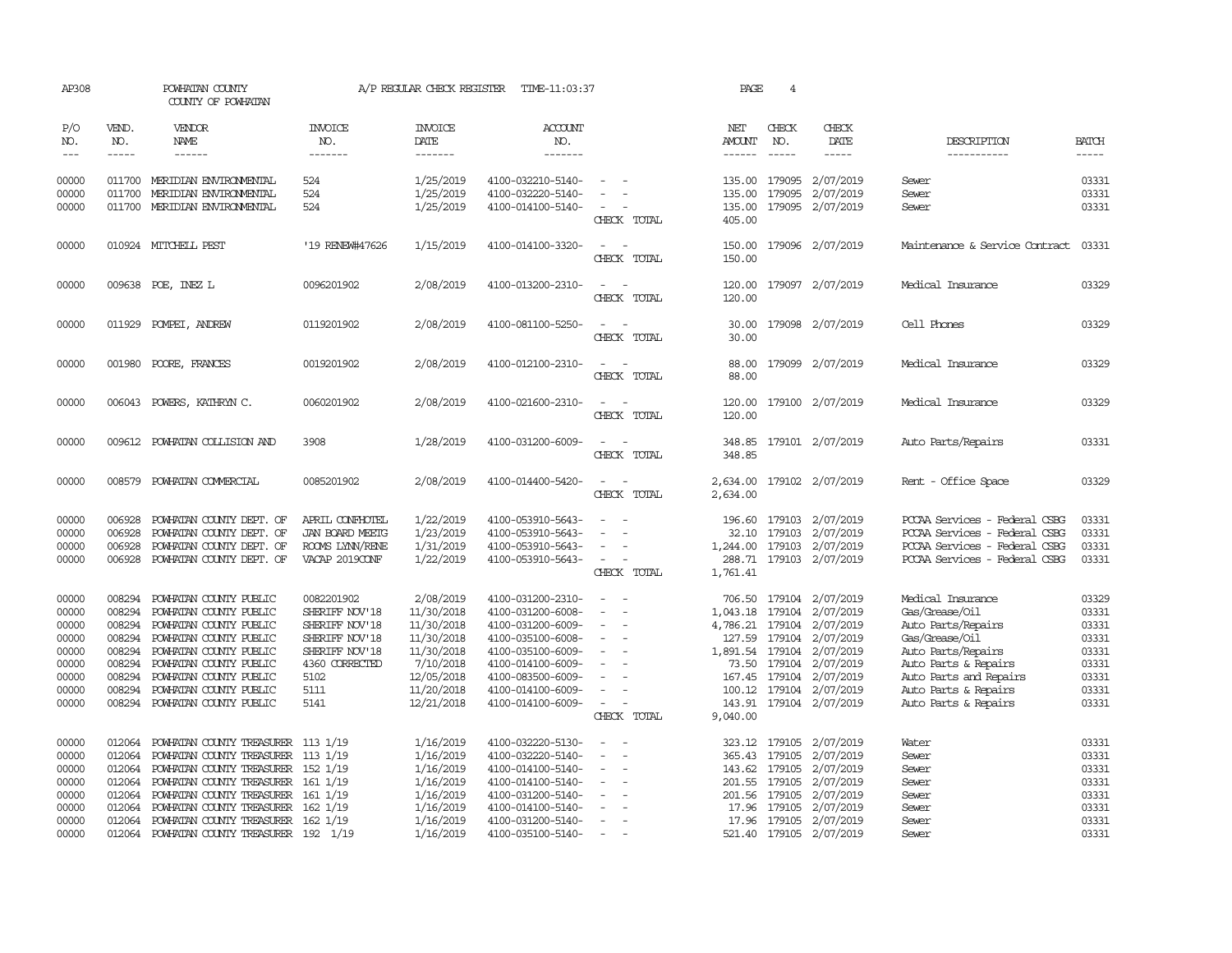| AP308                                                                                  |                                        | POWHATAN COUNTY<br>COUNTY OF POWHATAN                                                                                                                                                                                                                                                                                                                       |                                                                                                            | A/P REGULAR CHECK REGISTER                                                                                                           | TIME-11:03:37                                                                                                                                                                                                  |                                                                                                 | PAGE                                              | 5                                |                                                                                                                                                                                                         |                                                                                                                                                                                                                                                        |                                                                                        |
|----------------------------------------------------------------------------------------|----------------------------------------|-------------------------------------------------------------------------------------------------------------------------------------------------------------------------------------------------------------------------------------------------------------------------------------------------------------------------------------------------------------|------------------------------------------------------------------------------------------------------------|--------------------------------------------------------------------------------------------------------------------------------------|----------------------------------------------------------------------------------------------------------------------------------------------------------------------------------------------------------------|-------------------------------------------------------------------------------------------------|---------------------------------------------------|----------------------------------|---------------------------------------------------------------------------------------------------------------------------------------------------------------------------------------------------------|--------------------------------------------------------------------------------------------------------------------------------------------------------------------------------------------------------------------------------------------------------|----------------------------------------------------------------------------------------|
| P/O<br>NO.<br>$---$                                                                    | VEND.<br>NO.<br>$\cdots \cdots \cdots$ | <b>VENDOR</b><br>NAME<br>$- - - - - -$                                                                                                                                                                                                                                                                                                                      | <b>INVOICE</b><br>NO.<br>-------                                                                           | <b>INVOICE</b><br>DATE<br>-------                                                                                                    | ACCOUNT<br>NO.<br>-------                                                                                                                                                                                      |                                                                                                 | NET<br><b>AMOUNT</b><br>------                    | CHECK<br>NO.<br>$- - - - -$      | CHECK<br>DATE<br>$- - - - -$                                                                                                                                                                            | DESCRIPTION<br>-----------                                                                                                                                                                                                                             | <b>BATCH</b><br>$- - - - -$                                                            |
| 00000<br>00000                                                                         | 012064                                 | 012064 POWHATAN COUNTY TREASURER 193 1/19<br>POWHATAN COUNTY TREASURER                                                                                                                                                                                                                                                                                      | 94 1/19                                                                                                    | 1/16/2019<br>1/16/2019                                                                                                               | 4100-014100-5140-<br>4100-014100-5140-                                                                                                                                                                         | $\sim$ $ \sim$<br>$\sim$<br>$\sim$<br>CHECK TOTAL                                               | 284.13<br>3,202.01                                | 179105                           | 1, 125.28 179105 2/07/2019<br>2/07/2019                                                                                                                                                                 | Sewer<br>Sewer                                                                                                                                                                                                                                         | 03331<br>03331                                                                         |
| 00000                                                                                  |                                        | 006497 POWHATAN HIGH SCHOOL                                                                                                                                                                                                                                                                                                                                 | 12919 BAILEY'S                                                                                             | 1/29/2019                                                                                                                            | 4100-012220-3140-                                                                                                                                                                                              | $\equiv$<br>CHECK TOTAL                                                                         | 630.00<br>630.00                                  |                                  | 179106 2/07/2019                                                                                                                                                                                        | Professional Services                                                                                                                                                                                                                                  | 03330                                                                                  |
| 00000<br>00000                                                                         |                                        | 007314 POWHATAN OVERHEAD DOORS,<br>007314 POWHATAN OVERHEAD DOORS,                                                                                                                                                                                                                                                                                          | 8511-2<br>8658                                                                                             | 1/29/2019<br>1/29/2019                                                                                                               | 4100-032210-3310-<br>4100-032210-3310-                                                                                                                                                                         | $\sim$<br>$\sim$<br>$\sim$<br>CHECK TOTAL                                                       | 225.00<br>125.00<br>350.00                        |                                  | 179107 2/07/2019<br>179107 2/07/2019                                                                                                                                                                    | Repairs & Maintenance<br>Repairs & Maintenance                                                                                                                                                                                                         | 03331<br>03331                                                                         |
| 00000<br>00000<br>00000<br>00000<br>00000<br>00000                                     | 012340<br>012340<br>012340<br>012340   | 012340 PRICE SUPPLY COMPANY, INC<br>PRICE SUPPLY COMPANY, INC<br>PRICE SUPPLY COMPANY, INC<br>PRICE SUPPLY COMPANY, INC<br>PRICE SUPPLY COMPANY, INC<br>012340 PRICE SUPPLY COMPANY, INC                                                                                                                                                                    | 1811-039333<br>1811-039371<br>1812-039979<br>1812-040124<br>1812-040965<br>1812-040966                     | 11/27/2018<br>11/28/2018<br>12/05/2018<br>12/06/2018<br>12/19/2018<br>12/19/2018                                                     | 4100-014100-6004-<br>4100-014100-3310-<br>4100-014100-3310-<br>4100-014100-3310-<br>4100-014100-3310-<br>4100-014100-3310-                                                                                     | $\sim$<br>$\sim$<br>$\equiv$<br>CHECK TOTAL                                                     | 138.28<br>40.31<br>127.11<br>581.46               | 179108                           | 143.05 179108 2/07/2019<br>2/07/2019<br>179108 2/07/2019<br>32.85 179108 2/07/2019<br>99.86 179108 2/07/2019<br>179108 2/07/2019                                                                        | Tools and Equipment<br>Repairs & Maintenance<br>Repairs & Maintenance<br>Repairs & Maintenance<br>Repairs & Maintenance<br>Repairs & Maintenance                                                                                                       | 03331<br>03331<br>03331<br>03331<br>03331<br>03331                                     |
| 00000                                                                                  |                                        | 006523 PURCHASE POWER                                                                                                                                                                                                                                                                                                                                       | 0856-1578 1/19                                                                                             | 1/17/2019                                                                                                                            | 4100-021600-5210-                                                                                                                                                                                              | $\overline{\phantom{a}}$<br>CHECK TOTAL                                                         | 417.98<br>417.98                                  |                                  | 179109 2/07/2019                                                                                                                                                                                        | Postage                                                                                                                                                                                                                                                | 03331                                                                                  |
| 00000                                                                                  |                                        | 012324 CUALTRICS                                                                                                                                                                                                                                                                                                                                            | 157866                                                                                                     | 1/14/2019                                                                                                                            | 4100-012220-3140-                                                                                                                                                                                              | $\overline{\phantom{a}}$<br>CHECK TOTAL                                                         | 3,750.00<br>3,750.00                              |                                  | 179110 2/07/2019                                                                                                                                                                                        | Professional Services                                                                                                                                                                                                                                  | 03331                                                                                  |
| 00000<br>00000                                                                         | 000780<br>000780                       | <b>OUILL CORPORATION</b><br><b>QUILL CORPORATION</b>                                                                                                                                                                                                                                                                                                        | 4544231<br>4657313                                                                                         | 1/24/2019<br>1/29/2019                                                                                                               | 4100-012310-6001-<br>4100-012310-6001-                                                                                                                                                                         | $\equiv$<br>CHECK TOTAL                                                                         | 22.97<br>76.91                                    |                                  | 53.94 179111 2/07/2019<br>179111 2/07/2019                                                                                                                                                              | Office Supplies<br>Office Supplies                                                                                                                                                                                                                     | 03331<br>03331                                                                         |
| 00000<br>00000<br>00000<br>00000<br>00000<br>00000<br>00000<br>00000<br>00000<br>00000 | 000620                                 | 000620 R. C. GOODWYN & SONS, INC<br>R. C. GOODWYN & SONS, INC<br>000620 R.C. GOODWYN & SONS, INC<br>000620 R. C. GOODWYN & SONS, INC<br>000620 R. C. GOODWYN & SONS, INC<br>000620 R. C. GOODWYN & SONS, INC<br>000620 R.C. GOODWYN & SONS, INC<br>000620 R. C. GOODWYN & SONS, INC<br>000620 R. C. GOODWYN & SONS, INC<br>000620 R. C. GOODWYN & SONS, INC | 0840468<br>0840700<br>0841385<br>0841417<br>0841793<br>0841834<br>0842114<br>0842243<br>0842346<br>0842347 | 12/07/2018<br>12/12/2018<br>12/19/2018<br>12/19/2018<br>12/27/2018<br>12/27/2018<br>1/02/2019<br>1/02/2019<br>1/03/2019<br>1/03/2019 | 4100-014100-3310-<br>4100-014300-3310-<br>4100-014100-3310-<br>4100-014100-3310-<br>4100-014100-3310-<br>4100-014100-6004-<br>4100-014100-3310-<br>4100-014100-3310-<br>4100-014100-3310-<br>4100-014600-3310- | $\equiv$<br>$\equiv$<br>$\equiv$<br>$\overline{\phantom{a}}$<br>$\sim$<br>$\sim$<br>CHECK TOTAL | 9.58<br>1.38<br>16.99<br>4.38<br>192.87<br>338.99 | 31.64 179112<br>179112<br>179112 | 11.98 179112 2/07/2019<br>179112 2/07/2019<br>28.82 179112 2/07/2019<br>2/07/2019<br>2/07/2019<br>2/07/2019<br>29.97 179112 2/07/2019<br>11.38 179112 2/07/2019<br>179112 2/07/2019<br>179112 2/07/2019 | Repairs & Maintenance<br>Repairs & Maintenance<br>Repairs & Maintenance<br>Repairs & Maintenance<br>Repairs & Maintenance<br>Tools and Equipment<br>Repairs & Maintenance<br>Repairs & Maintenance<br>Repairs & Maintenance<br>Repairs and Maintenance | 03331<br>03331<br>03331<br>03331<br>03331<br>03331<br>03331<br>03331<br>03331<br>03331 |
| 00000<br>00000<br>00000<br>00000                                                       | 000620<br>000620                       | R. C. GOODWYN & SONS, INC<br>R. C. GOODWYN & SONS, INC<br>000620 R. C. GOODWYN & SONS, INC<br>000620 R. C. GOODWYN & SONS, INC                                                                                                                                                                                                                              | 0842392<br>0842771<br>0843214<br>0843759                                                                   | 1/04/2019<br>1/08/2019<br>/0000<br>1/16/2019                                                                                         | 4100-014100-3310-<br>4100-014100-6100-<br>4100-014100-3310-<br>4100-014500-6004-                                                                                                                               | $\equiv$<br>$\overline{\phantom{a}}$<br>CHECK TOTAL                                             | 13.94<br>15.99<br>9.17<br>48.10                   |                                  | 179113 2/07/2019<br>179113 2/07/2019<br>9.00 179113 2/07/2019<br>179113 2/07/2019                                                                                                                       | Repairs & Maintenance<br>Personal Protective Equipment<br>Repairs & Maintenance<br>Tools and Equipment                                                                                                                                                 | 03331<br>03331<br>03331<br>03331                                                       |
| 00000                                                                                  |                                        | 009037 REYNOLDS LIGHTING SUPPLY                                                                                                                                                                                                                                                                                                                             | 131628                                                                                                     | 12/06/2018                                                                                                                           | 4100-014100-3310-                                                                                                                                                                                              | $\sim$<br>$\overline{\phantom{a}}$<br>CHECK TOTAL                                               | 250.80<br>250.80                                  |                                  | 179114 2/07/2019                                                                                                                                                                                        | Repairs & Maintenance                                                                                                                                                                                                                                  | 03331                                                                                  |
| 00000                                                                                  |                                        | 009077 REYNOLDS, SHIRLEY                                                                                                                                                                                                                                                                                                                                    | 0090201902                                                                                                 | 2/08/2019                                                                                                                            | 4100-031200-2310-                                                                                                                                                                                              | <b>CHECK</b><br><b>TOTAL</b>                                                                    | 96.00                                             |                                  | 96.00 179115 2/07/2019                                                                                                                                                                                  | Medical Insurance                                                                                                                                                                                                                                      | 03329                                                                                  |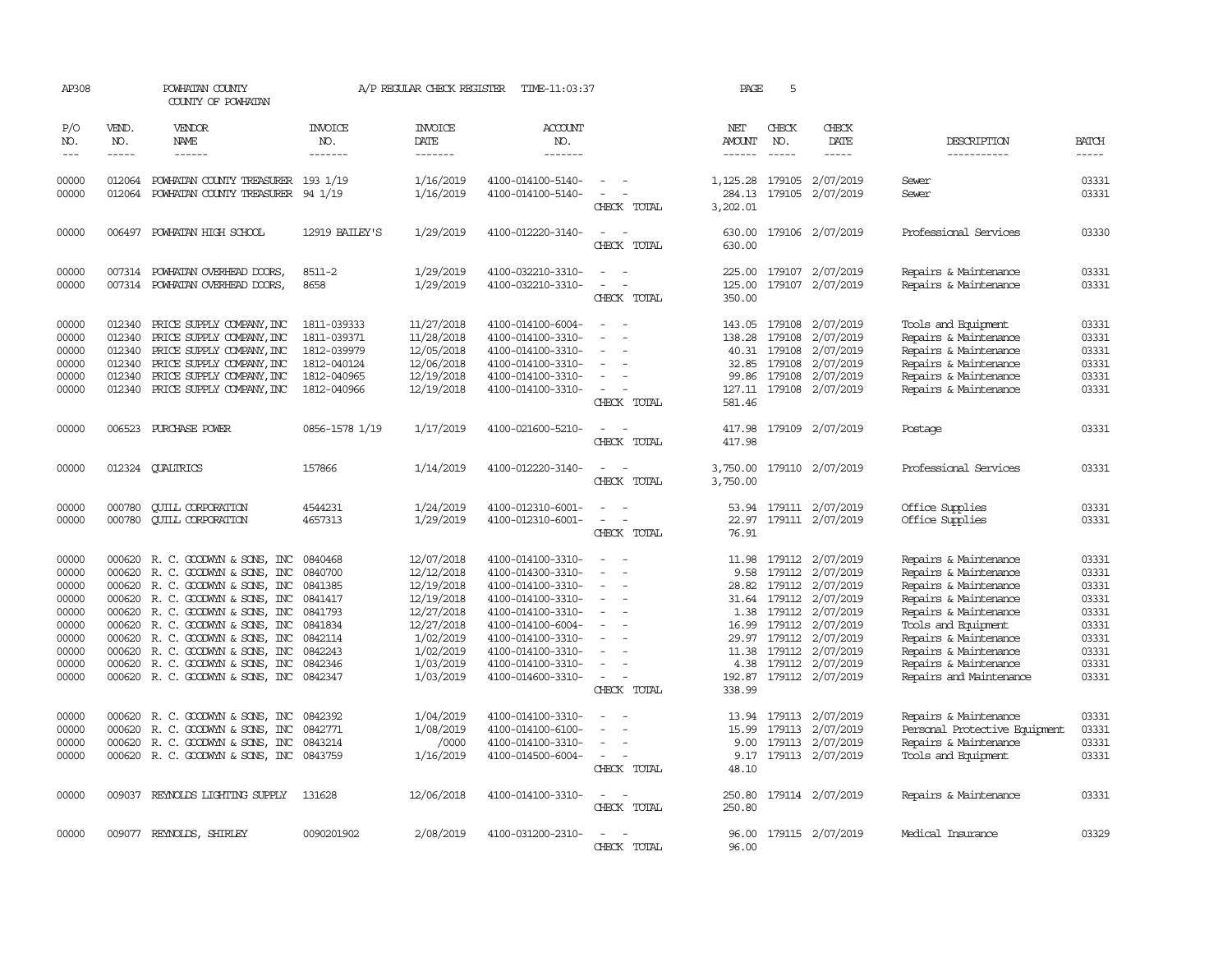| AP308                                                                                                             |                                                                                                                      | POWHATAN COUNTY<br>COUNTY OF POWHATAN                                                                                                                                                                                                                                                                                       |                                                                                                                                                                                    | A/P REGULAR CHECK REGISTER                                                                                                                                            | TIME-11:03:37                                                                                                                                                                                                                                                                 |                                                                                                                             | PAGE                               | 6                                                      |                                                                                                                                                                                                                                                                                 |                                                                                                                                                                                                                                                                |                                                                                                                   |
|-------------------------------------------------------------------------------------------------------------------|----------------------------------------------------------------------------------------------------------------------|-----------------------------------------------------------------------------------------------------------------------------------------------------------------------------------------------------------------------------------------------------------------------------------------------------------------------------|------------------------------------------------------------------------------------------------------------------------------------------------------------------------------------|-----------------------------------------------------------------------------------------------------------------------------------------------------------------------|-------------------------------------------------------------------------------------------------------------------------------------------------------------------------------------------------------------------------------------------------------------------------------|-----------------------------------------------------------------------------------------------------------------------------|------------------------------------|--------------------------------------------------------|---------------------------------------------------------------------------------------------------------------------------------------------------------------------------------------------------------------------------------------------------------------------------------|----------------------------------------------------------------------------------------------------------------------------------------------------------------------------------------------------------------------------------------------------------------|-------------------------------------------------------------------------------------------------------------------|
| P/O<br>NO.<br>$---$                                                                                               | VEND.<br>NO.<br>$- - - - -$                                                                                          | VENDOR<br>NAME<br>$- - - - - -$                                                                                                                                                                                                                                                                                             | <b>INVOICE</b><br>NO.<br>-------                                                                                                                                                   | <b>INVOICE</b><br>DATE<br>-------                                                                                                                                     | <b>ACCOUNT</b><br>NO.<br>-------                                                                                                                                                                                                                                              |                                                                                                                             | NET<br><b>AMOUNT</b><br>------     | CHECK<br>NO.<br>$- - - - -$                            | CHECK<br>DATE<br>$- - - - -$                                                                                                                                                                                                                                                    | DESCRIPTION<br>-----------                                                                                                                                                                                                                                     | <b>BATCH</b><br>-----                                                                                             |
| 00000                                                                                                             |                                                                                                                      | 008819 ROSERUSH SERVICES, LLC                                                                                                                                                                                                                                                                                               | 2019-1-23139                                                                                                                                                                       | 1/17/2019                                                                                                                                                             | 4100-035100-3321-                                                                                                                                                                                                                                                             | $\sim$<br>CHECK TOTAL                                                                                                       | 495.00<br>495.00                   |                                                        | 179116 2/07/2019                                                                                                                                                                                                                                                                | Maintenance/Service Contracts                                                                                                                                                                                                                                  | 03331                                                                                                             |
| 00000                                                                                                             |                                                                                                                      | 007062 RUIHERFORD JANITOR SUPPLY 1078374                                                                                                                                                                                                                                                                                    |                                                                                                                                                                                    | 1/23/2019                                                                                                                                                             | 4100-032220-6005-                                                                                                                                                                                                                                                             | $\equiv$<br>CHECK TOTAL                                                                                                     | 25.44                              |                                                        | 25.44 179117 2/07/2019                                                                                                                                                                                                                                                          | Cleaning Supplies                                                                                                                                                                                                                                              | 03331                                                                                                             |
| 00000                                                                                                             |                                                                                                                      | 012510 SALERNO, ROXANNE                                                                                                                                                                                                                                                                                                     | MILEAGE JAN'19                                                                                                                                                                     | 1/31/2019                                                                                                                                                             | 4100-081500-5510-                                                                                                                                                                                                                                                             | CHECK TOTAL                                                                                                                 | 147.10                             |                                                        | 147.10 179118 2/07/2019                                                                                                                                                                                                                                                         | Travel/Mileage/Parking/Tolls                                                                                                                                                                                                                                   | 03331                                                                                                             |
| 00000                                                                                                             |                                                                                                                      | 011800 SCHARDEIN, BRET                                                                                                                                                                                                                                                                                                      | 0118201902                                                                                                                                                                         | 2/08/2019                                                                                                                                                             | 4100-081100-5250-                                                                                                                                                                                                                                                             | $\overline{a}$<br>CHECK TOTAL                                                                                               | 30.00<br>30.00                     |                                                        | 179119 2/07/2019                                                                                                                                                                                                                                                                | Cell Phones                                                                                                                                                                                                                                                    | 03329                                                                                                             |
| 00000                                                                                                             | 010282                                                                                                               | SCHUBERT, CHARLA                                                                                                                                                                                                                                                                                                            | 0102201902                                                                                                                                                                         | 2/08/2019                                                                                                                                                             | 4100-012200-5250-                                                                                                                                                                                                                                                             | $\sim$ $\sim$<br>CHECK TOTAL                                                                                                | 30.00<br>30.00                     |                                                        | 179120 2/07/2019                                                                                                                                                                                                                                                                | Cell Phones                                                                                                                                                                                                                                                    | 03329                                                                                                             |
| 00000                                                                                                             | 001320                                                                                                               | SOUTHERN POLICE                                                                                                                                                                                                                                                                                                             | 197844                                                                                                                                                                             | 1/30/2019                                                                                                                                                             | 4100-031200-6011-                                                                                                                                                                                                                                                             | $\sim$<br>$\sim$<br>CHECK TOTAL                                                                                             | 32.80<br>32.80                     |                                                        | 179122 2/07/2019                                                                                                                                                                                                                                                                | Uniforms                                                                                                                                                                                                                                                       | 03331                                                                                                             |
| 00000<br>00000<br>00000<br>00000<br>00000<br>00000                                                                | 006594<br>006594<br>006594<br>006594<br>006594                                                                       | SOUTHSIDE ELECTRIC COOP<br>SOUTHSIDE ELECTRIC COOP<br>SOUTHSIDE ELECTRIC COOP<br>SOUTHSIDE ELECTRIC COOP<br>SOUTHSIDE ELECTRIC COOP<br>006594 SOUTHSIDE ELECTRIC COOP                                                                                                                                                       | 63504001 1/19<br>63504006 1/19<br>63504008 1/19<br>63504009 1/19<br>63504010 1/19<br>63504011 1/19                                                                                 | 1/11/2019<br>1/11/2019<br>1/11/2019<br>1/11/2019<br>1/11/2019<br>1/11/2019                                                                                            | 4100-073100-5110-<br>4100-014600-5110-<br>4100-014600-5110-<br>4100-014600-5110-<br>4100-014600-5110-<br>4100-014100-5110-                                                                                                                                                    | $\sim$<br>$\overline{\phantom{a}}$<br>CHECK TOTAL                                                                           | 373.03<br>1,195.53<br>5,675.89     | 179123<br>120.00 179123<br>179123                      | 3,679.43 179123 2/07/2019<br>2/07/2019<br>2/07/2019<br>2/07/2019<br>164.17 179123 2/07/2019<br>143.73 179123 2/07/2019                                                                                                                                                          | Electricity<br>Electricity<br>Electricity<br>Electricity<br>Electricity<br>Electricity                                                                                                                                                                         | 03331<br>03331<br>03331<br>03331<br>03331<br>03331                                                                |
| 00000                                                                                                             |                                                                                                                      | 001940 STANDBY SYSTEMS, INC.                                                                                                                                                                                                                                                                                                | 12182392                                                                                                                                                                           | 12/27/2018                                                                                                                                                            | 4100-032210-3310-                                                                                                                                                                                                                                                             | $\frac{1}{2} \left( \frac{1}{2} \right) \left( \frac{1}{2} \right) = \frac{1}{2} \left( \frac{1}{2} \right)$<br>CHECK TOTAL | 182.80<br>182.80                   |                                                        | 179125 2/07/2019                                                                                                                                                                                                                                                                | Repairs & Maintenance                                                                                                                                                                                                                                          | 03331                                                                                                             |
| 00000<br>00000<br>00000<br>00000<br>00000<br>00000<br>00000<br>00000<br>00000<br>00000<br>00000<br>00000<br>00000 | 008578<br>008578<br>008578<br>008578<br>008578<br>008578<br>008578<br>008578<br>008578<br>008578<br>008578<br>008578 | STAPLES BUSINESS AD-<br>STAPLES BUSINESS AD-<br>STAPLES BUSINESS AD-<br>STAPLES BUSINESS AD-<br>STAPLES BUSINESS AD-<br>STAPLES BUSINESS AD-<br>STAPLES BUSINESS AD-<br>STAPLES BUSINESS AD-<br>STAPLES BUSINESS AD-<br>STAPLES BUSINESS AD-<br>STAPLES BUSINESS AD-<br>STAPLES BUSINESS AD-<br>008578 STAPLES BUSINESS AD- | 3370011406<br>3370011407<br>3401551913<br>3401551913<br>3402017060<br>3402122405<br>3402122406<br>3402122408<br>3402122410<br>3402214263<br>3402635788<br>3402708496<br>3402919397 | 2/27/2018<br>2/27/2018<br>1/10/2019<br>1/10/2019<br>1/15/2019<br>1/16/2019<br>1/16/2019<br>1/16/2019<br>1/16/2019<br>1/17/2019<br>1/22/2019<br>1/23/2019<br>1/25/2019 | 4100-012200-6001-<br>4100-012200-6001-<br>4100-081100-6001-<br>4100-034100-6001-<br>4100-012200-6001-<br>4100-012200-6001-<br>4100-013200-6001-<br>4100-031200-6001-<br>4100-014400-6001-<br>4100-012200-6001-<br>4100-021600-6001-<br>4100-021600-6001-<br>4100-021600-6001- | $\equiv$<br>$\overline{\phantom{a}}$<br>$\equiv$<br>$\sim$<br>CHECK TOTAL                                                   | 66.58<br>135.79<br>743.01<br>93.68 | 71.81 179126<br>97.83 179126<br>179126<br>29.61 179127 | 14.99-179126 2/07/2019<br>14.99 179126 2/07/2019<br>46.50 179126 2/07/2019<br>49.52 179126 2/07/2019<br>2/07/2019<br>50.93 179126 2/07/2019<br>30.35 179126 2/07/2019<br>193.70 179126 2/07/2019<br>2/07/2019<br>2/07/2019<br>179126 2/07/2019<br>2/07/2019<br>179127 2/07/2019 | Office Supplies<br>Office Supplies<br>Office Supplies<br>Office Supplies<br>Office Supplies<br>Office Supplies<br>Office Supplies<br>Office Supplies<br>Stationery/Office Supplies<br>Office Supplies<br>Office Supplies<br>Office Supplies<br>Office Supplies | 03331<br>03331<br>03331<br>03331<br>03331<br>03331<br>03331<br>03331<br>03331<br>03331<br>03331<br>03331<br>03331 |
| 00000                                                                                                             |                                                                                                                      | 006569 STICKELS, RANDAL LEE                                                                                                                                                                                                                                                                                                 | 0065201902                                                                                                                                                                         | 2/08/2019                                                                                                                                                             | 4100-031200-2310-                                                                                                                                                                                                                                                             | CHECK TOTAL<br>$\sim$<br>$\sim$<br>CHECK TOTAL                                                                              | 123.29<br>72.00<br>72.00           |                                                        | 179128 2/07/2019                                                                                                                                                                                                                                                                | Medical Insurance                                                                                                                                                                                                                                              | 03329                                                                                                             |
| 00000                                                                                                             |                                                                                                                      | 007115 STOKES, GARLAND KENNETH                                                                                                                                                                                                                                                                                              | 0071201902                                                                                                                                                                         | 2/08/2019                                                                                                                                                             | 4100-031200-2310-                                                                                                                                                                                                                                                             | CHECK TOTAL                                                                                                                 | 68.00                              |                                                        | 68.00 179129 2/07/2019                                                                                                                                                                                                                                                          | Medical Insurance                                                                                                                                                                                                                                              | 03329                                                                                                             |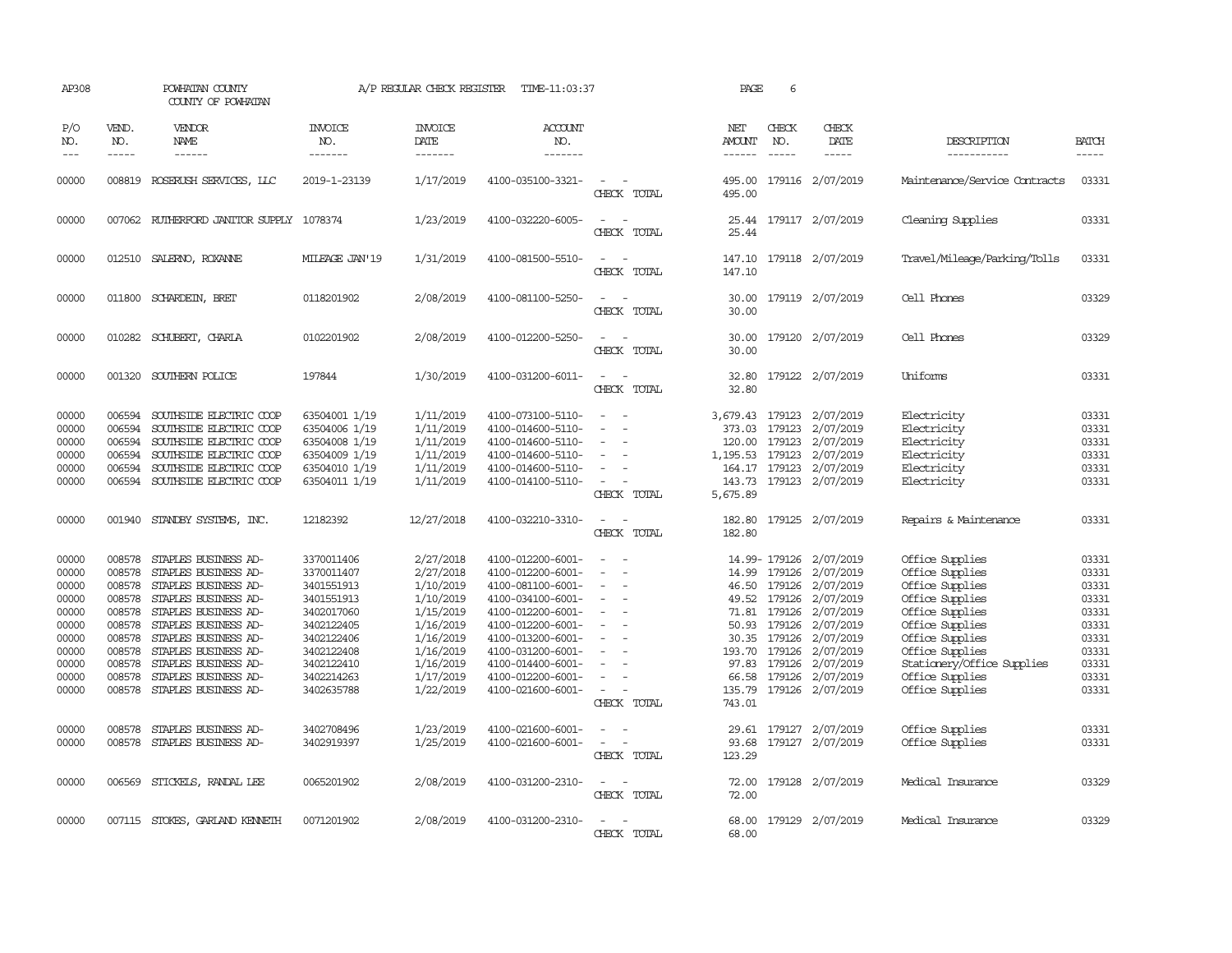| AP308                                                                                                                                                          |                                                                                                                                                                                  | POWHATAN COUNTY<br>COUNTY OF POWHATAN                                                                                                                                                                                                                                                                                                                                                                                                                          |                                                                                                                                                                                                                                                          | A/P REGULAR CHECK REGISTER                                                                                                                                                                                                             | TIME-11:03:37                                                                                                                                                                                                                                                                                                                                                                          |                       | PAGE                                                                                                                              | 7                                                                                                                                                                                                        |                                                                                                                                                                                                                                               |                                                                                                                                                                                                                                                                                                                                                                                                                                                                                                                                                                        |                                                                                                                                                                |
|----------------------------------------------------------------------------------------------------------------------------------------------------------------|----------------------------------------------------------------------------------------------------------------------------------------------------------------------------------|----------------------------------------------------------------------------------------------------------------------------------------------------------------------------------------------------------------------------------------------------------------------------------------------------------------------------------------------------------------------------------------------------------------------------------------------------------------|----------------------------------------------------------------------------------------------------------------------------------------------------------------------------------------------------------------------------------------------------------|----------------------------------------------------------------------------------------------------------------------------------------------------------------------------------------------------------------------------------------|----------------------------------------------------------------------------------------------------------------------------------------------------------------------------------------------------------------------------------------------------------------------------------------------------------------------------------------------------------------------------------------|-----------------------|-----------------------------------------------------------------------------------------------------------------------------------|----------------------------------------------------------------------------------------------------------------------------------------------------------------------------------------------------------|-----------------------------------------------------------------------------------------------------------------------------------------------------------------------------------------------------------------------------------------------|------------------------------------------------------------------------------------------------------------------------------------------------------------------------------------------------------------------------------------------------------------------------------------------------------------------------------------------------------------------------------------------------------------------------------------------------------------------------------------------------------------------------------------------------------------------------|----------------------------------------------------------------------------------------------------------------------------------------------------------------|
| P/O<br>NO.<br>$---$                                                                                                                                            | VEND.<br>NO.<br>$\frac{1}{2}$                                                                                                                                                    | VENDOR<br><b>NAME</b><br>$\frac{1}{2}$                                                                                                                                                                                                                                                                                                                                                                                                                         | <b>INVOICE</b><br>NO.<br>-------                                                                                                                                                                                                                         | <b>INVOICE</b><br><b>DATE</b><br>-------                                                                                                                                                                                               | ACCOUNT<br>NO.<br>-------                                                                                                                                                                                                                                                                                                                                                              |                       | NET<br><b>AMOUNT</b><br>$- - - - - -$                                                                                             | CHECK<br>NO.<br>$\frac{1}{2}$                                                                                                                                                                            | CHECK<br><b>DATE</b><br>-----                                                                                                                                                                                                                 | DESCRIPTION<br>-----------                                                                                                                                                                                                                                                                                                                                                                                                                                                                                                                                             | <b>BATCH</b><br>$\frac{1}{2}$                                                                                                                                  |
| 00000                                                                                                                                                          | 009520                                                                                                                                                                           | STONE'S OFFICE EQUIPMENT                                                                                                                                                                                                                                                                                                                                                                                                                                       | 111339                                                                                                                                                                                                                                                   | 1/22/2019                                                                                                                                                                                                                              | 4100-073100-3320-                                                                                                                                                                                                                                                                                                                                                                      | CHECK TOTAL           | 603.14<br>603.14                                                                                                                  |                                                                                                                                                                                                          | 179130 2/07/2019                                                                                                                                                                                                                              | Maintenance & Service Contract                                                                                                                                                                                                                                                                                                                                                                                                                                                                                                                                         | 03331                                                                                                                                                          |
| 00000                                                                                                                                                          | 011135                                                                                                                                                                           | TREASURER OF VIRGINIA                                                                                                                                                                                                                                                                                                                                                                                                                                          | B070246                                                                                                                                                                                                                                                  | 12/31/2018                                                                                                                                                                                                                             | 4100-035100-3110-                                                                                                                                                                                                                                                                                                                                                                      | CHECK TOTAL           | 884.40<br>884.40                                                                                                                  |                                                                                                                                                                                                          | 179132 2/07/2019                                                                                                                                                                                                                              | Professional Health Services                                                                                                                                                                                                                                                                                                                                                                                                                                                                                                                                           | 03331                                                                                                                                                          |
| 00000<br>00000                                                                                                                                                 | 011169                                                                                                                                                                           | 011169 VERIZON<br>VERIZON                                                                                                                                                                                                                                                                                                                                                                                                                                      | 8043780915 1/19<br>8045985671 1/19                                                                                                                                                                                                                       | 1/25/2019<br>1/11/2019                                                                                                                                                                                                                 | 4100-032220-5230-<br>4100-073100-5230-                                                                                                                                                                                                                                                                                                                                                 | CHECK TOTAL           | 98.10<br>46.56<br>144.66                                                                                                          |                                                                                                                                                                                                          | 179133 2/07/2019<br>179133 2/07/2019                                                                                                                                                                                                          | Telephone System<br>Telephone Services                                                                                                                                                                                                                                                                                                                                                                                                                                                                                                                                 | 03331<br>03331                                                                                                                                                 |
| 00000                                                                                                                                                          |                                                                                                                                                                                  | 008795 VIRGINIA COMUNITY                                                                                                                                                                                                                                                                                                                                                                                                                                       | 3RD OTR DUES                                                                                                                                                                                                                                             | 1/30/2019                                                                                                                                                                                                                              | 4100-053910-5643-                                                                                                                                                                                                                                                                                                                                                                      | CHECK TOTAL           | 671.00                                                                                                                            |                                                                                                                                                                                                          | 671.00 179134 2/07/2019                                                                                                                                                                                                                       | PCCAA Services - Federal CSBG                                                                                                                                                                                                                                                                                                                                                                                                                                                                                                                                          | 03331                                                                                                                                                          |
| 00000                                                                                                                                                          |                                                                                                                                                                                  | 011811 VOORHEES, THEODORE                                                                                                                                                                                                                                                                                                                                                                                                                                      | <b>REFUND</b>                                                                                                                                                                                                                                            | 1/25/2019                                                                                                                                                                                                                              | 4100-012100-2100-                                                                                                                                                                                                                                                                                                                                                                      | CHECK TOTAL           | 18.60<br>18.60                                                                                                                    |                                                                                                                                                                                                          | 179135 2/07/2019                                                                                                                                                                                                                              | FICA                                                                                                                                                                                                                                                                                                                                                                                                                                                                                                                                                                   | 03331                                                                                                                                                          |
| 00000                                                                                                                                                          | 010690                                                                                                                                                                           | VRAV                                                                                                                                                                                                                                                                                                                                                                                                                                                           | 2019 VRAV DUES                                                                                                                                                                                                                                           | 1/28/2019                                                                                                                                                                                                                              | 4100-013200-5810-                                                                                                                                                                                                                                                                                                                                                                      | CHECK TOTAL           | 170.00<br>170.00                                                                                                                  |                                                                                                                                                                                                          | 179136 2/07/2019                                                                                                                                                                                                                              | Dues/Association Memberships                                                                                                                                                                                                                                                                                                                                                                                                                                                                                                                                           | 03331                                                                                                                                                          |
| 00000<br>00000<br>00000<br>00000<br>00000<br>00000<br>00000<br>00000<br>00000<br>00000<br>00000<br>00000<br>00000<br>00000<br>00000<br>00000<br>00000<br>00000 | 011181<br>011181<br>011181<br>011181<br>011181<br>011181<br>011181<br>011181<br>011181<br>011181<br>011181<br>011181<br>011181<br>011181<br>011181<br>011181<br>011181<br>011181 | WELLS FARGO FINANCIAL<br>WELLS FARGO FINANCIAL<br>WELLS FARGO FINANCIAL<br>WEILS FARGO FINANCIAL<br>WELLS FARGO FINANCIAL<br>WELLS FARGO FINANCIAL<br>WELLS FARGO FINANCIAL<br>WELLS FARGO FINANCIAL<br>WEILS FARGO FINANCIAL<br>WELLS FARGO FINANCIAL<br>WELLS FARGO FINANCIAL<br>WELLS FARGO FINANCIAL<br>WELLS FARGO FINANCIAL<br>WEILS FARGO FINANCIAL<br>WELLS FARGO FINANCIAL<br>WELLS FARGO FINANCIAL<br>WEILS FARGO FINANCIAL<br>WELLS FARGO FINANCIAL | 5005751914<br>5005819753<br>5005819753<br>5005819753<br>5005819753<br>5005819753<br>5005819753<br>5005819753<br>5005819753<br>5005819753<br>5005819753<br>5005819753<br>5005819753<br>5005819753<br>5005819753<br>5005819753<br>5005819753<br>5005819753 | 2/02/2019<br>1/24/2019<br>1/24/2019<br>1/24/2019<br>1/24/2019<br>1/24/2019<br>1/24/2019<br>1/24/2019<br>1/24/2019<br>1/24/2019<br>1/24/2019<br>1/24/2019<br>1/24/2019<br>1/24/2019<br>1/24/2019<br>1/24/2019<br>1/24/2019<br>1/24/2019 | 4100-012100-3320-<br>4100-012100-3320-<br>4100-012200-3320-<br>4100-012310-3320-<br>4100-012320-3500-<br>4100-012410-3320-<br>4100-012510-3320-<br>4100-013200-3320-<br>4100-021600-8002-<br>4100-021600-8002-<br>4100-022100-3320-<br>4100-031200-3320-<br>4100-031200-3320-<br>4100-034100-3320-<br>4100-035100-3320-<br>4100-081100-3320-<br>4100-081500-3320-<br>4100-021200-8002- | CHECK TOTAL           | 87.86<br>55.90<br>103.98<br>111.73<br>5.49<br>5.83<br>51.36<br>186.70<br>105.24<br>175.54<br>92.69<br>22.50<br>225.93<br>2,140.36 | 179137<br>179137<br>179137<br>179137<br>179137<br>179137<br>179137<br>143.19 179137<br>179137<br>179137<br>179137<br>175.54 179137<br>234.37 179137<br>82.67 179137<br>179137<br>273.84 179137<br>179137 | 2/07/2019<br>2/07/2019<br>2/07/2019<br>2/07/2019<br>2/07/2019<br>2/07/2019<br>2/07/2019<br>2/07/2019<br>2/07/2019<br>2/07/2019<br>2/07/2019<br>2/07/2019<br>2/07/2019<br>2/07/2019<br>2/07/2019<br>2/07/2019<br>2/07/2019<br>179137 2/07/2019 | Maintenance & Service Contract<br>Maintenance & Service Contract<br>Maintenance & Service Contract<br>Maintenance & Service Contract<br>Printing & Binding<br>Maintenance & Service Contract<br>Maintenance & Service Contract<br>Maintenance & Service Contract<br>Copier Lease<br>Copier Lease<br>Maintenance & Service Contract<br>Maintenance & Service Contract<br>Maintenance & Service Contract<br>Maintenance & Service Contract<br>Landscaping - Animal Control<br>Maintenance & Service Contract<br>Maintenance & Service Contract<br>Copier Lease Agreement | 03331<br>03331<br>03331<br>03331<br>03331<br>03331<br>03331<br>03331<br>03331<br>03331<br>03331<br>03331<br>03331<br>03331<br>03331<br>03331<br>03331<br>03331 |
| 00000                                                                                                                                                          |                                                                                                                                                                                  | 012063 WINDSTREAM                                                                                                                                                                                                                                                                                                                                                                                                                                              | 012272474 2/19                                                                                                                                                                                                                                           | 2/18/2019                                                                                                                                                                                                                              | 4100-012510-5230-                                                                                                                                                                                                                                                                                                                                                                      | ۰.<br>CHECK TOTAL     | 745.05<br>745.05                                                                                                                  |                                                                                                                                                                                                          | 179138 2/07/2019                                                                                                                                                                                                                              | Telephone Services                                                                                                                                                                                                                                                                                                                                                                                                                                                                                                                                                     | 03331                                                                                                                                                          |
| 00000                                                                                                                                                          |                                                                                                                                                                                  | 009332 WITMER PUBLIC SAFETY                                                                                                                                                                                                                                                                                                                                                                                                                                    | 1916029                                                                                                                                                                                                                                                  | 1/28/2019                                                                                                                                                                                                                              | 4100-031200-6011-                                                                                                                                                                                                                                                                                                                                                                      | $\sim$<br>CHECK TOTAL | 269.00<br>269.00                                                                                                                  |                                                                                                                                                                                                          | 179139 2/07/2019                                                                                                                                                                                                                              | Uniforms                                                                                                                                                                                                                                                                                                                                                                                                                                                                                                                                                               | 03331                                                                                                                                                          |
| 00000                                                                                                                                                          |                                                                                                                                                                                  | 002080 WOODCOCK, LYNN T.                                                                                                                                                                                                                                                                                                                                                                                                                                       | 0020201902                                                                                                                                                                                                                                               | 2/08/2019                                                                                                                                                                                                                              | 4100-031200-2310-                                                                                                                                                                                                                                                                                                                                                                      | CHECK TOTAL           | 108.00<br>108.00                                                                                                                  |                                                                                                                                                                                                          | 179140 2/07/2019                                                                                                                                                                                                                              | Medical Insurance                                                                                                                                                                                                                                                                                                                                                                                                                                                                                                                                                      | 03329                                                                                                                                                          |
| 00000                                                                                                                                                          |                                                                                                                                                                                  | 001890 X-ZACT                                                                                                                                                                                                                                                                                                                                                                                                                                                  | 5144                                                                                                                                                                                                                                                     | 1/28/2019                                                                                                                                                                                                                              | 4100-031200-6001-                                                                                                                                                                                                                                                                                                                                                                      | CHECK TOTAL           | 330.00<br>330.00                                                                                                                  |                                                                                                                                                                                                          | 179141 2/07/2019                                                                                                                                                                                                                              | Office Supplies                                                                                                                                                                                                                                                                                                                                                                                                                                                                                                                                                        | 03331                                                                                                                                                          |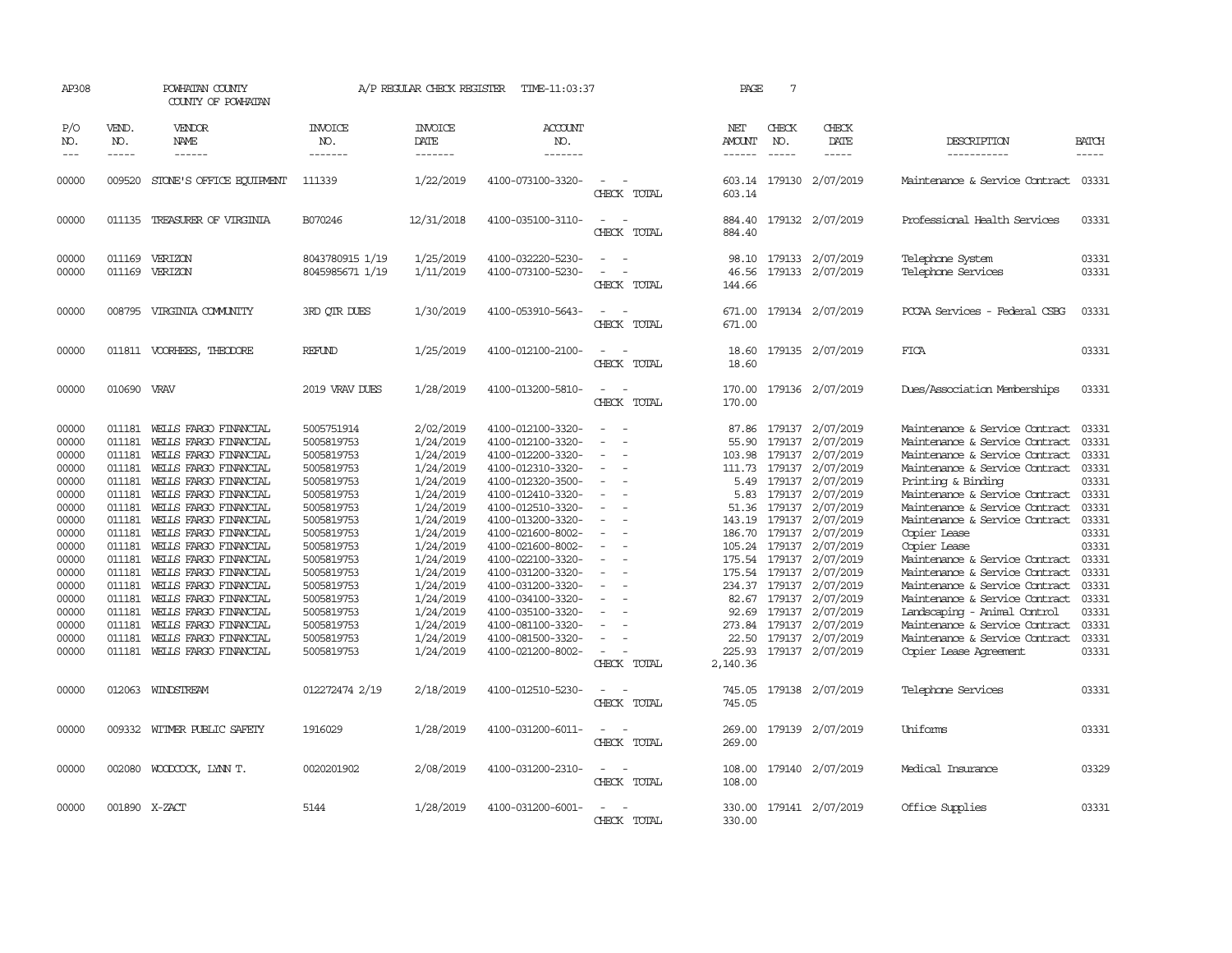| AP308               |                             | POWHATAN COUNTY<br>COUNTY OF POWHATAN                          |                                  | A/P REGULAR CHECK REGISTER        | TIME-11:03:37                          |                                                                                                                             | PAGE                           | 8            |                                             |                                                  |                       |
|---------------------|-----------------------------|----------------------------------------------------------------|----------------------------------|-----------------------------------|----------------------------------------|-----------------------------------------------------------------------------------------------------------------------------|--------------------------------|--------------|---------------------------------------------|--------------------------------------------------|-----------------------|
| P/O<br>NO.<br>$---$ | VEND.<br>NO.<br>$- - - - -$ | <b>VENDOR</b><br>NAME                                          | <b>INVOICE</b><br>NO.<br>------- | <b>INVOICE</b><br>DATE<br>------- | <b>ACCOUNT</b><br>NO.<br>-------       |                                                                                                                             | NET<br><b>AMOUNT</b><br>------ | CHECK<br>NO. | CHECK<br>DATE<br>-----                      | DESCRIPTION<br>-----------                       | <b>BATCH</b><br>----- |
| 00000               |                             | 006551 YARD WORKS, LLC                                         | 9506333-IN                       | 1/23/2019                         | 4100-014500-3190-                      | $\sim$<br>$\sim$<br>CHECK TOTAL                                                                                             | 60.00<br>60.00                 |              | 179142 2/07/2019                            | Grounds Maintenance                              | 03331                 |
| 00000               |                             | 007576 AMELIA OVERHEAD DOORS                                   | 123961                           | 2/15/2019                         | 4100-032200-3310-                      | $\frac{1}{2} \left( \frac{1}{2} \right) \left( \frac{1}{2} \right) = \frac{1}{2} \left( \frac{1}{2} \right)$<br>CHECK TOTAL | 1,101.87                       |              | 1,101.87 179144 2/14/2019                   | Equipment Repair                                 | 03332                 |
| 00000               |                             | 012098 AMERICAN FAMILY CARE-                                   | 2063                             | 1/16/2019                         | 4100-012220-3141-                      | $\sim$<br>CHECK TOTAL                                                                                                       | 554.00                         |              | 554.00 179145 2/14/2019                     | Drug Testing                                     | 03332                 |
| 00000               |                             | 011479 ATLANTIC EMERGENCY                                      | 5069RIC                          | 2/01/2019                         | 4100-032200-6009-                      | $ -$<br>CHECK TOTAL                                                                                                         | 256.10<br>256.10               |              | 179146 2/14/2019                            | Auto Repairs and Parts                           | 03332                 |
| 00000               |                             | 008412 BAIRD PETROLEUM                                         | 40986                            | 1/09/2019                         | 4100-031200-6014-                      | $\frac{1}{2} \left( \frac{1}{2} \right) \left( \frac{1}{2} \right) = \frac{1}{2} \left( \frac{1}{2} \right)$<br>CHECK TOTAL | 463.00<br>463.00               |              | 179147 2/14/2019                            | Other Operating Supplies                         | 03332                 |
| 00000<br>00000      |                             | 007941 BAKER & TAYLOR<br>007941 BAKER & TAYLOR                 | 5015358372<br>5015361490         | 1/29/2019<br>1/30/2019            | 4100-073100-6012-<br>4100-073100-6012- | $\equiv$<br>$\equiv$<br>CHECK TOTAL                                                                                         | 358.21<br>737.33               |              | 379.12 179148 2/14/2019<br>179148 2/14/2019 | Books & Subscriptions<br>Books & Subscriptions   | 03332<br>03332        |
| 00000<br>00000      | 006655<br>006655            | BLOSSMAN GAS COMPANIES,<br>BLOSSMAN GAS COMPANIES,             | 5697772<br>5877270               | 1/02/2019<br>1/14/2019            | 4100-035100-5120-<br>4100-035100-5120- | $\sim$<br>$\overline{\phantom{a}}$<br>CHECK TOTAL                                                                           | 297.46<br>267.21<br>564.67     |              | 179150 2/14/2019<br>179150 2/14/2019        | Fuel<br>Fuel                                     | 03332<br>03332        |
| 00000<br>00000      |                             | 009991 BMS DIRECT<br>009991 BMS DIRECT                         | 131664<br>131676                 | 1/28/2019<br>1/29/2019            | 4100-012410-3500-<br>4100-012410-3500- | $\equiv$<br>$\sim$<br>CHECK TOTAL                                                                                           | 204.04<br>896.29<br>1,100.33   |              | 179151 2/14/2019<br>179151 2/14/2019        | Printing & Binding<br>Printing & Binding         | 03332<br>03332        |
| 00000               |                             | 007831 BOCZAR, CHRISTINE                                       | $COSTCO$ $2/19$                  | 2/02/2019                         | 4100-035100-6009-                      | $\sim$<br>CHECK TOTAL                                                                                                       | 31.58<br>31.58                 |              | 179152 2/14/2019                            | Auto Parts/Repairs                               | 03332                 |
| 00000<br>00000      |                             | 012871 BOYD FRASIER<br>012871 BOYD FRASIER                     | CAR <sub>3</sub><br>CAR 3 #2     | 1/05/2019<br>1/05/2019            | 4100-032200-6009-<br>4100-032200-6009- | $\equiv$<br>CHECK TOTAL                                                                                                     | 86.90<br>91.00<br>177.90       |              | 179153 2/14/2019<br>179153 2/14/2019        | Auto Repairs and Parts<br>Auto Repairs and Parts | 03333<br>03333        |
| 00000               |                             | 008686 C.W. WILLIAMS & CO., INC.                               | 616824                           | 1/16/2019                         | 4100-032200-6009-                      | $\sim$ $\sim$<br>CHECK TOTAL                                                                                                | 250.65<br>250.65               |              | 179155 2/14/2019                            | Auto Repairs and Parts                           | 03332                 |
| 00000               | 006965                      | CINIAS CORPORATION                                             | 143537795                        | 1/30/2019                         | 4100-014300-6011-                      | $ -$<br>CHECK TOTAL                                                                                                         | 142.10<br>142.10               |              | 179156 2/14/2019                            | Uniforms                                         | 03332                 |
| 00000               |                             | 000327 COUNTY SEAT RESTAURANT                                  | <b>MEALS 2018</b>                | 1/31/2019                         | 4100-033400-3846-                      | $\frac{1}{2} \left( \frac{1}{2} \right) \left( \frac{1}{2} \right) = \frac{1}{2} \left( \frac{1}{2} \right)$<br>CHECK TOTAL | 403.80<br>403.80               |              | 179157 2/14/2019                            | Detention of Adults-Other Expe                   | 03332                 |
| 00000               |                             | 010309 CRITICAL & EMERGENCY                                    | 218000178                        | 11/30/2018                        | 4100-031210-3310-                      | $\frac{1}{2} \left( \frac{1}{2} \right) \left( \frac{1}{2} \right) = \frac{1}{2} \left( \frac{1}{2} \right)$<br>CHECK TOTAL | 4,007.80<br>4,007.80           |              | 179158 2/14/2019                            | Repairs and Maintenance                          | 03332                 |
| 00000<br>00000      |                             | 007294 CUMBERLAND FARM & AUTO<br>007294 CUMBERLAND FARM & AUTO | 999384<br>999480                 | 1/14/2019<br>1/15/2019            | 4100-032200-6009-<br>4100-032200-6009- | $\overline{\phantom{a}}$<br>$\overline{\phantom{a}}$<br>CHECK TOTAL                                                         | 37.99<br>83.97                 |              | 45.98 179159 2/14/2019<br>179159 2/14/2019  | Auto Repairs and Parts<br>Auto Repairs and Parts | 03332<br>03332        |
| 00000               | 000860                      | DOMINION ENERGY VIRGINIA                                       | 1223507334 2/19                  | 2/01/2019                         | 4100-014300-5110-                      | $\sim$                                                                                                                      |                                |              | 244.59 179161 2/14/2019                     | Electricity                                      | 03332                 |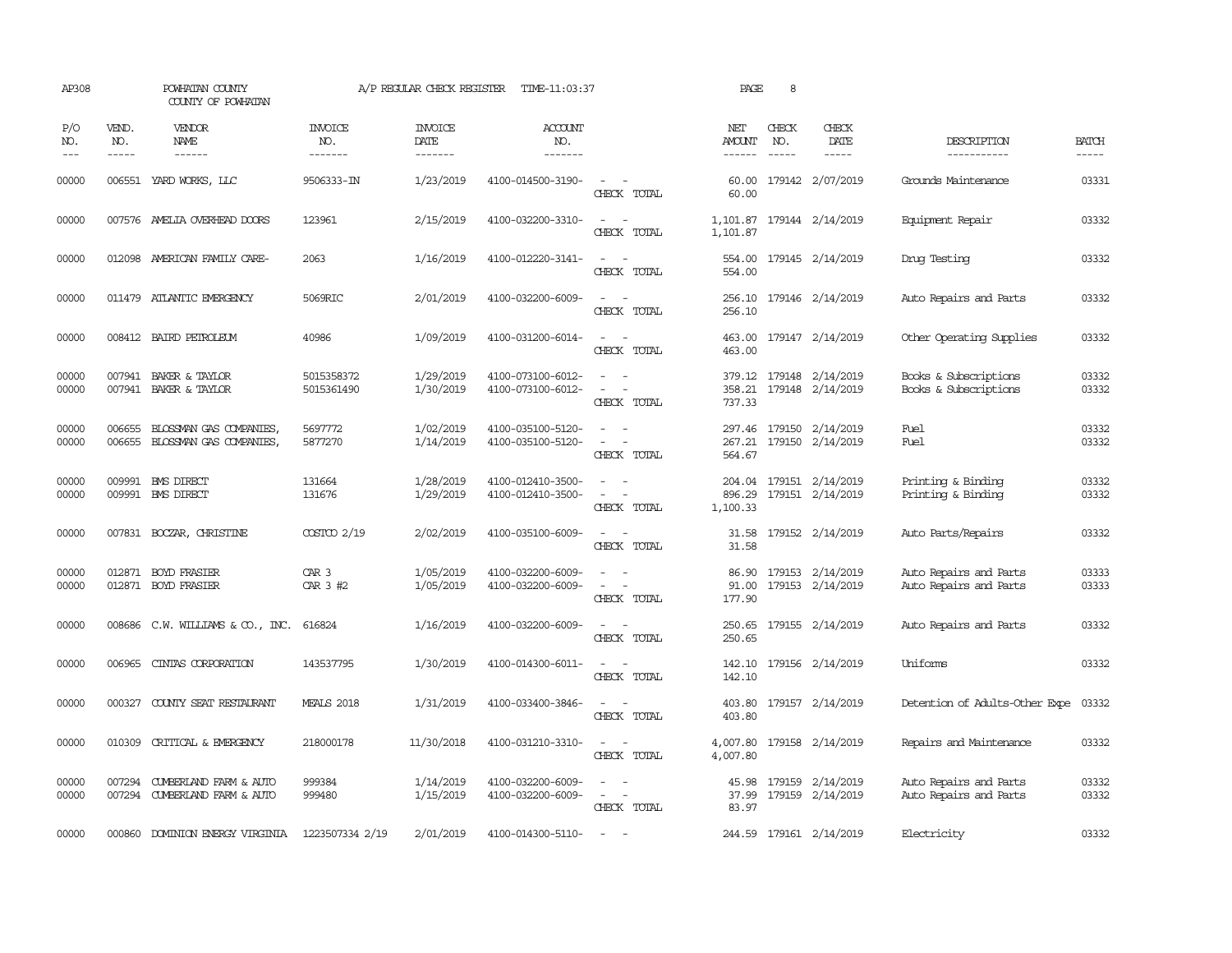| AP308                                     |                                                | POWHATAN COUNTY<br>COUNTY OF POWHATAN                                                                           |                                                      | A/P REGULAR CHECK REGISTER                                    | TIME-11:03:37                                                                                         |                                                                                                                                               | PAGE                                | 9                             |                                                                                                        |                                                                                                                       |                                           |
|-------------------------------------------|------------------------------------------------|-----------------------------------------------------------------------------------------------------------------|------------------------------------------------------|---------------------------------------------------------------|-------------------------------------------------------------------------------------------------------|-----------------------------------------------------------------------------------------------------------------------------------------------|-------------------------------------|-------------------------------|--------------------------------------------------------------------------------------------------------|-----------------------------------------------------------------------------------------------------------------------|-------------------------------------------|
| P/O<br>NO.<br>$---$                       | VEND.<br>NO.<br>-----                          | <b>VENDOR</b><br>NAME<br>------                                                                                 | <b>INVOICE</b><br>NO.<br>-------                     | <b>INVOICE</b><br>DATE<br>-------                             | ACCOUNT<br>NO.<br>-------                                                                             |                                                                                                                                               | NET<br>AMOUNT<br>------             | CHECK<br>NO.<br>$\frac{1}{2}$ | CHECK<br>DATE<br>-----                                                                                 | DESCRIPTION<br>-----------                                                                                            | <b>BATCH</b><br>-----                     |
| 00000                                     | 000860                                         | DOMINION ENERGY VIRGINIA                                                                                        | 8971069334 2/19                                      | 2/01/2019                                                     | 4100-014300-5110-                                                                                     | $\sim$<br>$\overline{\phantom{a}}$<br>CHECK TOTAL                                                                                             | 23.50<br>268.09                     |                               | 179161 2/14/2019                                                                                       | Electricity                                                                                                           | 03332                                     |
| 00000                                     |                                                | 011224 ELECTRONIC SYSTEMS, INC.                                                                                 | IN1103212                                            | 10/31/2018                                                    | 100-000100-0017-                                                                                      | $\sim$<br>$\sim$<br>CHECK TOTAL                                                                                                               | 76.23<br>76.23                      |                               | 179162 2/14/2019                                                                                       | Postage Lease                                                                                                         | 03333                                     |
| 00000<br>00000<br>00000<br>00000<br>00000 | 009093<br>009093<br>009093<br>009093<br>009093 | FARMVILLE WHOLESALE<br>FARMVILLE WHOLESALE<br>FARMVILLE WHOLESALE<br>FARMVILLE WHOLESALE<br>FARMVILLE WHOLESALE | 0655531<br>0655575<br>0655529<br>0655531A<br>655575A | 1/03/2019<br>1/03/2019<br>1/03/2019<br>1/03/2019<br>1/03/2019 | 4100-014300-3310-<br>4100-014100-6004-<br>4100-014300-3310-<br>4100-014300-3310-<br>4100-014100-6004- | $\overline{\phantom{a}}$<br>$\overline{\phantom{a}}$<br>$\overline{\phantom{a}}$<br>CHECK TOTAL                                               | 139.00<br>98.00<br>139.00<br>613.00 | 179165                        | 179165 2/14/2019<br>179165 2/14/2019<br>2/14/2019<br>139.00 179165 2/14/2019<br>98.00 179165 2/14/2019 | Repairs & Maintenance<br>Tools and Equipment<br>Repairs & Maintenance<br>Repairs & Maintenance<br>Tools and Equipment | 03332<br>03332<br>03333<br>03333<br>03333 |
| 00000                                     | 008336                                         | FERGUSON ENTERPRISES INC.                                                                                       | 5414582                                              | 1/11/2019                                                     | 4100-014100-3310-                                                                                     | $\overline{\phantom{a}}$<br>$\sim$<br>CHECK TOTAL                                                                                             | 88.35<br>88.35                      |                               | 179166 2/14/2019                                                                                       | Repairs & Maintenance                                                                                                 | 03333                                     |
| 00000                                     | 010916                                         | FIRST WITNESS SECURITY                                                                                          | IN-2744                                              | 2/06/2019                                                     | 4100-031200-6014-                                                                                     | $\sim$ $\sim$<br>CHECK TOTAL                                                                                                                  | 796.40<br>796.40                    |                               | 179167 2/14/2019                                                                                       | Other Operating Supplies                                                                                              | 03333                                     |
| 00000<br>00000<br>00000                   | 010736                                         | 010736 GALLS, LLC<br>GALLS, LLC<br>010736 GALLS, LLC                                                            | 011857870<br>011871719<br>1000875946                 | 1/30/2019<br>1/31/2019<br>1/30/2019                           | 4100-035100-6011-<br>4100-031200-6011-<br>4100-035100-6011-                                           | $\overline{\phantom{a}}$<br>$\overline{\phantom{a}}$<br>CHECK TOTAL                                                                           | 300.00<br>52.20<br>477.95           | 179168                        | 125.75 179168 2/14/2019<br>2/14/2019<br>179168 2/14/2019                                               | Uniforms<br>Uniforms<br>Uniforms                                                                                      | 03333<br>03333<br>03333                   |
| 00000                                     |                                                | 007620 GILLESPIE, CYNIHIA T.                                                                                    | <b>CPR</b>                                           | 1/20/2019                                                     | 4100-032200-5815-                                                                                     | CHECK TOTAL                                                                                                                                   | 64.00<br>64.00                      |                               | 179169 2/14/2019                                                                                       | Training/Seminars                                                                                                     | 03333                                     |
| 00000                                     | 009280                                         | GOODMAN SPECIALIZED                                                                                             | 2424G                                                | 1/31/2019                                                     | 4100-032200-6009-                                                                                     | $\sim$<br>CHECK TOTAL                                                                                                                         | 90.44<br>90.44                      |                               | 179171 2/14/2019                                                                                       | Auto Repairs and Parts                                                                                                | 03333                                     |
| 00000                                     |                                                | 011339 GOVDEALS.COM                                                                                             | SALES0000062215                                      | 1/31/2019                                                     | 3100-018990-0009-                                                                                     | CHECK TOTAL                                                                                                                                   | 5.00<br>5.00                        |                               | 179172 2/14/2019                                                                                       | Sale of Equipment                                                                                                     | 03333                                     |
| 00000<br>00000                            | 012508                                         | HEALTH EQUITY INC<br>012508 HEALTH EQUITY INC                                                                   | 571KB5F<br>B64RF0R                                   | 2/04/2019<br>2/06/2019                                        | 100-000200-0012-<br>4100-012220-2313-                                                                 | $\overline{a}$<br>$\frac{1}{2} \left( \frac{1}{2} \right) \left( \frac{1}{2} \right) = \frac{1}{2} \left( \frac{1}{2} \right)$<br>CHECK TOTAL | 201.30<br>1,040.58                  |                               | 839.28 179173 2/14/2019<br>179173 2/14/2019                                                            | Payroll Clearing - FSA<br>HSA and FSA Admin Fees                                                                      | 03333<br>03333                            |
| 00000                                     |                                                | 009743 LEETE TIRE & AUTO CENTER,                                                                                | 1500580                                              | 12/03/2018                                                    | 4100-032200-6009-                                                                                     | - -<br>CHECK TOTAL                                                                                                                            | 2,621.59                            |                               | 2,621.59 179174 2/14/2019                                                                              | Auto Repairs and Parts                                                                                                | 03333                                     |
| 00000                                     |                                                | 000160 LIEWELLYN'S TOWING &                                                                                     | 0032233                                              | 11/21/2018                                                    | 4100-032200-6009-                                                                                     | CHECK TOTAL                                                                                                                                   | 1,050.00                            |                               | 1,050.00 179175 2/14/2019                                                                              | Auto Repairs and Parts                                                                                                | 03333                                     |
| 00000                                     |                                                | 010086 MEDPROUS                                                                                                 | MC36579                                              | 2/01/2019                                                     | 4100-032200-3320-                                                                                     | $\overline{\phantom{a}}$<br>$\sim$<br>CHECK TOTAL                                                                                             | 415.83<br>415.83                    |                               | 179176 2/14/2019                                                                                       | Maintenance & Service Contract                                                                                        | 03333                                     |
| 00000                                     |                                                | 010646 MURRAY AUTOMOTTVE                                                                                        | 0027273                                              | 1/31/2019                                                     | 4100-032200-6009-                                                                                     | $\overline{\phantom{a}}$<br>$\overline{\phantom{a}}$<br>CHECK TOTAL                                                                           | 123.83<br>123.83                    |                               | 179178 2/14/2019                                                                                       | Auto Repairs and Parts                                                                                                | 03333                                     |
| 00000                                     |                                                | 007297 NAFECO, INC.                                                                                             | 963846                                               | 1/16/2019                                                     | 4100-032200-6011-                                                                                     | $\sim$<br>CHECK TOTAL                                                                                                                         | 338.05                              |                               | 338.05 179179 2/14/2019                                                                                | Protective Gear/Uniforms                                                                                              | 03333                                     |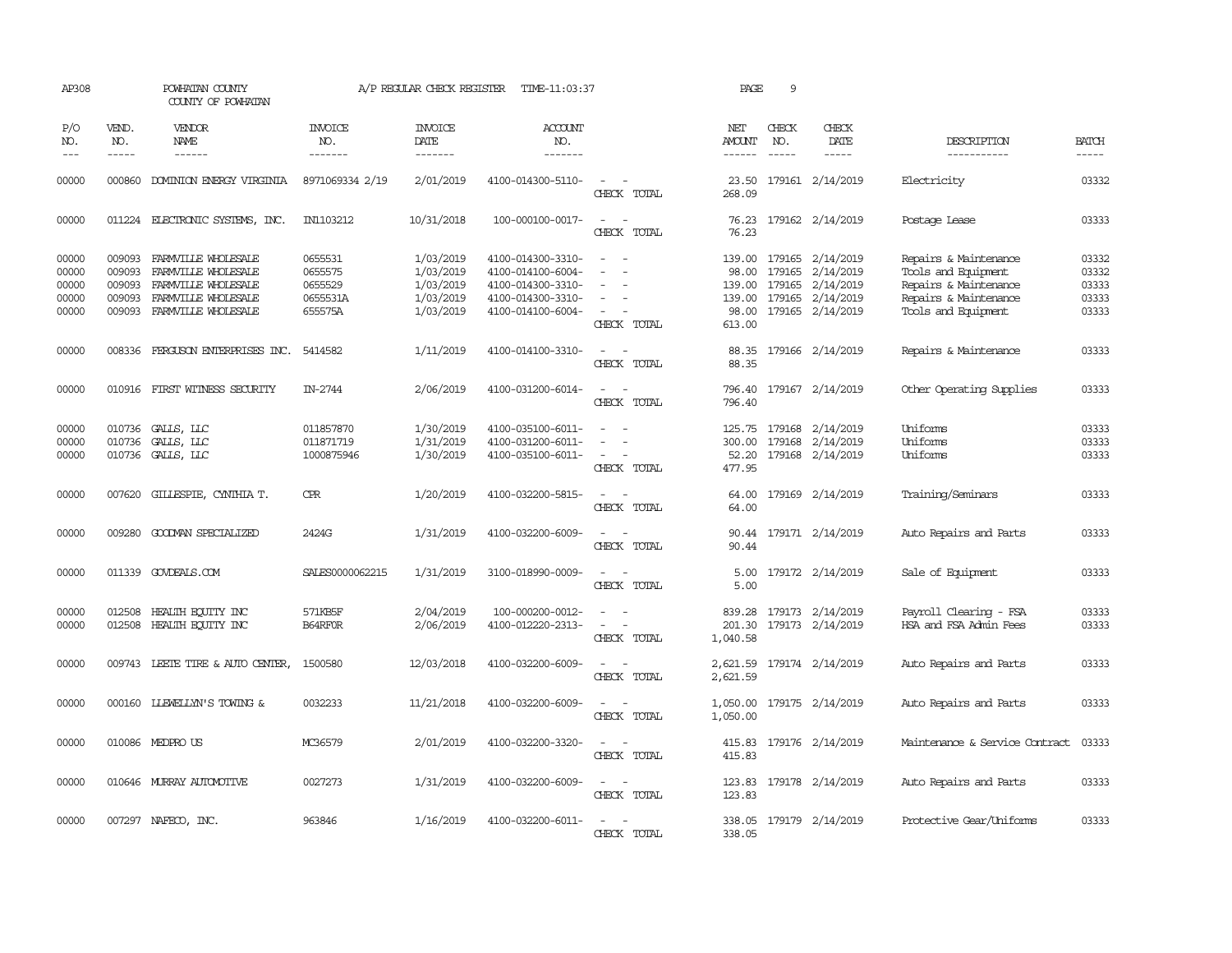| AP308                                                                                                             |                                                                                                                      | POWHATAN COUNTY<br>COUNTY OF POWHATAN                                                                                                                                                                                                                                                                                                                 |                                                                                                                                              | A/P REGULAR CHECK REGISTER                                                                                                                                                         | TIME-11:03:37                                                                                                                                                                                                                                                                 |                                                             | PAGE                                                                                                   | 10                                                                     |                                                                                                                                                                                                                                       |                                                                                                                                                                                                                                                                                                                        |                                                                                                                   |
|-------------------------------------------------------------------------------------------------------------------|----------------------------------------------------------------------------------------------------------------------|-------------------------------------------------------------------------------------------------------------------------------------------------------------------------------------------------------------------------------------------------------------------------------------------------------------------------------------------------------|----------------------------------------------------------------------------------------------------------------------------------------------|------------------------------------------------------------------------------------------------------------------------------------------------------------------------------------|-------------------------------------------------------------------------------------------------------------------------------------------------------------------------------------------------------------------------------------------------------------------------------|-------------------------------------------------------------|--------------------------------------------------------------------------------------------------------|------------------------------------------------------------------------|---------------------------------------------------------------------------------------------------------------------------------------------------------------------------------------------------------------------------------------|------------------------------------------------------------------------------------------------------------------------------------------------------------------------------------------------------------------------------------------------------------------------------------------------------------------------|-------------------------------------------------------------------------------------------------------------------|
| P/O<br>NO.<br>$---$                                                                                               | VEND.<br>NO.<br>$\frac{1}{2}$                                                                                        | VENDOR<br>NAME                                                                                                                                                                                                                                                                                                                                        | <b>INVOICE</b><br>NO.<br>-------                                                                                                             | <b>INVOICE</b><br>DATE<br>-------                                                                                                                                                  | <b>ACCOUNT</b><br>NO.<br>-------                                                                                                                                                                                                                                              |                                                             | NET<br>AMOUNT                                                                                          | CHECK<br>NO.<br>$\frac{1}{2}$                                          | CHECK<br>DATE<br>-----                                                                                                                                                                                                                | DESCRIPTION<br>-----------                                                                                                                                                                                                                                                                                             | <b>BATCH</b><br>-----                                                                                             |
| 00000                                                                                                             | 000375                                                                                                               | PIEDMONT REGIONAL JAIL                                                                                                                                                                                                                                                                                                                                | 2912                                                                                                                                         | 1/31/2019                                                                                                                                                                          | 4100-033400-3841-                                                                                                                                                                                                                                                             | $\overline{\phantom{a}}$<br>CHECK TOTAL                     | 33,920.00<br>33,920.00                                                                                 |                                                                        | 179180 2/14/2019                                                                                                                                                                                                                      | Detention of Adults                                                                                                                                                                                                                                                                                                    | 03333                                                                                                             |
| 00000<br>00000                                                                                                    | 001250<br>001250                                                                                                     | POWHATAN AUTO & TRACTOR<br>POWHATAN AUTO & TRACTOR                                                                                                                                                                                                                                                                                                    | 531465<br>531822                                                                                                                             | 1/08/2019<br>1/09/2019                                                                                                                                                             | 4100-014300-6014-<br>4100-014300-6014-                                                                                                                                                                                                                                        | $\overline{\phantom{a}}$<br>$\sim$<br>$\sim$<br>CHECK TOTAL | 15.99<br>44.56                                                                                         |                                                                        | 28.57 179181 2/14/2019<br>179181 2/14/2019                                                                                                                                                                                            | Other Operating Supplies<br>Other Operating Supplies                                                                                                                                                                                                                                                                   | 03333<br>03333                                                                                                    |
| 00000<br>00000<br>00000<br>00000<br>00000<br>00000<br>00000<br>00000<br>00000<br>00000<br>00000<br>00000<br>00000 | 008294<br>008294<br>008294<br>008294<br>008294<br>008294<br>008294<br>008294<br>008294<br>008294<br>008294<br>008294 | POWHATAN COUNTY PUBLIC<br>POWHATAN COUNTY PUBLIC<br>POWHATAN COUNTY PUBLIC<br>POWHATAN COUNTY PUBLIC<br>POWHATAN COUNTY PUBLIC<br>POWHATAN COUNTY PUBLIC<br>POWHATAN COUNTY PUBLIC<br>POWHATAN COUNTY PUBLIC<br>POWHATAN COUNTY PUBLIC<br>POWHATAN COUNTY PUBLIC<br>POWHATAN COUNTY PUBLIC<br>POWHATAN COUNTY PUBLIC<br>008294 POWHATAN COUNTY PUBLIC | SHERIFF/ANIMAL<br>SHERIFF/ANIMAL<br>SHERIFF/ANIMAL<br>SHERIFF/ANIMAL<br>4915<br>5112<br>5117<br>5138<br>5139<br>5140<br>5144<br>5152<br>5154 | 12/21/2018<br>12/21/2018<br>12/21/2018<br>12/21/2018<br>10/04/2018<br>11/02/2018<br>11/08/2018<br>11/13/2018<br>11/20/2018<br>11/28/2018<br>12/06/2018<br>12/07/2018<br>12/04/2018 | 4100-035100-6008-<br>4100-035100-6009-<br>4100-031200-6008-<br>4100-031200-6009-<br>4100-032200-6009-<br>4100-032200-6009-<br>4100-032200-6009-<br>4100-032200-6009-<br>4100-032200-6009-<br>4100-032200-6009-<br>4100-032200-6009-<br>4100-032200-6009-<br>4100-032200-6009- | $\equiv$<br>CHECK TOTAL                                     | 81.00<br>377.78<br>3,734.83<br>118.03<br>2,030.83<br>718.50<br>712.09<br>828.49<br>802.80<br>11,292.13 | 179182<br>179182<br>768.44 179182<br>179182<br>179182<br>357.93 179182 | 123.04 179182 2/14/2019<br>179182 2/14/2019<br>179182 2/14/2019<br>179182  2/14/2019<br>2/14/2019<br>2/14/2019<br>2/14/2019<br>2/14/2019<br>2/14/2019<br>2/14/2019<br>638.37 179182 2/14/2019<br>179182 2/14/2019<br>179182 2/14/2019 | Gas/Grease/Oil<br>Auto Parts/Repairs<br>Gas/Grease/0il<br>Auto Parts/Repairs<br>Auto Repairs and Parts<br>Auto Repairs and Parts<br>Auto Repairs and Parts<br>Auto Repairs and Parts<br>Auto Repairs and Parts<br>Auto Repairs and Parts<br>Auto Repairs and Parts<br>Auto Repairs and Parts<br>Auto Repairs and Parts | 03334<br>03334<br>03334<br>03334<br>03334<br>03334<br>03334<br>03334<br>03334<br>03334<br>03334<br>03334<br>03334 |
| 00000<br>00000                                                                                                    | 012064                                                                                                               | POWHATAN COUNTY TREASURER<br>012064 POWHATAN COUNTY TREASURER 191 1/19                                                                                                                                                                                                                                                                                | 150 1/19                                                                                                                                     | 1/16/2019<br>1/16/2019                                                                                                                                                             | 4100-032200-5140-<br>4100-073100-5140-                                                                                                                                                                                                                                        | $\overline{\phantom{a}}$<br>CHECK TOTAL                     | 144.21<br>136.15<br>280.36                                                                             |                                                                        | 179183 2/14/2019<br>179183 2/14/2019                                                                                                                                                                                                  | Sewer<br>Sewer                                                                                                                                                                                                                                                                                                         | 03335<br>03335                                                                                                    |
| 00000                                                                                                             |                                                                                                                      | 012864 PUBLIC SAFETY GROUP                                                                                                                                                                                                                                                                                                                            | 4587                                                                                                                                         | 1/24/2019                                                                                                                                                                          | 4100-031210-6001-                                                                                                                                                                                                                                                             | $ -$<br>CHECK TOTAL                                         | 499.00<br>499.00                                                                                       |                                                                        | 179184 2/14/2019                                                                                                                                                                                                                      | Office Supplies                                                                                                                                                                                                                                                                                                        | 03335                                                                                                             |
| 00000                                                                                                             |                                                                                                                      | 009518 CUARLES PETROLEUM, INC.                                                                                                                                                                                                                                                                                                                        | CT-1071986                                                                                                                                   | 1/31/2019                                                                                                                                                                          | 4100-031200-6008-                                                                                                                                                                                                                                                             | $\equiv$<br>$\sim$<br>CHECK TOTAL                           | 258.83<br>258.83                                                                                       |                                                                        | 179185 2/14/2019                                                                                                                                                                                                                      | Gas/Grease/Oil                                                                                                                                                                                                                                                                                                         | 03335                                                                                                             |
| 00000                                                                                                             |                                                                                                                      | 006466 RADIO COMMUNICATION OF VA 400015335-1                                                                                                                                                                                                                                                                                                          |                                                                                                                                              | 2/01/2019                                                                                                                                                                          | 4100-031200-3310-                                                                                                                                                                                                                                                             | $\sim$<br>CHECK TOTAL                                       | 195.40<br>195.40                                                                                       |                                                                        | 179186 2/14/2019                                                                                                                                                                                                                      | Repairs & Maintenance                                                                                                                                                                                                                                                                                                  | 03335                                                                                                             |
| 00000                                                                                                             |                                                                                                                      | 007325 RICHMOND OXYGEN CO.                                                                                                                                                                                                                                                                                                                            | 302836                                                                                                                                       | 1/31/2019                                                                                                                                                                          | 4100-032200-3320-                                                                                                                                                                                                                                                             | CHECK TOTAL                                                 | 277.50<br>277.50                                                                                       |                                                                        | 179187 2/14/2019                                                                                                                                                                                                                      | Maintenance & Service Contract                                                                                                                                                                                                                                                                                         | 03335                                                                                                             |
| 00000                                                                                                             | 012865                                                                                                               | RICHMOND PERFECT DESIGN                                                                                                                                                                                                                                                                                                                               | 2019RPD046                                                                                                                                   | 1/28/2019                                                                                                                                                                          | 4100-031210-6001-                                                                                                                                                                                                                                                             | $\equiv$<br>$\sim$<br>CHECK TOTAL                           | 351.00<br>351.00                                                                                       |                                                                        | 179188 2/14/2019                                                                                                                                                                                                                      | Office Supplies                                                                                                                                                                                                                                                                                                        | 03335                                                                                                             |
| 00000                                                                                                             |                                                                                                                      | 008981 ROBO'S DETAIL SUPPPLIES,                                                                                                                                                                                                                                                                                                                       | 132477                                                                                                                                       | 2/07/2019                                                                                                                                                                          | 4100-032200-3310-                                                                                                                                                                                                                                                             | $\equiv$<br>$\sim$<br>CHECK TOTAL                           | 220.00<br>220.00                                                                                       |                                                                        | 179189 2/14/2019                                                                                                                                                                                                                      | Equipment Repair                                                                                                                                                                                                                                                                                                       | 03335                                                                                                             |
| 00000                                                                                                             |                                                                                                                      | 006253 SALISBURY TIRE & SERVICE                                                                                                                                                                                                                                                                                                                       | 0108771                                                                                                                                      | 1/23/2019                                                                                                                                                                          | 4100-031200-6008-                                                                                                                                                                                                                                                             | CHECK TOTAL                                                 | 78.92                                                                                                  |                                                                        | 78.92 179190 2/14/2019                                                                                                                                                                                                                | Gas/Grease/Oil                                                                                                                                                                                                                                                                                                         | 03335                                                                                                             |
| 00000                                                                                                             |                                                                                                                      | 006593 SHEEHY FORD                                                                                                                                                                                                                                                                                                                                    | NOHB966415                                                                                                                                   | 2/01/2019                                                                                                                                                                          | 4100-031200-6009-                                                                                                                                                                                                                                                             | CHECK TOTAL                                                 | 634.14                                                                                                 |                                                                        | 634.14 179191 2/14/2019                                                                                                                                                                                                               | Auto Parts/Repairs                                                                                                                                                                                                                                                                                                     | 03335                                                                                                             |
| 00000                                                                                                             |                                                                                                                      | 006057 SHELTON, RALPH                                                                                                                                                                                                                                                                                                                                 | PLANREVIEW 1/19                                                                                                                              | 2/01/2019                                                                                                                                                                          | 4100-034100-3141-                                                                                                                                                                                                                                                             | $\sim$                                                      |                                                                                                        |                                                                        | 208.00 179192 2/14/2019                                                                                                                                                                                                               | Engineering-Third Party Plan R 03335                                                                                                                                                                                                                                                                                   |                                                                                                                   |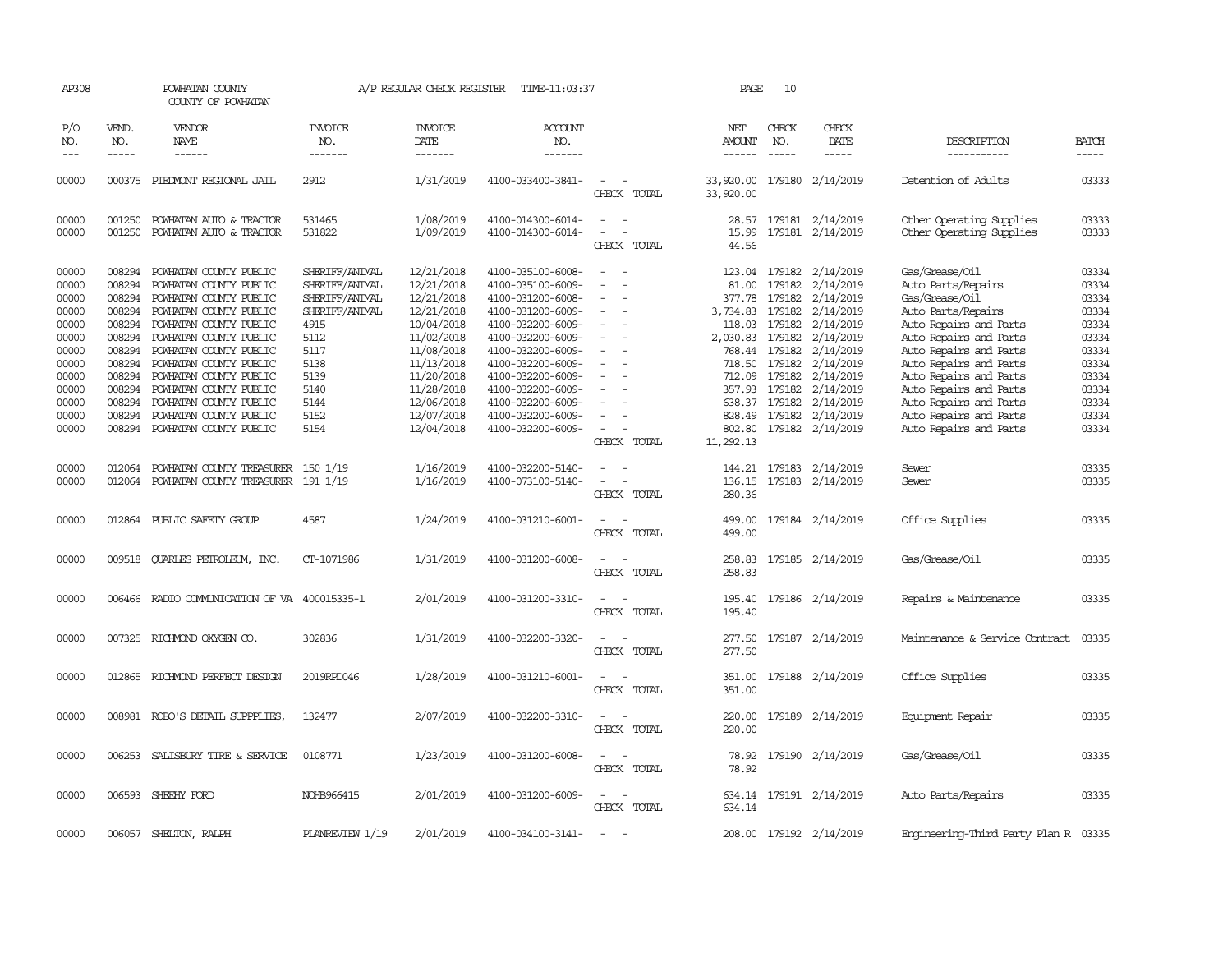| AP308                                                                                                                                                                   |                                                                                                                      | POWHATAN COUNTY<br>COUNTY OF POWHATAN                                                                                                                                                                                                                          |                                                                                                                                                                                                                                                                                                                                                                       | A/P REGULAR CHECK REGISTER                                                                                                                                                                                                                          | TIME-11:03:37                                                                                                                                                                                                                                                                                                                                                                                              |                                                                                                                                                                                                                                                             | PAGE                                                                                                                                           | 11                                                                           |                                                                                                                                                                                                                                                                                                                                                                 |                                                                                                                                                                                                                                                                                                                                                                                                               |                                                                                                                                                                         |
|-------------------------------------------------------------------------------------------------------------------------------------------------------------------------|----------------------------------------------------------------------------------------------------------------------|----------------------------------------------------------------------------------------------------------------------------------------------------------------------------------------------------------------------------------------------------------------|-----------------------------------------------------------------------------------------------------------------------------------------------------------------------------------------------------------------------------------------------------------------------------------------------------------------------------------------------------------------------|-----------------------------------------------------------------------------------------------------------------------------------------------------------------------------------------------------------------------------------------------------|------------------------------------------------------------------------------------------------------------------------------------------------------------------------------------------------------------------------------------------------------------------------------------------------------------------------------------------------------------------------------------------------------------|-------------------------------------------------------------------------------------------------------------------------------------------------------------------------------------------------------------------------------------------------------------|------------------------------------------------------------------------------------------------------------------------------------------------|------------------------------------------------------------------------------|-----------------------------------------------------------------------------------------------------------------------------------------------------------------------------------------------------------------------------------------------------------------------------------------------------------------------------------------------------------------|---------------------------------------------------------------------------------------------------------------------------------------------------------------------------------------------------------------------------------------------------------------------------------------------------------------------------------------------------------------------------------------------------------------|-------------------------------------------------------------------------------------------------------------------------------------------------------------------------|
| P/O<br>NO.<br>$---$                                                                                                                                                     | VEND.<br>NO.<br>$\frac{1}{2}$                                                                                        | VENDOR<br><b>NAME</b><br>$- - - - - -$                                                                                                                                                                                                                         | <b>INVOICE</b><br>NO.<br>-------                                                                                                                                                                                                                                                                                                                                      | <b>INVOICE</b><br>DATE<br>-------                                                                                                                                                                                                                   | <b>ACCOUNT</b><br>NO.<br>-------                                                                                                                                                                                                                                                                                                                                                                           |                                                                                                                                                                                                                                                             | NET<br>AMOUNT<br>$- - - - - -$                                                                                                                 | CHECK<br>NO.<br>$- - - - -$                                                  | CHECK<br>DATE                                                                                                                                                                                                                                                                                                                                                   | DESCRIPTION<br>-----------                                                                                                                                                                                                                                                                                                                                                                                    | <b>BATCH</b><br>$- - - - -$                                                                                                                                             |
| 00000                                                                                                                                                                   | 006057                                                                                                               | SHELTON, RALPH                                                                                                                                                                                                                                                 | PLANREVIEW1/19A                                                                                                                                                                                                                                                                                                                                                       | 1/23/2019                                                                                                                                                                                                                                           | 4100-034100-3141-                                                                                                                                                                                                                                                                                                                                                                                          | $\overline{\phantom{a}}$<br>CHECK TOTAL                                                                                                                                                                                                                     | 481.00<br>689.00                                                                                                                               |                                                                              | 179192 2/14/2019                                                                                                                                                                                                                                                                                                                                                | Engineering-Third Party Plan R 03335                                                                                                                                                                                                                                                                                                                                                                          |                                                                                                                                                                         |
| 00000                                                                                                                                                                   |                                                                                                                      | 006594 SOUTHSIDE ELECTRIC COOP                                                                                                                                                                                                                                 | 63504004 1/19                                                                                                                                                                                                                                                                                                                                                         | 1/11/2019                                                                                                                                                                                                                                           | 4100-035100-5110-                                                                                                                                                                                                                                                                                                                                                                                          | $\equiv$<br>CHECK TOTAL                                                                                                                                                                                                                                     | 434.39<br>434.39                                                                                                                               |                                                                              | 179195 2/14/2019                                                                                                                                                                                                                                                                                                                                                | Electricity                                                                                                                                                                                                                                                                                                                                                                                                   | 03335                                                                                                                                                                   |
| 00000                                                                                                                                                                   | 008578                                                                                                               | STAPLES BUSINESS AD-                                                                                                                                                                                                                                           | 3402635787                                                                                                                                                                                                                                                                                                                                                            | 1/22/2019                                                                                                                                                                                                                                           | 4100-013200-6001-                                                                                                                                                                                                                                                                                                                                                                                          | $\overline{\phantom{a}}$<br>CHECK TOTAL                                                                                                                                                                                                                     | 10.49<br>10.49                                                                                                                                 |                                                                              | 179196 2/14/2019                                                                                                                                                                                                                                                                                                                                                | Office Supplies                                                                                                                                                                                                                                                                                                                                                                                               | 03335                                                                                                                                                                   |
| 00000                                                                                                                                                                   |                                                                                                                      | 012769 SULLIVAN, JAMES                                                                                                                                                                                                                                         | CPR CLASS 1/19                                                                                                                                                                                                                                                                                                                                                        | 1/20/2019                                                                                                                                                                                                                                           | 4100-032200-5815-                                                                                                                                                                                                                                                                                                                                                                                          | $\equiv$<br>CHECK TOTAL                                                                                                                                                                                                                                     | 64.00<br>64.00                                                                                                                                 |                                                                              | 179197 2/14/2019                                                                                                                                                                                                                                                                                                                                                | Training/Seminars                                                                                                                                                                                                                                                                                                                                                                                             | 03333                                                                                                                                                                   |
| 00000                                                                                                                                                                   |                                                                                                                      | 012860 THE MALOTT LAW FIRM, PLLC 8680286                                                                                                                                                                                                                       |                                                                                                                                                                                                                                                                                                                                                                       | 1/25/2019                                                                                                                                                                                                                                           | 4100-021200-3150-                                                                                                                                                                                                                                                                                                                                                                                          | $\sim$<br>CHECK TOTAL                                                                                                                                                                                                                                       | 240.00<br>240.00                                                                                                                               |                                                                              | 179198 2/14/2019                                                                                                                                                                                                                                                                                                                                                | Outside Counsel                                                                                                                                                                                                                                                                                                                                                                                               | 03333                                                                                                                                                                   |
| 00000<br>00000<br>00000<br>00000<br>00000<br>00000<br>00000                                                                                                             | 008565<br>008565<br>008565<br>008565<br>008565<br>008565<br>008565                                                   | TRACTOR SUPPLY CREDIT<br>TRACTOR SUPPLY CREDIT<br>TRACTOR SUPPLY CREDIT<br>TRACTOR SUPPLY CREDIT<br>TRACTOR SUPPLY CREDIT<br>TRACTOR SUPPLY CREDIT<br>TRACTOR SUPPLY CREDIT                                                                                    | 100463878<br>100464682<br>100464970<br>100466099<br>1004668450122201<br>100466846<br>2006931968                                                                                                                                                                                                                                                                       | 1/03/2019<br>1/09/2019<br>1/10/2019<br>1/16/2019<br>1/22/2019<br>1/22/2019<br>1/15/2019                                                                                                                                                             | 4100-035100-6022-<br>4100-035100-6022-<br>4100-031200-6022-<br>4100-035100-6022-<br>4100-035100-6022-<br>4100-035100-6022-<br>4100-035100-6022-                                                                                                                                                                                                                                                            | $\equiv$<br>$\equiv$<br>$\sim$<br>$\equiv$<br>$\overline{\phantom{a}}$<br>CHECK TOTAL                                                                                                                                                                       | 26.98<br>37.98<br>79.97<br>37.98<br>88.93<br>69.99<br>295.86                                                                                   | 179200<br>179200<br>179200<br>179200<br>45.97-179200<br>179200               | 2/14/2019<br>2/14/2019<br>2/14/2019<br>2/14/2019<br>2/14/2019<br>2/14/2019<br>179200 2/14/2019                                                                                                                                                                                                                                                                  | Dog Food/Supplies<br>Dog Food/Supplies<br>Dog Food & Supplies K9<br>Dog Food/Supplies<br>Dog Food/Supplies<br>Dog Food/Supplies<br>Dog Food/Supplies                                                                                                                                                                                                                                                          | 03335<br>03335<br>03335<br>03335<br>03335<br>03335<br>03335                                                                                                             |
| 00000<br>00000<br>00000<br>00000<br>00000<br>00000<br>00000<br>00000<br>00000<br>00000<br>00000<br>00000<br>00000<br>00000<br>00000<br>00000<br>00000<br>00000<br>00000 | 011169<br>011169<br>011169<br>011169<br>011169<br>011169<br>011169<br>011169<br>011169<br>011169<br>011169<br>011169 | VERIZON<br>VERIZON<br>011169 VERIZON<br>VERIZON<br>VERIZON<br>VERIZON<br>011169 VERIZON<br>011169 VERIZON<br>VERIZON<br>011169 VERIZON<br>011169 VERIZON<br>VERIZON<br>VERIZON<br>011169 VERIZON<br>VERIZON<br>VERIZON<br>011169 VERIZON<br>VERIZON<br>VERIZON | 1357471455Y1/19<br>1357471455Y1/19<br>1357471455Y1/19<br>1357471455Y1/19<br>1357471455Y1/19<br>1357471455Y1/19<br>1357471455Y1/19<br>1357471455Y1/19<br>1357471455Y1/19<br>1357471455Y1/19<br>1357471455Y1/19<br>1357471455Y1/19<br>1357471455Y1/19<br>1357471455Y1/19<br>1357471455Y1/19<br>1357471455Y1/19<br>8045983715 1/19<br>8045987939 1/19<br>8047061627 2/19 | 1/28/2019<br>1/28/2019<br>1/28/2019<br>1/28/2019<br>1/28/2019<br>1/28/2019<br>1/28/2019<br>1/28/2019<br>1/28/2019<br>1/28/2019<br>1/28/2019<br>1/28/2019<br>1/28/2019<br>1/28/2019<br>1/28/2019<br>1/28/2019<br>1/28/2019<br>1/28/2019<br>2/01/2019 | 100-000100-0006-<br>4100-012310-5230-<br>4100-012510-5230-<br>4100-014100-5230-<br>4100-014300-5230-<br>4100-021200-5230-<br>4100-031200-5230-<br>4100-031710-5230-<br>4100-021200-5230-<br>4100-031210-5230-<br>4100-032200-5230-<br>4100-032200-5260-<br>4100-032210-5230-<br>4100-035500-5230-<br>4100-071110-5230-<br>4100-073100-5230-<br>4100-031210-5232-<br>4100-022100-5230-<br>4100-031210-5232- | $\overline{\phantom{a}}$<br>$\equiv$<br>$\equiv$<br>$\equiv$<br>$\equiv$<br>$\equiv$<br>$\overline{\phantom{a}}$<br>$\sim$<br>$\equiv$<br>$\overline{\phantom{a}}$<br>$\overline{\phantom{a}}$<br>$\equiv$<br>$\equiv$<br>$\equiv$<br>$\sim$<br>CHECK TOTAL | 114.60<br>48.20<br>200.40<br>80.96<br>42.40<br>156.33<br>48.20<br>14.90<br>284.12<br>200.86<br>42.40<br>42.40<br>49.49<br>2,830.12<br>4,580.32 | 179201<br>179201<br>179201<br>179201<br>179201<br>179201<br>179201<br>179201 | 179201 2/14/2019<br>2/14/2019<br>87.97 179201 2/14/2019<br>2/14/2019<br>2/14/2019<br>179201 2/14/2019<br>179201 2/14/2019<br>2/14/2019<br>179201 2/14/2019<br>42.40 179201 2/14/2019<br>2/14/2019<br>2/14/2019<br>69.70 179201 2/14/2019<br>179201 2/14/2019<br>2/14/2019<br>96.41 179201 2/14/2019<br>128.46 179201 2/14/2019<br>2/14/2019<br>179201 2/14/2019 | Due from Other Agencies<br>Telephone Services<br>Telephone Services<br>Telephone Services<br>Telephone Services<br>Telephone Services<br>Telephone Services<br>Telephone Services<br>Telephone Services<br>Telephone Services<br>Telephone Services<br>Internet<br>Telephone Services<br>Telephone Services<br>Telephone Services<br>Telephone Services<br>Wireline 911<br>Telephone Services<br>Wireline 911 | 03335<br>03335<br>03335<br>03335<br>03335<br>03335<br>03335<br>03335<br>03335<br>03335<br>03335<br>03335<br>03335<br>03335<br>03335<br>03335<br>03335<br>03335<br>03335 |
| 00000<br>00000<br>00000                                                                                                                                                 | 012458                                                                                                               | WIMMER, WILLIE<br>012458 WIMMER, WILLIE<br>007755 WITMER PUBLIC SAFETY                                                                                                                                                                                         | 1088<br>1098<br>E1808452                                                                                                                                                                                                                                                                                                                                              | 1/17/2019<br>1/30/2019<br>2/07/2019                                                                                                                                                                                                                 | 4100-032200-6009-<br>4100-032200-6009-<br>4100-032200-6011-                                                                                                                                                                                                                                                                                                                                                | $\sim$<br>CHECK TOTAL<br>$\sim$                                                                                                                                                                                                                             | 3,661.96<br>5,279.96                                                                                                                           | 179204                                                                       | 2/14/2019<br>1,618.00 179204 2/14/2019<br>334.00 179205 2/14/2019                                                                                                                                                                                                                                                                                               | Auto Repairs and Parts<br>Auto Repairs and Parts<br>Protective Gear/Uniforms                                                                                                                                                                                                                                                                                                                                  | 03335<br>03335<br>03335                                                                                                                                                 |
| 00000                                                                                                                                                                   | 007755                                                                                                               | WITMER PUBLIC SAFETY                                                                                                                                                                                                                                           | 1799449                                                                                                                                                                                                                                                                                                                                                               | 1/31/2019                                                                                                                                                                                                                                           | 4100-032200-6011-                                                                                                                                                                                                                                                                                                                                                                                          | $\equiv$                                                                                                                                                                                                                                                    |                                                                                                                                                |                                                                              | 315.00 179205 2/14/2019                                                                                                                                                                                                                                                                                                                                         | Protective Gear/Uniforms                                                                                                                                                                                                                                                                                                                                                                                      | 03335                                                                                                                                                                   |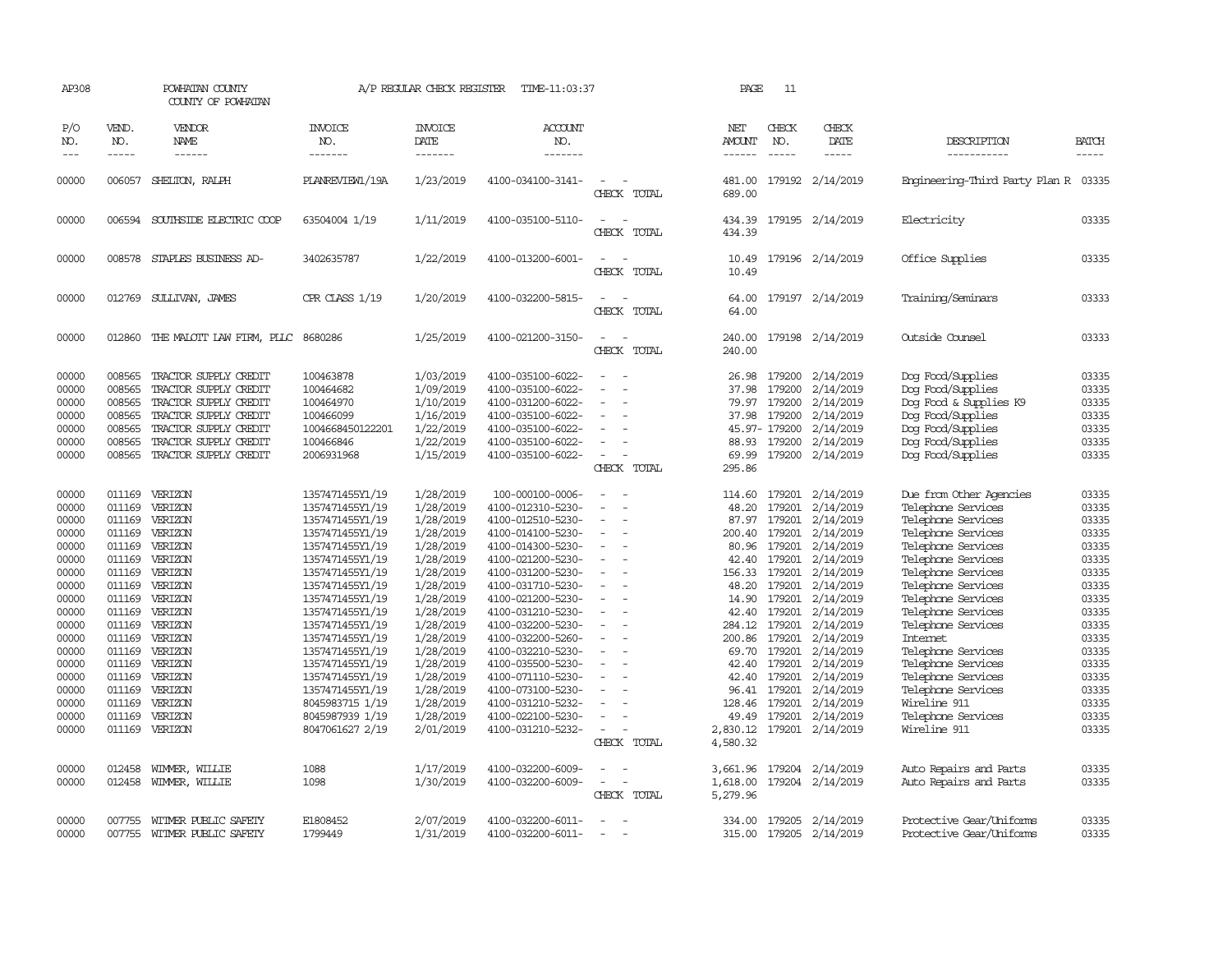| AP308                                                                                  |                            | POWHATAN COUNTY<br>COUNTY OF POWHATAN                                                                                                                                                                                                 |                                                                                                                                                              | A/P REGULAR CHECK REGISTER                                                                                                     | TIME-11:03:37                                                                                                                                                                                                  |                                                                                                                                                                                                                       | PAGE                                                   | 12                            |                                                                                                                                                                                                                                                              |                                                                                                                                                                             |                                                                                        |
|----------------------------------------------------------------------------------------|----------------------------|---------------------------------------------------------------------------------------------------------------------------------------------------------------------------------------------------------------------------------------|--------------------------------------------------------------------------------------------------------------------------------------------------------------|--------------------------------------------------------------------------------------------------------------------------------|----------------------------------------------------------------------------------------------------------------------------------------------------------------------------------------------------------------|-----------------------------------------------------------------------------------------------------------------------------------------------------------------------------------------------------------------------|--------------------------------------------------------|-------------------------------|--------------------------------------------------------------------------------------------------------------------------------------------------------------------------------------------------------------------------------------------------------------|-----------------------------------------------------------------------------------------------------------------------------------------------------------------------------|----------------------------------------------------------------------------------------|
| P/O<br>NO.<br>$---$                                                                    | VEND.<br>NO.<br>-----      | <b>VENDOR</b><br>NAME<br>$- - - - - -$                                                                                                                                                                                                | <b>INVOICE</b><br>NO.<br>-------                                                                                                                             | <b>INVOICE</b><br>DATE<br>--------                                                                                             | ACCOUNT<br>NO.<br>-------                                                                                                                                                                                      |                                                                                                                                                                                                                       | NET<br>AMOUNT<br>$- - - - - -$                         | CHECK<br>NO.<br>$\frac{1}{2}$ | CHECK<br>DATE<br>-----                                                                                                                                                                                                                                       | DESCRIPTION<br>-----------                                                                                                                                                  | <b>BATCH</b><br>$- - - - -$                                                            |
| 00000                                                                                  |                            | 007755 WITMER PUBLIC SAFETY                                                                                                                                                                                                           | 1920511                                                                                                                                                      | 1/30/2019                                                                                                                      | 4100-032200-6011-                                                                                                                                                                                              | $\overline{\phantom{a}}$<br>CHECK TOTAL                                                                                                                                                                               | 150.00<br>799.00                                       |                               | 179205 2/14/2019                                                                                                                                                                                                                                             | Protective Gear/Uniforms                                                                                                                                                    | 03335                                                                                  |
| 00000<br>00000<br>00000                                                                | 009093<br>009093<br>009093 | FARMVILLE WHOLESALE<br>FARMVILLE WHOLESALE<br>FARMVILLE WHOLESALE                                                                                                                                                                     | 0655575A<br>655529A<br>655531A                                                                                                                               | 1/03/2019<br>1/03/2019<br>1/03/2019                                                                                            | 4100-014100-6004-<br>4100-014300-3310-<br>4100-014300-3310-                                                                                                                                                    | $\sim$<br>CHECK TOTAL                                                                                                                                                                                                 | 139.00<br>139.00<br>376.00                             |                               | 98.00 179206 2/15/2019<br>179206 2/15/2019<br>179206 2/15/2019                                                                                                                                                                                               | Tools and Equipment<br>Repairs & Maintenance<br>Repairs & Maintenance                                                                                                       | 03338<br>03338<br>03338                                                                |
| 00000                                                                                  |                            | 007812 ABS TECHNOLOGY ARCHITECTS INV0037001                                                                                                                                                                                           |                                                                                                                                                              | 1/31/2019                                                                                                                      | 4100-012510-6014-                                                                                                                                                                                              | CHECK TOTAL                                                                                                                                                                                                           | 78.75                                                  |                               | 78.75 179207 2/22/2019                                                                                                                                                                                                                                       | Other Operating Supplies                                                                                                                                                    | 03344                                                                                  |
| 00000<br>00000                                                                         |                            | 006175 ADAMS OIL COMPANY, INC.<br>006175 ADAMS OIL COMPANY, INC.                                                                                                                                                                      | 23139 1/19<br>23155 1/4/19                                                                                                                                   | 1/08/2019<br>1/04/2019                                                                                                         | 4100-014500-6008-<br>4100-032220-5120-                                                                                                                                                                         | CHECK TOTAL                                                                                                                                                                                                           | 1,975.39<br>1,988.35                                   |                               | 12.96 179208 2/22/2019<br>179208 2/22/2019                                                                                                                                                                                                                   | Gas/Grease/Oil<br>Fuel                                                                                                                                                      | 03339<br>03339                                                                         |
| 00000                                                                                  |                            | 012791 ADAMS, RICK                                                                                                                                                                                                                    | <b>MEALS 2/19</b>                                                                                                                                            | 2/11/2019                                                                                                                      | 4100-034100-5510-                                                                                                                                                                                              | $\sim$ $\sim$<br>CHECK TOTAL                                                                                                                                                                                          | 112.00<br>112.00                                       |                               | 179209 2/22/2019                                                                                                                                                                                                                                             | Travel/Mileage/Parking/Tolls                                                                                                                                                | 03344                                                                                  |
| 00000<br>00000<br>00000                                                                | 009183<br>009183           | AIR, WATER & SOIL LABORA- V19000642<br>AIR, WATER & SOIL LABORA- V19000643<br>009183 AIR, WATER & SOIL LABORA- V19000644                                                                                                              |                                                                                                                                                              | 1/30/2019<br>1/30/2019<br>1/30/2019                                                                                            | 4100-032220-5140-<br>4100-032210-5140-<br>4100-014100-5140-                                                                                                                                                    | $\overline{\phantom{a}}$<br>$\equiv$<br>$\equiv$<br>CHECK TOTAL                                                                                                                                                       | 195.75<br>195.75<br>587.25                             |                               | 195.75 179210 2/22/2019<br>179210 2/22/2019<br>179210 2/22/2019                                                                                                                                                                                              | Sewer<br>Sewer<br>Sewer                                                                                                                                                     | 03339<br>03339<br>03339                                                                |
| 00000<br>00000<br>00000<br>00000<br>00000<br>00000<br>00000<br>00000<br>00000<br>00000 | 012849                     | 012849 AQUA VIRGINIA<br>AOUA VIRGINIA<br>012849 AQUA VIRGINIA<br>012849 AQUA VIRGINIA<br>012849 AQUA VIRGINIA<br>012849 AQUA VIRGINIA<br>012849 AQUA VIRGINIA<br>012849 AQUA VIRGINIA<br>012849 AQUA VIRGINIA<br>012849 AQUA VIRGINIA | 0559913 2/19<br>0574622 2/19<br>0575072 2/19<br>0575528 1/19<br>0620830 2/19<br>0620830 2/19<br>0621132 2/19<br>0621730 2/19<br>0621781 2/19<br>0621784 2/19 | 2/07/2019<br>2/07/2019<br>2/07/2019<br>1/08/2019<br>2/07/2018<br>2/07/2018<br>2/07/2019<br>2/07/2019<br>2/07/2019<br>2/07/2019 | 4100-014100-5130-<br>4100-014100-5130-<br>4100-014100-5130-<br>4100-032210-5130-<br>4100-031200-5130-<br>4100-014100-5130-<br>4100-014600-5130-<br>4100-014100-5130-<br>4100-014100-5130-<br>4100-014100-5130- | $\sim$<br>$\sim$<br>$\overline{\phantom{a}}$<br>$\overline{\phantom{a}}$<br>$\sim$<br>$\overline{\phantom{a}}$<br>$\overline{\phantom{a}}$<br>$\equiv$<br>$\sim$<br>$\overline{\phantom{a}}$<br>$\sim$<br>CHECK TOTAL | 59.50<br>812.05                                        |                               | 21.68 179211 2/22/2019<br>179211 2/22/2019<br>91.44 179211 2/22/2019<br>67.61 179211 2/22/2019<br>90.13 179211 2/22/2019<br>90.12 179211 2/22/2019<br>169.69 179211 2/22/2019<br>170.11 179211 2/22/2019<br>17.62 179211 2/22/2019<br>34.15 179211 2/22/2019 | Water<br>Water<br>Water<br>Water<br>Water<br>Water<br>Water<br>- Field Irrigation<br>Water<br>Water<br>Water                                                                | 03342<br>03342<br>03342<br>03342<br>03342<br>03342<br>03342<br>03342<br>03342<br>03342 |
| 00000<br>00000<br>00000<br>00000<br>00000                                              | 012849<br>012849           | AOUA VIRGINIA<br>012849 AQUA VIRGINIA<br>AOUA VIRGINIA<br>012849 AQUA VIRGINIA<br>012849 AQUA VIRGINIA                                                                                                                                | 0621880 2/19<br>0865687 2/19<br>1100656 2/19<br>1401897 2/19<br>0621788 1/19                                                                                 | 2/07/2019<br>2/07/2019<br>2/07/2019<br>2/07/2019<br>1/08/2019                                                                  | 4100-014600-5130-<br>4100-014100-5130-<br>4100-014600-5130-<br>4100-014600-5130-<br>4100-073100-5130-                                                                                                          | $\sim$<br>$\overline{\phantom{a}}$<br>$\overline{\phantom{a}}$<br>$\sim$<br>CHECK TOTAL                                                                                                                               | 17.62<br>116.13<br>110.89<br>17.85<br>52.40<br>314.89  | 179212<br>179212              | 179212 2/22/2019<br>2/22/2019<br>2/22/2019<br>179212 2/22/2019<br>179212 2/22/2019                                                                                                                                                                           | Water - Field Irrigation<br>Water<br>Water - Field Irrigation<br>Water - Field Irrigation<br>Water                                                                          | 03342<br>03342<br>03342<br>03342<br>03344                                              |
| 00000<br>00000<br>00000<br>00000<br>00000<br>00000<br>00000                            | 007941                     | BAKER & TAYLOR<br>007941 BAKER & TAYLOR<br>007941 BAKER & TAYLOR<br>007941 BAKER & TAYLOR<br>007941 BAKER & TAYLOR<br>007941 BAKER & TAYLOR<br>007941 BAKER & TAYLOR                                                                  | H25865720<br>H25865721<br>Q50287630<br>Q50287650<br>5015370198<br>5015375457<br>Q50287631                                                                    | 2/08/2019<br>2/08/2019<br>2/08/2019<br>2/08/2019<br>2/05/2019<br>2/11/2019<br>2/08/2019                                        | 4100-073100-6012-<br>4100-073100-6012-<br>4100-073100-6012-<br>4100-073100-6012-<br>4100-073100-6012-<br>4100-073100-6012-<br>4100-073100-6012-                                                                | $\equiv$<br>$\sim$<br>$\sim$<br>CHECK TOTAL                                                                                                                                                                           | 17.24<br>13.79<br>120.00<br>6.89<br>399.34<br>1,090.48 | 179213<br>179213              | 179213 2/22/2019<br>2/22/2019<br>179213 2/22/2019<br>179213 2/22/2019<br>526.33 179213 2/22/2019<br>2/22/2019<br>6.89 179213 2/22/2019                                                                                                                       | Books & Subscriptions<br>Books & Subscriptions<br>Books & Subscriptions<br>Books & Subscriptions<br>Books & Subscriptions<br>Books & Subscriptions<br>Books & Subscriptions | 03344<br>03344<br>03344<br>03344<br>03344<br>03344<br>03345                            |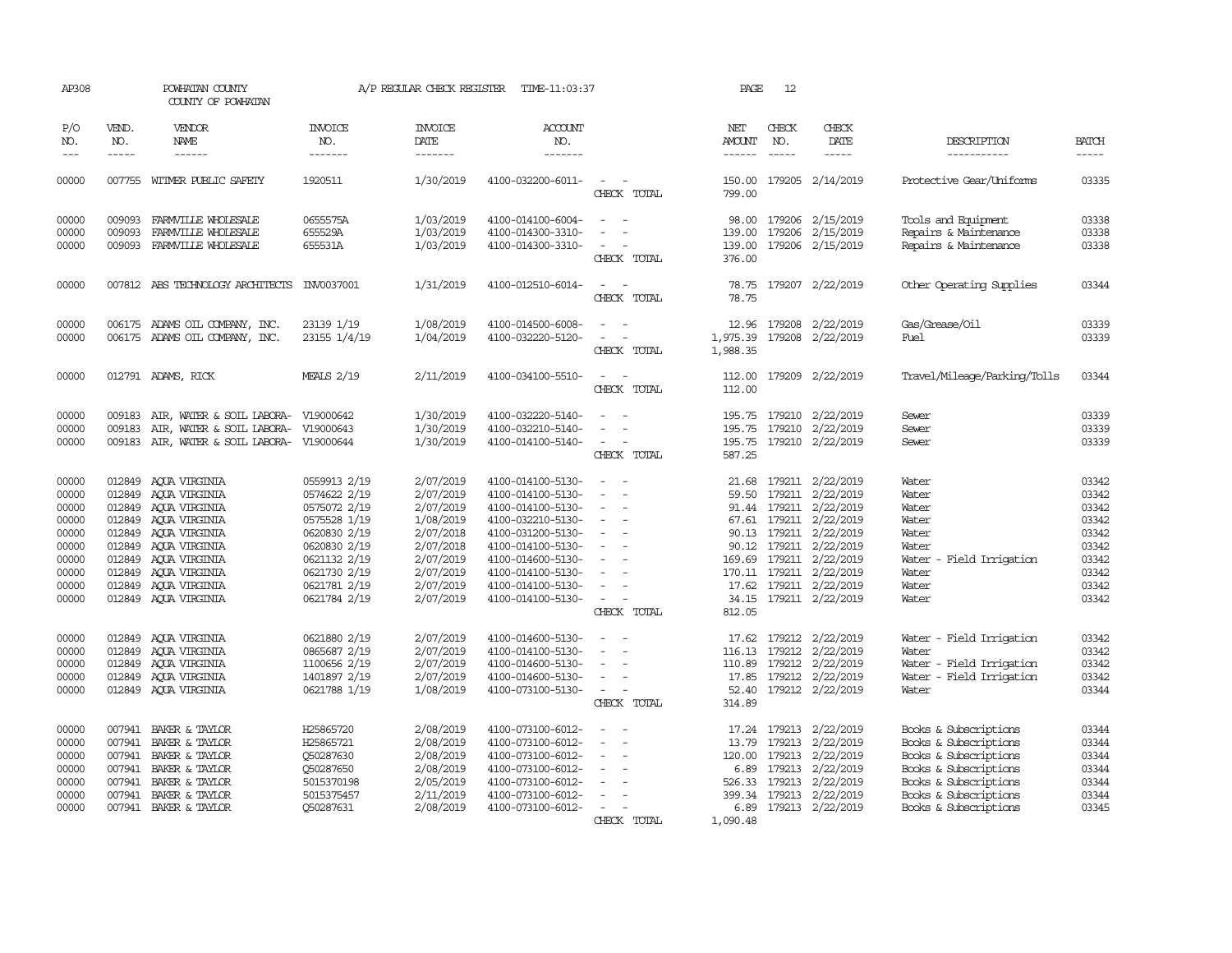| AP308                                     |                                                | POWHATAN COUNTY<br>COUNTY OF POWHATAN                                                                                                    |                                                               | A/P REGULAR CHECK REGISTER                                    | TIME-11:03:37                                                                                         |                                                                                             | PAGE                                                 | 13                                                   |                                                                      |                                                                                                                                                     |                                           |
|-------------------------------------------|------------------------------------------------|------------------------------------------------------------------------------------------------------------------------------------------|---------------------------------------------------------------|---------------------------------------------------------------|-------------------------------------------------------------------------------------------------------|---------------------------------------------------------------------------------------------|------------------------------------------------------|------------------------------------------------------|----------------------------------------------------------------------|-----------------------------------------------------------------------------------------------------------------------------------------------------|-------------------------------------------|
| P/O<br>NO.<br>$---$                       | VEND.<br>NO.<br>$- - - - -$                    | VENDOR<br>NAME<br>$- - - - - -$                                                                                                          | <b>INVOICE</b><br>NO.<br>-------                              | <b>INVOICE</b><br>DATE<br>--------                            | ACCOUNT<br>NO.<br>-------                                                                             |                                                                                             | NET<br>AMOUNT<br>$- - - - - -$                       | CHECK<br>NO.<br>$\frac{1}{2}$                        | CHECK<br>DATE<br>$- - - - -$                                         | DESCRIPTION<br>-----------                                                                                                                          | <b>BATCH</b><br>$- - - - -$               |
| 00000                                     | 007266                                         | BEACH, LYNNE                                                                                                                             | MILEAGE 2/19/19                                               | 2/19/2019                                                     | 4100-031200-6014-                                                                                     | $\sim$<br>CHECK TOTAL                                                                       | 32.25<br>32.25                                       |                                                      | 179216 2/22/2019                                                     | Other Operating Supplies                                                                                                                            | 03344                                     |
| 00000                                     |                                                | 011590 BERRIMAN, WHITNEY                                                                                                                 | POSTAGE 2/19                                                  | 2/08/2019                                                     | 4100-073100-5210-                                                                                     | $\overline{\phantom{a}}$<br>CHECK TOTAL                                                     | 17.46<br>17.46                                       |                                                      | 179218 2/22/2019                                                     | Postage                                                                                                                                             | 03344                                     |
| 00000                                     |                                                | 012857 BLASKA, MADISON                                                                                                                   | $C\Omega F$ 2/19                                              | 2/19/2019                                                     | 4100-031210-5540-                                                                                     | $\omega_{\rm{max}}$ , $\omega_{\rm{max}}$<br>CHECK TOTAL                                    | 82.50<br>82.50                                       |                                                      | 179219 2/22/2019                                                     | Conferences and Training                                                                                                                            | 03344                                     |
| 00000                                     |                                                | 006655 BLOSSMAN GAS COMPANIES,                                                                                                           | 6165787                                                       | 2/01/2019                                                     | 4100-032220-3320-                                                                                     | $\sim$<br>$\sim$<br>CHECK TOTAL                                                             | 21.00                                                |                                                      | 21.00 179220 2/22/2019                                               | Maintenance & Service Contract                                                                                                                      | 03339                                     |
| 00000<br>00000<br>00000                   | 011010<br>011010                               | <b>BOX ALARM TEES</b><br>BOX ALARM TEES<br>011010 BOX ALARM TEES                                                                         | 276<br>278<br>279                                             | 1/29/2019<br>2/07/2019<br>2/07/2019                           | 4100-032200-6011-<br>4100-032200-6011-<br>4100-032200-6011-                                           | $\overline{\phantom{a}}$<br>$\overline{\phantom{a}}$<br>CHECK TOTAL                         | 84.00<br>378.00<br>148.00<br>610.00                  | 179221<br>179221                                     | 2/22/2019<br>2/22/2019<br>179221 2/22/2019                           | Protective Gear/Uniforms<br>Protective Gear/Uniforms<br>Protective Gear/Uniforms                                                                    | 03339<br>03339<br>03339                   |
| 00000                                     |                                                | 012871 BOYD FRASIER                                                                                                                      | REPLACE SHOCKS                                                | 2/12/2019                                                     | 4100-032200-6009-                                                                                     | $\sim$<br>CHECK TOTAL                                                                       | 55.30                                                |                                                      | 55.30 179222 2/22/2019                                               | Auto Repairs and Parts                                                                                                                              | 03339                                     |
| 00000<br>00000                            | 009984<br>009984                               | BRAME SPECIALITY CO., INC.<br>BRAME SPECIALITY CO., INC.                                                                                 | 7381480<br>7381480                                            | 2/07/2019<br>2/07/2019                                        | 4100-014100-6005-<br>4100-014500-3190-                                                                | CHECK TOTAL                                                                                 | 1,444.85<br>301.95<br>1,746.80                       |                                                      | 179223 2/22/2019<br>179223 2/22/2019                                 | Cleaning Supplies<br>Grounds Maintenance                                                                                                            | 03339<br>03339                            |
| 00000                                     | 012875                                         | BUCKLEY, BEVERLY C.                                                                                                                      | FEB 2019 TERM                                                 | 2/13/2019                                                     | 4100-021100-1700-                                                                                     | $\sim$<br>CHECK TOTAL                                                                       | 30.00<br>30.00                                       |                                                      | 179225 2/22/2019                                                     | COMP: Jurors & Witnesses                                                                                                                            | 03339                                     |
| 00000                                     | 000540                                         | CENTRAL VIRGINIA WASTE                                                                                                                   | 24068                                                         | 2/05/2019                                                     | 4100-014300-3175-                                                                                     | $\sim$<br>CHECK TOTAL                                                                       | 350.00<br>350.00                                     |                                                      | 179227 2/22/2019                                                     | Waste Disposal                                                                                                                                      | 03342                                     |
| 00000<br>00000<br>00000<br>00000<br>00000 | 006965<br>006965<br>006965<br>006965<br>006965 | CINIAS CORPORATION<br>CINIAS CORPORATION<br>CINIAS CORPORATION<br>CINIAS CORPORATION<br>CINIAS CORPORATION                               | 143537793<br>143537793<br>143542064<br>143542064<br>143542065 | 1/30/2019<br>1/30/2019<br>2/06/2019<br>2/06/2019<br>2/06/2019 | 4100-014100-6011-<br>4100-014500-6011-<br>4100-014100-6011-<br>4100-014500-6011-<br>4100-014300-6011- | $\equiv$<br>$\sim$<br>$\overline{\phantom{a}}$<br>CHECK TOTAL                               | 88.13<br>100.58<br>88.13<br>142.10<br>512.15         | 93.21 179228<br>179228<br>179228<br>179228<br>179228 | 2/22/2019<br>2/22/2019<br>2/22/2019<br>2/22/2019<br>2/22/2019        | Uniforms<br>Uniforms<br>Uniforms<br>Uniforms<br>Uniforms                                                                                            | 03342<br>03342<br>03342<br>03342<br>03342 |
| 00000<br>00000<br>00000<br>00000<br>00000 | 007341<br>007341<br>007341<br>007341<br>007341 | CLAWS & PAWS ANIMAL CARE<br>CLAWS & PAWS ANIMAL CARE<br>CLAWS & PAWS ANIMAL CARE<br>CLAWS & PAWS ANIMAL CARE<br>CLAWS & PAWS ANIMAL CARE | 93580<br>93621<br>93734<br>93881<br>94113                     | 1/09/2019<br>1/04/2019<br>1/09/2019<br>1/31/2019<br>1/31/2019 | 4100-035100-3110-<br>4100-035100-5614-<br>4100-035100-5614-<br>4100-035100-3110-<br>4100-035100-5614- | $\overline{\phantom{a}}$<br>$\equiv$<br>$\overline{\phantom{a}}$<br>$\equiv$<br>CHECK TOTAL | 42.70<br>90.00<br>23.00<br>222.00<br>35.00<br>412.70 | 179229<br>179229<br>179229<br>179229                 | 2/22/2019<br>2/22/2019<br>179229 2/22/2019<br>2/22/2019<br>2/22/2019 | Professional Health Services<br>Initial shots/visit costs<br>Initial shots/visit costs<br>Professional Health Services<br>Initial shots/visit costs | 03344<br>03344<br>03344<br>03344<br>03344 |
| 00000                                     |                                                | 010857 CMG IMPRESSIONS, INC.                                                                                                             | 4477                                                          | 2/07/2019                                                     | 4100-081500-6001-                                                                                     | $\sim$<br>CHECK TOTAL                                                                       | 122.83<br>122.83                                     |                                                      | 179230 2/22/2019                                                     | Office Supplies                                                                                                                                     | 03344                                     |
| 00000                                     |                                                | 007282 COBB TECHNOLOGIES, INC.                                                                                                           | 1033706                                                       | 2/08/2019                                                     | 4100-032200-3320-                                                                                     | $\overline{\phantom{a}}$<br>$\overline{\phantom{a}}$<br>CHECK TOTAL                         | 415.34                                               |                                                      | 415.34 179231 2/22/2019                                              | Maintenance & Service Contract                                                                                                                      | 03339                                     |
| 00000                                     |                                                | 011473 COLONIAL AUTO GLASS                                                                                                               | 20165                                                         | 2/12/2019                                                     | 4100-032200-6009-                                                                                     | $\equiv$<br>CHECK TOTAL                                                                     | 473.34                                               |                                                      | 473.34 179232 2/22/2019                                              | Auto Repairs and Parts                                                                                                                              | 03339                                     |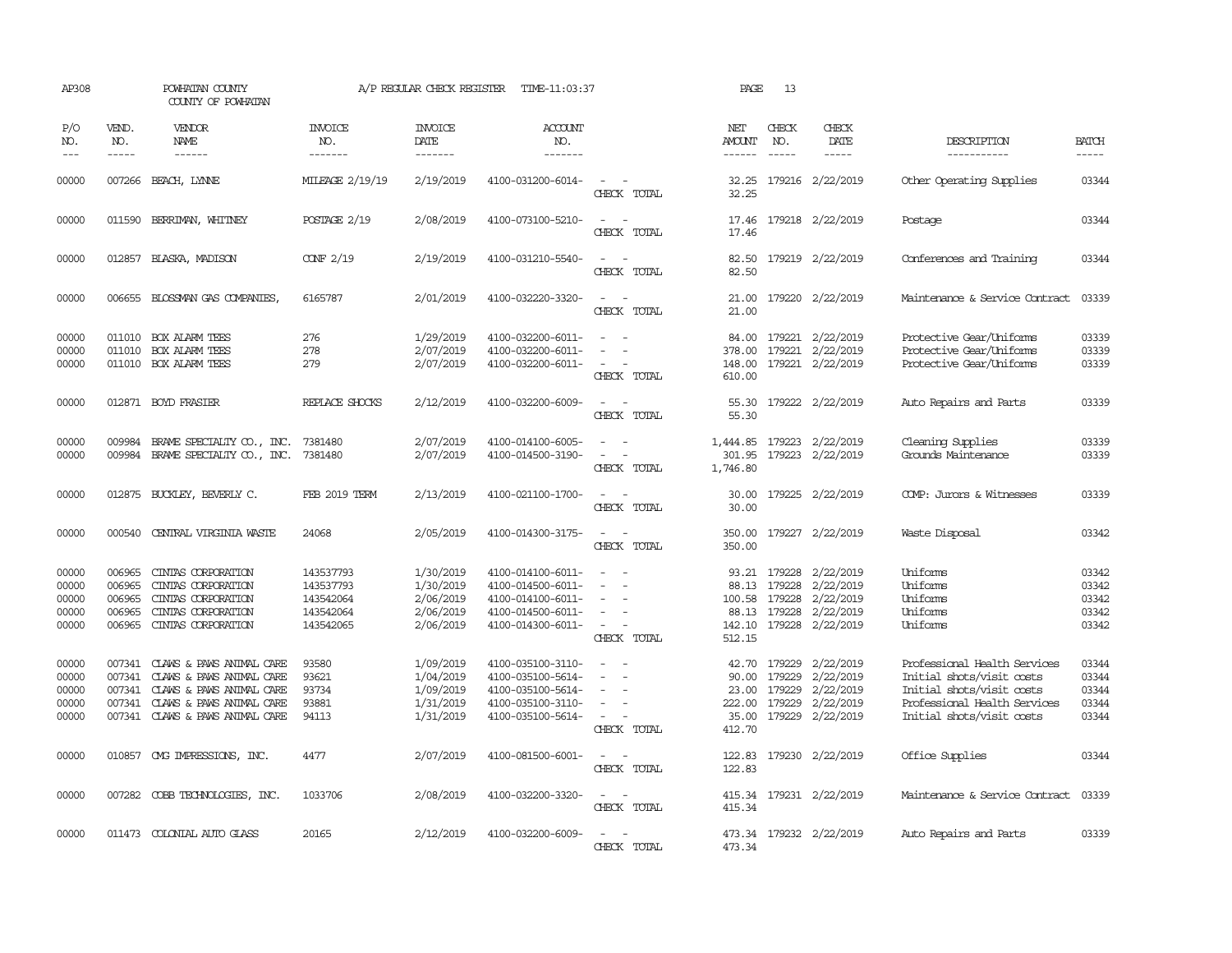| AP308                                                                                  |                                                                                                                                                                                                                                                                                                                                                                                                                                                                                                     | POWHATAN COUNTY<br>COUNTY OF POWHATAN                                                                                                                                                                                                                                                                                                                                                                                                                                     |                                                                                                                                                                                            | A/P REGULAR CHECK REGISTER                                                                                                     | TIME-11:03:37                                                                                                                                                                                                  |                                                                                                                                         | PAGE                                    | 14                           |                                                                                                                                                                                                                                                                |                                                                                                                                                                      |                                                                                                                                                                                                                                                                                                                                                                                                                                                                                                     |
|----------------------------------------------------------------------------------------|-----------------------------------------------------------------------------------------------------------------------------------------------------------------------------------------------------------------------------------------------------------------------------------------------------------------------------------------------------------------------------------------------------------------------------------------------------------------------------------------------------|---------------------------------------------------------------------------------------------------------------------------------------------------------------------------------------------------------------------------------------------------------------------------------------------------------------------------------------------------------------------------------------------------------------------------------------------------------------------------|--------------------------------------------------------------------------------------------------------------------------------------------------------------------------------------------|--------------------------------------------------------------------------------------------------------------------------------|----------------------------------------------------------------------------------------------------------------------------------------------------------------------------------------------------------------|-----------------------------------------------------------------------------------------------------------------------------------------|-----------------------------------------|------------------------------|----------------------------------------------------------------------------------------------------------------------------------------------------------------------------------------------------------------------------------------------------------------|----------------------------------------------------------------------------------------------------------------------------------------------------------------------|-----------------------------------------------------------------------------------------------------------------------------------------------------------------------------------------------------------------------------------------------------------------------------------------------------------------------------------------------------------------------------------------------------------------------------------------------------------------------------------------------------|
| P/O<br>NO.<br>$---$                                                                    | VEND.<br>NO.<br>$\begin{tabular}{ccccc} \multicolumn{2}{c}{} & \multicolumn{2}{c}{} & \multicolumn{2}{c}{} & \multicolumn{2}{c}{} & \multicolumn{2}{c}{} & \multicolumn{2}{c}{} & \multicolumn{2}{c}{} & \multicolumn{2}{c}{} & \multicolumn{2}{c}{} & \multicolumn{2}{c}{} & \multicolumn{2}{c}{} & \multicolumn{2}{c}{} & \multicolumn{2}{c}{} & \multicolumn{2}{c}{} & \multicolumn{2}{c}{} & \multicolumn{2}{c}{} & \multicolumn{2}{c}{} & \multicolumn{2}{c}{} & \multicolumn{2}{c}{} & \mult$ | VENDOR<br>NAME<br>$\begin{tabular}{ccccc} \multicolumn{2}{c }{\multicolumn{2}{c }{\multicolumn{2}{c }{\multicolumn{2}{c}}}{\multicolumn{2}{c }{\multicolumn{2}{c}}}{\multicolumn{2}{c }{\multicolumn{2}{c}}}{\multicolumn{2}{c }{\multicolumn{2}{c}}}\end{tabular} \end{tabular}$                                                                                                                                                                                         | INVOICE<br>NO.<br>-------                                                                                                                                                                  | <b>INVOICE</b><br><b>DATE</b><br>-------                                                                                       | <b>ACCOUNT</b><br>NO.                                                                                                                                                                                          |                                                                                                                                         | NET<br>AMOUNT<br>------                 | CHECK<br>NO.                 | CHECK<br>DATE<br>$- - - - -$                                                                                                                                                                                                                                   | DESCRIPTION<br>-----------                                                                                                                                           | <b>BATCH</b><br>$\begin{tabular}{ccccc} \multicolumn{2}{c}{} & \multicolumn{2}{c}{} & \multicolumn{2}{c}{} & \multicolumn{2}{c}{} & \multicolumn{2}{c}{} & \multicolumn{2}{c}{} & \multicolumn{2}{c}{} & \multicolumn{2}{c}{} & \multicolumn{2}{c}{} & \multicolumn{2}{c}{} & \multicolumn{2}{c}{} & \multicolumn{2}{c}{} & \multicolumn{2}{c}{} & \multicolumn{2}{c}{} & \multicolumn{2}{c}{} & \multicolumn{2}{c}{} & \multicolumn{2}{c}{} & \multicolumn{2}{c}{} & \multicolumn{2}{c}{} & \mult$ |
| 00000                                                                                  |                                                                                                                                                                                                                                                                                                                                                                                                                                                                                                     | 009178 COMCAST                                                                                                                                                                                                                                                                                                                                                                                                                                                            | 0120089859 2/19                                                                                                                                                                            | 2/07/2019                                                                                                                      | 4100-014300-5260-                                                                                                                                                                                              | CHECK TOTAL                                                                                                                             | 104.85                                  |                              | 104.85 179233 2/22/2019                                                                                                                                                                                                                                        | Internet                                                                                                                                                             | 03342                                                                                                                                                                                                                                                                                                                                                                                                                                                                                               |
| 00000                                                                                  |                                                                                                                                                                                                                                                                                                                                                                                                                                                                                                     | 010949 COMCAST                                                                                                                                                                                                                                                                                                                                                                                                                                                            | 939743632                                                                                                                                                                                  | 2/01/2019                                                                                                                      | 4100-012510-5260-                                                                                                                                                                                              | $\sim$ $ -$<br>CHECK TOTAL                                                                                                              | 1,127.00<br>1,127.00                    |                              | 179234 2/22/2019                                                                                                                                                                                                                                               | Internet Usage                                                                                                                                                       | 03344                                                                                                                                                                                                                                                                                                                                                                                                                                                                                               |
| 00000<br>00000                                                                         |                                                                                                                                                                                                                                                                                                                                                                                                                                                                                                     | 012756 COMCAST<br>012756 COMCAST                                                                                                                                                                                                                                                                                                                                                                                                                                          | 120093562 2/19<br>0120097415 1/19                                                                                                                                                          | 2/05/2019<br>1/18/2019                                                                                                         | 4100-035500-6014-<br>4100-073100-5260-                                                                                                                                                                         | $\sim$ $  -$<br>$\omega_{\rm{max}}$ and $\omega_{\rm{max}}$<br>CHECK TOTAL                                                              | 249.16                                  |                              | 29.26 179235 2/22/2019<br>219.90 179235 2/22/2019                                                                                                                                                                                                              | Other Operating Supplies<br>Internet                                                                                                                                 | 03339<br>03344                                                                                                                                                                                                                                                                                                                                                                                                                                                                                      |
| 00000                                                                                  |                                                                                                                                                                                                                                                                                                                                                                                                                                                                                                     | 033130 COUNTY OF HENRICO                                                                                                                                                                                                                                                                                                                                                                                                                                                  | 154974                                                                                                                                                                                     | 2/01/2019                                                                                                                      | 4100-033400-3840-                                                                                                                                                                                              | $\sim$ 100 $\sim$<br>CHECK TOTAL                                                                                                        | 20,755.74 179237 2/22/2019<br>20,755.74 |                              |                                                                                                                                                                                                                                                                | Detention of Juveniles                                                                                                                                               | 03344                                                                                                                                                                                                                                                                                                                                                                                                                                                                                               |
| 00000                                                                                  |                                                                                                                                                                                                                                                                                                                                                                                                                                                                                                     | 006879 DEMCO, INC.                                                                                                                                                                                                                                                                                                                                                                                                                                                        | 6541228                                                                                                                                                                                    | 1/31/2019                                                                                                                      | 4100-073100-6014-                                                                                                                                                                                              | $\hspace{0.1mm}-\hspace{0.1mm}$<br>$\sim$<br>CHECK TOTAL                                                                                | 505.85<br>505.85                        |                              | 179238 2/22/2019                                                                                                                                                                                                                                               | Library Supplies                                                                                                                                                     | 03344                                                                                                                                                                                                                                                                                                                                                                                                                                                                                               |
| 00000<br>00000<br>00000<br>00000<br>00000<br>00000<br>00000<br>00000<br>00000<br>00000 | 006240<br>006240                                                                                                                                                                                                                                                                                                                                                                                                                                                                                    | DIAMOND SPRINGS WATER, INC 104079630<br>DIAMOND SPRINGS WATER, INC 104079640<br>006240 DIAMOND SPRINGS WATER, INC 118079610<br>006240 DIAMOND SPRINGS WATER, INC 201079630<br>006240 DIAMOND SPRINGS WATER, INC ACCT #11871400<br>006240 DIAMOND SPRINGS WATER, INC 111074510<br>006240 DIAMOND SPRINGS WATER, INC 104079690<br>006240 DIAMOND SPRINGS WATER, INC 118079690<br>006240 DIAMOND SPRINGS WATER, INC 125074470<br>006240 DIAMOND SPRINGS WATER, INC 201079690 |                                                                                                                                                                                            | 1/08/2019<br>1/08/2019<br>1/25/2019<br>2/01/2019<br>1/11/2019<br>1/11/2019<br>1/08/2019<br>1/17/2019<br>1/25/2019<br>2/01/2019 | 4100-014100-5130-<br>4100-014100-5130-<br>4100-014100-5130-<br>4100-014100-5130-<br>4100-014300-5130-<br>4100-014300-5130-<br>4100-031200-5130-<br>4100-031200-5130-<br>4100-031200-5130-<br>4100-031200-5130- | $\sim$<br>$\sim$<br>$\sim$<br>$\sim$<br>$\sim$ $-$<br>$\sim$<br>$\sim$<br>$\sim$ $  -$<br>CHECK TOTAL                                   | 207.26                                  | 14.50 179239<br>34.95 179239 | 12.50 179239 2/22/2019<br>1.25 179239 2/22/2019<br>21.75 179239 2/22/2019<br>12.50 179239 2/22/2019<br>11.95 179239 2/22/2019<br>2/22/2019<br>34.95 179239 2/22/2019<br>2/22/2019<br>34.95 179239 2/22/2019<br>27.96 179239 2/22/2019                          | Water<br>Water<br>Water<br>Water<br>Water<br>Water<br>Water<br>Water<br>Water<br>Water                                                                               | 03339<br>03339<br>03339<br>03339<br>03342<br>03342<br>03344<br>03344<br>03344<br>03344                                                                                                                                                                                                                                                                                                                                                                                                              |
| 00000<br>00000<br>00000<br>00000<br>00000                                              | 006240                                                                                                                                                                                                                                                                                                                                                                                                                                                                                              | 006240 DIAMOND SPRINGS WATER, INC 3203772<br>006240 DIAMOND SPRINGS WATER, INC<br>DIAMOND SPRINGS WATER, INC<br>006240 DIAMOND SPRINGS WATER, INC 3203472<br>006240 DIAMOND SPRINGS WATER, INC 3203797                                                                                                                                                                                                                                                                    | 3203788<br>3203791                                                                                                                                                                         | 2/01/2019<br>2/01/2019<br>2/01/2019<br>2/01/2019<br>2/01/2019                                                                  | 4100-014100-5130-<br>4100-014100-5130-<br>4100-014100-5130-<br>4100-014300-5130-<br>4100-031200-5130-                                                                                                          | $\sim$ $-$<br>$\sim$ $-$<br>$\sim$<br>$\overline{\phantom{a}}$<br>$\omega_{\rm{max}}$ and $\omega_{\rm{max}}$<br>CHECK TOTAL            | 9.95<br>54.75                           |                              | 11.95 179240 2/22/2019<br>179240 2/22/2019<br>8.95 179240 2/22/2019<br>11.95 179240 2/22/2019<br>11.95 179240 2/22/2019                                                                                                                                        | Water<br>Water<br>Water<br>Water<br>Water                                                                                                                            | 03339<br>03339<br>03339<br>03342<br>03344                                                                                                                                                                                                                                                                                                                                                                                                                                                           |
| 00000<br>00000                                                                         | 008787 DMV<br>008787 DMV                                                                                                                                                                                                                                                                                                                                                                                                                                                                            |                                                                                                                                                                                                                                                                                                                                                                                                                                                                           | 19031786<br>190031785                                                                                                                                                                      | 1/31/2019<br>1/31/2019                                                                                                         | 4100-012410-3320-<br>4100-031200-6014-                                                                                                                                                                         | $\sim$ $ -$<br>$\sim$ $ -$<br>CHECK TOTAL                                                                                               | 1,835.00                                |                              | 1,825.00 179241 2/22/2019<br>10.00 179241 2/22/2019                                                                                                                                                                                                            | Maintenance & Service Contract<br>Other Operating Supplies                                                                                                           | 03339<br>03344                                                                                                                                                                                                                                                                                                                                                                                                                                                                                      |
| 00000<br>00000<br>00000<br>00000<br>00000<br>00000<br>00000<br>00000<br>00000<br>00000 | 000860<br>000860<br>000860<br>000860<br>000860<br>000860<br>000860<br>000860                                                                                                                                                                                                                                                                                                                                                                                                                        | DOMINION ENERGY VIRGINIA<br>DOMINION ENERGY VIRGINIA<br>DOMINION ENERGY VIRGINIA<br>DOMINION ENERGY VIRGINIA<br>DOMINION ENERGY VIRGINIA<br>000860 DOMINION ENERGY VIRGINIA<br>DOMINION ENERGY VIRGINIA<br>DOMINION ENERGY VIRGINIA<br>DOMINION ENERGY VIRGINIA<br>000860 DOMINION ENERGY VIRGINIA                                                                                                                                                                        | 1221667833 2/19<br>0863807277 2/19<br>0432180008 2/19<br>1498464559 2/19<br>2142337506 2/19<br>2312285006 2/19<br>2346327501 2/19<br>2346327501 2/19<br>2352270009 2/19<br>2322252509 2/19 | 2/01/2018<br>2/01/2019<br>2/01/2018<br>2/01/2019<br>2/01/2019<br>2/01/2019<br>2/01/2019<br>2/01/2019<br>2/01/2019<br>2/01/2019 | 4100-031210-5110-<br>4100-014600-5110-<br>4100-014600-5110-<br>4100-014600-5110-<br>4100-014600-5110-<br>4100-014100-5110-<br>4100-014100-5110-<br>4100-031200-5110-<br>4100-014100-5110-<br>4100-031200-5110- | $\sim$<br>$\overline{\phantom{a}}$<br>$\sim$<br>$\sim$<br>$\overline{\phantom{a}}$<br>$\sim$<br><b>Contract Contract</b><br>CHECK TOTAL | 2,094.06<br>5,586.24                    |                              | 205.92 179242 2/22/2019<br>6.59 179242 2/22/2019<br>29.39 179242 2/22/2019<br>8.15 179242 2/22/2019<br>6.59 179242 2/22/2019<br>369.52 179242 2/22/2019<br>179242 2/22/2019<br>2,094.07 179242 2/22/2019<br>469.04 179242 2/22/2019<br>302.91 179242 2/22/2019 | Electricity - Comunications H<br>Electricity<br>Electricity<br>Electricity<br>Electricity<br>Electricity<br>Electricity<br>Electricity<br>Electricity<br>Electricity | 03339<br>03342<br>03343<br>03343<br>03343<br>03343<br>03343<br>03343<br>03343<br>03344                                                                                                                                                                                                                                                                                                                                                                                                              |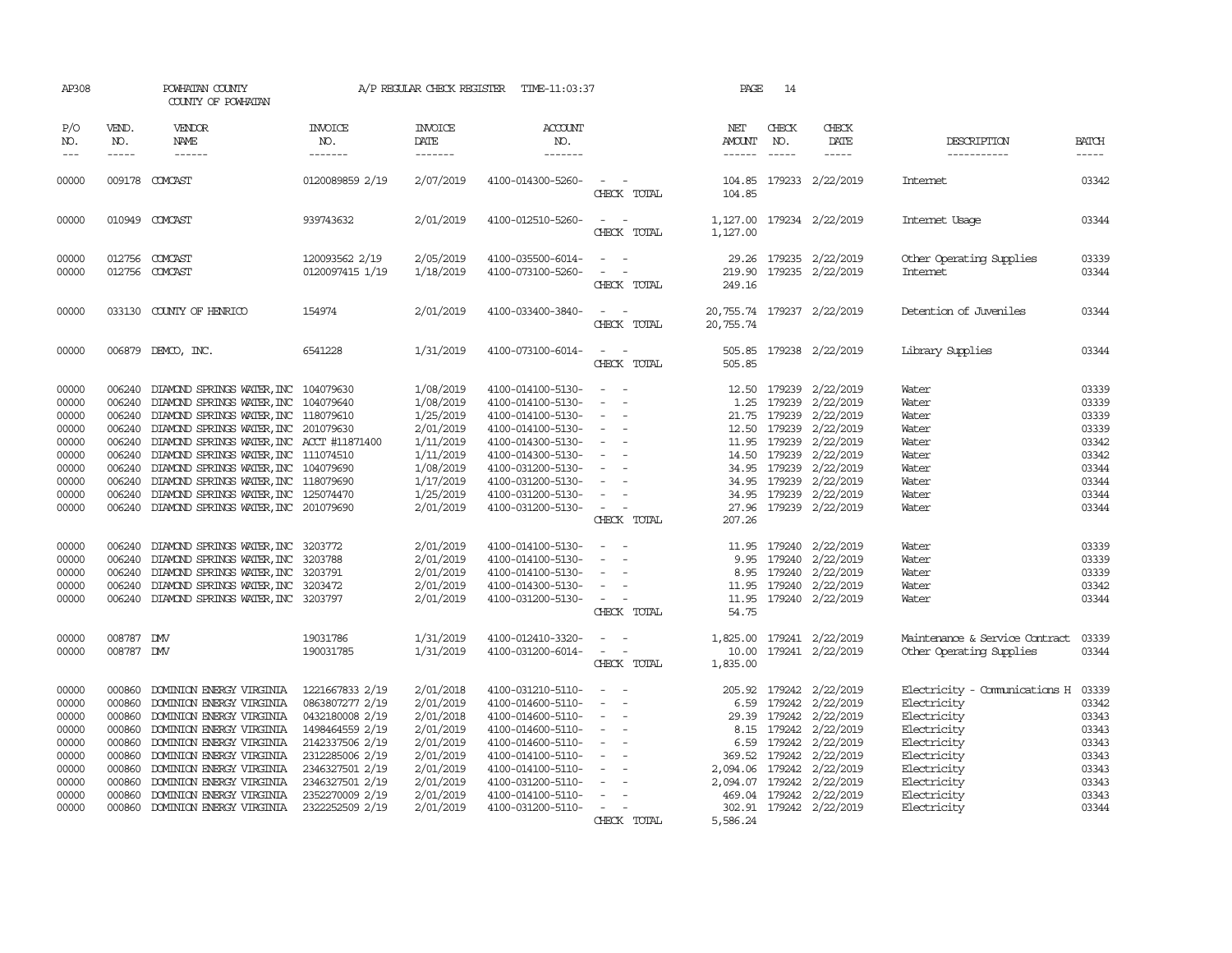| AP308               |                             | POWHATAN COUNTY<br>COUNTY OF POWHATAN     |                           |                                           | A/P REGULAR CHECK REGISTER TIME-11:03:37 |                                                             | PAGE                           | 15                          |                              |                                     |                             |
|---------------------|-----------------------------|-------------------------------------------|---------------------------|-------------------------------------------|------------------------------------------|-------------------------------------------------------------|--------------------------------|-----------------------------|------------------------------|-------------------------------------|-----------------------------|
| P/O<br>NO.<br>$---$ | VEND.<br>NO.<br>$- - - - -$ | <b>VENDOR</b><br>NAME<br>$- - - - - -$    | INVOICE<br>NO.<br>------- | <b>INVOICE</b><br>DATE<br>$- - - - - - -$ | <b>ACCOUNT</b><br>NO.<br>-------         |                                                             | NET<br>AMOUNT<br>$- - - - - -$ | CHECK<br>NO.<br>$- - - - -$ | CHECK<br>DATE<br>$- - - - -$ | DESCRIPTION<br>-----------          | <b>BATCH</b><br>$- - - - -$ |
|                     |                             |                                           |                           |                                           |                                          |                                                             |                                |                             |                              |                                     |                             |
| 00000               | 000860                      | DOMINION ENERGY VIRGINIA                  | 4062035391 2/19           | 2/01/2019                                 | 4100-031210-5110-                        | $\hspace{0.1mm}-\hspace{0.1mm}$                             | 144.33                         | 179243                      | 2/22/2019                    | Electricity - Comunications H 03339 |                             |
| 00000               | 000860                      | DOMINION ENERGY VIRGINIA                  | 3451094936 2/19           | 2/01/2019                                 | 4100-014600-5110-                        | $\sim$<br>$\overline{\phantom{a}}$                          | 6.59                           | 179243                      | 2/22/2019                    | Electricity                         | 03342                       |
| 00000               | 000860                      | DOMINION ENERGY VIRGINIA                  | 3496131156 2/19           | 2/01/2019                                 | 4100-014100-5110-                        | $\overline{\phantom{a}}$                                    | 6.59                           | 179243                      | 2/22/2019                    | Electricity                         | 03342                       |
| 00000               | 000860                      | DOMINION ENERGY VIRGINIA                  | 3507951824 2/19           | 2/01/2019                                 | 4100-014600-5110-                        |                                                             |                                |                             | 6.59 179243 2/22/2019        | Electricity                         | 03342                       |
| 00000               | 000860                      | DOMINION ENERGY VIRGINIA                  | 2442170003 2/19           | 2/01/2019                                 | 4100-014100-5110-                        | $\overline{\phantom{a}}$                                    |                                |                             | 2,586.41 179243 2/22/2019    | Electricity                         | 03343                       |
| 00000               | 000860                      | DOMINION ENERGY VIRGINIA                  | 2462222502 2/19           | 2/01/2019                                 | 4100-014100-5110-                        | $\overline{\phantom{a}}$                                    | 3,683.90 179243                |                             | 2/22/2019                    | Electricity                         | 03343                       |
| 00000               | 000860                      | DOMINION ENERGY VIRGINIA                  | 2476067034 2/19           | 2/01/2019                                 | 4100-014100-5110-                        |                                                             | 386.38                         | 179243                      | 2/22/2019                    | Electricity                         | 03343                       |
| 00000               | 000860                      | DOMINION ENERGY VIRGINIA                  | 2907028530 2/19           | 2/01/2019                                 | 4100-014300-5110-                        |                                                             |                                | 54.46 179243                | 2/22/2019                    | Electricity                         | 03343                       |
| 00000               | 000860                      | DOMINION ENERGY VIRGINIA                  | 2912605595 2/19           | 2/01/2019                                 | 4100-014100-5110-                        | $\sim$                                                      |                                |                             | 165.81 179243 2/22/2019      | Electricity                         | 03343                       |
| 00000               | 000860                      | DOMINION ENERGY VIRGINIA                  | 2972120006 2/19           | 2/01/2019                                 | 4100-014100-5110-                        | $\sim$                                                      |                                |                             | 2,117.31 179243 2/22/2019    | Electricity                         | 03343                       |
|                     |                             |                                           |                           |                                           |                                          | CHECK TOTAL                                                 | 9,158.37                       |                             |                              |                                     |                             |
| 00000               | 000860                      | DOMINION ENERGY VIRGINIA                  | 4165680929 2/19           | 2/04/2019                                 | 4100-031210-5110-                        | $\hspace{0.1mm}-\hspace{0.1mm}$<br>$\overline{\phantom{a}}$ |                                |                             | 20.14 179244 2/22/2019       | Electricity - Comunications H       | 03339                       |
| 00000               | 000860                      | DOMINION ENERGY VIRGINIA                  | 6211789810 2/19           | 2/01/2019                                 | 4100-031210-5110-                        | $\sim$<br>$\overline{\phantom{a}}$                          |                                |                             | 122.35 179244 2/22/2019      | Electricity - Comunications H       | 03339                       |
| 00000               | 000860                      | DOMINION ENERGY VIRGINIA                  | 8009370571 2/19           | 2/04/2019                                 | 4100-031210-5110-                        | $\overline{\phantom{a}}$                                    |                                | 28.43 179244                | 2/22/2019                    | Electricity - Comunications H       | 03339                       |
| 00000               | 000860                      | DOMINION ENERGY VIRGINIA                  | 4691491015 2/19           | 2/01/2019                                 | 4100-014600-5110-                        |                                                             |                                |                             | 6.59 179244 2/22/2019        | Electricity                         | 03342                       |
| 00000               | 000860                      | DOMINION ENERGY VIRGINIA                  | 4732217502 2/19           | 2/01/2019                                 | 4100-014600-5110-                        | $\overline{\phantom{a}}$                                    |                                |                             | 19.83 179244 2/22/2019       | Electricity                         | 03343                       |
| 00000               | 000860                      | DOMINION ENERGY VIRGINIA                  | 5652237503 2/19           | 2/01/2019                                 | 4100-014600-5110-                        | $\overline{\phantom{a}}$                                    |                                |                             | 18.36 179244 2/22/2019       | Electricity                         | 03343                       |
| 00000               | 000860                      | DOMINION ENERGY VIRGINIA                  | 6024003557 2/19           | 2/01/2019                                 | 4100-014100-5110-                        |                                                             | 19.53                          |                             | 179244 2/22/2019             | Electricity                         | 03343                       |
| 00000               | 000860                      | DOMINION ENERGY VIRGINIA                  | 7765134072 6/19           | 6/29/2019                                 | 4100-014100-5110-                        | $\sim$                                                      |                                |                             | 647.89 179244 2/22/2019      | Electricity                         | 03343                       |
|                     |                             |                                           |                           |                                           |                                          | CHECK TOTAL                                                 | 883.12                         |                             |                              |                                     |                             |
| 00000               |                             | 007147 DRAPER ADEN ASSOCIATES,            | 2019010244                | 1/31/2019                                 | 4100-014100-3310-                        | CHECK TOTAL                                                 | 360.00<br>360.00               |                             | 179245 2/22/2019             | Repairs & Maintenance               | 03339                       |
| 00000               |                             | 001910 DUNN GAS COMPANY                   | 66706                     | 1/29/2019                                 | 4100-014100-5120-                        | CHECK TOTAL                                                 | 2,108.97<br>2,108.97           |                             | 179246 2/22/2019             | Fuel                                | 03339                       |
| 00000               |                             | 008235 ELECTION SERVICES ONLINE,          | 1798                      | 2/05/2019                                 | 4100-013200-6001-                        | $\sim$<br>$\sim$<br>CHECK TOTAL                             | 505.14                         |                             | 505.14 179248 2/22/2019      | Office Supplies                     | 03340                       |
| 00000               |                             | 011224 ELECTRONIC SYSTEMS, INC.           | IN1173587                 | 1/30/2019                                 | 4100-021200-8002-                        |                                                             |                                | 29.33 179249                | 2/22/2019                    | Copier Lease Agreement              | 03344                       |
| 00000               |                             | 011224 ELECTRONIC SYSTEMS, INC.           | IN1182396                 | 2/08/2019                                 | 4100-012100-3320-                        | $\sim$<br>$\sim$                                            | 19.38                          |                             | 179249 2/22/2019             | Maintenance & Service Contract      | 03344                       |
|                     |                             |                                           |                           |                                           |                                          | CHECK TOTAL                                                 | 48.71                          |                             |                              |                                     |                             |
| 00000               | 009093                      | FARMILLE WHOLESALE                        | 657152                    | 1/24/2019                                 | 4100-014100-3310-                        |                                                             | 245.55                         | 179252                      | 2/22/2019                    | Repairs & Maintenance               | 03339                       |
| 00000               | 009093                      | FARMVILLE WHOLESALE                       | 657601                    | 1/31/2019                                 | 4100-014300-3310-                        | $\sim$<br>$\overline{\phantom{a}}$                          |                                | 278.00 179252               | 2/22/2019                    | Repairs & Maintenance               | 03339                       |
| 00000               |                             | 009093 FARMVILLE WHOLESALE                | 657603                    | 1/31/2019                                 | 4100-014100-3310-                        | $\sim$<br>$\sim$<br>CHECK TOTAL                             | 50.00<br>573.55                |                             | 179252 2/22/2019             | Repairs & Maintenance               | 03339                       |
| 00000               |                             | 012880 FARR, JUDY                         | MILEAGE 11/18             | 2/13/2019                                 | 4100-034100-5510-                        | $\sim$ $  -$<br>CHECK TOTAL                                 | 35.64<br>35.64                 |                             | 179254 2/22/2019             | Travel/Mileage/Parking/Tolls        | 03344                       |
| 00000               | 000338                      | FIRE PROTECTION EQUIP. CO                 | 00071174                  | 1/30/2019                                 | 4100-032200-6010-                        | $\equiv$<br>$\sim$                                          | 2,994.46                       |                             | 179255 2/22/2019             | Breathing Apparatus                 | 03339                       |
| 00000               |                             | 000338 FIRE PROTECTION EQUIP. CO 00071324 |                           | 1/03/2019                                 | 4100-032200-3310-                        | $\sim$<br>$\sim$                                            | 81.00                          |                             | 179255 2/22/2019             | Equipment Repair                    | 03339                       |
|                     |                             |                                           |                           |                                           |                                          | CHECK TOTAL                                                 | 3,075.46                       |                             |                              |                                     |                             |
| 00000               |                             | 012879 FLETCHER, JAMES F.                 | FEB 2019 TERM             | 2/13/2019                                 | 4100-021100-1700-                        | $\sim$                                                      | 30.00                          |                             | 179256 2/22/2019             | COMP: Jurors & Witnesses            | 03339                       |
|                     |                             |                                           |                           |                                           |                                          | CHECK TOTAL                                                 | 30.00                          |                             |                              |                                     |                             |
| 00000               |                             | 006522 FOOD LION                          | 2813610612741             | 2/07/2019                                 | 4100-035100-6022-                        | $\overline{\phantom{a}}$<br>CHECK TOTAL                     | 186.69                         |                             | 186.69 179257 2/22/2019      | Dog Food/Supplies                   | 03344                       |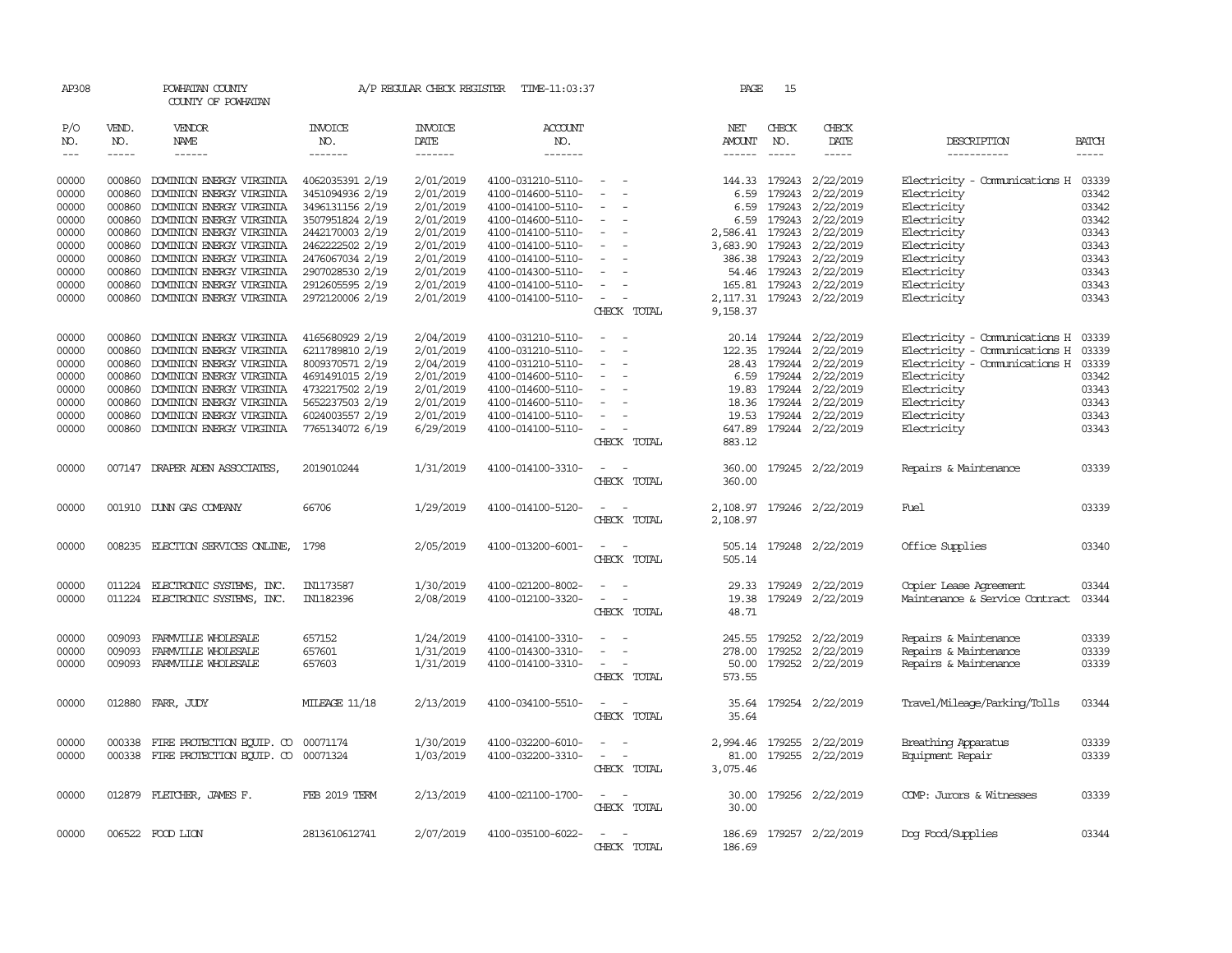| AP308                   |                       | POWHATAN COUNTY<br>COUNTY OF POWHATAN                         |                                                | A/P REGULAR CHECK REGISTER           | TIME-11:03:37                                               |                                                                                                                                                 | PAGE                           | 16           |                                                                      |                                                                |                         |
|-------------------------|-----------------------|---------------------------------------------------------------|------------------------------------------------|--------------------------------------|-------------------------------------------------------------|-------------------------------------------------------------------------------------------------------------------------------------------------|--------------------------------|--------------|----------------------------------------------------------------------|----------------------------------------------------------------|-------------------------|
| P/O<br>NO.<br>$---$     | VEND.<br>NO.<br>----- | VENDOR<br>NAME<br>$- - - - - -$                               | <b>INVOICE</b><br>NO.<br>-------               | <b>INVOICE</b><br>DATE<br>-------    | <b>ACCOUNT</b><br>NO.<br>-------                            |                                                                                                                                                 | NET<br>AMOUNT<br>$- - - - - -$ | CHECK<br>NO. | CHECK<br>DATE<br>$- - - - -$                                         | DESCRIPTION<br>-----------                                     | <b>BATCH</b><br>-----   |
| 00000<br>00000          |                       | 006013 GRAINGER<br>006013 GRAINGER                            | 9064198956<br>9066547929                       | 1/22/2019<br>1/23/2019               | 4100-014100-6004-<br>4100-014100-6005-                      | $\frac{1}{2} \left( \frac{1}{2} \right) \left( \frac{1}{2} \right) = \frac{1}{2} \left( \frac{1}{2} \right)$<br>$\sim$ 100 $\mu$<br>CHECK TOTAL | 103.87                         | 76.86 179259 | 2/22/2019<br>27.01 179259 2/22/2019                                  | Tools and Equipment<br>Cleaning Supplies                       | 03339<br>03339          |
| 00000                   |                       | 011927 HAROLD W. COLLINS                                      | 3089                                           | 10/04/2018                           | 4100-014100-3310-                                           | $\sim$<br>CHECK TOTAL                                                                                                                           | 475.00<br>475.00               |              | 179261 2/22/2019                                                     | Repairs & Maintenance                                          | 03340                   |
| 00000                   |                       | 012877 HATCHETT, STEVE A.                                     | FEB 2019 TERM                                  | 2/13/2019                            | 4100-021100-1700-                                           | $\overline{\phantom{a}}$<br>CHECK TOTAL                                                                                                         | 30.00<br>30.00                 |              | 179262 2/22/2019                                                     | COMP: Jurors & Witnesses                                       | 03339                   |
| 00000                   |                       | 012508 HEALTH EQUITY INC                                      | DHSS4GU                                        | 2/11/2019                            | 100-000200-0012-                                            | $\sim$<br>CHECK TOTAL                                                                                                                           | 215.82<br>215.82               |              | 179263 2/22/2019                                                     | Payroll Clearing - FSA                                         | 03344                   |
| 00000                   |                       | 011149 HERTLESS BROTHERS                                      | 11906                                          | 1/29/2019                            | 4100-032220-3310-                                           | $\frac{1}{2} \left( \frac{1}{2} \right) \left( \frac{1}{2} \right) = \frac{1}{2} \left( \frac{1}{2} \right)$<br>CHECK TOTAL                     | 375.00<br>375.00               |              | 179264 2/22/2019                                                     | Repairs & Maintenance                                          | 03340                   |
| 00000                   |                       | 006097 HERTZLER FARM & FEED, INC                              | 028535                                         | 2/08/2019                            | 4100-035100-6022-                                           | $\sim$<br>CHECK TOTAL                                                                                                                           | 28.98<br>28.98                 |              | 179265 2/22/2019                                                     | Dog Food/Supplies                                              | 03344                   |
| 00000                   |                       | 010755 INNOVATIVE TURF                                        | 4089                                           | 2/08/2019                            | 4100-014600-3320-                                           | $\sim$ $ \sim$<br>CHECK TOTAL                                                                                                                   | 1,580.95<br>1,580.95           |              | 179267 2/22/2019                                                     | Maintenance/Service Contracts                                  | 03340                   |
| 00000                   | 012878                | JARREIL, BRUCE T.                                             | FEB 2019 TERM                                  | 2/13/2019                            | 4100-021100-1700-                                           | $\frac{1}{2} \left( \frac{1}{2} \right) \left( \frac{1}{2} \right) = \frac{1}{2} \left( \frac{1}{2} \right)$<br>CHECK TOTAL                     | 30.00<br>30.00                 |              | 179269 2/22/2019                                                     | COMP: Jurors & Witnesses                                       | 03339                   |
| 00000                   |                       | 009778 KAESER COMPRESSORS, INC.                               | 912976667                                      | 2/11/2019                            | 4100-032220-3310-                                           | $\frac{1}{2} \left( \frac{1}{2} \right) \left( \frac{1}{2} \right) = \frac{1}{2} \left( \frac{1}{2} \right)$<br>CHECK TOTAL                     | 68.57                          |              | 68.57 179271 2/22/2019                                               | Repairs & Maintenance                                          | 03340                   |
| 00000                   |                       | 012872 KELLER, MICHAEL O.                                     | FEB 2019 TERM                                  | 2/13/2019                            | 4100-021100-1700-                                           | CHECK TOTAL                                                                                                                                     | 30.00<br>30.00                 |              | 179272 2/22/2019                                                     | COMP: Jurors & Witnesses                                       | 03339                   |
| 00000                   |                       | 000166 LUCK STONE CORP.                                       | IV-100981574                                   | 1/31/2019                            | 4100-014300-3310-                                           | CHECK TOTAL                                                                                                                                     | 269.94                         |              | 269.94 179275 2/22/2019                                              | Repairs & Maintenance                                          | 03343                   |
| 00000<br>00000<br>00000 | 008348                | 008348 LUXFORD, BRAD<br>LUXFORD, BRAD<br>008348 LUXFORD, BRAD | FTO CLASS/GRAD.<br>OFFICE SUPPLY<br>VJCCCA MTG | 12/27/2018<br>8/26/2018<br>8/22/2018 | 4100-033300-6001-<br>4100-033300-6001-<br>4100-033300-6001- | $\sim$<br>CHECK TOTAL                                                                                                                           | 12.28<br>114.03                |              | 16.97 179276 2/22/2019<br>84.78 179276 2/22/2019<br>179276 2/22/2019 | Office Supplies<br>Office Supplies<br>Office Supplies          | 03346<br>03346<br>03346 |
| 00000                   |                       | 009552 MANSFIELD OIL COMPANY                                  | SOLCD-484439                                   | 2/04/2019                            | 4100-032200-5120-                                           | CHECK TOTAL                                                                                                                                     | 80.78<br>80.78                 |              | 179277 2/22/2019                                                     | Apparatus Fuel                                                 | 03340                   |
| 00000                   |                       | 011840 MCI COMM SERVICE                                       | 2DG98147 1/19                                  | 1/17/2019                            | 4100-021100-5230-                                           | CHECK TOTAL                                                                                                                                     | 31.51                          |              | 31.51 179278 2/22/2019                                               | Telephone Services                                             | 03344                   |
| 00000                   |                       | 012886 MID-ATLANTIC ASSOCIATION                               | REF#2316                                       | 2/14/2019                            | 4100-021200-5810-                                           | CHECK TOTAL                                                                                                                                     | 40.00<br>40.00                 |              | 179279 2/22/2019                                                     | Dues/Association Memberships                                   | 03345                   |
| 00000<br>00000          |                       | 010924 MITCHELL PEST<br>010924 MITCHELL PEST                  | 116173<br>119953                               | 1/25/2019<br>1/29/2019               | 4100-014100-3320-<br>4100-035100-3320-                      | CHECK TOTAL                                                                                                                                     | 165.00                         |              | 100.00 179280 2/22/2019<br>65.00 179280 2/22/2019                    | Maintenance & Service Contract<br>Landscaping - Animal Control | 03340<br>03340          |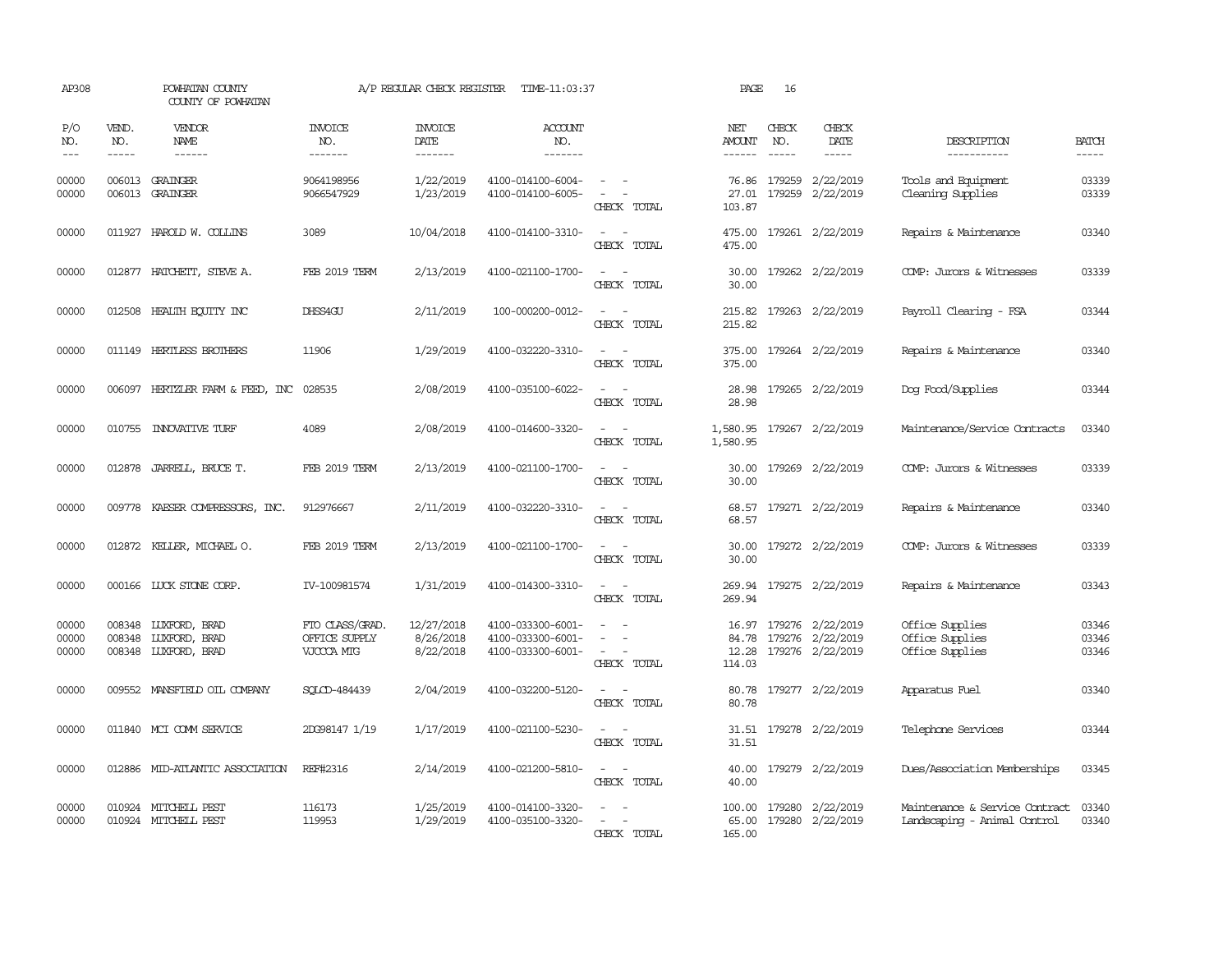| AP308      |              | POWHATAN COUNTY<br>COUNTY OF POWHATAN      |                       | A/P REGULAR CHECK REGISTER | TIME-11:03:37         |                          | PAGE          | 17            |                         |                                |              |
|------------|--------------|--------------------------------------------|-----------------------|----------------------------|-----------------------|--------------------------|---------------|---------------|-------------------------|--------------------------------|--------------|
| P/O<br>NO. | VEND.<br>NO. | VENDOR<br>NAME                             | <b>INVOICE</b><br>NO. | <b>INVOICE</b><br>DATE     | <b>ACCOUNT</b><br>NO. |                          | NET<br>AMOUNT | CHECK<br>NO.  | CHECK<br>DATE           | DESCRIPTION                    | <b>BATCH</b> |
| $\cdots$   | $- - - - -$  | ------                                     | -------               | -------                    | -------               |                          | ------        | $\frac{1}{2}$ | -----                   | -----------                    | -----        |
| 00000      |              | 012274 MITEL CLOUD SERVICES, INC           | 260048699             | 2/05/2019                  | 4100-021100-5230-     | $\overline{\phantom{a}}$ |               | 5.51 179281   | 2/22/2019               | Telephone Services             | 03344        |
| 00000      | 012274       | MITEL CLOUD SERVICES, INC                  | 260048699             | 2/05/2019                  | 4100-031200-5230-     |                          | 5.51          | 179281        | 2/22/2019               | Telephone Services             | 03344        |
| 00000      | 012274       | MITEL CLOUD SERVICES, INC                  | 260048699             | 2/05/2019                  | 4100-012410-5230-     |                          | 5.51          | 179281        | 2/22/2019               | Telephone Services             | 03344        |
| 00000      | 012274       | MITEL CLOUD SERVICES, INC                  | 260048699             | 2/05/2019                  | 4100-012520-5230-     |                          | 5.51          | 179281        | 2/22/2019               | Telephone Services             | 03344        |
| 00000      | 012274       | MITEL CLOUD SERVICES, INC                  | 260048699             | 2/05/2019                  | 4100-021100-5230-     |                          | 5.51          | 179281        | 2/22/2019               | Telephone Services             | 03344        |
| 00000      | 012274       | MITEL CLOUD SERVICES, INC                  | 260048699             | 2/05/2019                  | 4100-034100-5230-     |                          | 5.51          | 179281        | 2/22/2019               | Telephone Services             | 03344        |
| 00000      |              | 012274 MITEL CLOUD SERVICES, INC 260048699 |                       | 2/05/2019                  | 4100-031200-5230-     |                          | 5.51          |               | 179281 2/22/2019        | Telephone Services             | 03344        |
|            |              |                                            |                       |                            |                       | CHECK TOTAL              | 38.57         |               |                         |                                |              |
| 00000      |              | 006610 MO-JOHNS SANITATION                 | 115712                | 2/01/2019                  | 4100-014600-3311-     | $\sim$                   | 250.00        |               | 179282 2/22/2019        | Portable Bathrooms             | 03343        |
|            |              |                                            |                       |                            |                       | CHECK TOTAL              | 250.00        |               |                         |                                |              |
| 00000      |              | 011231 NEOFUNDS BY NEOPOST                 | 440802306952/19       | 2/06/2019                  | 100-000100-0016-      |                          | 700.00        |               | 179283 2/22/2019        | Prepaid Postage                | 03344        |
|            |              |                                            |                       |                            |                       | CHECK TOTAL              | 700.00        |               |                         |                                |              |
| 00000      |              | 012874 0GO, MELANIE S.                     | FEB 2019 TERM         | 2/13/2019                  | 4100-021100-1700-     |                          | 30.00         |               | 179285 2/22/2019        | COMP: Jurors & Witnesses       | 03339        |
|            |              |                                            |                       |                            |                       | CHECK TOTAL              | 30.00         |               |                         |                                |              |
| 00000      |              | 009281 OVERDRIVE, INC.                     | 013690019026239       | 2/08/2019                  | 4100-073100-6012-     |                          | 58.03         |               | 179286 2/22/2019        | Books & Subscriptions          | 03344        |
|            |              |                                            |                       |                            |                       | CHECK TOTAL              | 58.03         |               |                         |                                |              |
| 00000      |              | 008404 PEST MASTERS, INC.                  | 392183                | 1/03/2019                  | 4100-032210-3320-     |                          | 110.00        |               | 179287 2/22/2019        | Maintenance & Service Contract | 03340        |
|            |              |                                            |                       |                            |                       | CHECK TOTAL              | 110.00        |               |                         |                                |              |
| 00000      | 001250       | POWHATAN AUTO & TRACTOR                    | 531363                | 1/07/2019                  | 4100-032200-6009-     |                          | 184.44        | 179288        | 2/22/2019               | Auto Repairs and Parts         | 03340        |
| 00000      | 001250       | POWHATAN AUTO & TRACTOR                    | 531764                | 1/09/2019                  | 4100-014100-3310-     | $\sim$                   | 4.78          | 179288        | 2/22/2019               | Repairs & Maintenance          | 03340        |
| 00000      | 001250       | POWHATAN AUTO & TRACTOR                    | 531764                | 1/09/2019                  | 4100-014500-6004-     |                          | 7.99          | 179288        | 2/22/2019               | Tools and Equipment            | 03340        |
| 00000      | 001250       | POWHATAN AUTO & TRACTOR                    | 531764                | 1/09/2019                  | 4100-014500-6009-     |                          | 3.98          | 179288        | 2/22/2019               | Auto Parts & Repairs           | 03340        |
| 00000      | 001250       | POWHATAN AUTO & TRACTOR                    | 531764                | 1/09/2019                  | 4100-014500-6008-     | $\overline{\phantom{a}}$ | 70.27         | 179288        | 2/22/2019               | Gas/Grease/0il                 | 03340        |
| 00000      | 001250       | POWHATAN AUTO & TRACTOR                    | 531955                | 1/10/2019                  | 4100-032200-6009-     |                          | 51.95         | 179288        | 2/22/2019               | Auto Repairs and Parts         | 03340        |
| 00000      | 001250       | POWHATAN AUTO & TRACTOR                    | 532236                | 1/11/2019                  | 4100-032200-6009-     |                          | 156.79        | 179288        | 2/22/2019               | Auto Repairs and Parts         | 03340        |
| 00000      | 001250       | POWHATAN AUTO & TRACTOR                    | 532247                | 1/11/2019                  | 4100-032200-6009-     | $\sim$                   | 8.49          | 179288        | 2/22/2019               | Auto Repairs and Parts         | 03340        |
| 00000      | 001250       | POWHATAN AUTO & TRACTOR                    | 532272                | 1/12/2019                  | 4100-032200-6009-     |                          | 172.99        | 179288        | 2/22/2019               | Auto Repairs and Parts         | 03340        |
| 00000      | 001250       | POWHATAN AUTO & TRACTOR                    | 532371                | 1/12/2019                  | 4100-032200-6009-     |                          | 7.17          | 179288        | 2/22/2019               | Auto Repairs and Parts         | 03340        |
| 00000      | 001250       | POWHATAN AUTO & TRACTOR                    | 532432                | 1/14/2019                  | 4100-032200-6009-     |                          | 44.96         | 179288        | 2/22/2019               | Auto Repairs and Parts         | 03340        |
| 00000      | 001250       | POWHATAN AUTO & TRACTOR                    | 532778                | 1/16/2019                  | 4100-014500-3321-     |                          | 37.32         | 179288        | 2/22/2019               | Snow Removal                   | 03340        |
| 00000      | 001250       | POWHATAN AUTO & TRACTOR                    | 533194                | 1/19/2019                  | 4100-032200-6009-     | $\equiv$                 | 21.98         | 179288        | 2/22/2019               | Auto Repairs and Parts         | 03340        |
|            |              |                                            |                       |                            |                       | CHECK TOTAL              | 773.11        |               |                         |                                |              |
| 00000      | 001250       | POWHATAN AUTO & TRACTOR                    | 533304                | 1/21/2019                  | 4100-032200-6009-     |                          | 292.98        | 179289        | 2/22/2019               | Auto Repairs and Parts         | 03340        |
| 00000      | 001250       | POWHATAN AUTO & TRACTOR                    | 533327                | 1/21/2019                  | 4100-032200-6009-     |                          |               | 32.51-179289  | 2/22/2019               | Auto Repairs and Parts         | 03340        |
| 00000      | 001250       | POWHATAN AUTO & TRACTOR                    | 533339                | 1/21/2019                  | 4100-032200-6009-     |                          | 223.46        | 179289        | 2/22/2019               | Auto Repairs and Parts         | 03340        |
| 00000      | 001250       | POWHATAN AUTO & TRACTOR                    | 533616                | 1/23/2019                  | 4100-014100-6009-     |                          | 6.69          | 179289        | 2/22/2019               | Auto Parts & Repairs           | 03340        |
| 00000      | 001250       | POWHATAN AUTO & TRACTOR                    | 534007                | 1/25/2019                  | 4100-032200-6009-     |                          | 1.18          | 179289        | 2/22/2019               | Auto Repairs and Parts         | 03340        |
| 00000      | 001250       | POWHATAN AUTO & TRACTOR                    | 534080                | 1/25/2019                  | 4100-032200-6009-     |                          | 1.18          | 179289        | 2/22/2019               | Auto Repairs and Parts         | 03340        |
| 00000      | 001250       | POWHATAN AUTO & TRACTOR                    | 534302                | 1/28/2019                  | 4100-014500-3319-     | $\sim$                   | 15.38         | 179289        | 2/22/2019               | Equipment Repairs and Maintena | 03340        |
| 00000      | 001250       | POWHATAN AUTO & TRACTOR                    | 536251                | 2/11/2019                  | 4100-031200-6009-     | $\overline{\phantom{a}}$ | 28.98         | 179289        | 2/22/2019               | Auto Parts/Repairs             | 03344        |
|            |              |                                            |                       |                            |                       | CHECK TOTAL              | 537.34        |               |                         |                                |              |
| 00000      | 008294       | POWHATAN COUNTY PUBLIC                     | 11/08/2018 FAC        | 11/08/2018                 | 4100-014100-6009-     |                          | 136.96        | 179290        | 2/22/2019               | Auto Parts & Repairs           | 03340        |
| 00000      | 008294       | POWHATAN COUNTY PUBLIC                     | 5233                  | 1/31/2019                  | 4100-032200-6009-     | $\overline{\phantom{a}}$ |               |               | 568.29 179290 2/22/2019 | Auto Repairs and Parts         | 03341        |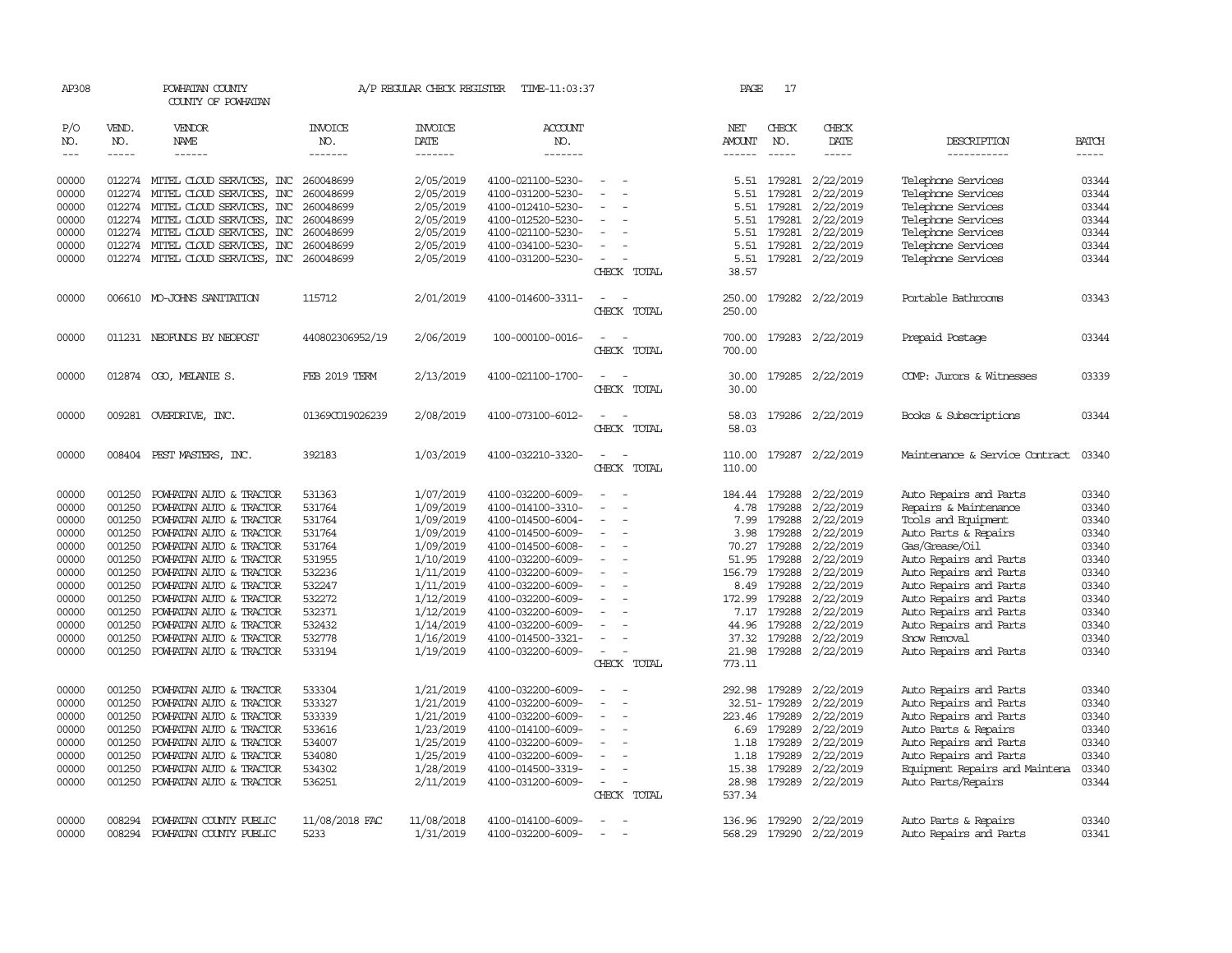| AP308                       |                       | POWHATAN COUNTY<br>COUNTY OF POWHATAN                |                                    | A/P REGULAR CHECK REGISTER        | TIME-11:03:37                          |                                         | PAGE                           | 18                            |                                      |                                                  |                             |
|-----------------------------|-----------------------|------------------------------------------------------|------------------------------------|-----------------------------------|----------------------------------------|-----------------------------------------|--------------------------------|-------------------------------|--------------------------------------|--------------------------------------------------|-----------------------------|
| P/O<br>NO.<br>$\frac{1}{2}$ | VEND.<br>NO.<br>----- | VENDOR<br>NAME<br>------                             | INVOICE<br>NO.<br>--------         | <b>INVOICE</b><br>DATE<br>------- | ACCOUNT<br>NO.<br>-------              |                                         | NET<br>AMOUNT<br>$- - - - - -$ | CHECK<br>NO.<br>$\frac{1}{2}$ | CHECK<br>DATE<br>-----               | DESCRIPTION<br>-----------                       | <b>BATCH</b><br>$- - - - -$ |
| 00000<br>00000              | 008294<br>008294      | POWHATAN COUNTY PUBLIC<br>POWHATAN COUNTY PUBLIC     | 5267<br>5268                       | 1/23/2019<br>1/24/2019            | 4100-032200-6009-<br>4100-031200-6008- |                                         | 126.51                         | 321.91 179290<br>179290       | 2/22/2019<br>2/22/2019               | Auto Repairs and Parts<br>Gas/Grease/Oil         | 03341<br>03344              |
| 00000                       | 008294                | POWHATAN COUNTY PUBLIC                               | 5269                               | 1/25/2019                         | 4100-031200-6009-                      |                                         | 179.13                         | 179290                        | 2/22/2019                            | Auto Parts/Repairs                               | 03344                       |
| 00000                       | 008294                | POWHATAN COUNTY PUBLIC                               | 5270                               | 1/28/2019                         | 4100-031200-6008-                      |                                         | 123.08                         | 179290                        | 2/22/2019                            | Gas/Grease/Oil                                   | 03344                       |
| 00000                       | 008294                | POWHATAN COUNTY PUBLIC                               | 5271                               | 1/28/2019                         | 4100-031200-6008-                      |                                         |                                |                               | 127.59 179290 2/22/2019              | Gas/Grease/Oil                                   | 03344                       |
|                             |                       |                                                      |                                    |                                   |                                        | CHECK TOTAL                             | 1,583.47                       |                               |                                      |                                                  |                             |
| 00000                       | 008294                | POWHATAN COUNTY PUBLIC                               | 5272                               | 1/22/2019                         | 4100-032200-6009-                      |                                         |                                |                               | 585.13 179291 2/22/2019              | Auto Repairs and Parts                           | 03341                       |
| 00000                       | 008294                | POWHATAN COUNTY PUBLIC                               | 5311                               | 1/09/2019                         | 4100-032200-6009-                      |                                         | 290.93                         | 179291                        | 2/22/2019                            | Auto Repairs and Parts                           | 03341                       |
| 00000                       | 008294                | POWHATAN COUNTY PUBLIC                               | 5315                               | 1/04/2019                         | 4100-032200-6009-                      |                                         |                                | 144.79 179291                 | 2/22/2019                            | Auto Repairs and Parts                           | 03341                       |
| 00000<br>00000              | 008294<br>008294      | POWHATAN COUNTY PUBLIC<br>POWHATAN COUNTY PUBLIC     | 5317<br>5346                       | 1/16/2019                         | 4100-032200-6009-<br>4100-032200-6009- |                                         | 810.49                         | 179291<br>598.49 179291       | 2/22/2019<br>2/22/2019               | Auto Repairs and Parts<br>Auto Repairs and Parts | 03341<br>03341              |
| 00000                       | 008294                | POWHATAN COUNTY PUBLIC                               | 5303                               | 1/16/2019<br>1/30/2019            | 4100-031200-6008-                      |                                         |                                | 127.59 179291                 | 2/22/2019                            | Gas/Grease/Oil                                   | 03344                       |
| 00000                       | 008294                | POWHATAN COUNTY PUBLIC                               | 5304                               | 1/28/2019                         | 4100-031200-6009-                      |                                         |                                | 386.34 179291                 | 2/22/2019                            | Auto Parts/Repairs                               | 03344                       |
| 00000                       | 008294                | POWHATAN COUNTY PUBLIC                               | 5313                               | 1/18/2019                         | 4100-081100-6009-                      |                                         | 126.27                         | 179291                        | 2/22/2019                            | Auto Parts/Repair                                | 03344                       |
| 00000                       | 008294                | POWHATAN COUNTY PUBLIC                               | 5312                               | 1/11/2019                         | 4100-034100-6009-                      | $\overline{\phantom{a}}$                | 95.82                          |                               | 179291 2/22/2019                     | Auto Parts/Repairs                               | 03345                       |
|                             |                       |                                                      |                                    |                                   |                                        | CHECK TOTAL                             | 3,165.85                       |                               |                                      |                                                  |                             |
| 00000                       | 012064                | POWHATAN COUNTY TREASURER 153 1/16/19                |                                    | 1/16/2019                         | 4100-032210-5140-                      | $\sim$<br>$\sim$<br>CHECK TOTAL         | 161.40<br>161.40               |                               | 179292 2/22/2019                     | Sewer                                            | 03343                       |
| 00000                       | 005050                | POWHATAN LOCK SERVICES                               | 1638                               | 1/28/2019                         | 4100-014100-3310-                      |                                         | 319.70                         |                               | 179294 2/22/2019                     | Repairs & Maintenance                            | 03340                       |
| 00000                       | 005050                | POWHATAN LOCK SERVICES                               | 1640                               | 1/31/2019                         | 4100-014100-3310-                      |                                         | 23.00                          |                               | 179294 2/22/2019                     | Repairs & Maintenance                            | 03340                       |
|                             |                       |                                                      |                                    |                                   |                                        | CHECK TOTAL                             | 342.70                         |                               |                                      |                                                  |                             |
| 00000                       | 010777                | PRESEARCH BACKGROUND                                 | 60912                              | 1/01/2019                         | 4100-083500-7002-                      | CHECK TOTAL                             | 49.75<br>49.75                 |                               | 179295 2/22/2019                     | Criminal History/Background Ch                   | 03340                       |
| 00000                       | 012340                | PRICE SUPPLY COMPANY, INC                            | 1812-041461                        | 12/28/2018                        | 4100-032220-3310-                      |                                         |                                | 16.43 179296                  | 2/22/2019                            | Repairs & Maintenance                            | 03341                       |
| 00000                       | 012340                | PRICE SUPPLY COMPANY, INC                            | 1901-041662                        | 1/02/2019                         | 4100-014100-3310-                      |                                         | 285.35                         | 179296                        | 2/22/2019                            | Repairs & Maintenance                            | 03341                       |
| 00000                       |                       | 012340 PRICE SUPPLY COMPANY, INC                     | 1901-042624                        | 1/14/2019                         | 4100-014100-3310-                      | $\overline{\phantom{a}}$<br>CHECK TOTAL | 77.20<br>378.98                |                               | 179296 2/22/2019                     | Repairs & Maintenance                            | 03341                       |
| 00000                       | 000620                | R. C. GOODWYN & SONS, INC                            | 0843708                            | 1/16/2019                         | 4100-014100-3310-                      |                                         | 8.99                           | 179298                        | 2/22/2019                            | Repairs & Maintenance                            | 03341                       |
| 00000                       | 000620                | R. C. GOODWYN & SONS, INC                            | 0844341                            | 1/22/2019                         | 4100-014100-3310-                      | $\sim$<br>$\sim$                        | 44.55                          | 179298                        | 2/22/2019                            | Repairs & Maintenance                            | 03341                       |
| 00000                       | 000620                | R. C. GOODWYN & SONS, INC                            | 0844531                            | 1/23/2019                         | 4100-014500-3190-                      |                                         | 27.14                          | 179298                        | 2/22/2019                            | Grounds Maintenance                              | 03341                       |
| 00000                       | 000620                | R. C. GOODWYN & SONS, INC                            | 0844774                            | 1/25/2019                         | 4100-032220-3310-                      |                                         | 10.99                          | 179298                        | 2/22/2019                            | Repairs & Maintenance                            | 03341                       |
| 00000                       | 000620                | R. C. GOODWYN & SONS, INC                            | 0844851                            | 1/25/2019                         | 4100-032220-3310-                      | $\overline{\phantom{a}}$                | 29.99                          | 179298                        | 2/22/2019                            | Repairs & Maintenance                            | 03341                       |
| 00000                       | 000620                | R. C. GOODWYN & SONS, INC                            | 0845406                            | 1/30/2019                         | 4100-014100-3310-                      | $\overline{\phantom{a}}$                | 18.98                          | 179298                        | 2/22/2019                            | Repairs & Maintenance                            | 03341                       |
| 00000                       |                       | 000620 R. C. GOODWYN & SONS, INC                     | 0843617                            | 1/15/2019                         | 4100-081100-6021-                      | CHECK TOTAL                             | 9.98<br>150.62                 | 179298                        | 2/22/2019                            | Street Signs                                     | 03344                       |
| 00000                       |                       | 011521 RAINBOW GROUP LLC                             | 0499299-IN                         | 2/11/2019                         | 4100-014600-3310-                      | CHECK TOTAL                             | 1,124.04<br>1,124.04           | 179299                        | 2/22/2019                            | Repairs and Maintenance                          | 03339                       |
| 00000                       |                       | 006579 RICHMOND ALARM                                | 316466                             | 1/23/2019                         | 4100-014100-3310-                      | $\overline{\phantom{a}}$                | 151.33                         |                               | 179301 2/22/2019                     | Repairs & Maintenance                            | 03341                       |
|                             |                       |                                                      |                                    |                                   |                                        | CHECK TOTAL                             | 151.33                         |                               |                                      |                                                  |                             |
| 00000                       |                       | 007942 RICHMOND SUBURBAN                             | I00008736500102                    | 1/02/2019                         | 4100-081100-3600-                      |                                         | 204.75                         | 179302                        | 2/22/2019                            | Advertising                                      | 03344                       |
| 00000<br>00000              |                       | 007942 RICHMOND SUBURBAN<br>007942 RICHMOND SUBURBAN | 100008819530116<br>I00008819530123 | 1/16/2019<br>1/23/2019            | 4100-011010-3600-<br>4100-011010-3600- | $\sim$                                  | 468.00                         | 179302                        | 2/22/2019<br>468.00 179302 2/22/2019 | Advertising<br>Advertising                       | 03344<br>03344              |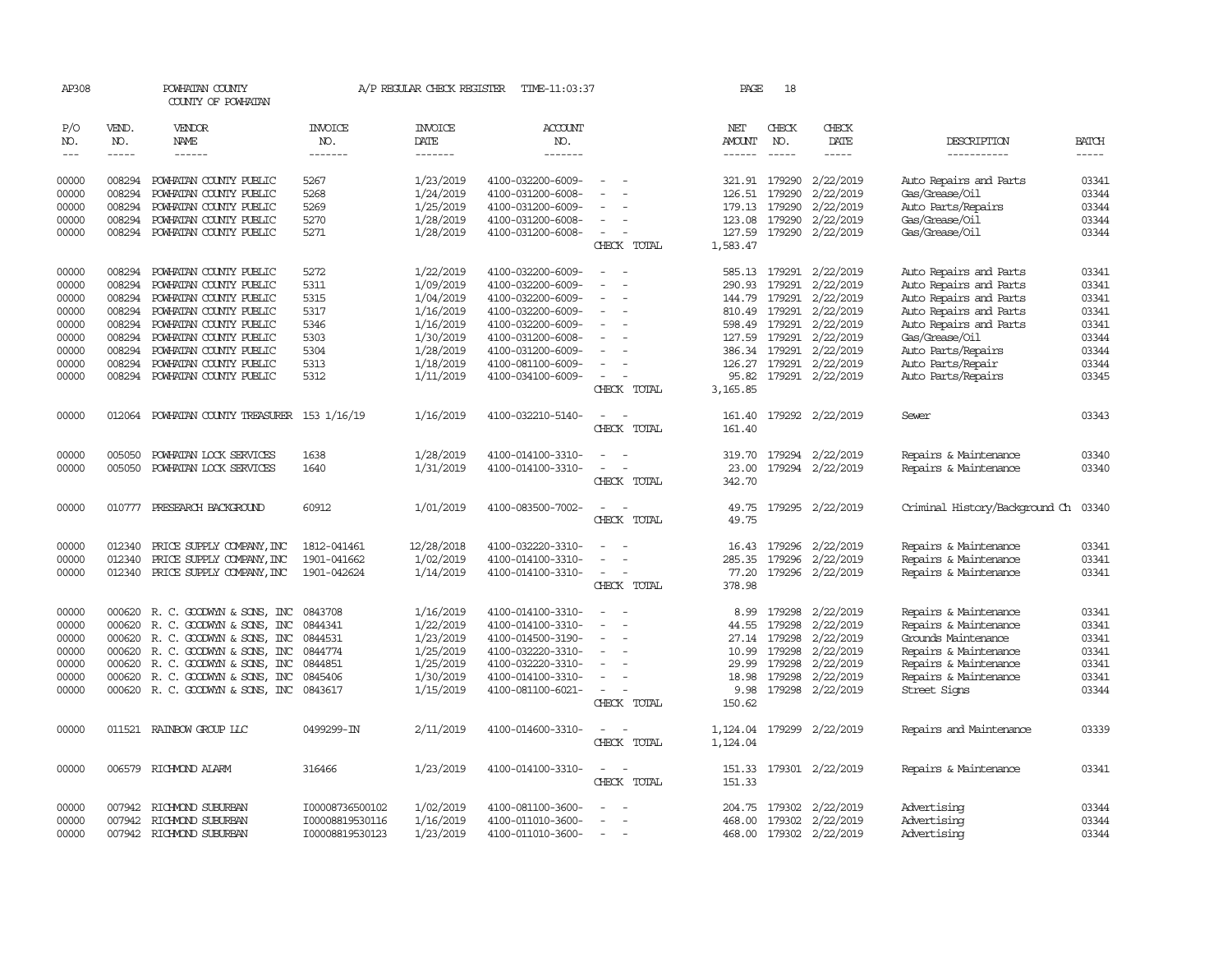| AP308                   |                             | POWHATAN COUNTY<br>COUNTY OF POWHATAN                                            |                                                       | A/P REGULAR CHECK REGISTER          | TIME-11:03:37                                               |                                                   | PAGE                                   | 19                            |                                                                       |                                                                         |                                                                                                                                                                                                                                                                                                                                                                                                                                                                         |
|-------------------------|-----------------------------|----------------------------------------------------------------------------------|-------------------------------------------------------|-------------------------------------|-------------------------------------------------------------|---------------------------------------------------|----------------------------------------|-------------------------------|-----------------------------------------------------------------------|-------------------------------------------------------------------------|-------------------------------------------------------------------------------------------------------------------------------------------------------------------------------------------------------------------------------------------------------------------------------------------------------------------------------------------------------------------------------------------------------------------------------------------------------------------------|
| P/O<br>NO.<br>$---$     | VEND.<br>NO.<br>$- - - - -$ | <b>VENDOR</b><br>NAME                                                            | <b>INVOICE</b><br>NO.<br>--------                     | <b>INVOICE</b><br>DATE<br>-------   | <b>ACCOUNT</b><br>NO.<br>-------                            |                                                   | NET<br>AMOUNT                          | CHECK<br>NO.<br>$\frac{1}{2}$ | CHECK<br>DATE<br>-----                                                | DESCRIPTION<br>-----------                                              | <b>BATCH</b><br>$\begin{tabular}{ccccc} \multicolumn{2}{c }{\multicolumn{2}{c }{\multicolumn{2}{c }{\multicolumn{2}{c}}{\hspace{-2.2cm}}}} \multicolumn{2}{c }{\multicolumn{2}{c }{\hspace{-2.2cm}}\hline} \multicolumn{2}{c }{\hspace{-2.2cm}}\hline \multicolumn{2}{c }{\hspace{-2.2cm}}\hline \multicolumn{2}{c }{\hspace{-2.2cm}}\hline \multicolumn{2}{c }{\hspace{-2.2cm}}\hline \multicolumn{2}{c }{\hspace{-2.2cm}}\hline \multicolumn{2}{c }{\hspace{-2.2cm}}$ |
| 00000<br>00000<br>00000 |                             | 007942 RICHMOND SUBURBAN<br>007942 RICHMOND SUBURBAN<br>007942 RICHMOND SUBURBAN | I00008858000123<br>I00008858000130<br>I00008858190123 | 1/23/2019<br>1/30/2019<br>1/23/2019 | 4100-081100-3600-<br>4100-081100-3600-<br>4100-081100-3600- | $\sim$ $\sim$<br>CHECK TOTAL                      | 292.50<br>146.25<br>1,872.00           |                               | 292.50 179302 2/22/2019<br>179302 2/22/2019<br>179302 2/22/2019       | Advertising<br>Advertising<br>Advertising                               | 03344<br>03344<br>03344                                                                                                                                                                                                                                                                                                                                                                                                                                                 |
| 00000                   |                             | 009158 RICHWEB, INC.                                                             | 19-037-8                                              | 2/07/2019                           | 4100-073100-3140-                                           | $\sim$<br>- -<br>CHECK TOTAL                      | 550.00<br>550.00                       |                               | 179303 2/22/2019                                                      | Professional Services                                                   | 03344                                                                                                                                                                                                                                                                                                                                                                                                                                                                   |
| 00000                   |                             | 012876 RUISI, KIMBERLY S.                                                        | <b>FEB 2019 TERM</b>                                  | 2/13/2019                           | 4100-021100-1700-                                           | $\sim$<br>CHECK TOTAL                             | 30.00<br>30.00                         |                               | 179305 2/22/2019                                                      | COMP: Jurors & Witnesses                                                | 03339                                                                                                                                                                                                                                                                                                                                                                                                                                                                   |
| 00000                   |                             | 007062 RUIHERFORD JANITOR SUPPLY 1077337                                         |                                                       | 1/17/2019                           | 4100-032210-6005-                                           | CHECK TOTAL                                       | 174.32<br>174.32                       |                               | 179306 2/22/2019                                                      | Cleaning Supplies                                                       | 03341                                                                                                                                                                                                                                                                                                                                                                                                                                                                   |
| 00000                   |                             | 006253 SALISBURY TIRE & SERVICE                                                  | 0109191                                               | 2/13/2019                           | 4100-014500-3319-                                           | $\sim$<br>CHECK TOTAL                             | 102.30<br>102.30                       |                               | 179307 2/22/2019                                                      | Equipment Repairs and Maintena                                          | 03341                                                                                                                                                                                                                                                                                                                                                                                                                                                                   |
| 00000<br>00000          | 012157                      | SAMUEL, SR. DAVID LEIGH<br>012157 SAMUEL, SR. DAVID LEIGH                        | PER DIEM $2/19$<br>PER DIEM 2/19                      | 2/15/2019<br>2/15/2019              | 4100-031210-5540-<br>4100-031210-5510-                      | $\sim$ $ -$<br>CHECK TOTAL                        | 82.50<br>136.25<br>218.75              |                               | 179308 2/22/2019<br>179308 2/22/2019                                  | Conferences and Training<br>Travel - Mileage                            | 03344<br>03344                                                                                                                                                                                                                                                                                                                                                                                                                                                          |
| 00000<br>00000          | 011644                      | SANTANDER LEASING, LLC<br>011644 SANTANDER LEASING, LLC                          | 271872<br>271872                                      | 2/05/2019<br>2/05/2019              | 4100-095101-9190-<br>4100-095101-9191-                      | $\sim$<br>$\overline{\phantom{a}}$<br>CHECK TOTAL | 168, 511, 53<br>2,146.47<br>170,658.00 |                               | 179309 2/22/2019<br>179309 2/22/2019                                  | Bus Lease - Principal<br>Bus Lease - Interest                           | 03344<br>03344                                                                                                                                                                                                                                                                                                                                                                                                                                                          |
| 00000                   |                             | 012873 SMITH, CODY E.                                                            | FEB 2019 TERM                                         | 2/13/2019                           | 4100-021100-1700-                                           | CHECK TOTAL                                       | 30.00<br>30.00                         |                               | 179311 2/22/2019                                                      | COMP: Jurors & Witnesses                                                | 03339                                                                                                                                                                                                                                                                                                                                                                                                                                                                   |
| 00000                   | 001320                      | SOUTHERN POLICE                                                                  | 197922                                                | 2/13/2019                           | 4100-031200-6011-                                           | $\overline{\phantom{a}}$<br>CHECK TOTAL           | 246.00<br>246.00                       |                               | 179312 2/22/2019                                                      | Uniforms                                                                | 03344                                                                                                                                                                                                                                                                                                                                                                                                                                                                   |
| 00000                   |                             | 012404 SOUTHSIDE ELECTRIC                                                        | 560705001 2/19                                        | 2/06/2019                           | 4100-053910-5642-                                           | CHECK TOTAL                                       | 389.44                                 |                               | 389.44 179313 2/22/2019                                               | PCCAA Services - TANF                                                   | 03344                                                                                                                                                                                                                                                                                                                                                                                                                                                                   |
| 00000                   |                             | 006594 SOUTHSIDE ELECTRIC COOP                                                   | 63504005 2/19                                         | 2/06/2019                           | 4100-031210-5110-                                           | $\sim$ 10 $\sim$ 10 $\sim$<br>CHECK TOTAL         | 116.60                                 |                               | 116.60 179314 2/22/2019                                               | Electricity - Comunications H 03341                                     |                                                                                                                                                                                                                                                                                                                                                                                                                                                                         |
| 00000<br>00000          | 012802<br>012802            | SOUTHSIDE VETERINARY<br>SOUTHSIDE VETERINARY                                     | DEC/JAN SERVICE<br>DEC/JAN SERVICE                    | 1/31/2019<br>1/31/2019              | 4100-035100-3110-<br>4100-035100-3110-                      | $\sim$<br>$\sim$<br>CHECK TOTAL                   | 150.00<br>250.00                       |                               | 100.00 179315 2/22/2019<br>179315 2/22/2019                           | Professional Health Services<br>Professional Health Services            | 03344<br>03344                                                                                                                                                                                                                                                                                                                                                                                                                                                          |
| 00000                   |                             | 012058 SPOSA, JOSEPH                                                             | 2019-002                                              | 2/08/2019                           | 4100-032200-5815-                                           | $\sim$ $ \sim$<br>CHECK TOTAL                     | 2,250.00<br>2,250.00                   |                               | 179317 2/22/2019                                                      | Training/Seminars                                                       | 03341                                                                                                                                                                                                                                                                                                                                                                                                                                                                   |
| 00000<br>00000          | 001940<br>001940            | STANDBY SYSTEMS, INC.<br>STANDBY SYSTEMS, INC.                                   | 02190209<br>02190210                                  | 2/07/2019<br>2/07/2019              | 4100-031210-3310-<br>4100-031210-3320-                      | $\sim$<br>$\sim$<br>$\sim$ $-$<br>CHECK TOTAL     | 130.00<br>335.56                       |                               | 205.56 179320 2/22/2019<br>179320 2/22/2019                           | Repairs and Maintenance<br>Maintenance and Service Contra               | 03341<br>03341                                                                                                                                                                                                                                                                                                                                                                                                                                                          |
| 00000<br>00000<br>00000 | 008578<br>008578<br>008578  | STAPLES BUSINESS AD-<br>STAPLES BUSINESS AD-<br>STAPLES BUSINESS AD-             | 3404317600<br>3402017062<br>3402017064                | 2/02/2019<br>1/15/2019<br>1/15/2019 | 4100-083500-6001-<br>4100-012520-6014-<br>4100-012520-6014- | $\equiv$<br>$\sim$                                | 68.09                                  |                               | 179321 2/22/2019<br>171.98 179321 2/22/2019<br>85.39 179321 2/22/2019 | Office Supplies<br>Other Operating Supplies<br>Other Operating Supplies | 03340<br>03345<br>03345                                                                                                                                                                                                                                                                                                                                                                                                                                                 |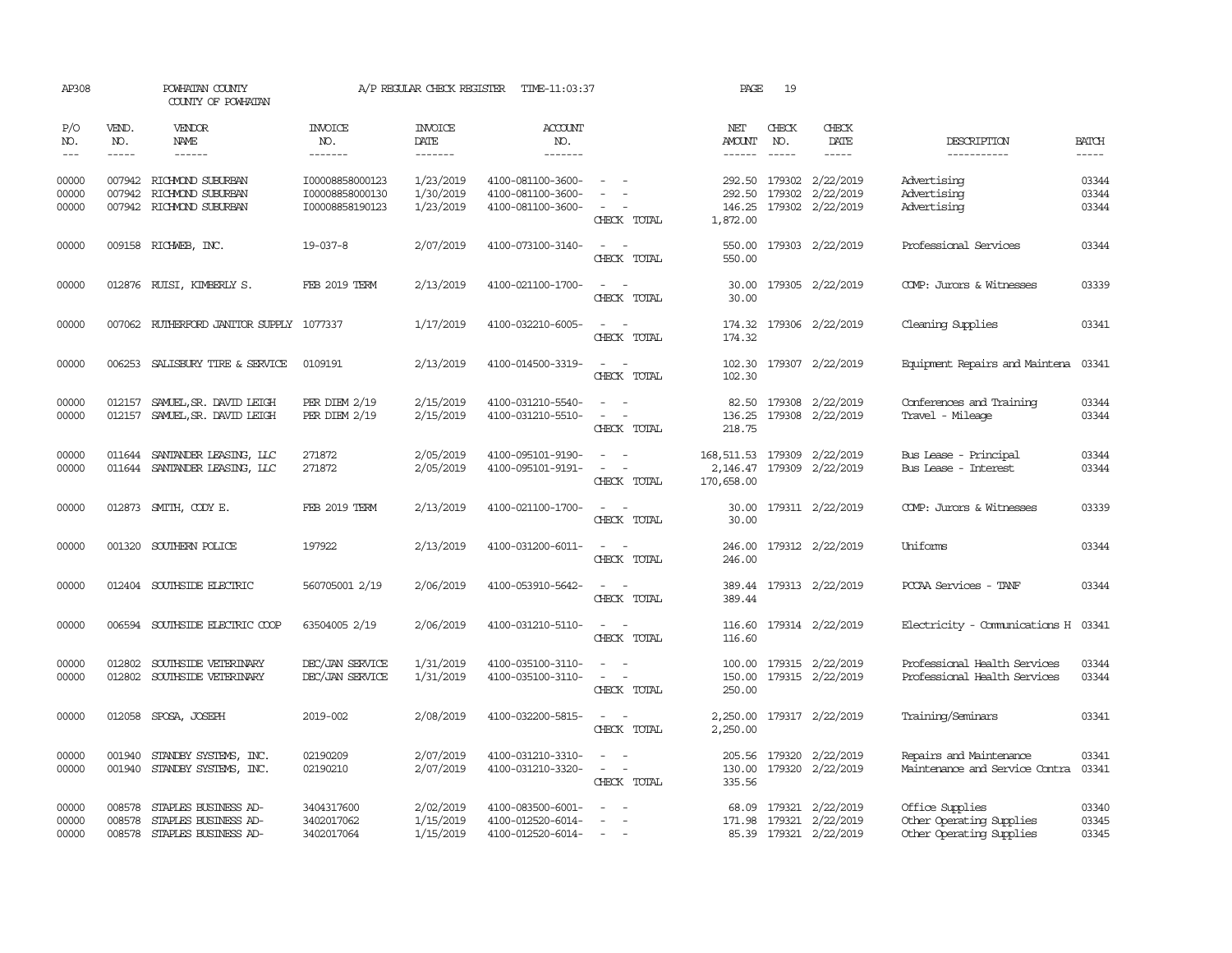| AP308          |                  | POWHATAN COUNTY<br>COUNTY OF POWHATAN |                          | A/P REGULAR CHECK REGISTER | TIME-11:03:37                          |                                         | PAGE                 | 20                     |                         |                                      |                |
|----------------|------------------|---------------------------------------|--------------------------|----------------------------|----------------------------------------|-----------------------------------------|----------------------|------------------------|-------------------------|--------------------------------------|----------------|
| P/O<br>NO.     | VEND.<br>NO.     | <b>VENDOR</b><br>NAME                 | <b>INVOICE</b><br>NO.    | <b>INVOICE</b><br>DATE     | ACCOUNT<br>NO.                         |                                         | NET<br>AMOUNT        | CHECK<br>NO.           | CHECK<br>DATE           | DESCRIPTION                          | <b>BATCH</b>   |
| $---$          |                  | $- - - - - -$                         | -------                  | -------                    | -------                                |                                         | $- - - - - -$        | $\cdots$               | -----                   | -----------                          | $- - - - -$    |
| 00000          |                  | 008578 STAPLES BUSINESS AD-           | 3402122409               | 1/16/2019                  | 4100-081100-6001-                      |                                         |                      |                        | 36.54 179321 2/22/2019  | Office Supplies                      | 03345          |
| 00000          | 008578           | STAPLES BUSINESS AD-                  | 3403824619               | 2/01/2019                  | 4100-012200-6001-                      |                                         | 36.39                | 179321                 | 2/22/2019               | Office Supplies                      | 03345          |
| 00000          | 008578           | STAPLES BUSINESS AD-                  | 3404643359               | 2/08/2019                  | 4100-012200-6001-                      | CHECK TOTAL                             | 14.83<br>413.22      |                        | 179321 2/22/2019        | Office Supplies                      | 03345          |
| 00000          |                  | 009574 UNIQUE MANAGEMENT              | 494982                   | 2/01/2019                  | 4100-073100-6012-                      | CHECK TOTAL                             | 89.55<br>89.55       |                        | 179327 2/22/2019        | Books & Subscriptions                | 03345          |
| 00000          |                  | 008126 VERIZON                        | 9823249939               | 2/01/2019                  | 4100-032200-5250-                      |                                         |                      | 239.40 179328          | 2/22/2019               | Cell Phones                          | 03341          |
| 00000          | 008126           | VERIZON                               | 9823313241               | 2/21/2019                  | 4100-012100-5250-                      |                                         |                      | 100.14 179328          | 2/22/2019               | Cell Phones                          | 03345          |
| 00000          | 008126           | VERIZON                               | 9823313241               | 2/21/2019                  | 4100-012510-5250-                      |                                         |                      | 100.14 179328          | 2/22/2019               | Cell Phones                          | 03345          |
| 00000          |                  | 008126 VERIZON                        | 9823313241               | 2/21/2019                  | 4100-012510-5270-                      | $\overline{\phantom{a}}$                |                      | 100.01 179328          | 2/22/2019               | Network Service Connection           | 03345          |
| 00000          |                  | 008126 VERIZON                        | 9823313241               | 2/21/2019                  | 4100-031200-5250-                      |                                         | 1,968.00             | 179328                 | 2/22/2019               | Cell Phones                          | 03345          |
| 00000          | 008126           | VERIZON                               | 9823313241               | 2/21/2019                  | 4100-014100-5250-                      |                                         | 864.68               | 179328                 | 2/22/2019               | Cell Phones                          | 03345          |
| 00000          |                  | 008126 VERIZON                        | 9823313241               | 2/21/2019                  | 4100-031210-5250-                      |                                         | 403.65               | 179328                 | 2/22/2019               | CELL PHONES                          | 03345          |
| 00000          | 008126           | VERIZON                               | 9823313241               | 2/21/2019                  | 4100-032200-5250-                      |                                         | 1,095.86             | 179328                 | 2/22/2019               | Cell Phones                          | 03345          |
| 00000          | 008126           | VERIZON                               | 9823313241               | 2/21/2019                  | 4100-031200-5250-                      |                                         | 1,125.05             | 179328                 | 2/22/2019               | Cell Phones                          | 03345          |
| 00000          | 008126           | VERIZON                               | 9823313241               | 2/21/2019                  | 4100-033300-5250-                      |                                         | 16.02                | 179328                 | 2/22/2019               | Cell Phones                          | 03345          |
| 00000<br>00000 |                  | 008126 VERIZON                        | 9823313241               | 2/21/2019                  | 4100-034100-5250-                      |                                         | 100.22               | 179328                 | 2/22/2019               | Cell Phones<br>Cell Phones           | 03345<br>03345 |
|                |                  | 008126 VERIZON<br>VERIZON             | 9823313241               | 2/21/2019                  | 4100-035500-5250-                      |                                         | 250.12               | 179328                 | 2/22/2019               | Cell Phones                          | 03345          |
| 00000<br>00000 | 008126<br>008126 | VERIZON                               | 9823313241<br>9823313241 | 2/21/2019<br>2/21/2019     | 4100-071110-5250-<br>4100-073100-5250- |                                         | 200.14               | 179328<br>35.16 179328 | 2/22/2019<br>2/22/2019  | Cell Phones                          | 03345          |
| 00000          |                  | 008126 VERIZON                        | 9823313241               | 2/21/2019                  | 4100-081100-5250-                      | $\overline{\phantom{a}}$                |                      |                        | 100.08 179328 2/22/2019 | Cell Phones                          | 03345          |
|                |                  |                                       |                          |                            |                                        | CHECK TOTAL                             | 6,698.67             |                        |                         |                                      |                |
| 00000          | 011169           | VERIZON                               | 0401357783 2/19          | 2/01/2019                  | 4100-031210-5230-                      |                                         |                      | 6.76 179329            | 2/22/2019               | Telephone Services                   | 03345          |
| 00000          | 011169           | VERIZON                               | 8045981340 2/19          | 2/01/2019                  | 4100-021100-5230-                      |                                         | 55.15                | 179329                 | 2/22/2019               | Telephone Services                   | 03345          |
| 00000          | 011169           | VERIZON                               | 8045986057 1/19          | 1/25/2019                  | 4100-031200-5230-                      |                                         | 67.02                | 179329                 | 2/22/2019               | Telephone Services                   | 03345          |
| 00000          |                  | 011169 VERIZON                        | 8045986057 1/19          | 1/25/2019                  | 4100-031210-5230-                      |                                         | 373.84               |                        | 179329 2/22/2019        | Telephone Services                   | 03345          |
|                |                  |                                       |                          |                            |                                        | CHECK TOTAL                             | 502.77               |                        |                         |                                      |                |
| 00000          |                  | 008785 VERIZON CABS                   | M55049170619025          | 1/25/2019                  | 4100-031210-5232-                      | CHECK TOTAL                             | 487.98<br>487.98     |                        | 179330 2/22/2019        | Wireline 911                         | 03341          |
| 00000          |                  | 010158 VIRGINIA LIBRARY               | 6099                     | 2/09/2019                  | 4100-073100-5810-                      | CHECK TOTAL                             | 100.00<br>100.00     |                        | 179332 2/22/2019        | Dues/Association Memberships         | 03345          |
| 00000          | 001680           | WASTE MANAGEMENT OF                   | 3338843-2424-0           | 2/04/2019                  | 4100-014300-3175-                      | $\overline{\phantom{a}}$<br>CHECK TOTAL | 306.02<br>306.02     |                        | 179333 2/22/2019        | Waste Disposal                       | 03343          |
| 00000          |                  | 011181 WELLS FARGO FINANCIAL          | 5005875513               | 2/04/2019                  | 4100-012100-3320-                      | CHECK TOTAL                             | 87.86<br>87.86       |                        | 179334 2/22/2019        | Maintenance & Service Contract 03345 |                |
| 00000          |                  | 011698 WESTWOOD PHARMACY              | 21864                    | 2/11/2019                  | 4100-033400-3845-                      | CHECK TOTAL                             | 2,253.42<br>2,253.42 |                        | 179335 2/22/2019        | Detention of Adults - Health C       | 03345          |
| 00000          | 012458           | WIMMER, WILLIE                        | 1110                     | 2/09/2019                  | 4100-032200-6009-                      |                                         | 1,185.00             |                        | 179338 2/22/2019        | Auto Repairs and Parts               | 03341          |
| 00000          |                  | 012458 WIMMER, WILLIE                 | 1112                     | 2/09/2019                  | 4100-032200-6009-                      | $\overline{\phantom{a}}$                | 225.00               |                        | 179338 2/22/2019        | Auto Repairs and Parts               | 03341          |
|                |                  |                                       |                          |                            |                                        | CHECK TOTAL                             | 1,410.00             |                        |                         |                                      |                |
| 00000          |                  | 007755 WITMER PUBLIC SAFETY           | 1913652                  | 2/13/2019                  | 4100-032200-6011-                      | CHECK TOTAL                             | 240.50<br>240.50     |                        | 179339 2/22/2019        | Protective Gear/Uniforms             | 03341          |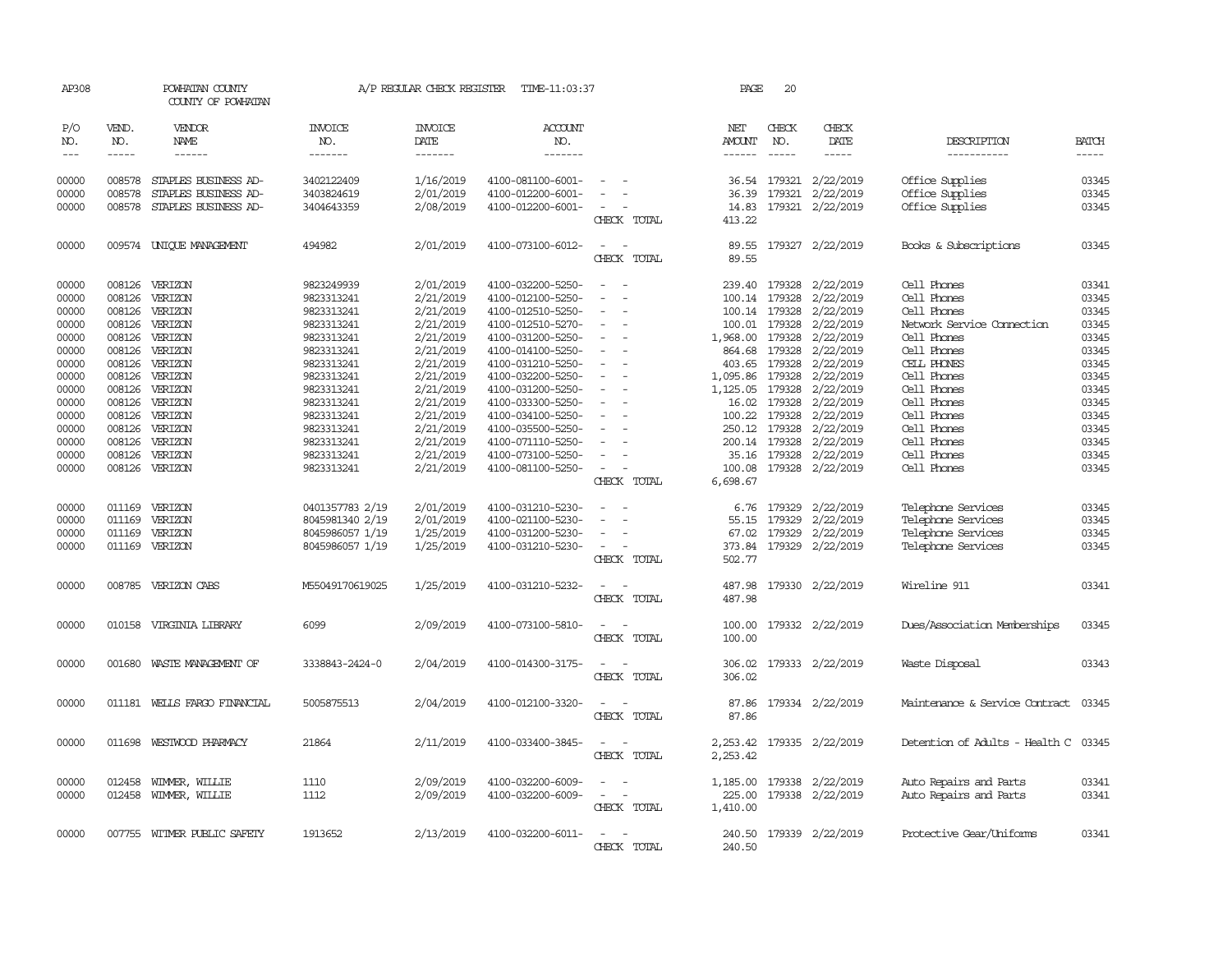| AP308         |              | POWHATAN COUNTY<br>COUNTY OF POWHATAN |                       | A/P REGULAR CHECK REGISTER | TIME-11:03:37         |                                                      | PAGE           | 21           |               |                                |              |
|---------------|--------------|---------------------------------------|-----------------------|----------------------------|-----------------------|------------------------------------------------------|----------------|--------------|---------------|--------------------------------|--------------|
| P/O<br>NO.    | VEND.<br>NO. | VENDOR<br>NAME                        | <b>INVOICE</b><br>NO. | <b>INVOICE</b><br>DATE     | <b>ACCOUNT</b><br>NO. |                                                      | NET<br>AMOUNT  | CHECK<br>NO. | CHECK<br>DATE | DESCRIPTION                    | <b>BATCH</b> |
| $\frac{1}{2}$ | -----        | ------                                | -------               | -------                    | -------               |                                                      |                |              | -----         |                                | -----        |
| 00000         |              | 006551 YARD WORKS, LLC                | 9508490-IN            | 2/08/2019                  | 4100-014500-3190-     | CHECK TOTAL                                          | 50.00<br>50.00 | 179340       | 2/22/2019     | Grounds Maintenance            | 03341        |
| 00000         | 008668       | BANK OF AMERICA                       | 02/01/2019            | 2/01/2019                  | 4100-081500-5540-     | $\overline{\phantom{a}}$                             | .00            | 179361       | 2/26/2019     | Conferences & Training         | 03349        |
| 00000         | 008668       | BANK OF AMERICA                       | 02/01/2019            | 2/01/2019                  | 4100-081500-5540-     |                                                      | 12.00          | 179361       | 2/26/2019     | Conferences & Training         | 03349        |
| 00000         | 008668       | BANK OF AMERICA                       | 02/01/2019            | 2/01/2019                  | 4100-081500-5540-     |                                                      | 10.00          | 179361       | 2/26/2019     | Conferences & Training         | 03349        |
| 00000         | 008668       | BANK OF AMERICA                       | 02/01/2019            | 2/01/2019                  | 4100-081500-5540-     | $\overline{\phantom{a}}$<br>$\sim$                   | 12.00          | 179361       | 2/26/2019     | Conferences & Training         | 03349        |
| 00000         | 008668       | BANK OF AMERICA                       | 02/01/2019            | 2/01/2019                  | 4100-081500-5540-     |                                                      | 10.00          | 179361       | 2/26/2019     | Conferences & Training         | 03349        |
| 00000         | 008668       | BANK OF AMERICA                       | 02/01/2019            | 2/01/2019                  | 4100-081500-5540-     |                                                      | 20.00          | 179361       | 2/26/2019     | Conferences & Training         | 03349        |
| 00000         | 008668       | BANK OF AMERICA                       | 02/01/2019            | 2/01/2019                  | 4100-081500-5810-     |                                                      | 75.00          | 179361       | 2/26/2019     | Dues/Association Memberships   | 03349        |
| 00000         | 008668       | BANK OF AMERICA                       | 02/01/2019            | 2/01/2019                  | 4100-012220-5810-     | $\overline{\phantom{a}}$                             | 160.00         | 179361       | 2/26/2019     | Dues/Association Membership    | 03349        |
| 00000         | 008668       | BANK OF AMERICA                       | 02/01/2019            | 2/01/2019                  | 4100-081500-6001-     | $\overline{\phantom{a}}$                             | 7.54           | 179361       | 2/26/2019     | Office Supplies                | 03349        |
| 00000         | 008668       | BANK OF AMERICA                       | 02/01/2019            | 2/01/2019                  | 4100-012410-3321-     |                                                      | 19.95          | 179361       | 2/26/2019     | BAI.NET Credit Card Fees       | 03349        |
| 00000         | 008668       | BANK OF AMERICA                       | 02/01/2019            | 2/01/2019                  | 4100-035500-6003-     | $\equiv$<br>$\sim$                                   | 49.99          | 179361       | 2/26/2019     | ECC Relocation/operations      | 03349        |
| 00000         | 008668       | BANK OF AMERICA                       | 02/01/2019            | 2/01/2019                  | 4100-073100-6002-     |                                                      | 77.90          | 179361       | 2/26/2019     | Computer Equipment-non-capital | 03349        |
| 00000         | 008668       | BANK OF AMERICA                       | 02/01/2019            | 2/01/2019                  | 4100-012200-5210-     |                                                      | 6.70           | 179361       | 2/26/2019     | Postage                        | 03349        |
| 00000         | 008668       | BANK OF AMERICA                       | 02/01/2019            | 2/01/2019                  | 4100-013200-5210-     |                                                      | 50.00          | 179361       | 2/26/2019     | Postage                        | 03349        |
| 00000         | 008668       | BANK OF AMERICA                       | 02/01/2019            | 2/01/2019                  | 4100-013200-5210-     |                                                      | 100.00         | 179361       | 2/26/2019     | Postage                        | 03349        |
| 00000         | 008668       | BANK OF AMERICA                       | 02/01/2019            | 2/01/2019                  | 4100-013200-5210-     | $\overline{\phantom{a}}$                             | 10.20          | 179361       | 2/26/2019     | Postage                        | 03349        |
| 00000         | 008668       | BANK OF AMERICA                       | 02/01/2019            | 2/01/2019                  | 4100-032200-5210-     |                                                      | 19.08          | 179361       | 2/26/2019     | Postage                        | 03349        |
| 00000         | 008668       | BANK OF AMERICA                       | 02/01/2019            | 2/01/2019                  | 4100-073100-5210-     | $\overline{\phantom{a}}$<br>$\sim$                   | 3.49           | 179361       | 2/26/2019     | Postage                        | 03349        |
| 00000         | 008668       | BANK OF AMERICA                       | 02/01/2019            | 2/01/2019                  | 4100-014100-6005-     |                                                      | 18.99          | 179361       | 2/26/2019     | Cleaning Supplies              | 03349        |
| 00000         | 008668       | BANK OF AMERICA                       | 02/01/2019            | 2/01/2019                  | 4100-032200-5815-     |                                                      | 26.94          | 179361       | 2/26/2019     | Training/Seminars              | 03349        |
| 00000         | 008668       | BANK OF AMERICA                       | 02/01/2019            | 2/01/2019                  | 4100-035500-6023-     |                                                      | 16.78          | 179361       | 2/26/2019     | Mobile Command Post            | 03349        |
| 00000         | 008668       | BANK OF AMERICA                       | 02/01/2019            | 2/01/2019                  | 4100-073100-6001-     |                                                      | 16.76          | 179361       | 2/26/2019     | Office Supplies                | 03349        |
| 00000         | 008668       | BANK OF AMERICA                       | 02/01/2019            | 2/01/2019                  | 4100-073100-6001-     |                                                      | 11.22          | 179361       | 2/26/2019     | Office Supplies                | 03349        |
| 00000         | 008668       | BANK OF AMERICA                       | 02/01/2019            | 2/01/2019                  | 4100-014100-3400-     |                                                      | 25.00          | 179361       | 2/26/2019     | Misc. Meetings - Set Up        | 03349        |
| 00000         | 008668       | BANK OF AMERICA                       | 02/01/2019            | 2/01/2019                  | 4100-012510-6001-     | $\overline{\phantom{a}}$<br>$\overline{\phantom{a}}$ | 56.92          | 179361       | 2/26/2019     | Office Supplies                | 03349        |
| 00000         | 008668       | BANK OF AMERICA                       | 02/01/2019            | 2/01/2019                  | 4100-021600-6001-     |                                                      | 36.03          | 179361       | 2/26/2019     | Office Supplies                | 03349        |
| 00000         | 008668       | BANK OF AMERICA                       | 02/01/2019            | 2/01/2019                  | 4100-031210-6001-     | $\overline{\phantom{a}}$                             | 110.89         | 179361       | 2/26/2019     | Office Supplies                | 03349        |
| 00000         | 008668       | BANK OF AMERICA                       | 02/01/2019            | 2/01/2019                  | 4100-032200-3310-     |                                                      | 11.89          | 179361       | 2/26/2019     | Equipment Repair               | 03349        |
| 00000         | 008668       | BANK OF AMERICA                       | 02/01/2019            | 2/01/2019                  | 4100-032200-3310-     | $\overline{\phantom{a}}$                             | 14.75          | 179361       | 2/26/2019     | Equipment Repair               | 03349        |
| 00000         | 008668       | BANK OF AMERICA                       | 02/01/2019            | 2/01/2019                  | 4100-032200-3310-     | $\overline{\phantom{a}}$                             | 76.98          | 179361       | 2/26/2019     | Equipment Repair               | 03349        |
| 00000         | 008668       | BANK OF AMERICA                       | 02/01/2019            | 2/01/2019                  | 4100-032200-3310-     |                                                      | 11.99          | 179361       | 2/26/2019     | Equipment Repair               | 03349        |
| 00000         | 008668       | BANK OF AMERICA                       | 02/01/2019            | 2/01/2019                  | 4100-032200-6008-     | $\overline{\phantom{a}}$                             | 27.23          | 179361       | 2/26/2019     | Gas/Grease/Oil                 | 03349        |
| 00000         | 008668       | BANK OF AMERICA                       | 02/01/2019            | 2/01/2019                  | 4100-032200-6009-     |                                                      | 296.52         | 179361       | 2/26/2019     | Auto Repairs and Parts         | 03349        |
| 00000         | 008668       | BANK OF AMERICA                       | 02/01/2019            | 2/01/2019                  | 4100-032200-6009-     | $\overline{\phantom{a}}$                             | 66.33          | 179361       | 2/26/2019     | Auto Repairs and Parts         | 03349        |
| 00000         | 008668       | BANK OF AMERICA                       | 02/01/2019            | 2/01/2019                  | 4100-035500-6001-     |                                                      | 52.22          | 179361       | 2/26/2019     | Office Supplies                | 03349        |
| 00000         | 008668       | BANK OF AMERICA                       | 02/01/2019            | 2/01/2019                  | 4100-035500-6014-     | $\sim$                                               | 112.85         | 179361       | 2/26/2019     | Other Operating Supplies       | 03349        |
| 00000         | 008668       | BANK OF AMERICA                       | 02/01/2019            | 2/01/2019                  | 4100-035500-6023-     |                                                      | 29.58          | 179361       | 2/26/2019     | Mobile Command Post            | 03349        |
| 00000         | 008668       | BANK OF AMERICA                       | 02/01/2019            | 2/01/2019                  | 4100-035500-6023-     |                                                      | 131.90         | 179361       | 2/26/2019     | Mobile Command Post            | 03349        |
| 00000         | 008668       | BANK OF AMERICA                       | 02/01/2019            | 2/01/2019                  | 4100-073100-6001-     | $\overline{\phantom{a}}$                             | 59.99          | 179361       | 2/26/2019     | Office Supplies                | 03349        |
| 00000         | 008668       | BANK OF AMERICA                       | 02/01/2019            | 2/01/2019                  | 4100-073100-6001-     |                                                      | 25.00          | 179361       | 2/26/2019     | Office Supplies                | 03349        |
| 00000         | 008668       | BANK OF AMERICA                       | 02/01/2019            | 2/01/2019                  | 4100-073100-6012-     |                                                      | 18.65          | 179361       | 2/26/2019     | Books & Subscriptions          | 03349        |
| 00000         | 008668       | BANK OF AMERICA                       | 02/01/2019            | 2/01/2019                  | 4100-073100-6012-     |                                                      | 6.49           | 179361       | 2/26/2019     | Books & Subscriptions          | 03349        |
| 00000         | 008668       | BANK OF AMERICA                       | 02/01/2019            | 2/01/2019                  | 4100-081500-6001-     |                                                      | 14.99          | 179361       | 2/26/2019     | Office Supplies                | 03349        |
| 00000         | 008668       | BANK OF AMERICA                       | 02/01/2019            | 2/01/2019                  | 4100-073100-6012-     |                                                      | 15.00          | 179361       | 2/26/2019     | Books & Subscriptions          | 03349        |
| 00000         | 008668       | BANK OF AMERICA                       | 02/01/2019            | 2/01/2019                  | 4100-012200-5130-     |                                                      | 29.96          | 179361       | 2/26/2019     | Water                          | 03349        |
| 00000         | 008668       | BANK OF AMERICA                       | 02/01/2019            | 2/01/2019                  | 4100-032210-3310-     |                                                      | 220.96         | 179361       | 2/26/2019     | Repairs & Maintenance          | 03349        |
| 00000         | 008668       | BANK OF AMERICA                       | 02/01/2019            | 2/01/2019                  | 4100-035500-6008-     |                                                      | 525.45         | 179361       | 2/26/2019     | Gas/Grease/Oil                 | 03349        |
| 00000         | 008668       | BANK OF AMERICA                       | 02/01/2019            | 2/01/2019                  | 4100-073100-8107-     | $\overline{\phantom{a}}$<br>$\overline{\phantom{a}}$ | 18.98          | 179361       | 2/26/2019     | Cap Outlay-New Library Constru | 03349        |
|               |              |                                       |                       |                            |                       |                                                      |                |              |               |                                |              |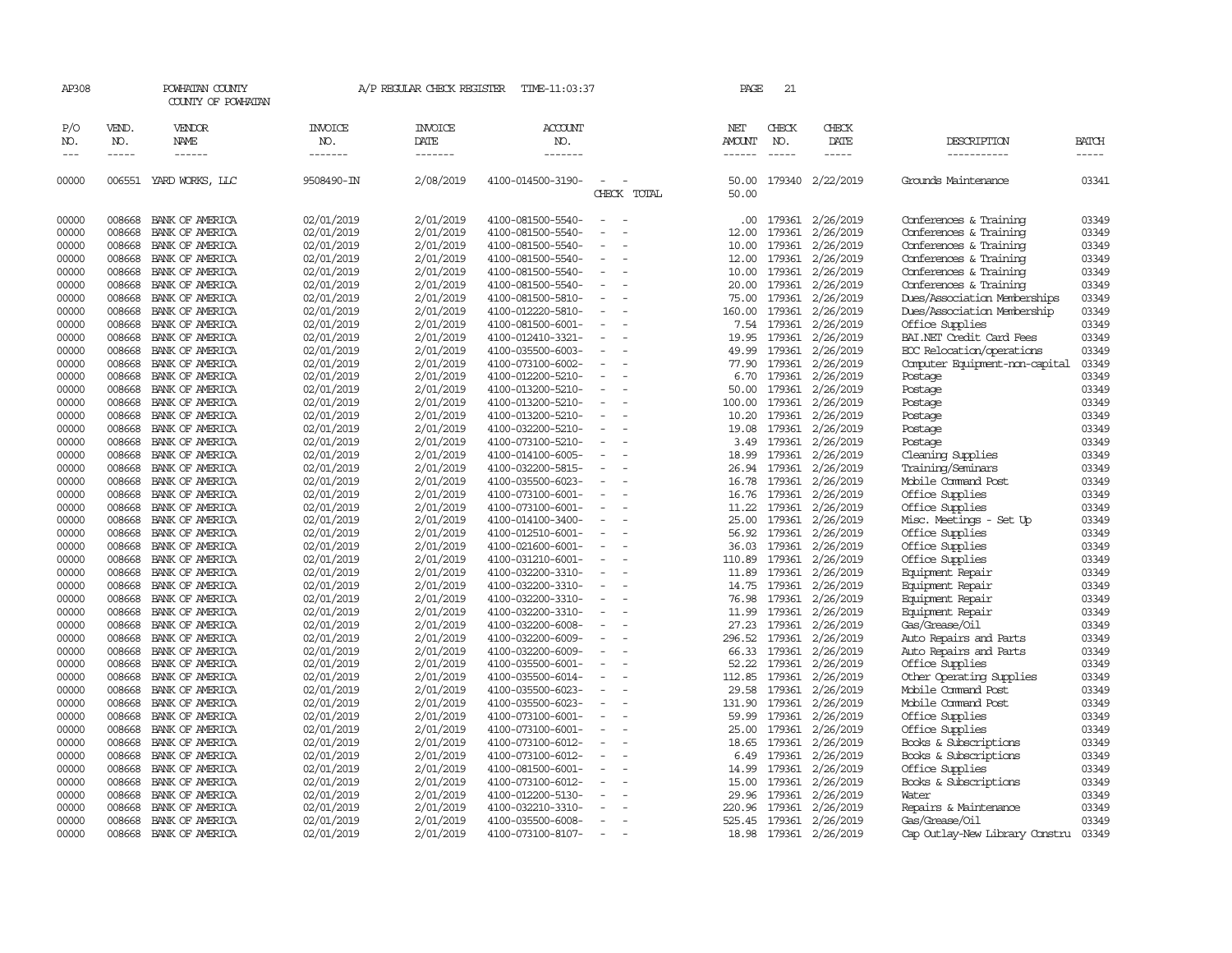| AP308          |                  | POWHATAN COUNTY<br>COUNTY OF POWHATAN                                                                                                                                                                                                                           |                                          | A/P REGULAR CHECK REGISTER                                                                                                                                                                                                                                                                                                                                                                                                                                                                 | TIME-11:03:37                          |                          |             | PAGE                 | 22                          |                        |                                   |                |
|----------------|------------------|-----------------------------------------------------------------------------------------------------------------------------------------------------------------------------------------------------------------------------------------------------------------|------------------------------------------|--------------------------------------------------------------------------------------------------------------------------------------------------------------------------------------------------------------------------------------------------------------------------------------------------------------------------------------------------------------------------------------------------------------------------------------------------------------------------------------------|----------------------------------------|--------------------------|-------------|----------------------|-----------------------------|------------------------|-----------------------------------|----------------|
| P/O<br>NO.     | VEND.<br>NO.     | VENDOR<br><b>NAME</b>                                                                                                                                                                                                                                           | <b>INVOICE</b><br>NO.<br>$- - - - - - -$ | <b>INVOICE</b><br>DATE                                                                                                                                                                                                                                                                                                                                                                                                                                                                     | <b>ACCOUNT</b><br>NO.<br>-------       |                          |             | NET<br><b>AMOUNT</b> | CHECK<br>NO.<br>$- - - - -$ | CHECK<br>DATE          | DESCRIPTION                       | <b>BATCH</b>   |
| $\frac{1}{2}$  | $- - - - -$      | $\begin{tabular}{ccccc} \multicolumn{2}{c }{\multicolumn{2}{c }{\multicolumn{2}{c }{\multicolumn{2}{c}}}{\multicolumn{2}{c }{\multicolumn{2}{c}}}{\multicolumn{2}{c }{\multicolumn{2}{c}}}{\multicolumn{2}{c }{\multicolumn{2}{c}}}\end{tabular} \end{tabular}$ |                                          | $\begin{tabular}{ccccc} \multicolumn{2}{c} {\textbf{1}} & \multicolumn{2}{c} {\textbf{2}} & \multicolumn{2}{c} {\textbf{3}} & \multicolumn{2}{c} {\textbf{4}} & \multicolumn{2}{c} {\textbf{5}} & \multicolumn{2}{c} {\textbf{6}} & \multicolumn{2}{c} {\textbf{7}} & \multicolumn{2}{c} {\textbf{8}} & \multicolumn{2}{c} {\textbf{9}} & \multicolumn{2}{c} {\textbf{1}} & \multicolumn{2}{c} {\textbf{1}} & \multicolumn{2}{c} {\textbf{1}} & \multicolumn{2}{c} {\textbf{1}} & \multic$ |                                        |                          |             | ------               |                             | $- - - - -$            | -----------                       | -----          |
| 00000          | 008668           | BANK OF AMERICA                                                                                                                                                                                                                                                 | 02/01/2019                               | 2/01/2019                                                                                                                                                                                                                                                                                                                                                                                                                                                                                  | 4100-081500-6001-                      |                          |             | 10.52                | 179361                      | 2/26/2019              | Office Supplies                   | 03349          |
| 00000          | 008668           | BANK OF AMERICA                                                                                                                                                                                                                                                 | 02/01/2019                               | 2/01/2019                                                                                                                                                                                                                                                                                                                                                                                                                                                                                  | 4100-012100-5540-                      |                          |             | 60.00                | 179361                      | 2/26/2019              | Conference & Training             | 03349          |
| 00000          | 008668           | BANK OF AMERICA                                                                                                                                                                                                                                                 | 02/01/2019                               | 2/01/2019                                                                                                                                                                                                                                                                                                                                                                                                                                                                                  | 4100-012100-5530-                      | $\overline{a}$           |             | 21.74                | 179361                      | 2/26/2019              | <b>Business Meetings</b>          | 03349          |
| 00000          | 008668           | BANK OF AMERICA                                                                                                                                                                                                                                                 | 02/01/2019                               | 2/01/2019                                                                                                                                                                                                                                                                                                                                                                                                                                                                                  | 4100-021600-6014-                      |                          |             | 35.00                | 179361                      | 2/26/2019              | Other Operating Expenses          | 03349          |
| 00000          | 008668           | BANK OF AMERICA                                                                                                                                                                                                                                                 | 02/01/2019                               | 2/01/2019                                                                                                                                                                                                                                                                                                                                                                                                                                                                                  | 4100-073100-6002-                      |                          |             | 9.98                 | 179361                      | 2/26/2019              | Computer Equipment-non-capital    | 03349          |
| 00000          | 008668           | BANK OF AMERICA                                                                                                                                                                                                                                                 | 02/01/2019                               | 2/01/2019                                                                                                                                                                                                                                                                                                                                                                                                                                                                                  | 4100-012200-5540-CS3-                  |                          |             | 225.00               | 179361                      | 2/26/2019              | VGFOA Conference                  | 03349          |
| 00000          | 008668           | BANK OF AMERICA                                                                                                                                                                                                                                                 | 02/01/2019                               | 2/01/2019                                                                                                                                                                                                                                                                                                                                                                                                                                                                                  | 4100-032210-3310-                      |                          |             | 85.88                | 179361                      | 2/26/2019              | Repairs & Maintenance             | 03349          |
| 00000          | 008668           | BANK OF AMERICA                                                                                                                                                                                                                                                 | 02/01/2019                               | 2/01/2019                                                                                                                                                                                                                                                                                                                                                                                                                                                                                  | 4100-012510-8205-                      |                          |             | 17.49                | 179361                      | 2/26/2019              | Hosting Fees                      | 03349          |
| 00000          | 008668           | BANK OF AMERICA                                                                                                                                                                                                                                                 | 02/01/2019                               | 2/01/2019                                                                                                                                                                                                                                                                                                                                                                                                                                                                                  | 4100-012510-8205-                      |                          |             | 5.99                 | 179361                      | 2/26/2019              | Hosting Fees                      | 03349          |
| 00000          | 008668           | BANK OF AMERICA                                                                                                                                                                                                                                                 | 02/01/2019                               | 2/01/2019                                                                                                                                                                                                                                                                                                                                                                                                                                                                                  | 4100-032200-5210-                      |                          |             | 12.74                | 179361                      | 2/26/2019              | Postage                           | 03349          |
| 00000          | 008668           | BANK OF AMERICA                                                                                                                                                                                                                                                 | 02/01/2019                               | 2/01/2019                                                                                                                                                                                                                                                                                                                                                                                                                                                                                  | 4100-012100-5540-                      |                          |             | 329.00               | 179361                      | 2/26/2019              | Conference & Training             | 03349          |
| 00000          | 008668           | BANK OF AMERICA                                                                                                                                                                                                                                                 | 02/01/2019                               | 2/01/2019                                                                                                                                                                                                                                                                                                                                                                                                                                                                                  | 4100-012510-8205-                      |                          |             | 15.99                | 179361                      | 2/26/2019              | Hosting Fees                      | 03349          |
| 00000          | 008668           | BANK OF AMERICA                                                                                                                                                                                                                                                 | 02/01/2019                               | 2/01/2019                                                                                                                                                                                                                                                                                                                                                                                                                                                                                  | 4100-012220-6001-                      | $\overline{\phantom{a}}$ |             | 27.79                | 179361                      | 2/26/2019              | Supplies                          | 03349          |
| 00000          | 008668           | BANK OF AMERICA                                                                                                                                                                                                                                                 | 02/01/2019                               | 2/01/2019                                                                                                                                                                                                                                                                                                                                                                                                                                                                                  | 4100-012520-6001-                      |                          |             | 27.80                | 179361                      | 2/26/2019              | Office Supplies                   | 03349          |
| 00000          | 008668           | BANK OF AMERICA                                                                                                                                                                                                                                                 | 02/01/2019                               | 2/01/2019                                                                                                                                                                                                                                                                                                                                                                                                                                                                                  | 4100-034100-6001-                      |                          |             | 27.80                | 179361                      | 2/26/2019              | Office Supplies                   | 03349          |
| 00000          | 008668           | BANK OF AMERICA                                                                                                                                                                                                                                                 | 02/01/2019                               | 2/01/2019                                                                                                                                                                                                                                                                                                                                                                                                                                                                                  | 4100-014300-6014-                      | $\equiv$                 |             | 10.79                | 179361                      | 2/26/2019              | Other Operating Supplies          | 03349          |
| 00000          | 008668           | BANK OF AMERICA                                                                                                                                                                                                                                                 | 02/01/2019                               | 2/01/2019                                                                                                                                                                                                                                                                                                                                                                                                                                                                                  | 4100-034100-3320-                      |                          |             | 99.00                | 179361                      | 2/26/2019              | Maintenance & Service Contract    | 03349          |
| 00000          | 008668           | BANK OF AMERICA                                                                                                                                                                                                                                                 | 02/01/2019                               | 2/01/2019                                                                                                                                                                                                                                                                                                                                                                                                                                                                                  | 4100-012310-5540-                      |                          |             | 80.00                | 179361                      | 2/26/2019              | Conferences & Training            | 03349          |
| 00000          | 008668           | BANK OF AMERICA                                                                                                                                                                                                                                                 | 02/01/2019                               | 2/01/2019                                                                                                                                                                                                                                                                                                                                                                                                                                                                                  | 4100-081500-5540-                      | $\equiv$                 |             | 24.14                | 179361                      | 2/26/2019              | Conferences & Training            | 03349          |
| 00000          | 008668           | BANK OF AMERICA                                                                                                                                                                                                                                                 | 02/01/2019                               | 2/01/2019                                                                                                                                                                                                                                                                                                                                                                                                                                                                                  | 4100-031200-5540-                      |                          |             | 29.05                | 179361                      | 2/26/2019              | Conferences & Training            | 03349          |
| 00000          | 008668           | BANK OF AMERICA                                                                                                                                                                                                                                                 | 02/01/2019                               | 2/01/2019                                                                                                                                                                                                                                                                                                                                                                                                                                                                                  | 4100-032200-5815-                      | $\overline{\phantom{a}}$ |             | 40.67                | 179361                      | 2/26/2019              | Training/Seminars                 | 03349          |
| 00000          | 008668           | BANK OF AMERICA                                                                                                                                                                                                                                                 | 02/01/2019                               | 2/01/2019                                                                                                                                                                                                                                                                                                                                                                                                                                                                                  | 4100-073100-8107-                      |                          |             | 128.11               | 179361                      | 2/26/2019              | Cap Outlay-New Library Constru    | 03349          |
| 00000<br>00000 | 008668<br>008668 | BANK OF AMERICA<br>BANK OF AMERICA                                                                                                                                                                                                                              | 02/01/2019                               | 2/01/2019                                                                                                                                                                                                                                                                                                                                                                                                                                                                                  | 4100-073100-6014-<br>4100-032200-5840- |                          |             | 53.15<br>131.96      | 179361<br>179361            | 2/26/2019              | Library Supplies<br>Miscellaneous | 03349<br>03349 |
| 00000          | 008668           | BANK OF AMERICA                                                                                                                                                                                                                                                 | 02/01/2019<br>02/01/2019                 | 2/01/2019<br>2/01/2019                                                                                                                                                                                                                                                                                                                                                                                                                                                                     | 4100-012510-6008-                      |                          |             | 10.00                | 179361                      | 2/26/2019<br>2/26/2019 | Gas/Grease/Oil                    | 03349          |
| 00000          | 008668           | BANK OF AMERICA                                                                                                                                                                                                                                                 | 02/01/2019                               | 2/01/2019                                                                                                                                                                                                                                                                                                                                                                                                                                                                                  | 4100-012510-5260-                      | $\sim$                   |             | 65.00                | 179361                      | 2/26/2019              | Internet Usage                    | 03349          |
| 00000          | 008668           | BANK OF AMERICA                                                                                                                                                                                                                                                 | 02/01/2019                               | 2/01/2019                                                                                                                                                                                                                                                                                                                                                                                                                                                                                  | 4100-014300-3310-                      | $\equiv$                 |             | 393.83               | 179361                      | 2/26/2019              | Repairs & Maintenance             | 03349          |
| 00000          | 008668           | BANK OF AMERICA                                                                                                                                                                                                                                                 | 02/01/2019                               | 2/01/2019                                                                                                                                                                                                                                                                                                                                                                                                                                                                                  | 4100-073100-3320-                      |                          |             | 45.00                | 179361                      | 2/26/2019              | Maintenance & Service Contract    | 03349          |
| 00000          | 008668           | BANK OF AMERICA                                                                                                                                                                                                                                                 | 02/01/2019                               | 2/01/2019                                                                                                                                                                                                                                                                                                                                                                                                                                                                                  | 4100-012100-5510-                      | $\overline{\phantom{a}}$ |             | 5.00                 | 179361                      | 2/26/2019              | Travel/Mileage/Parking/Tolls      | 03349          |
| 00000          | 008668           | BANK OF AMERICA                                                                                                                                                                                                                                                 | 02/01/2019                               | 2/01/2019                                                                                                                                                                                                                                                                                                                                                                                                                                                                                  | 4100-032200-5815-                      | $\sim$                   |             | 734.88               | 179361                      | 2/26/2019              | Training/Seminars                 | 03349          |
| 00000          | 008668           | BANK OF AMERICA                                                                                                                                                                                                                                                 | 02/01/2019                               | 2/01/2019                                                                                                                                                                                                                                                                                                                                                                                                                                                                                  | 4100-012100-5540-                      |                          |             | 108.75               | 179361                      | 2/26/2019              | Conference & Training             | 03349          |
| 00000          | 008668           | BANK OF AMERICA                                                                                                                                                                                                                                                 | 02/01/2019                               | 2/01/2019                                                                                                                                                                                                                                                                                                                                                                                                                                                                                  | 4100-014100-6004-                      | $\overline{\phantom{a}}$ |             |                      | 2.65-179361                 | 2/26/2019              | Tools and Equipment               | 03349          |
| 00000          | 008668           | BANK OF AMERICA                                                                                                                                                                                                                                                 | 02/01/2019                               | 2/01/2019                                                                                                                                                                                                                                                                                                                                                                                                                                                                                  | 4100-014100-6005-                      |                          |             | 54.12                | 179361                      | 2/26/2019              | Cleaning Supplies                 | 03349          |
| 00000          | 008668           | BANK OF AMERICA                                                                                                                                                                                                                                                 | 02/01/2019                               | 2/01/2019                                                                                                                                                                                                                                                                                                                                                                                                                                                                                  | 4100-035500-6009-                      |                          |             | 892.26               | 179361                      | 2/26/2019              | Auto Parts/Repairs                | 03349          |
| 00000          | 008668           | BANK OF AMERICA                                                                                                                                                                                                                                                 | 02/01/2019                               | 2/01/2019                                                                                                                                                                                                                                                                                                                                                                                                                                                                                  | 4100-081500-5510-                      |                          |             | 7.00                 | 179361                      | 2/26/2019              | Travel/Mileage/Parking/Tolls      | 03349          |
| 00000          | 008668           | BANK OF AMERICA                                                                                                                                                                                                                                                 | 02/01/2019                               | 2/01/2019                                                                                                                                                                                                                                                                                                                                                                                                                                                                                  | 4100-073100-8102-                      | $\overline{\phantom{a}}$ |             | 257.28               | 179361                      | 2/26/2019              | Furniture                         | 03349          |
| 00000          | 008668           | BANK OF AMERICA                                                                                                                                                                                                                                                 | 02/01/2019                               | 2/01/2019                                                                                                                                                                                                                                                                                                                                                                                                                                                                                  | 4100-035500-6008-                      | $\overline{a}$           |             | 32.74                | 179361                      | 2/26/2019              | Gas/Grease/Oil                    | 03349          |
| 00000          | 008668           | BANK OF AMERICA                                                                                                                                                                                                                                                 | 02/01/2019                               | 2/01/2019                                                                                                                                                                                                                                                                                                                                                                                                                                                                                  | 4100-035500-6008-                      |                          |             | 13.86                | 179361                      | 2/26/2019              | Gas/Grease/Oil                    | 03349          |
| 00000          | 008668           | BANK OF AMERICA                                                                                                                                                                                                                                                 | 02/01/2019                               | 2/01/2019                                                                                                                                                                                                                                                                                                                                                                                                                                                                                  | 4100-035500-6008-                      | $\sim$                   |             | 28.10                | 179361                      | 2/26/2019              | Gas/Grease/Oil                    | 03349          |
| 00000          | 008668           | BANK OF AMERICA                                                                                                                                                                                                                                                 | 02/01/2019                               | 2/01/2019                                                                                                                                                                                                                                                                                                                                                                                                                                                                                  | 4100-034100-5540-                      |                          |             | 209.00               | 179361                      | 2/26/2019              | Conferences & Training            | 03349          |
| 00000          | 008668           | BANK OF AMERICA                                                                                                                                                                                                                                                 | 02/01/2019                               | 2/01/2019                                                                                                                                                                                                                                                                                                                                                                                                                                                                                  | 4100-034100-5810-                      |                          |             | 130.00               | 179361                      | 2/26/2019              | Dues/Association Memberships      | 03349          |
| 00000          | 008668           | BANK OF AMERICA                                                                                                                                                                                                                                                 | 02/01/2019                               | 2/01/2019                                                                                                                                                                                                                                                                                                                                                                                                                                                                                  | 4100-034100-6012-                      | L,                       |             | 123.00               | 179361                      | 2/26/2019              | Books & Subscriptions             | 03349          |
| 00000          | 008668           | BANK OF AMERICA                                                                                                                                                                                                                                                 | 02/01/2019                               | 2/01/2019                                                                                                                                                                                                                                                                                                                                                                                                                                                                                  | 4100-021600-6014-                      |                          |             | 135.00               | 179361                      | 2/26/2019              | Other Operating Expenses          | 03349          |
| 00000          | 008668           | BANK OF AMERICA                                                                                                                                                                                                                                                 | 02/01/2019                               | 2/01/2019                                                                                                                                                                                                                                                                                                                                                                                                                                                                                  | 4100-021600-6014-                      |                          |             | 135.00               | 179361                      | 2/26/2019              | Other Operating Expenses          | 03349          |
| 00000          | 008668           | BANK OF AMERICA                                                                                                                                                                                                                                                 | 02/01/2019                               | 2/01/2019                                                                                                                                                                                                                                                                                                                                                                                                                                                                                  | 4100-021600-6001-                      |                          |             | 44.98                | 179361                      | 2/26/2019              | Office Supplies                   | 03349          |
| 00000          | 008668           | BANK OF AMERICA                                                                                                                                                                                                                                                 | 02/01/2019                               | 2/01/2019                                                                                                                                                                                                                                                                                                                                                                                                                                                                                  | 4100-021600-6001-                      | $\overline{\phantom{a}}$ |             | 125.54               | 179361                      | 2/26/2019              | Office Supplies                   | 03349          |
| 00000          | 008668           | BANK OF AMERICA                                                                                                                                                                                                                                                 | 02/01/2019                               | 2/01/2019                                                                                                                                                                                                                                                                                                                                                                                                                                                                                  | 4100-032220-3310-                      |                          |             | 254.26               | 179361                      | 2/26/2019              | Repairs & Maintenance             | 03349          |
| 00000          | 008668           | BANK OF AMERICA                                                                                                                                                                                                                                                 | 02/01/2019                               | 2/01/2019                                                                                                                                                                                                                                                                                                                                                                                                                                                                                  | 4100-081500-5510-                      |                          |             | 15.00                | 179361                      | 2/26/2019              | Travel/Mileage/Parking/Tolls      | 03349          |
| 00000          | 008668           | BANK OF AMERICA                                                                                                                                                                                                                                                 | 02/01/2019                               | 2/01/2019                                                                                                                                                                                                                                                                                                                                                                                                                                                                                  | 4100-012100-5540-                      | $\equiv$                 |             | 77.25                |                             | 179361 2/26/2019       | Conference & Training             | 03349          |
|                |                  |                                                                                                                                                                                                                                                                 |                                          |                                                                                                                                                                                                                                                                                                                                                                                                                                                                                            |                                        |                          | CHECK TOTAL | 8,134.88             |                             |                        |                                   |                |
|                |                  |                                                                                                                                                                                                                                                                 |                                          |                                                                                                                                                                                                                                                                                                                                                                                                                                                                                            |                                        |                          |             |                      |                             |                        |                                   |                |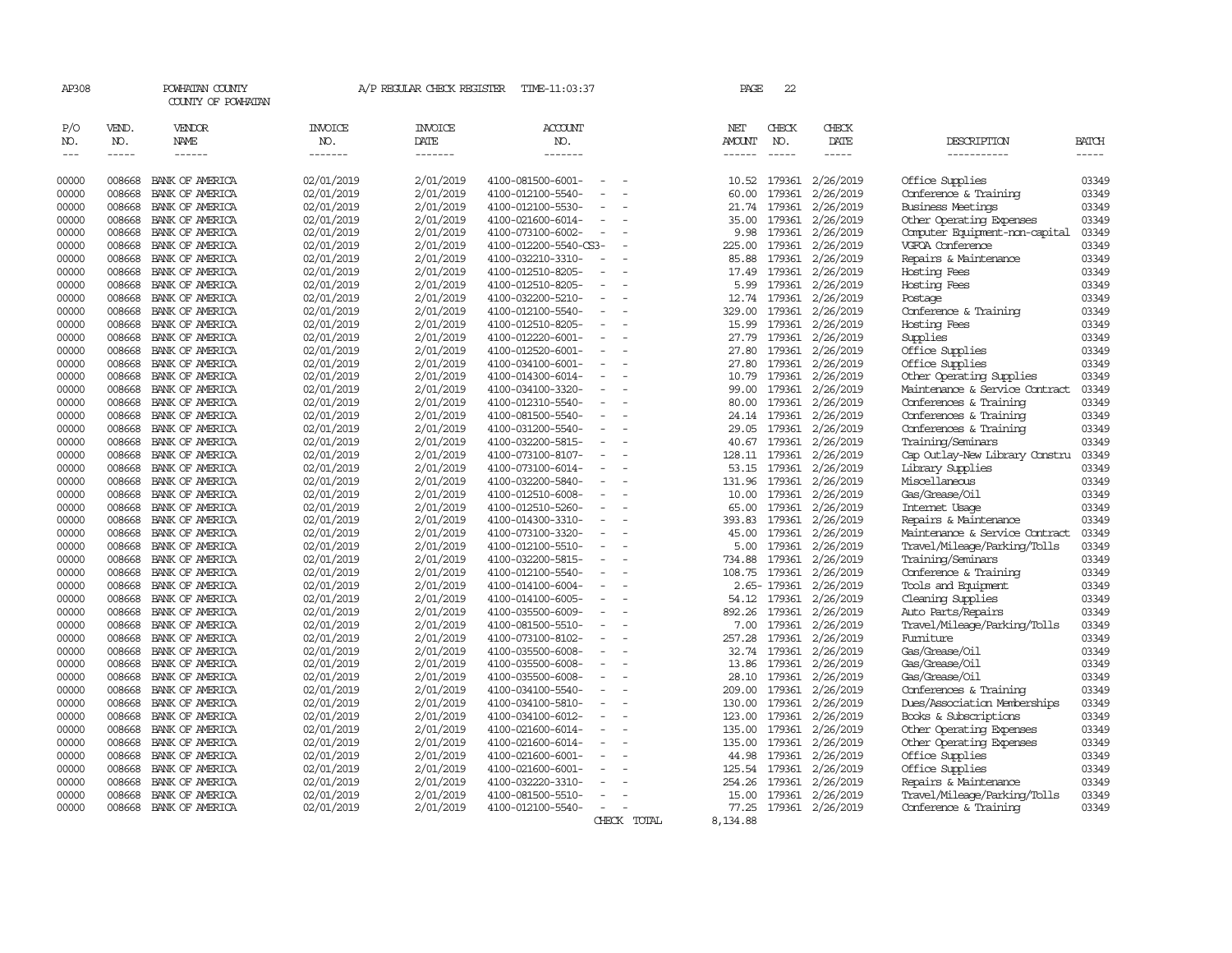| AP308               |              | POWHATAN COUNTY<br>COUNTY OF POWHATAN |                | A/P REGULAR CHECK REGISTER | TIME-11:03:37         |                                                      | PAGE          | 23           |                           |                                          |                |
|---------------------|--------------|---------------------------------------|----------------|----------------------------|-----------------------|------------------------------------------------------|---------------|--------------|---------------------------|------------------------------------------|----------------|
| P/O<br>NO.          | VEND.<br>NO. | VENDOR<br>NAME                        | INVOICE<br>NO. | <b>INVOICE</b><br>DATE     | <b>ACCOUNT</b><br>NO. |                                                      | NET<br>AMOUNT | CHECK<br>NO. | CHECK<br>DATE             | DESCRIPTION                              | <b>BATCH</b>   |
| $\qquad \qquad - -$ | $- - - - -$  | ------                                | -------        | -------                    | -------               |                                                      | $- - - - - -$ | $- - - - -$  | -----                     | -----------                              | $- - - - -$    |
| 00000               |              | 011439 BUSINESS CARD                  | 01/27/2019     | 1/27/2019                  | 4100-031200-5210-     |                                                      |               | .00 179362   | 2/26/2019                 | Postage                                  | 03350          |
| 00000               | 011439       | <b>BUSINESS CARD</b>                  | 01/27/2019     | 1/27/2019                  | 4100-031200-5210-     |                                                      | 21.05         | 179362       | 2/26/2019                 | Postage                                  | 03350          |
| 00000               |              | 011439 BUSINESS CARD                  | 01/27/2019     | 1/27/2019                  | 4100-031200-5210-     |                                                      | 3.95          | 179362       | 2/26/2019                 | Postage                                  | 03350          |
| 00000               |              | 011439 BUSINESS CARD                  | 01/27/2019     | 1/27/2019                  | 4100-031200-5210-     | $\overline{\phantom{a}}$                             | 15.99         | 179362       | 2/26/2019                 | Postage                                  | 03350          |
| 00000               |              | 011439 BUSINESS CARD                  | 01/27/2019     | 1/27/2019                  | 4100-031710-5210-     | $\overline{\phantom{a}}$                             | 17.99         | 179362       | 2/26/2019                 | Postage                                  | 03350          |
| 00000               |              | 011439 BUSINESS CARD                  | 01/27/2019     | 1/27/2019                  | 4100-031200-3310-     |                                                      | 175.08        | 179362       | 2/26/2019                 | Repairs & Maintenance                    | 03350          |
| 00000               |              | 011439 BUSINESS CARD                  | 01/27/2019     | 1/27/2019                  | 4100-031200-6014-     |                                                      | 79.49         | 179362       | 2/26/2019                 | Other Operating Supplies                 | 03350          |
| 00000               |              | 011439 BUSINESS CARD                  | 01/27/2019     | 1/27/2019                  | 4100-031200-5810-     |                                                      | 2,439.00      | 179362       | 2/26/2019                 | Dues/Association Memberships             | 03350          |
| 00000               |              | 011439 BUSINESS CARD                  | 01/27/2019     | 1/27/2019                  | 4100-031210-5510-     |                                                      | 419.00        | 179362       | 2/26/2019                 | Travel - Mileage                         | 03350          |
| 00000               |              | 011439 BUSINESS CARD                  | 01/27/2019     | 1/27/2019                  | 4100-031210-5540-     |                                                      | 2,252.00      | 179362       | 2/26/2019                 | Conferences and Training                 | 03350          |
|                     |              |                                       |                |                            |                       |                                                      | 77.25         | 179362       | 2/26/2019                 |                                          | 03350          |
| 00000               |              | 011439 BUSINESS CARD                  | 01/27/2019     | 1/27/2019                  | 4100-035100-5810-     |                                                      |               |              |                           | Dues/Association Memberships<br>Uniforms |                |
| 00000               |              | 011439 BUSINESS CARD                  | 01/27/2019     | 1/27/2019                  | 4100-031200-6011-     | $\sim$                                               | 21.00         | 179362       | 2/26/2019                 |                                          | 03350<br>03350 |
| 00000               |              | 011439 BUSINESS CARD                  | 01/27/2019     | 1/27/2019                  | 4100-035100-6022-     | $\overline{\phantom{a}}$                             | 99.90         |              | 179362 2/26/2019          | Dog Food/Supplies                        |                |
|                     |              |                                       |                |                            |                       | CHECK TOTAL                                          | 5,621.70      |              |                           |                                          |                |
| 00000               | 011610       | <b>BUSINESS CARD</b>                  | 01/27/2019     | 1/27/2019                  | 4100-031200-6014-     |                                                      | .00.          | 179363       | 2/26/2019                 | Other Operating Supplies                 | 03351          |
| 00000               | 011610       | <b>BUSINESS CARD</b>                  | 01/27/2019     | 1/27/2019                  | 4100-031200-6014-     |                                                      | 119.94        | 179363       | 2/26/2019                 | Other Operating Supplies                 | 03351          |
| 00000               | 011610       | <b>BUSINESS CARD</b>                  | 01/27/2019     | 1/27/2019                  | 4100-031200-6011-     | $\overline{\phantom{a}}$                             | 80.51         | 179363       | 2/26/2019                 | Uniforms                                 | 03351          |
| 00000               |              | 011610 BUSINESS CARD                  | 01/27/2019     | 1/27/2019                  | 4100-031200-6011-     |                                                      | 105.25        | 179363       | 2/26/2019                 | Uniforms                                 | 03351          |
| 00000               |              | 011610 BUSINESS CARD                  | 01/27/2019     | 1/27/2019                  | 4100-031200-6011-     | $\overline{\phantom{a}}$                             | 46.29         | 179363       | 2/26/2019                 | Uniforms                                 | 03351          |
| 00000               |              | 011610 BUSINESS CARD                  | 01/27/2019     | 1/27/2019                  | 4100-031200-6011-     | $\overline{\phantom{a}}$                             | 110.51        | 179363       | 2/26/2019                 | Uniforms                                 | 03351          |
| 00000               |              | 011610 BUSINESS CARD                  | 01/27/2019     | 1/27/2019                  | 4100-031200-6011-     | $\overline{\phantom{a}}$                             | 31.58         | 179363       | 2/26/2019                 | Uniforms                                 | 03351          |
| 00000               | 011610       | <b>BUSINESS CARD</b>                  | 01/27/2019     | 1/27/2019                  | 4100-031200-6011-     |                                                      | 113.70        | 179363       | 2/26/2019                 | Uniforms                                 | 03351          |
| 00000               | 011610       | BUSINESS CARD                         | 01/27/2019     | 1/27/2019                  | 4100-031200-6011-     |                                                      | 33.69         | 179363       | 2/26/2019                 | Uniforms                                 | 03351          |
| 00000               |              | 011610 BUSINESS CARD                  | 01/27/2019     | 1/27/2019                  | 4100-031200-6011-     | $\overline{\phantom{a}}$                             |               | 94.72 179363 | 2/26/2019                 | Uniforms                                 | 03351          |
| 00000               |              | 011610 BUSINESS CARD                  | 01/27/2019     | 1/27/2019                  | 4100-035100-6011-     |                                                      | 130.51        | 179363       | 2/26/2019                 | Uniforms                                 | 03351          |
| 00000               |              | 011610 BUSINESS CARD                  | 01/27/2019     | 1/27/2019                  | 4100-031200-6009-     |                                                      |               | 73.45 179363 | 2/26/2019                 | Auto Parts/Repairs                       | 03351          |
| 00000               |              | 011610 BUSINESS CARD                  | 01/27/2019     | 1/27/2019                  | 4100-031200-6009-     |                                                      |               |              | 58.17 179363 2/26/2019    | Auto Parts/Repairs                       | 03351          |
|                     |              |                                       |                |                            |                       | CHECK TOTAL                                          | 998.32        |              |                           |                                          |                |
| 00000               |              |                                       | 31008          | 2/15/2019                  | 4100-014100-3180-     |                                                      | 4,696.18      |              | 179364 2/27/2019          | Cleaning Service                         | 03347          |
|                     |              | 010688 A&B CLEANING SERVICE, INC.     |                |                            |                       | CHECK TOTAL                                          | 4,696.18      |              |                           |                                          |                |
|                     |              |                                       |                |                            |                       |                                                      |               |              |                           |                                          |                |
| 00000               | 012098       | AMERICAN FAMILY CARE-                 | 2131           | 2/19/2019                  | 4100-012220-3141-     |                                                      | 69.00         |              | 179367 2/27/2019          | Druq Testinq                             | 03348          |
|                     |              |                                       |                |                            |                       | CHECK TOTAL                                          | 69.00         |              |                           |                                          |                |
|                     |              |                                       |                |                            |                       |                                                      |               |              |                           |                                          |                |
| 00000               | 012275       | ANTHEM HEALTH PLANS OF                | 888846131804   | 2/15/2019                  | 4100-033400-3845-     |                                                      | 3,756.58      |              | 179368 2/27/2019          | Detention of Adults - Health C           | 03347          |
|                     |              |                                       |                |                            |                       | CHECK TOTAL                                          | 3,756.58      |              |                           |                                          |                |
|                     |              |                                       |                |                            |                       |                                                      |               |              |                           |                                          |                |
| 00000               | 012849       | AOUA VIRGINIA                         | 0575528 2/19   | 2/07/2019                  | 4100-032210-5130-     |                                                      | 64.57         |              | 179369 2/27/2019          | Water                                    | 03347          |
|                     |              |                                       |                |                            |                       | CHECK TOTAL                                          | 64.57         |              |                           |                                          |                |
|                     |              |                                       |                |                            |                       |                                                      |               |              |                           |                                          |                |
| 00000               |              | 007941 BAKER & TAYLOR                 | 051087420      | 2/12/2019                  | 4100-073100-6012-     |                                                      | 40.66         |              | 179370 2/27/2019          | Books & Subscriptions                    | 03347          |
|                     |              |                                       |                |                            |                       | CHECK TOTAL                                          | 40.66         |              |                           |                                          |                |
| 00000               |              | 006655 BLOSSMAN GAS COMPANIES,        | 6067449        | 2/11/2019                  | 4100-032210-5120-     | $\overline{\phantom{a}}$                             | 562.46        |              | 179371 2/27/2019          | Fuel                                     | 03347          |
|                     |              |                                       |                |                            |                       | CHECK TOTAL                                          | 562.46        |              |                           |                                          |                |
|                     |              |                                       |                |                            |                       |                                                      |               |              |                           |                                          |                |
| 00000               |              | 008713 BLUE RIDGE RESCUE              | 45748          | 2/04/2019                  | 4100-032200-6011-     |                                                      |               |              | 1,810.00 179372 2/27/2019 | Protective Gear/Uniforms                 | 03347          |
| 00000               |              | 008713 BLUE RIDGE RESCUE              | 45820          | 2/13/2019                  | 4100-032200-6011-     | $\overline{\phantom{a}}$<br>$\overline{\phantom{a}}$ | 4,375.00      |              | 179372 2/27/2019          | Protective Gear/Uniforms                 | 03347          |
|                     |              |                                       |                |                            |                       | CHECK TOTAL                                          | 6,185.00      |              |                           |                                          |                |
|                     |              |                                       |                |                            |                       |                                                      |               |              |                           |                                          |                |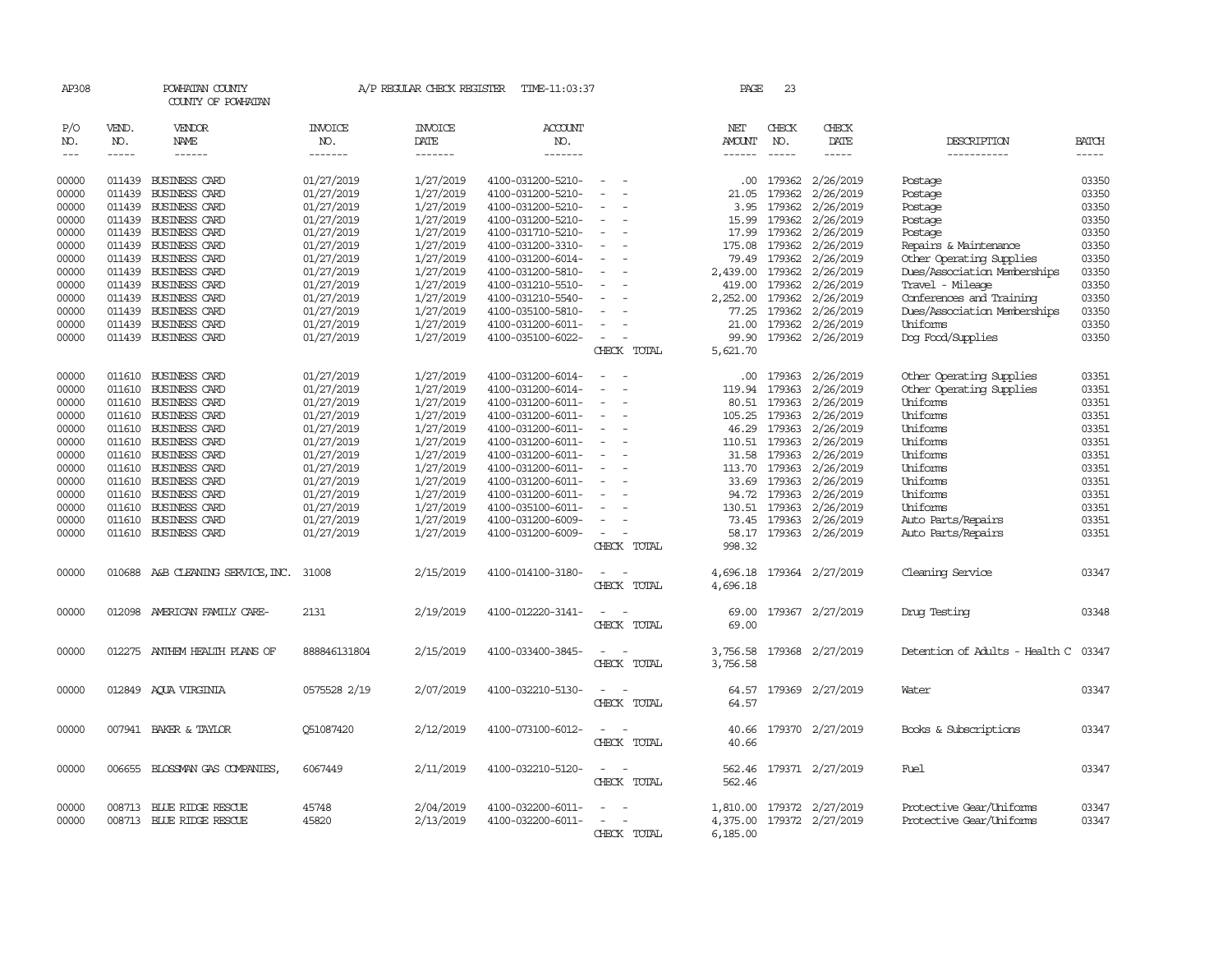| AP308                            |                             | POWHATAN COUNTY<br>COUNTY OF POWHATAN                                                                       |                                     | A/P REGULAR CHECK REGISTER                       | TIME-11:03:37                                                                    |                                                                               | PAGE                      | 24                                       |                                                                        |                                                                                              |                                  |
|----------------------------------|-----------------------------|-------------------------------------------------------------------------------------------------------------|-------------------------------------|--------------------------------------------------|----------------------------------------------------------------------------------|-------------------------------------------------------------------------------|---------------------------|------------------------------------------|------------------------------------------------------------------------|----------------------------------------------------------------------------------------------|----------------------------------|
| P/O<br>NO.<br>$\frac{1}{2}$      | VEND.<br>NO.<br>$- - - - -$ | <b>VENDOR</b><br>NAME<br>$- - - - - -$                                                                      | <b>INVOICE</b><br>NO.<br>-------    | <b>INVOICE</b><br>DATE<br>-------                | <b>ACCOUNT</b><br>NO.<br>-------                                                 |                                                                               | NET<br>AMOUNT             | CHECK<br>NO.<br>$\frac{1}{2}$            | CHECK<br>DATE<br>$- - - - -$                                           | DESCRIPTION<br>-----------                                                                   | <b>BATCH</b><br>$- - - - -$      |
| 00000<br>00000<br>00000          | 011010<br>011010            | 011010 BOX ALARM TEES<br>BOX ALARM TEES<br><b>BOX ALARM TEES</b>                                            | 259<br>282<br>284                   | 11/13/2018<br>11/13/2018<br>11/13/2018           | 4100-031210-6011-<br>4100-031210-6011-<br>4100-031210-6011-                      | $\sim$                                                                        | 488.00                    |                                          | 194.00 179373 2/27/2019<br>210.00 179373 2/27/2019<br>179373 2/27/2019 | Uniforms - PPE<br>Uniforms - PPE<br>Uniforms - PPE                                           | 03347<br>03347<br>03347          |
| 00000                            |                             | 011010 BOX ALARM TEES                                                                                       | 287                                 | 2/11/2019                                        | 4100-031210-6011-                                                                | $\overline{\phantom{a}}$<br>CHECK TOTAL                                       | 324.00<br>1,216.00        |                                          | 179373 2/27/2019                                                       | Uniforms - PPE                                                                               | 03347                            |
| 00000<br>00000                   | 009984                      | BRAME SPECIALITY CO., INC.<br>009984 BRAME SPECIALITY CO., INC.                                             | 7386276<br>7386276                  | 2/14/2019<br>2/14/2019                           | 4100-014100-6005-<br>4100-014500-3190-                                           | $\sim$ $ -$<br>$\sim$<br>$\sim$<br>CHECK TOTAL                                | 109.80<br>147.12          |                                          | 37.32 179374 2/27/2019<br>179374 2/27/2019                             | Cleaning Supplies<br>Grounds Maintenance                                                     | 03347<br>03347                   |
| 00000                            | 011223                      | CENTRAL DISTRICT COR                                                                                        | 4 FOR COR MIG                       | 2/22/2019                                        | 4100-012310-5540-                                                                | $\overline{a}$<br>$\sim$<br>CHECK TOTAL                                       | 80.00<br>80.00            |                                          | 179375 2/27/2019                                                       | Conferences & Training                                                                       | 03347                            |
| 00000                            |                             | 010808 CERULLO, ROBERT                                                                                      | MILEAGE 2/20/19                     | 2/21/2019                                        | 4100-022100-5510-                                                                | $\sim$<br>CHECK TOTAL                                                         | 39.90<br>39.90            |                                          | 179376 2/27/2019                                                       | Travel/Mileage/Parking/Tolls                                                                 | 03347                            |
| 00000<br>00000<br>00000          | 006965<br>006965            | CINTAS CORPORATION<br>CINIAS CORPORATION<br>006965 CINIAS CORPORATION                                       | 143546492<br>143546492<br>143546493 | 2/13/2019<br>2/13/2019<br>2/13/2019              | 4100-014100-6011-<br>4100-014500-6011-<br>4100-014300-6011-                      | $\hspace{0.1mm}-\hspace{0.1mm}$<br>$\sim$<br>$\sim$ 100 $\sim$<br>CHECK TOTAL | 100.58<br>88.13<br>330.81 |                                          | 179377 2/27/2019<br>179377 2/27/2019<br>142.10 179377 2/27/2019        | Uniforms<br>Uniforms<br>Uniforms                                                             | 03347<br>03347<br>03347          |
| 00000                            |                             | 000860 DOMINION ENERGY VIRGINIA                                                                             | 0962041034 2/19                     | 2/01/2019                                        | 4100-032210-5110-                                                                | $\sim$ $ \sim$<br>CHECK TOTAL                                                 | 2,424.81                  |                                          | 2,424.81 179379 2/27/2019                                              | Electricity                                                                                  | 03347                            |
| 00000                            |                             | 012512 E-Z-GO                                                                                               | 91709768                            | 2/03/2019                                        | 4100-014600-3310-                                                                | $\sim$ $\sim$<br>CHECK TOTAL                                                  | 231.90                    |                                          | 231.90 179380 2/27/2019                                                | Repairs and Maintenance                                                                      | 03348                            |
| 00000                            |                             | 008223 ELDER, DARRELL                                                                                       | POSTAGE 2/19                        | 2/08/2019                                        | 4100-022100-5210-                                                                | $\sim$ 100 $\sim$<br>CHECK TOTAL                                              | 22.50                     |                                          | 22.50 179381 2/27/2019                                                 | Postage                                                                                      | 03347                            |
| 00000                            |                             | 006763 GREENBERG & ASSOCIATES                                                                               | 3281                                | 2/13/2019                                        | 4100-031200-3110-                                                                | $\sim$<br>CHECK TOTAL                                                         | 200.00<br>200.00          |                                          | 179384 2/27/2019                                                       | Professional Health Services                                                                 | 03347                            |
| 00000                            | 006629                      | LANDSCAPE SUPPLY, INC.                                                                                      | 0689396-IN                          | 2/14/2019                                        | 4100-014600-3310-                                                                | $\overline{\phantom{0}}$<br>$\sim$<br>CHECK TOTAL                             | 162.50<br>162.50          |                                          | 179386 2/27/2019                                                       | Repairs and Maintenance                                                                      | 03347                            |
| 00000                            |                             | 009552 MANSFIELD OIL COMPANY                                                                                | SOLCD-489042                        | 2/18/2019                                        | 4100-032200-5120-                                                                | $\hspace{0.1mm}-\hspace{0.1mm}$<br>$\sim$<br>CHECK TOTAL                      | 255.38<br>255.38          |                                          | 179387 2/27/2019                                                       | Apparatus Fuel                                                                               | 03347                            |
| 00000                            |                             | 000375 PIEDMONT REGIONAL JAIL                                                                               | 2865                                | 12/31/2018                                       | 4100-033400-3841-                                                                | $\hspace{0.1mm}-\hspace{0.1mm}$<br>$\sim$<br>CHECK TOTAL                      | 36,096.00<br>36,096.00    |                                          | 179389 2/27/2019                                                       | Detention of Adults                                                                          | 03347                            |
| 00000<br>00000<br>00000<br>00000 | 008294<br>008294<br>008294  | POWHATAN COUNTY PUBLIC<br>POWHATAN COUNTY PUBLIC<br>POWHATAN COUNTY PUBLIC<br>008294 POWHATAN COUNTY PUBLIC | 5302<br>5308<br>5309<br>5310        | 1/30/2019<br>1/09/2019<br>1/10/2019<br>1/24/2019 | 4100-014500-6009-<br>4100-014500-6009-<br>4100-014500-6009-<br>4100-014500-6009- | $\sim$<br>$\overline{\phantom{a}}$<br>CHECK TOTAL                             | 135.40<br>512.14          | 202.31 179390<br>179390<br>158.43 179390 | 2/27/2019<br>2/27/2019<br>2/27/2019<br>16.00 179390 2/27/2019          | Auto Parts & Repairs<br>Auto Parts & Repairs<br>Auto Parts & Repairs<br>Auto Parts & Repairs | 03348<br>03348<br>03348<br>03348 |
| 00000                            |                             | 000780 CUILL CORPORATION                                                                                    | 5139143                             | 2/15/2019                                        | 4100-012310-6001-                                                                | CHECK TOTAL                                                                   | 76.99                     |                                          | 76.99 179392 2/27/2019                                                 | Office Supplies                                                                              | 03348                            |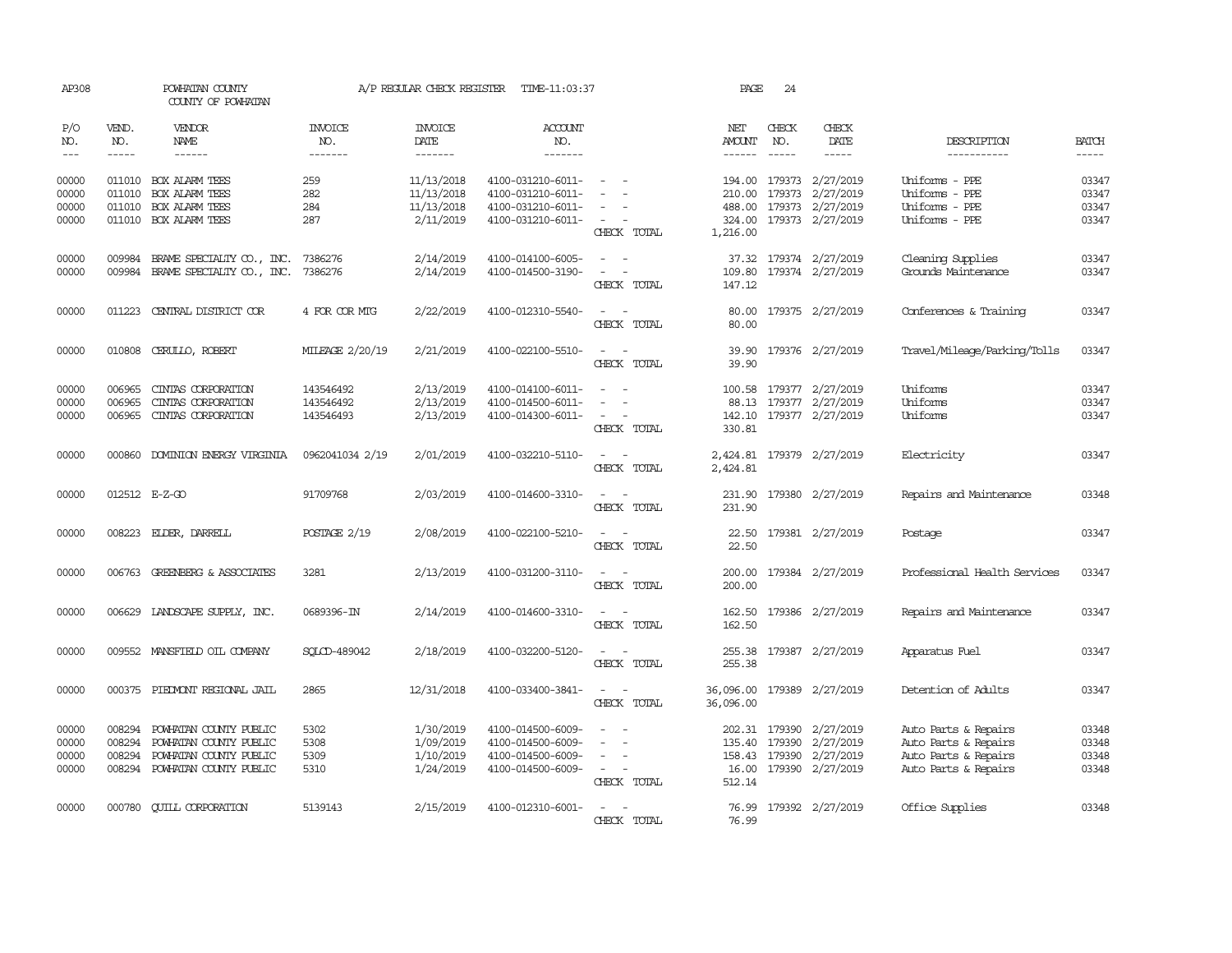| AP308                                     |                                                | POWHATAN COUNTY<br>COUNTY OF POWHATAN                                                                                          |                                                                    | A/P REGULAR CHECK REGISTER                                    | TIME-11:03:37                                                                                         |                                                               | PAGE                                     | 25                                          |                                                                      |                                                                                              |                                           |
|-------------------------------------------|------------------------------------------------|--------------------------------------------------------------------------------------------------------------------------------|--------------------------------------------------------------------|---------------------------------------------------------------|-------------------------------------------------------------------------------------------------------|---------------------------------------------------------------|------------------------------------------|---------------------------------------------|----------------------------------------------------------------------|----------------------------------------------------------------------------------------------|-------------------------------------------|
| P/O<br>NO.<br>$---$                       | VEND.<br>NO.<br>$- - - - -$                    | <b>VENDOR</b><br>NAME<br>$- - - - - -$                                                                                         | <b>INVOICE</b><br>NO.<br>-------                                   | <b>INVOICE</b><br>DATE<br>-------                             | ACCOUNT<br>NO.<br>-------                                                                             |                                                               | NET<br><b>AMOUNT</b>                     | CHECK<br>NO.<br>$\frac{1}{2}$               | CHECK<br>DATE<br>-----                                               | DESCRIPTION<br>-----------                                                                   | <b>BATCH</b><br>$- - - - -$               |
| 00000<br>00000<br>00000<br>00000          | 000620<br>000620                               | 000620 R. C. GOODWYN & SONS, INC<br>R. C. GOODWYN & SONS, INC<br>R. C. GOODWYN & SONS, INC<br>000620 R. C. GOODWYN & SONS, INC | 0845831<br>0846111<br>0846162<br>0846807                           | 2/04/2019<br>2/06/2019<br>2/06/2019<br>2/12/2019              | 4100-014500-3190-<br>4100-014100-6005-<br>4100-014600-3310-<br>4100-014500-6004-                      | CHECK TOTAL                                                   | 36.45<br>35.97<br>8.15<br>98.51          | 179393<br>179393<br>179393                  | 2/27/2019<br>2/27/2019<br>2/27/2019<br>17.94 179393 2/27/2019        | Grounds Maintenance<br>Cleaning Supplies<br>Repairs and Maintenance<br>Tools and Equipment   | 03348<br>03348<br>03348<br>03348          |
| 00000                                     |                                                | 012904 RASCOE, TERRENCE                                                                                                        | TRNG/WORKSHOPS                                                     | 2/20/2019                                                     | 4100-012510-5540-                                                                                     | $\sim$<br>$\sim$<br>CHECK TOTAL                               | 246.36<br>246.36                         |                                             | 179394 2/27/2019                                                     | Conferences and Training                                                                     | 03348                                     |
| 00000                                     |                                                | 006945 RECORDED BOOKS, LLC                                                                                                     | 76184301                                                           | 2/13/2019                                                     | 4100-073100-6012-                                                                                     | CHECK TOTAL                                                   | 31.07                                    |                                             | 31.07 179395 2/27/2019                                               | Books & Subscriptions                                                                        | 03348                                     |
| 00000                                     |                                                | 006579 RICHMOND ALARM                                                                                                          | 309239                                                             | 1/01/2019                                                     | 4100-014100-3320-                                                                                     | $\sim$<br>CHECK TOTAL                                         | 364.00<br>364.00                         |                                             | 179396 2/27/2019                                                     | Maintenance & Service Contract                                                               | 03348                                     |
| 00000                                     |                                                | 010282 SCHUBERT, CHARLA                                                                                                        | MILEAGE TO ESI                                                     | 2/22/2019                                                     | 4100-012200-5510-                                                                                     | CHECK TOTAL                                                   | 49.07<br>49.07                           |                                             | 179397 2/27/2019                                                     | Travel/Mileage/Parking/Tolls                                                                 | 03348                                     |
| 00000                                     | 007750                                         | SHEEHY FORD AUTO STORES                                                                                                        | AAA010294                                                          | 2/20/2019                                                     | 4100-031200-6009-                                                                                     | $\equiv$<br>$\sim$<br>CHECK TOTAL                             | 115.00<br>115.00                         |                                             | 179398 2/27/2019                                                     | Auto Parts/Repairs                                                                           | 03348                                     |
| 00000                                     | 012889                                         | SNEAD, ANDREW D.                                                                                                               | PRESENTATION                                                       | 2/16/2019                                                     | 4100-032200-5815-                                                                                     | CHECK TOTAL                                                   | 100.00<br>100.00                         |                                             | 179399 2/27/2019                                                     | Training/Seminars                                                                            | 03348                                     |
| 00000<br>00000                            | 006594<br>006594                               | SOUTHSIDE ELECTRIC COOP<br>SOUTHSIDE ELECTRIC COOP                                                                             | 63504001 2/19<br>63504004 2/19                                     | 2/13/2019<br>2/13/2019                                        | 4100-073100-5110-<br>4100-035100-5110-                                                                | $\sim$<br>$\equiv$<br>$\overline{\phantom{a}}$<br>CHECK TOTAL | 485.55<br>4,543.71                       | 179401                                      | 4,058.16 179401 2/27/2019<br>2/27/2019                               | Electricity<br>Electricity                                                                   | 03348<br>03348                            |
| 00000<br>00000<br>00000<br>00000<br>00000 | 008578<br>008578<br>008578<br>008578<br>008578 | STAPLES BUSINESS AD-<br>STAPLES BUSINESS AD-<br>STAPLES BUSINESS AD-<br>STAPLES BUSINESS AD-<br>STAPLES BUSINESS AD-           | 3404418824<br>3404964764<br>3405214883<br>3405214883<br>3405214885 | 2/05/2019<br>2/12/2019<br>2/15/2019<br>2/15/2019<br>2/15/2019 | 4100-073100-6001-<br>4100-012220-6001-<br>4100-012220-6001-<br>4100-012200-6001-<br>4100-012220-6001- | $\equiv$<br>CHECK TOTAL                                       | 79.54<br>6.46<br>30.81<br>3.74<br>685.27 | 179402<br>564.72 179402<br>179402<br>179402 | 2/27/2019<br>2/27/2019<br>2/27/2019<br>2/27/2019<br>179402 2/27/2019 | Office Supplies<br>Supplies<br>Supplies<br>Office Supplies<br>Supplies                       | 03348<br>03348<br>03348<br>03348<br>03348 |
| 00000                                     | 007450                                         | THOMSON REUTERS -                                                                                                              | 839731042                                                          | 2/01/2019                                                     | 4100-031200-3320-                                                                                     | $\overline{a}$<br>CHECK TOTAL                                 | 298.50<br>298.50                         |                                             | 179403 2/27/2019                                                     | Maintenance & Service Contract                                                               | 03348                                     |
| 00000                                     |                                                | 006047 TREASURER, CHESTERFIELD                                                                                                 | AR064161                                                           | 2/14/2019                                                     | 4100-012220-3140-                                                                                     | $\overline{\phantom{a}}$<br>. —<br>CHECK TOTAL                | 3,835.00<br>3,835.00                     |                                             | 179405 2/27/2019                                                     | Professional Services                                                                        | 03348                                     |
| 00000<br>00000<br>00000                   | 006721<br>006721                               | UNIVERSITY OF VIRGINIA<br>UNIVERSITY OF VIRGINIA<br>006721 UNIVERSITY OF VIRGINIA                                              | 38359<br>38572<br>38573                                            | 2/19/2019<br>2/19/2019<br>2/19/2019                           | 4100-012310-5810-<br>4100-012310-5810-<br>4100-012310-5810-                                           | $\equiv$<br>$\sim$<br>$\overline{\phantom{a}}$<br>CHECK TOTAL | 20.00<br>20.00<br>20.00<br>60.00         | 179406<br>179406                            | 2/27/2019<br>2/27/2019<br>179406 2/27/2019                           | Dues/Association Memberships<br>Dues/Association Memberships<br>Dues/Association Memberships | 03348<br>03348<br>03348                   |
| 00000                                     |                                                | 012282 V.A.A.O.                                                                                                                | 2019 ANNUALDUES                                                    | 1/19/2019                                                     | 4100-012310-5810-                                                                                     | CHECK TOTAL                                                   | 30.00<br>30.00                           |                                             | 179407 2/27/2019                                                     | Dues/Association Memberships                                                                 | 03348                                     |
| 00000                                     |                                                | 008126 VERIZON                                                                                                                 | 9823341363                                                         | 2/01/2019                                                     | 4100-031200-5250-                                                                                     | CHECK TOTAL                                                   | 3,478.44                                 |                                             | 3,478.44 179408 2/27/2019                                            | Cell Phones                                                                                  | 03348                                     |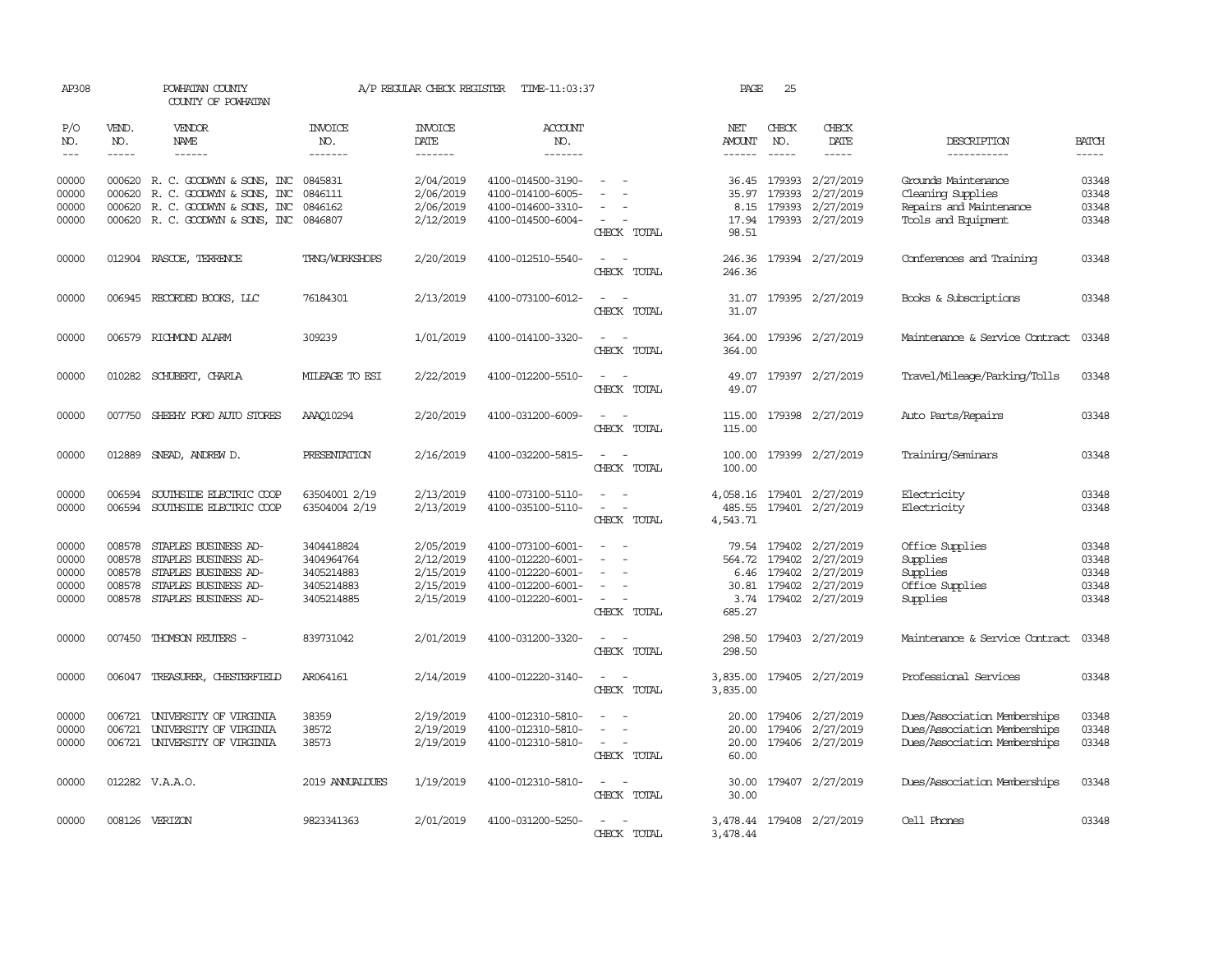| AP308                               | POWHATAN COUNTY<br>COUNTY OF POWHATAN |                           | A/P REGULAR CHECK REGISTER | TIME-11:03:37                    |                                                                                                                                          | PAGE             | 26                    |                           |                                      |                       |
|-------------------------------------|---------------------------------------|---------------------------|----------------------------|----------------------------------|------------------------------------------------------------------------------------------------------------------------------------------|------------------|-----------------------|---------------------------|--------------------------------------|-----------------------|
| P/O<br>VEND.<br>NO.<br>NO.<br>----- | VENDOR<br>NAME<br>------              | INVOICE<br>NO.<br>------- | INVOICE<br>DATE<br>------- | <b>ACCOUNT</b><br>NO.<br>------- |                                                                                                                                          | NET<br>AMOUNT    | CHECK<br>NO.<br>----- | CHECK<br>DATE<br>------   | DESCRIPTION<br>-----------           | <b>BATCH</b><br>----- |
| 00000<br>007368                     | WARNER, PHIL                          | VA BEACHPERDIEM           | 2/22/2019                  | 4100-032200-5540-                | CHECK TOTAL                                                                                                                              | 91.50<br>91.50   |                       | 179409 2/27/2019          | Travel - Convention & Educatio 03348 |                       |
| 00000<br>007755                     | WITMER PUBLIC SAFETY                  | E1768045                  | 11/21/2018                 | 4100-032200-6011-                | CHECK TOTAL                                                                                                                              | 1,575.00         |                       | 1,575.00 179410 2/27/2019 | Protective Gear/Uniforms             | 03348                 |
| 00000<br>009332                     | WITMER PUBLIC SAFETY                  | 1926595                   | 2/21/2019                  | 4100-031200-6011-                | $\frac{1}{2} \left( \frac{1}{2} \right) \left( \frac{1}{2} \right) \left( \frac{1}{2} \right) \left( \frac{1}{2} \right)$<br>CHECK TOTAL | 82.00<br>82.00   |                       | 179411 2/27/2019          | Uniforms                             | 03348                 |
| 00000                               | 001890 X-ZACT                         | 5167                      | 2/15/2019                  | 4100-031200-6001-                | $\sim$ $ \sim$<br>CHECK TOTAL                                                                                                            | 110.00<br>110.00 |                       | 179412 2/27/2019          | Office Supplies                      | 03348                 |
|                                     |                                       |                           |                            |                                  | CHECK TYPE TOTAL                                                                                                                         | 497,260.43       |                       |                           |                                      |                       |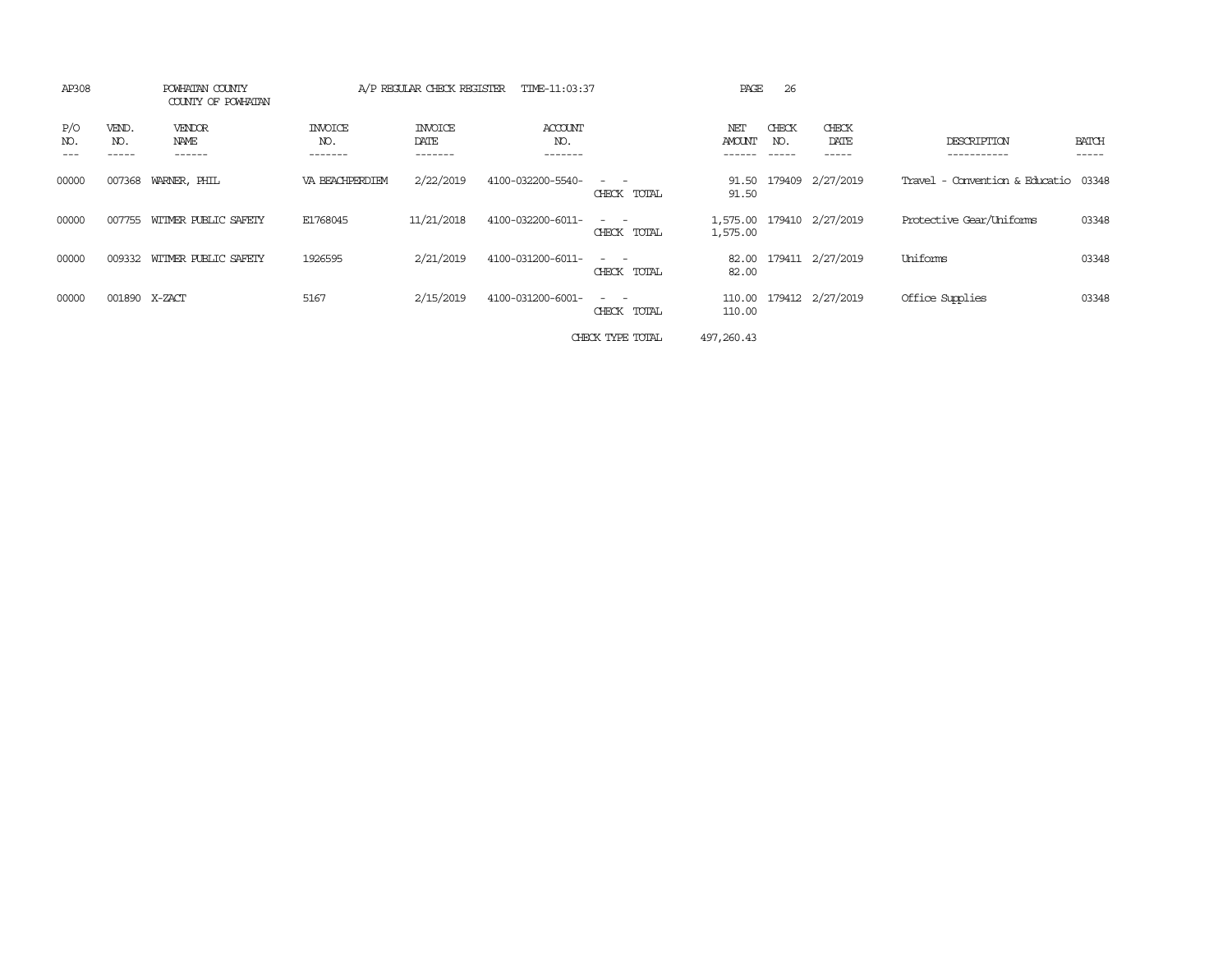| AP308                                     | COUNTY OF POWHATAN                             |                                                                                                                 | POWHATAN COUNTY<br>A/P VOID CHECK REGISTER<br>TIME-11:03:37 |                                                               |                                                                                                       |                                                                                                                                                                                                                                                                                                                            | 27<br>PAGE                                                                                                                                                     |                                     |                                                                                                                       |                                           |  |
|-------------------------------------------|------------------------------------------------|-----------------------------------------------------------------------------------------------------------------|-------------------------------------------------------------|---------------------------------------------------------------|-------------------------------------------------------------------------------------------------------|----------------------------------------------------------------------------------------------------------------------------------------------------------------------------------------------------------------------------------------------------------------------------------------------------------------------------|----------------------------------------------------------------------------------------------------------------------------------------------------------------|-------------------------------------|-----------------------------------------------------------------------------------------------------------------------|-------------------------------------------|--|
| P/O<br>NO.<br>---                         | VEND.<br>NO.<br>$- - - - -$                    | <b>VENDOR</b><br><b>NAME</b><br>------                                                                          | <b>INVOICE</b><br>NO.<br>-------                            | <b>INVOICE</b><br>DATE<br>-------                             | ACCOUNT<br>NO.<br>-------                                                                             |                                                                                                                                                                                                                                                                                                                            | NET<br>CHECK<br><b>AMOUNT</b><br>NO.<br>------<br>$- - - - - -$                                                                                                | CHECK<br>DATE<br>-----              | DESCRIPTION<br>-----------                                                                                            | <b>BATCH</b><br>-----                     |  |
| 00000                                     | 999999                                         | CHISMAN ANNE ATKINSON                                                                                           | PP1800036390001                                             | 2/04/2019                                                     | 100-000200-0008-                                                                                      | CHECK TOTAL                                                                                                                                                                                                                                                                                                                | 93.55-178976 2/04/2019<br>$93.55 -$                                                                                                                            |                                     | Proration Refund Payable                                                                                              | 00457                                     |  |
| 00000<br>00000<br>00000<br>00000          | 009093<br>009093<br>009093<br>009093           | FARMVILLE WHOLESALE<br>FARMVILLE WHOLESALE<br>FARMVILLE WHOLESALE<br>FARMVILLE WHOLESALE                        | 5414582<br>655529<br>655531<br>655575                       | 1/11/2019<br>1/03/2019<br>1/03/2019<br>1/03/2019              | 4100-014100-3310-<br>4100-014300-3310-<br>4100-014300-3310-<br>4100-014100-6004-                      | $\frac{1}{2} \left( \frac{1}{2} \right) \left( \frac{1}{2} \right) \left( \frac{1}{2} \right) \left( \frac{1}{2} \right)$<br>CHECK TOTAL                                                                                                                                                                                   | 88.35-179080<br>139.00- 179080<br>139.00-179080<br>98.00-179080 2/07/2019<br>$464.35-$                                                                         | 2/07/2019<br>2/07/2019<br>2/07/2019 | Repairs & Maintenance<br>Repairs & Maintenance<br>Repairs & Maintenance<br>Tools and Equipment                        | 00458<br>00458<br>00458<br>00458          |  |
| 00000                                     |                                                | 012324 QUALIRICS                                                                                                | 157866                                                      | 1/14/2019                                                     | 4100-012220-3140-                                                                                     | CHECK TOTAL                                                                                                                                                                                                                                                                                                                | 3,750.00-179110 2/07/2019<br>$3,750.00 -$                                                                                                                      |                                     | Professional Services                                                                                                 | 00460                                     |  |
| 00000<br>00000<br>00000<br>00000<br>00000 | 009093<br>009093<br>009093<br>009093<br>009093 | FARMVILLE WHOLFSALE<br>FARMVILLE WHOLFSALE<br>FARMVILLE WHOLESALE<br>FARMVILLE WHOLESALE<br>FARMVILLE WHOLESALE | 0655529<br>0655531<br>0655531A<br>0655575<br>655575A        | 1/03/2019<br>1/03/2019<br>1/03/2019<br>1/03/2019<br>1/03/2019 | 4100-014300-3310-<br>4100-014300-3310-<br>4100-014300-3310-<br>4100-014100-6004-<br>4100-014100-6004- | $\sim$<br>$\frac{1}{2} \left( \frac{1}{2} \right) \left( \frac{1}{2} \right) = \frac{1}{2} \left( \frac{1}{2} \right)$<br>$\frac{1}{2} \left( \frac{1}{2} \right) \left( \frac{1}{2} \right) \left( \frac{1}{2} \right) \left( \frac{1}{2} \right)$<br>$ -$<br>$\overline{\phantom{a}}$<br>CHECK TOTAL<br>CHECK TYPE TOTAL | 139.00-179165 2/14/2019<br>139.00-179165 2/14/2019<br>139.00-179165 2/14/2019<br>98.00-179165 2/14/2019<br>98.00-179165 2/14/2019<br>$613.00 -$<br>$4,920.90-$ |                                     | Repairs & Maintenance<br>Repairs & Maintenance<br>Repairs & Maintenance<br>Tools and Equipment<br>Tools and Equipment | 00459<br>00459<br>00459<br>00459<br>00459 |  |
|                                           |                                                |                                                                                                                 |                                                             |                                                               |                                                                                                       | FINAL TOTAL                                                                                                                                                                                                                                                                                                                | 492, 339.53                                                                                                                                                    |                                     |                                                                                                                       |                                           |  |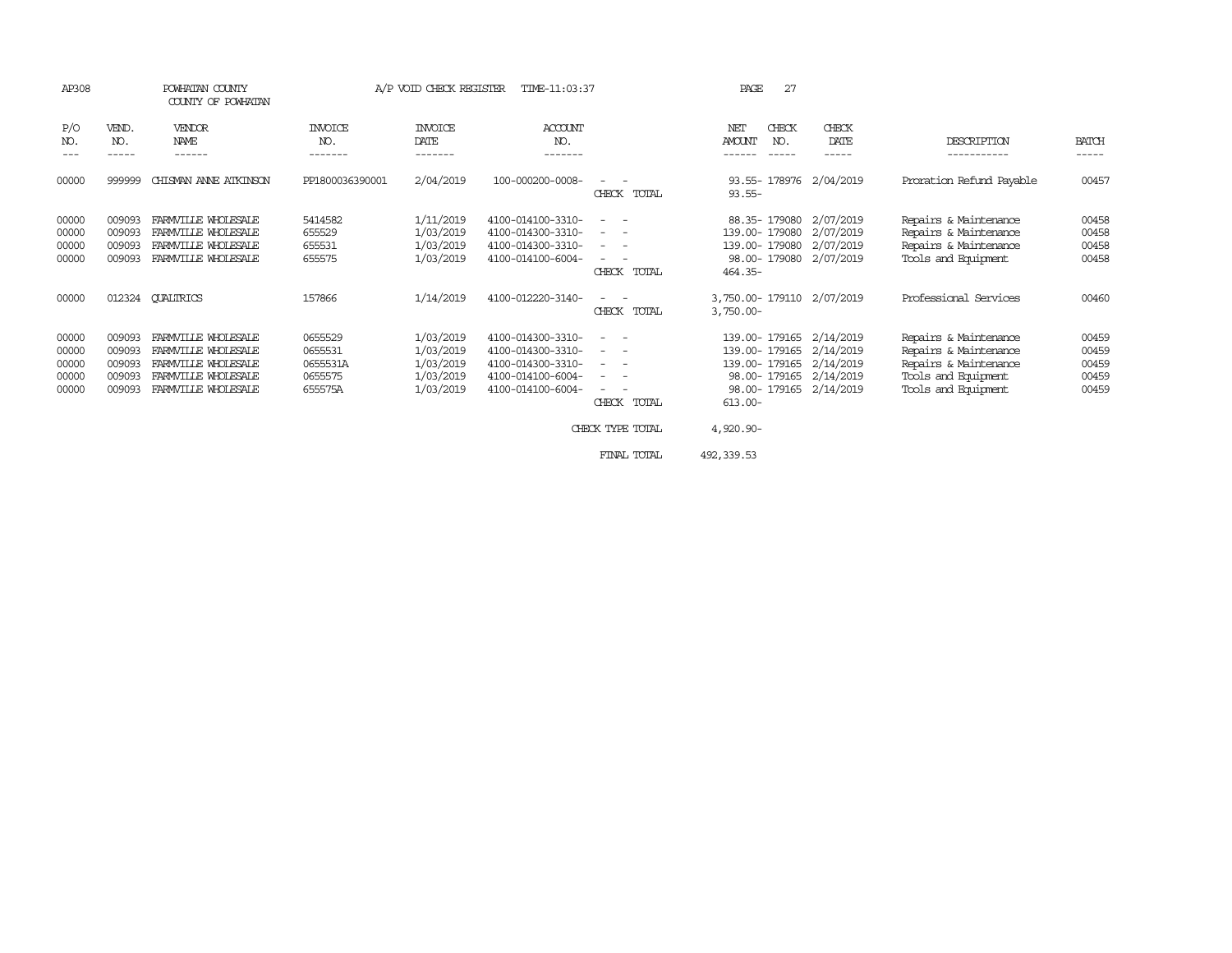| AP308 |                      | POWHATAN COUNTY<br>COUNTY OF POWHATAN                                                                                                                                                                                                                                                                                                                                                                                                                                              |                | A/P REGULAR CHECK REGISTER | TIME-11:04:48     |                                                                                                              | PAGE          | 1           |                           |                                |                                                                                                                                                                                                                                                                                                                                                                                                                                                                                     |
|-------|----------------------|------------------------------------------------------------------------------------------------------------------------------------------------------------------------------------------------------------------------------------------------------------------------------------------------------------------------------------------------------------------------------------------------------------------------------------------------------------------------------------|----------------|----------------------------|-------------------|--------------------------------------------------------------------------------------------------------------|---------------|-------------|---------------------------|--------------------------------|-------------------------------------------------------------------------------------------------------------------------------------------------------------------------------------------------------------------------------------------------------------------------------------------------------------------------------------------------------------------------------------------------------------------------------------------------------------------------------------|
| P/O   | VEND.                | <b>VENDOR</b>                                                                                                                                                                                                                                                                                                                                                                                                                                                                      | <b>INVOICE</b> | <b>INVOICE</b>             | <b>ACCOUNT</b>    |                                                                                                              | NET           | CHECK       | CHECK                     |                                |                                                                                                                                                                                                                                                                                                                                                                                                                                                                                     |
| NO.   | NO.<br>$\frac{1}{2}$ | NAME<br>$\frac{1}{2} \left( \frac{1}{2} \right) \left( \frac{1}{2} \right) \left( \frac{1}{2} \right) \left( \frac{1}{2} \right) \left( \frac{1}{2} \right) \left( \frac{1}{2} \right) \left( \frac{1}{2} \right) \left( \frac{1}{2} \right) \left( \frac{1}{2} \right) \left( \frac{1}{2} \right) \left( \frac{1}{2} \right) \left( \frac{1}{2} \right) \left( \frac{1}{2} \right) \left( \frac{1}{2} \right) \left( \frac{1}{2} \right) \left( \frac{1}{2} \right) \left( \frac$ | NO.<br>------- | DATE                       | NO.<br>-------    |                                                                                                              | AMOUNT        | NO.         | DATE                      | DESCRIPTION                    | <b>BATCH</b>                                                                                                                                                                                                                                                                                                                                                                                                                                                                        |
| $---$ |                      |                                                                                                                                                                                                                                                                                                                                                                                                                                                                                    |                | -------                    |                   |                                                                                                              | $- - - - - -$ | $- - - - -$ | $- - - - -$               | -----------                    | $\begin{tabular}{ccccc} \multicolumn{2}{c}{} & \multicolumn{2}{c}{} & \multicolumn{2}{c}{} & \multicolumn{2}{c}{} & \multicolumn{2}{c}{} & \multicolumn{2}{c}{} & \multicolumn{2}{c}{} & \multicolumn{2}{c}{} & \multicolumn{2}{c}{} & \multicolumn{2}{c}{} & \multicolumn{2}{c}{} & \multicolumn{2}{c}{} & \multicolumn{2}{c}{} & \multicolumn{2}{c}{} & \multicolumn{2}{c}{} & \multicolumn{2}{c}{} & \multicolumn{2}{c}{} & \multicolumn{2}{c}{} & \multicolumn{2}{c}{} & \mult$ |
| 00000 |                      | 009183 AIR, WATER & SOIL LABORA- V19000458                                                                                                                                                                                                                                                                                                                                                                                                                                         |                | 9/22/2019                  | 4501-043600-3142- | $\sim$                                                                                                       |               |             | 133.60 179053 2/07/2019   | Professional Services - Sewer  | 03330                                                                                                                                                                                                                                                                                                                                                                                                                                                                               |
| 00000 | 009183               | AIR, WATER & SOIL LABORA- V19000503                                                                                                                                                                                                                                                                                                                                                                                                                                                |                | 1/23/2019                  | 4501-043600-3142- |                                                                                                              | 451.80        | 179053      | 2/07/2019                 | Professional Services - Sewer  | 03330                                                                                                                                                                                                                                                                                                                                                                                                                                                                               |
| 00000 | 009183               | AIR, WATER & SOIL LABORA- V19000524                                                                                                                                                                                                                                                                                                                                                                                                                                                |                | 1/24/2019                  | 4501-043600-3142- |                                                                                                              |               |             | 40.00 179053 2/07/2019    | Professional Services - Sewer  | 03330                                                                                                                                                                                                                                                                                                                                                                                                                                                                               |
| 00000 | 009183               | AIR, WATER & SOIL LABORA- V19000526                                                                                                                                                                                                                                                                                                                                                                                                                                                |                | 1/24/2019                  | 4501-043500-3140- | $\sim$                                                                                                       |               |             | 40.00 179053 2/07/2019    | Professional Services - Water  | 03330                                                                                                                                                                                                                                                                                                                                                                                                                                                                               |
| 00000 | 009183               | AIR, WATER & SOIL LABORA- V19000594                                                                                                                                                                                                                                                                                                                                                                                                                                                |                | 1/29/2019                  | 4501-043600-3142- |                                                                                                              |               |             | 133.60 179053 2/07/2019   | Professional Services - Sewer  | 03330                                                                                                                                                                                                                                                                                                                                                                                                                                                                               |
|       |                      |                                                                                                                                                                                                                                                                                                                                                                                                                                                                                    |                |                            |                   |                                                                                                              |               |             |                           |                                |                                                                                                                                                                                                                                                                                                                                                                                                                                                                                     |
| 00000 | 009183               | AIR, WATER & SOIL LABORA- V19000598                                                                                                                                                                                                                                                                                                                                                                                                                                                |                | 1/29/2019                  | 4501-043600-3142- | $\overline{\phantom{a}}$                                                                                     |               |             | 111.80 179053 2/07/2019   | Professional Services - Sewer  | 03330                                                                                                                                                                                                                                                                                                                                                                                                                                                                               |
| 00000 |                      | 009183 AIR, WATER & SOIL LABORA- V1900523                                                                                                                                                                                                                                                                                                                                                                                                                                          |                | 1/24/2019                  | 4501-043600-3142- |                                                                                                              |               |             | 40.00 179053 2/07/2019    | Professional Services - Sewer  | 03330                                                                                                                                                                                                                                                                                                                                                                                                                                                                               |
|       |                      |                                                                                                                                                                                                                                                                                                                                                                                                                                                                                    |                |                            |                   | CHECK TOTAL                                                                                                  | 950.80        |             |                           |                                |                                                                                                                                                                                                                                                                                                                                                                                                                                                                                     |
| 00000 |                      | 009661 ARCHITECTURAL PRODUCTS OF 8940100-IN                                                                                                                                                                                                                                                                                                                                                                                                                                        |                | 12/31/2018                 | 4301-031200-6002- | $\sim$ $ \sim$                                                                                               |               |             | 96.00 179056 2/07/2019    | Sally Port & Courthouse Expans | 03330                                                                                                                                                                                                                                                                                                                                                                                                                                                                               |
|       |                      |                                                                                                                                                                                                                                                                                                                                                                                                                                                                                    |                |                            |                   | CHECK TOTAL                                                                                                  | 96.00         |             |                           |                                |                                                                                                                                                                                                                                                                                                                                                                                                                                                                                     |
|       |                      |                                                                                                                                                                                                                                                                                                                                                                                                                                                                                    |                |                            |                   |                                                                                                              |               |             |                           |                                |                                                                                                                                                                                                                                                                                                                                                                                                                                                                                     |
| 00000 | 006655               | BLOSSMAN GAS COMPANIES,                                                                                                                                                                                                                                                                                                                                                                                                                                                            | 5956803        | 1/23/2019                  | 4501-043600-5120- |                                                                                                              |               |             | 541.90 179060 2/07/2019   | Fuel (htg)                     | 03330                                                                                                                                                                                                                                                                                                                                                                                                                                                                               |
| 00000 | 006655               | BLOSSMAN GAS COMPANIES,                                                                                                                                                                                                                                                                                                                                                                                                                                                            | 5957029        | 1/24/2019                  | 4501-043600-5120- |                                                                                                              | 713.15        |             | 179060 2/07/2019          | Fuel (htg)                     | 03330                                                                                                                                                                                                                                                                                                                                                                                                                                                                               |
| 00000 | 006655               | BLOSSMAN GAS COMPANIES,                                                                                                                                                                                                                                                                                                                                                                                                                                                            | 6035613        | 1/30/2019                  | 4501-043600-5120- |                                                                                                              | 469.80        |             | 179060 2/07/2019          | Fuel (htg)                     | 03330                                                                                                                                                                                                                                                                                                                                                                                                                                                                               |
| 00000 |                      | 006655 BLOSSMAN GAS COMPANIES,                                                                                                                                                                                                                                                                                                                                                                                                                                                     | 6035767        | 1/29/2019                  | 4501-043600-5120- | $\sim$                                                                                                       |               |             | 492.38 179060 2/07/2019   | Fuel (htg)                     | 03330                                                                                                                                                                                                                                                                                                                                                                                                                                                                               |
|       |                      |                                                                                                                                                                                                                                                                                                                                                                                                                                                                                    |                |                            |                   | CHECK TOTAL                                                                                                  | 2,217.23      |             |                           |                                |                                                                                                                                                                                                                                                                                                                                                                                                                                                                                     |
|       |                      |                                                                                                                                                                                                                                                                                                                                                                                                                                                                                    |                |                            |                   |                                                                                                              |               |             |                           |                                |                                                                                                                                                                                                                                                                                                                                                                                                                                                                                     |
| 00000 |                      | 009991 BMS DIRECT                                                                                                                                                                                                                                                                                                                                                                                                                                                                  | 131816         | 1/22/2019                  | 4501-043400-5210- | $\overline{a}$<br>$\sim$                                                                                     | 117.34        |             | 179061 2/07/2019          | Postage                        | 03330                                                                                                                                                                                                                                                                                                                                                                                                                                                                               |
|       |                      |                                                                                                                                                                                                                                                                                                                                                                                                                                                                                    |                |                            |                   | CHECK TOTAL                                                                                                  | 117.34        |             |                           |                                |                                                                                                                                                                                                                                                                                                                                                                                                                                                                                     |
| 00000 |                      | 007509 CAPITALIRISTATE                                                                                                                                                                                                                                                                                                                                                                                                                                                             | S035294727.001 | 1/03/2019                  | 4301-031200-6002- |                                                                                                              | 142.97        |             | 179067 2/07/2019          | Sally Port & Courthouse Expans | 03330                                                                                                                                                                                                                                                                                                                                                                                                                                                                               |
|       |                      |                                                                                                                                                                                                                                                                                                                                                                                                                                                                                    |                |                            |                   | CHECK TOTAL                                                                                                  | 142.97        |             |                           |                                |                                                                                                                                                                                                                                                                                                                                                                                                                                                                                     |
|       |                      |                                                                                                                                                                                                                                                                                                                                                                                                                                                                                    |                |                            |                   |                                                                                                              |               |             |                           |                                |                                                                                                                                                                                                                                                                                                                                                                                                                                                                                     |
| 00000 |                      | 007353 CDW GOVERNMENT, INC.                                                                                                                                                                                                                                                                                                                                                                                                                                                        | <b>CCG5696</b> | 1/10/2019                  | 4301-012510-8304- | $\frac{1}{2} \left( \frac{1}{2} \right) \left( \frac{1}{2} \right) = \frac{1}{2} \left( \frac{1}{2} \right)$ |               |             | 110.10 179069 2/07/2019   | PC Replacement                 | 03330                                                                                                                                                                                                                                                                                                                                                                                                                                                                               |
|       |                      |                                                                                                                                                                                                                                                                                                                                                                                                                                                                                    |                |                            |                   | CHECK TOTAL                                                                                                  | 110.10        |             |                           |                                |                                                                                                                                                                                                                                                                                                                                                                                                                                                                                     |
|       |                      |                                                                                                                                                                                                                                                                                                                                                                                                                                                                                    |                |                            |                   |                                                                                                              |               |             |                           |                                |                                                                                                                                                                                                                                                                                                                                                                                                                                                                                     |
| 00000 |                      | 000540 CENTRAL VIRGINIA WASTE                                                                                                                                                                                                                                                                                                                                                                                                                                                      | 24030          | 1/18/2019                  | 4501-043400-3185- |                                                                                                              |               |             | 49.91 179070 2/07/2019    | Trash Removal                  | 03330                                                                                                                                                                                                                                                                                                                                                                                                                                                                               |
|       |                      |                                                                                                                                                                                                                                                                                                                                                                                                                                                                                    |                |                            |                   | CHECK TOTAL                                                                                                  | 49.91         |             |                           |                                |                                                                                                                                                                                                                                                                                                                                                                                                                                                                                     |
|       |                      |                                                                                                                                                                                                                                                                                                                                                                                                                                                                                    |                |                            |                   |                                                                                                              |               |             |                           |                                |                                                                                                                                                                                                                                                                                                                                                                                                                                                                                     |
| 00000 | 006965               | CINIAS CORPORATION                                                                                                                                                                                                                                                                                                                                                                                                                                                                 | 143533436      | 1/23/2019                  | 4501-043400-6011- | $\sim$ $\sim$                                                                                                |               |             | 97.22 179072 2/07/2019    | Uniforms                       | 03330                                                                                                                                                                                                                                                                                                                                                                                                                                                                               |
|       |                      |                                                                                                                                                                                                                                                                                                                                                                                                                                                                                    |                |                            |                   | CHECK TOTAL                                                                                                  | 97.22         |             |                           |                                |                                                                                                                                                                                                                                                                                                                                                                                                                                                                                     |
| 00000 |                      | 011224 ELECTRONIC SYSTEMS, INC.                                                                                                                                                                                                                                                                                                                                                                                                                                                    | IN1171675      | 1/29/2019                  | 4501-043400-3320- |                                                                                                              |               |             | 39.83 179079 2/07/2019    | Maintenance and Service Contra | 03330                                                                                                                                                                                                                                                                                                                                                                                                                                                                               |
|       |                      |                                                                                                                                                                                                                                                                                                                                                                                                                                                                                    |                |                            |                   | CHECK TOTAL                                                                                                  | 39.83         |             |                           |                                |                                                                                                                                                                                                                                                                                                                                                                                                                                                                                     |
|       |                      |                                                                                                                                                                                                                                                                                                                                                                                                                                                                                    |                |                            |                   |                                                                                                              |               |             |                           |                                |                                                                                                                                                                                                                                                                                                                                                                                                                                                                                     |
| 00000 |                      | 012508 HEALTH ECUTTY INC                                                                                                                                                                                                                                                                                                                                                                                                                                                           | 9F9X46M        | 1/28/2019                  | 501-000200-0012-  |                                                                                                              |               |             | 71.00 179086 2/07/2019    | Payroll Clearing - FSA         | 03330                                                                                                                                                                                                                                                                                                                                                                                                                                                                               |
|       |                      |                                                                                                                                                                                                                                                                                                                                                                                                                                                                                    |                |                            |                   | CHECK TOTAL                                                                                                  | 71.00         |             |                           |                                |                                                                                                                                                                                                                                                                                                                                                                                                                                                                                     |
|       |                      |                                                                                                                                                                                                                                                                                                                                                                                                                                                                                    |                |                            |                   |                                                                                                              |               |             |                           |                                |                                                                                                                                                                                                                                                                                                                                                                                                                                                                                     |
| 00000 |                      | 000166 LUCK STONE CORP.                                                                                                                                                                                                                                                                                                                                                                                                                                                            | IV100975452    | 1/07/2019                  | 4301-071120-0015- |                                                                                                              | 212.99        |             | 179094 2/07/2019          | Service Rd Repair and Erosion  | 03330                                                                                                                                                                                                                                                                                                                                                                                                                                                                               |
|       |                      |                                                                                                                                                                                                                                                                                                                                                                                                                                                                                    |                |                            |                   | CHECK TOTAL                                                                                                  | 212.99        |             |                           |                                |                                                                                                                                                                                                                                                                                                                                                                                                                                                                                     |
|       |                      |                                                                                                                                                                                                                                                                                                                                                                                                                                                                                    |                |                            |                   |                                                                                                              |               |             |                           |                                |                                                                                                                                                                                                                                                                                                                                                                                                                                                                                     |
| 00000 |                      | 000620 R. C. GOODWYN & SONS, INC                                                                                                                                                                                                                                                                                                                                                                                                                                                   | 0842993        | 1/09/2019                  | 4501-043600-3310- | $\sim$ 100 $\sim$                                                                                            | 19.57         |             | 179113 2/07/2019          | Repairs and Maintenance        | 03331                                                                                                                                                                                                                                                                                                                                                                                                                                                                               |
| 00000 |                      | 000620 R.C. GOODWYN & SONS, INC 0843732                                                                                                                                                                                                                                                                                                                                                                                                                                            |                | 1/16/2019                  | 4501-043600-3310- | $\sim$ $\sim$                                                                                                |               |             | 2.50 179113 2/07/2019     | Repairs and Maintenance        | 03331                                                                                                                                                                                                                                                                                                                                                                                                                                                                               |
|       |                      |                                                                                                                                                                                                                                                                                                                                                                                                                                                                                    |                |                            |                   | CHECK TOTAL                                                                                                  | 22.07         |             |                           |                                |                                                                                                                                                                                                                                                                                                                                                                                                                                                                                     |
| 00000 |                      | 009701 SHI INTERNATIONAL CORP.                                                                                                                                                                                                                                                                                                                                                                                                                                                     | B08950958      | 10/08/2018                 | 4301-012510-8304- | $\sim$                                                                                                       | 330.00        |             | 179121 2/07/2019          | PC Replacement                 | 03331                                                                                                                                                                                                                                                                                                                                                                                                                                                                               |
|       |                      |                                                                                                                                                                                                                                                                                                                                                                                                                                                                                    |                |                            |                   | CHECK TOTAL                                                                                                  | 330.00        |             |                           |                                |                                                                                                                                                                                                                                                                                                                                                                                                                                                                                     |
|       |                      |                                                                                                                                                                                                                                                                                                                                                                                                                                                                                    |                |                            |                   |                                                                                                              |               |             |                           |                                |                                                                                                                                                                                                                                                                                                                                                                                                                                                                                     |
| 00000 |                      | 009450 SPEC (SILIDGE PROCESS                                                                                                                                                                                                                                                                                                                                                                                                                                                       | 2190201=PCU    | 1/08/2019                  | 4501-043600-6016- | $\sim$                                                                                                       |               |             | 5,860.00 179124 2/07/2019 | Chemicals                      | 03331                                                                                                                                                                                                                                                                                                                                                                                                                                                                               |
|       |                      |                                                                                                                                                                                                                                                                                                                                                                                                                                                                                    |                |                            |                   | CHECK TOTAL                                                                                                  | 5,860.00      |             |                           |                                |                                                                                                                                                                                                                                                                                                                                                                                                                                                                                     |
|       |                      |                                                                                                                                                                                                                                                                                                                                                                                                                                                                                    |                |                            |                   |                                                                                                              |               |             |                           |                                |                                                                                                                                                                                                                                                                                                                                                                                                                                                                                     |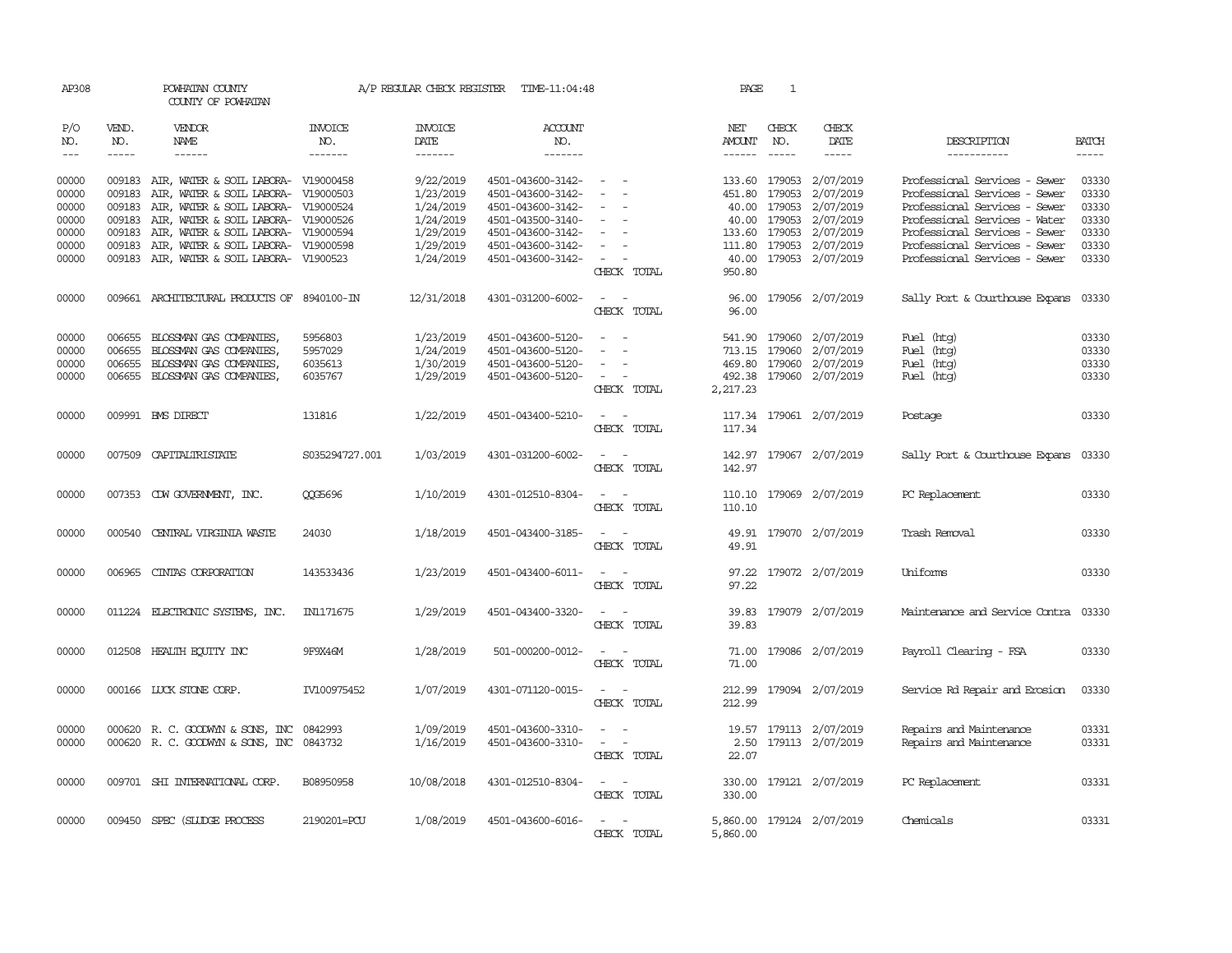| AP308                                     |                                      | POWHATAN COUNTY<br>COUNTY OF POWHATAN                                                                                                                                                                                |                                                                                            | A/P REGULAR CHECK REGISTER                                    | TIME-11:04:48                                                                                         |                                                                                                                             | PAGE                           | 2            |                                                                                                                                       |                                                                                                                                                                   |                                           |
|-------------------------------------------|--------------------------------------|----------------------------------------------------------------------------------------------------------------------------------------------------------------------------------------------------------------------|--------------------------------------------------------------------------------------------|---------------------------------------------------------------|-------------------------------------------------------------------------------------------------------|-----------------------------------------------------------------------------------------------------------------------------|--------------------------------|--------------|---------------------------------------------------------------------------------------------------------------------------------------|-------------------------------------------------------------------------------------------------------------------------------------------------------------------|-------------------------------------------|
| P/O<br>NO.<br>$---$                       | VEND.<br>NO.<br>-----                | VENDOR<br>NAME<br>$- - - - - -$                                                                                                                                                                                      | <b>INVOICE</b><br>NO.<br>-------                                                           | <b>INVOICE</b><br>DATE<br>-------                             | <b>ACCOUNT</b><br>NO.<br>-------                                                                      |                                                                                                                             | NET<br>AMOUNT<br>$- - - - - -$ | CHECK<br>NO. | CHECK<br>DATE<br>$- - - - -$                                                                                                          | DESCRIPTION<br>-----------                                                                                                                                        | <b>BATCH</b><br>-----                     |
| 00000                                     |                                      | 001940 STANDBY SYSTEMS, INC.                                                                                                                                                                                         | 12182428                                                                                   | 12/31/2018                                                    | 4501-043600-3310-                                                                                     | $\sim$ $ \sim$<br>CHECK TOTAL                                                                                               | 318.36                         |              | 318.36 179125 2/07/2019                                                                                                               | Repairs and Maintenance                                                                                                                                           | 03331                                     |
| 00000                                     |                                      | 007182 SUPPLY ROOM COMPANIES INC 3537861-0                                                                                                                                                                           |                                                                                            | 1/25/2019                                                     | 4301-062100-8302-                                                                                     | $\overline{\phantom{a}}$<br>CHECK TOTAL                                                                                     | 8,703.88                       |              | 8,703.88 179131 2/07/2019                                                                                                             | RJHS Replacement/Renovation De 03331                                                                                                                              |                                           |
| 00000                                     |                                      | 011181 WELLS FARGO FINANCIAL                                                                                                                                                                                         | 5005819753                                                                                 | 1/24/2019                                                     | 4501-043400-3320-                                                                                     | $\frac{1}{2} \left( \frac{1}{2} \right) \left( \frac{1}{2} \right) = \frac{1}{2} \left( \frac{1}{2} \right)$<br>CHECK TOTAL | 234.61                         |              | 234.61 179137 2/07/2019                                                                                                               | Maintenance and Service Contra 03331                                                                                                                              |                                           |
| 00000<br>00000<br>00000<br>00000<br>00000 | 009183<br>009183                     | 009183 AIR, WATER & SOIL LABORA- V19000689<br>AIR, WATER & SOIL LABORA- V19000690<br>009183 AIR, WATER & SOIL LABORA- V19000691<br>AIR, WATER & SOIL LABORA- V19000779<br>009183 AIR, WATER & SOIL LABORA- V19000780 |                                                                                            | 1/31/2019<br>1/31/2019<br>1/31/2019<br>2/05/2019<br>2/05/2019 | 4501-043500-3140-<br>4501-043600-3142-<br>4501-043600-3142-<br>4501-043600-3142-<br>4501-043600-3142- | $\overline{\phantom{a}}$<br>$\overline{\phantom{a}}$<br>$\overline{\phantom{a}}$<br>$\equiv$<br>$\sim$<br>CHECK TOTAL       | 40.00<br>365.40                |              | 40.00 179143 2/14/2019<br>179143 2/14/2019<br>40.00 179143 2/14/2019<br>111.80 179143 2/14/2019<br>133.60 179143 2/14/2019            | Professional Services - Water<br>Professional Services - Sewer<br>Professional Services - Sewer<br>Professional Services - Sewer<br>Professional Services - Sewer | 03332<br>03332<br>03332<br>03332<br>03332 |
| 00000                                     |                                      | 007266 BEACH, LYNNE                                                                                                                                                                                                  | DW 2/12/19                                                                                 | 2/12/2019                                                     | 4301-012500-8302-                                                                                     | $\sim$ $ \sim$<br>CHECK TOTAL                                                                                               | 25.20                          |              | 25.20 179149 2/14/2019                                                                                                                | Other County Vehicles                                                                                                                                             | 03335                                     |
| 00000<br>00000                            | 006655                               | BLOSSMAN GAS COMPANIES<br>006655 BLOSSMAN GAS COMPANIES,                                                                                                                                                             | 6107631<br>6107833                                                                         | 2/06/2019<br>2/05/2019                                        | 4501-043600-5120-<br>4501-043600-5120-                                                                | $\sim$<br>$\sim$<br>$\overline{\phantom{a}}$<br>$\sim$<br>CHECK TOTAL                                                       | 726.32                         |              | 267.47 179150 2/14/2019<br>458.85 179150 2/14/2019                                                                                    | Fuel (htg)<br>Fuel (htg)                                                                                                                                          | 03332<br>03332                            |
| 00000<br>00000                            |                                      | 012149 BUCKLAND, JR., MARCUS R.<br>012149 BUCKLAND, JR., MARCUS R.                                                                                                                                                   | 15<br>16                                                                                   | 2/07/2019<br>2/07/2019                                        | 4301-032200-0005-<br>4301-032200-0005-                                                                | $\sim$ $ \sim$<br>$\sim$<br>$\overline{\phantom{a}}$<br>CHECK TOTAL                                                         | 980.00<br>2,310.00             |              | 1,330.00 179154 2/14/2019<br>179154 2/14/2019                                                                                         | CAD System<br>CAD System                                                                                                                                          | 03332<br>03332                            |
| 00000                                     |                                      | 006965 CINIAS CORPORATION                                                                                                                                                                                            | 143537792                                                                                  | 1/30/2019                                                     | 4501-043400-6011-                                                                                     | $\sim$ $  -$<br>CHECK TOTAL                                                                                                 | 97.22<br>97.22                 |              | 179156 2/14/2019                                                                                                                      | Uniforms                                                                                                                                                          | 03332                                     |
| 00000<br>00000                            | 011728                               | DANIEL & COMPANY, INC.<br>011728 DANIEL & COMPANY, INC.                                                                                                                                                              | 16<br>16                                                                                   | 1/31/2019<br>1/31/2019                                        | 301-000200-0008-<br>4301-031200-6002-                                                                 | $\overline{\phantom{a}}$<br>- -<br>$\equiv$<br>CHECK TOTAL                                                                  | 136,735.00<br>129,898.00       |              | 6,837.00-179160 2/14/2019<br>179160 2/14/2019                                                                                         | Retainages Payable<br>Sally Port & Courthouse Expans                                                                                                              | 03332<br>03332                            |
| 00000<br>00000<br>00000<br>00000<br>00000 | 000860<br>000860<br>000860<br>000860 | DOMINION ENERGY VIRGINIA<br>DOMINION ENERGY VIRGINIA<br>DOMINION ENERGY VIRGINIA<br>DOMINION ENERGY VIRGINIA<br>000860 DOMINION ENERGY VIRGINIA                                                                      | 0998223150 2/19<br>3085476897 2/1<br>6656300552 2/19<br>7897055856 2/19<br>9052426195 2/19 | 2/01/2019<br>2/01/2019<br>2/01/2019<br>2/01/2019<br>2/01/2019 | 4501-043600-5110-<br>4501-043600-5110-<br>4501-043500-5110-<br>4501-043600-5110-<br>4501-043600-5110- | $\sim$<br>$\overline{\phantom{a}}$<br>$\sim$<br><b><i><u>Participate</u></i></b><br>CHECK TOTAL                             | 3,850.98                       |              | 129.80 179161 2/14/2019<br>159.36 179161 2/14/2019<br>420.40 179161 2/14/2019<br>2,962.58 179161 2/14/2019<br>178.84 179161 2/14/2019 | Electricity<br>Electricity<br>Electricity<br>Electricity<br>Electricity                                                                                           | 03332<br>03332<br>03332<br>03332<br>03332 |
| 00000                                     |                                      | 006510 EMERGENCY SERVICES                                                                                                                                                                                            | 330                                                                                        | 2/01/2019                                                     | 4120-032300-3110-                                                                                     | $\sim$<br>$\sim$<br>CHECK TOTAL                                                                                             | 42,226.21                      |              | 42, 226. 21 179163 2/14/2019                                                                                                          | Contract Services-Daytime Cove 03333                                                                                                                              |                                           |
| 00000<br>00000<br>00000                   | 009639<br>009639                     | EMS MANAGEMENT &<br>EMS MANAGEMENT &<br>009639 EMS MANAGEMENT &                                                                                                                                                      | 034833<br>035072<br>035317                                                                 | 11/30/2018<br>12/31/2018<br>1/31/2019                         | 4120-032300-5845-<br>4120-032300-5845-<br>4120-032300-5845-                                           | $\sim$<br>$\overline{\phantom{a}}$<br>CHECK TOTAL                                                                           | 6,270.54                       |              | 2,017.19 179164 2/14/2019<br>1,839.85 179164 2/14/2019<br>2,413.50 179164 2/14/2019                                                   | EMS Transport Third Party Bill<br>EMS Transport Third Party Bill<br>EMS Transport Third Party Bill 03333                                                          | 03333<br>03333                            |
| 00000                                     |                                      | 012870 GOODIN, CHRIS                                                                                                                                                                                                 | 20-7173021                                                                                 | 2/01/2019                                                     | 501-000200-0003-                                                                                      | CHECK TOTAL                                                                                                                 | 100.00                         |              | 100.00 179170 2/14/2019                                                                                                               | Customer Deposits Payable                                                                                                                                         | 03333                                     |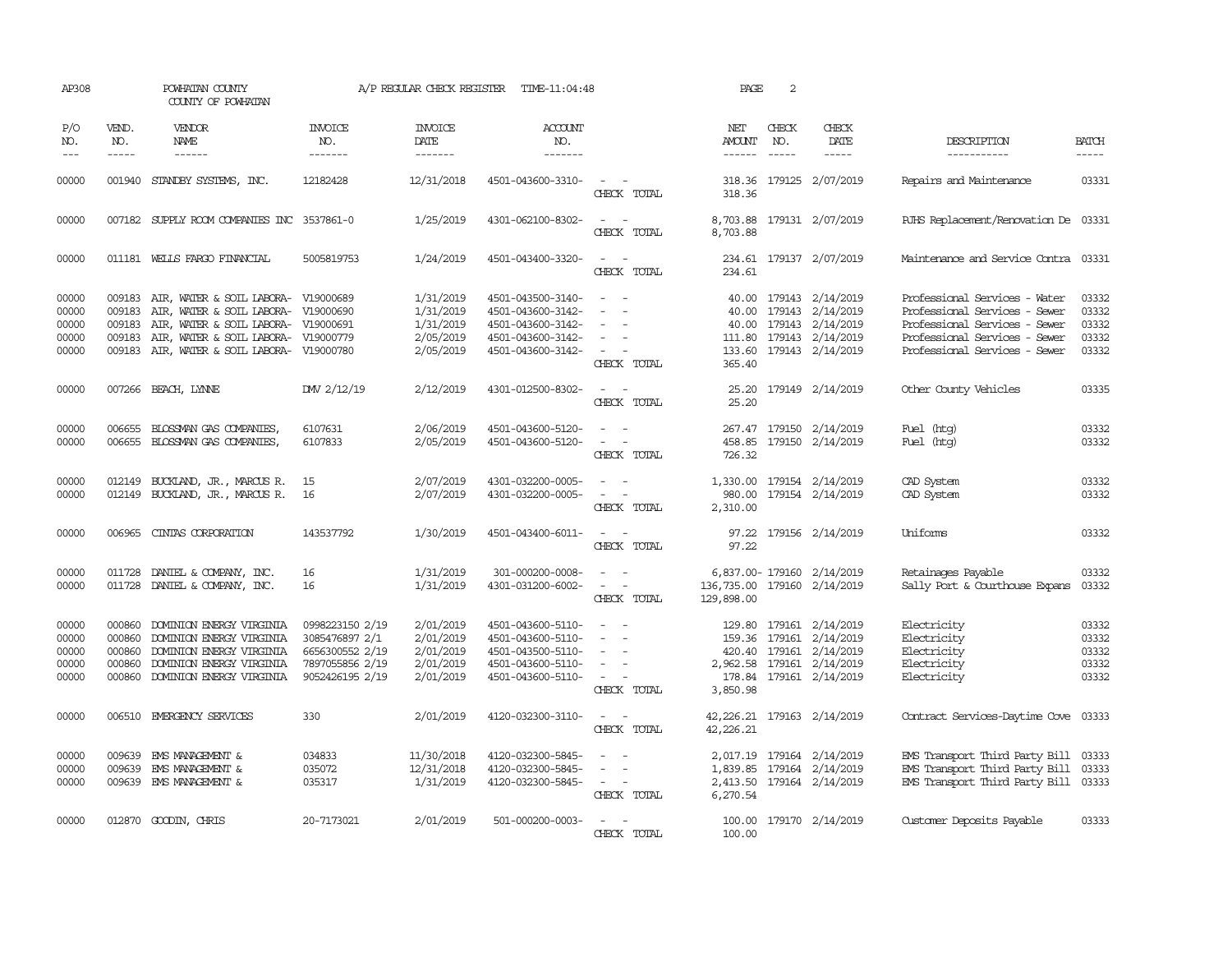| AP308                                     |                                                | POWHATAN COUNTY<br>COUNTY OF POWHATAN                                                                                                                             |                                        | A/P REGULAR CHECK REGISTER                                     | TIME-11:04:48                                                                                         |                                                                               | PAGE                                       | 3                                              |                                                                             |                                                                                                                                                                   |                                           |
|-------------------------------------------|------------------------------------------------|-------------------------------------------------------------------------------------------------------------------------------------------------------------------|----------------------------------------|----------------------------------------------------------------|-------------------------------------------------------------------------------------------------------|-------------------------------------------------------------------------------|--------------------------------------------|------------------------------------------------|-----------------------------------------------------------------------------|-------------------------------------------------------------------------------------------------------------------------------------------------------------------|-------------------------------------------|
| P/O<br>NO.<br>$---$                       | VEND.<br>NO.<br>$- - - - -$                    | <b>VENDOR</b><br>NAME<br>$- - - - - -$                                                                                                                            | <b>INVOICE</b><br>NO.<br>-------       | <b>INVOICE</b><br>DATE<br>-------                              | ACCOUNT<br>NO.<br>-------                                                                             |                                                                               | NET<br><b>AMOUNT</b><br>$- - - - - -$      | CHECK<br>NO.<br>$- - - - -$                    | CHECK<br>DATE<br>-----                                                      | DESCRIPTION<br>-----------                                                                                                                                        | <b>BATCH</b><br>$- - - - -$               |
| 00000                                     |                                                | 012508 HEALTH ECUTTY INC                                                                                                                                          | 571KB5F                                | 2/04/2019                                                      | 501-000200-0012-                                                                                      | $\sim$<br>CHECK TOTAL                                                         | 2.00<br>2.00                               |                                                | 179173 2/14/2019                                                            | Payroll Clearing - FSA                                                                                                                                            | 03333                                     |
| 00000<br>00000                            | 011110                                         | 011110 MOSELEY ARCHITECTS<br>MOSELEY ARCHITECTS                                                                                                                   | 550394-035<br>550394-035               | 8/31/2018<br>8/31/2018                                         | 4301-062100-8302-<br>4301-046000-8301-                                                                | $\overline{\phantom{a}}$                                                      | 15,079.68<br>6,500.19                      |                                                | 179177 2/14/2019<br>179177 2/14/2019                                        | RJHS Replacement/Renovation De<br>Water Tower - Village Area                                                                                                      | 03333<br>03333                            |
| 00000<br>00000<br>00000                   |                                                | 011110 MOSELEY ARCHITECTS<br>011110 MOSELEY ARCHITECTS<br>011110 MOSELEY ARCHITECTS                                                                               | 550394-036<br>550394-036<br>550394-037 | 9/30/2018<br>9/30/2018<br>10/31/2018                           | 4301-062100-8302-<br>4301-046000-8301-<br>4301-062100-8302-                                           | $\overline{\phantom{a}}$<br>CHECK TOTAL                                       | 3,250.10                                   |                                                | 18,556.47 179177 2/14/2019<br>179177 2/14/2019<br>3,597.15 179177 2/14/2019 | RJHS Replacement/Renovation De<br>Water Tower - Village Area<br>RJHS Replacement/Renovation De                                                                    | 03333<br>03333<br>03333                   |
| 00000                                     |                                                | 006466 RADIO COMMUNICATION OF VA 702010819                                                                                                                        |                                        | 2/06/2019                                                      | 4301-031200-6002-                                                                                     | $\overline{\phantom{a}}$<br>CHECK TOTAL                                       | 46, 983.59<br>2,774.00<br>2,774.00         |                                                | 179186 2/14/2019                                                            | Sally Port & Courthouse Expans                                                                                                                                    | 03335                                     |
| 00000<br>00000                            | 007325<br>007325                               | RICHMOND OXYGEN CO.<br>RICHMOND OXYGEN CO.                                                                                                                        | 299263<br>299264                       | 1/02/2019<br>1/02/2019                                         | 4120-032301-6013-<br>4120-032301-6013-                                                                | $\overline{\phantom{a}}$<br>$\overline{\phantom{a}}$                          | 70.00<br>32.00                             | 179187                                         | 179187 2/14/2019<br>2/14/2019                                               | Medical Supplies<br>Medical Supplies                                                                                                                              | 03335<br>03335                            |
| 00000<br>00000<br>00000                   | 007325<br>007325<br>007325                     | RICHMOND OXYGEN CO.<br>RICHMOND OXYGEN CO.<br>RICHMOND OXYGEN CO.                                                                                                 | 301258<br>301259<br>301782             | 1/16/2019<br>1/16/2019<br>1/30/2019                            | 4120-032301-6013-<br>4120-032301-6013-<br>4120-032301-6013-                                           | $\sim$                                                                        | 88.00<br>63.00                             | 179187                                         | 2/14/2019<br>179187 2/14/2019<br>31.00 179187 2/14/2019                     | Medical Supplies<br>Medical Supplies<br>Medical Supplies                                                                                                          | 03335<br>03335<br>03335                   |
| 00000                                     |                                                | 007325 RICHMOND OXYGEN CO.                                                                                                                                        | 301783                                 | 1/30/2019                                                      | 4120-032301-6013-                                                                                     | $\overline{\phantom{a}}$<br>CHECK TOTAL                                       | 88.00<br>372.00                            |                                                | 179187 2/14/2019                                                            | Medical Supplies                                                                                                                                                  | 03335                                     |
| 00000                                     |                                                | 012283 SMARTSITES                                                                                                                                                 | 0004612                                | 2/01/2019                                                      | 4116-032200-0010-                                                                                     | $\overline{\phantom{a}}$<br>CHECK TOTAL                                       | 973.65<br>973.65                           |                                                | 179193 2/14/2019                                                            | SAFER Expenses                                                                                                                                                    | 03335                                     |
| 00000<br>00000                            | 007310<br>007310                               | SOUTHEASTERN EMERGENCY<br>SOUTHEASTERN EMERGENCY                                                                                                                  | 858706<br>860070                       | 1/11/2019<br>1/25/2019                                         | 4120-032301-6013-<br>4120-032301-6013-                                                                | $\sim$<br>$\overline{\phantom{a}}$<br>CHECK TOTAL                             | 1,126.23<br>551.04<br>1,677.27             |                                                | 179194 2/14/2019<br>179194 2/14/2019                                        | Medical Supplies<br>Medical Supplies                                                                                                                              | 03335<br>03335                            |
| 00000                                     | 012869                                         | THREE CROSS DISTILLERY                                                                                                                                            | REFUND                                 | 2/04/2019                                                      | 3501-018990-0075-                                                                                     | $\equiv$<br>CHECK TOTAL                                                       | 1,276.52<br>1,276.52                       |                                                | 179199 2/14/2019                                                            | Bi-Monthly Revenue                                                                                                                                                | 03335                                     |
| 00000                                     |                                                | 011169 VERIZON                                                                                                                                                    | 1357471455Y1/19                        | 1/28/2019                                                      | 4501-043400-5230-                                                                                     | $\sim$<br>CHECK TOTAL                                                         | 45.89<br>45.89                             |                                                | 179201 2/14/2019                                                            | Telephone System                                                                                                                                                  | 03335                                     |
| 00000<br>00000                            |                                                | 007415 VIRGINIA UTILITY<br>007415 VIRGINIA UTILITY                                                                                                                | 01190346<br>01190346                   | 1/31/2019<br>1/31/2019                                         | 4501-043500-3140-<br>4501-043600-3142-                                                                | CHECK TOTAL                                                                   | 32.55<br>32.55<br>65.10                    |                                                | 179202 2/14/2019<br>179202 2/14/2019                                        | Professional Services - Water<br>Professional Services - Sewer                                                                                                    | 03335<br>03335                            |
| 00000                                     |                                                | 010641 WELLS FARGO BANK, N.A.                                                                                                                                     | 12125459                               | 1/08/2019                                                      | 4209-062000-0003-                                                                                     | $\overline{\phantom{a}}$<br>CHECK TOTAL                                       | 2,500.00<br>2,500.00                       |                                                | 179203 2/14/2019                                                            | Administration Fees                                                                                                                                               | 03335                                     |
| 00000<br>00000                            | 007755                                         | WITMER PUBLIC SAFETY<br>007755 WITMER PUBLIC SAFETY                                                                                                               | E1795967.001<br>1799449                | 1/31/2019<br>1/31/2019                                         | 4116-032200-0010-<br>4116-032200-0010-                                                                | $\overline{\phantom{a}}$<br>$\sim$<br>$\overline{\phantom{a}}$<br>CHECK TOTAL | 630.00<br>945.00<br>1,575.00               |                                                | 179205 2/14/2019<br>179205 2/14/2019                                        | SAFER Expenses<br>SAFER Expenses                                                                                                                                  | 03335<br>03335                            |
| 00000<br>00000<br>00000<br>00000<br>00000 | 009183<br>009183<br>009183<br>009183<br>009183 | AIR, WATER & SOIL LABORA-<br>AIR, WATER & SOIL LABORA-<br>AIR, WATER & SOIL LABORA-<br>AIR, WATER & SOIL LABORA- V19000868<br>AIR, WATER & SOIL LABORA- V19000869 | V18008627<br>V19000322<br>V19000867    | 12/12/2018<br>1/16/2019<br>2/07/2019<br>2/07/2019<br>2/07/2019 | 4501-043600-3142-<br>4501-043600-3142-<br>4501-043600-3142-<br>4501-043500-3140-<br>4501-043600-3142- |                                                                               | 40.00<br>337.20<br>40.00<br>40.00<br>40.00 | 179210<br>179210<br>179210<br>179210<br>179210 | 2/22/2019<br>2/22/2019<br>2/22/2019<br>2/22/2019<br>2/22/2019               | Professional Services - Sewer<br>Professional Services - Sewer<br>Professional Services - Sewer<br>Professional Services - Water<br>Professional Services - Sewer | 03342<br>03342<br>03342<br>03342<br>03342 |
| 00000                                     | 009183                                         | AIR, WATER & SOIL LABORA- V19000917                                                                                                                               |                                        | 2/12/2019                                                      | 4501-043600-3142-                                                                                     | $\overline{\phantom{a}}$                                                      | 265.20                                     | 179210                                         | 2/22/2019                                                                   | Professional Services - Sewer                                                                                                                                     | 03342                                     |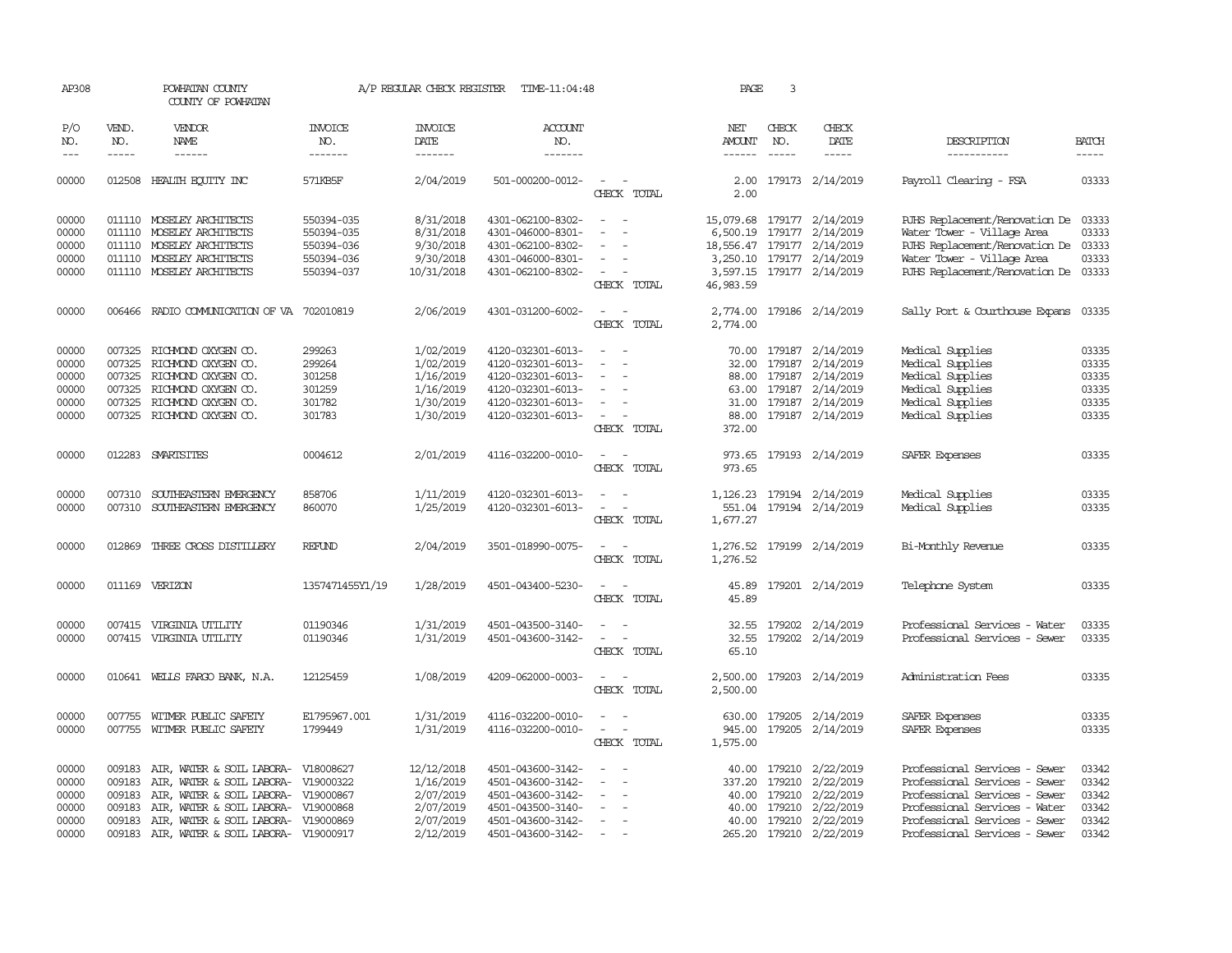| AP308               |                                        | POWHATAN COUNTY<br>COUNTY OF POWHATAN                     |                                  | A/P REGULAR CHECK REGISTER               | TIME-11:04:48                          |                                                                                                                             | PAGE                       | 4            |                                                        |                                                                |                |
|---------------------|----------------------------------------|-----------------------------------------------------------|----------------------------------|------------------------------------------|----------------------------------------|-----------------------------------------------------------------------------------------------------------------------------|----------------------------|--------------|--------------------------------------------------------|----------------------------------------------------------------|----------------|
| P/O<br>NO.<br>$---$ | VEND.<br>NO.<br>$\cdots \cdots \cdots$ | VENDOR<br>NAME<br>------                                  | <b>INVOICE</b><br>NO.<br>------- | <b>INVOICE</b><br><b>DATE</b><br>------- | <b>ACCOUNT</b><br>NO.<br>-------       |                                                                                                                             | NET<br>AMOUNT<br>------    | CHECK<br>NO. | CHECK<br>DATE<br>$- - - - -$                           | DESCRIPTION<br>-----------                                     | <b>BATCH</b>   |
| 00000               |                                        | 009183 AIR, WATER & SOIL LABORA- V19000919                |                                  | 2/12/2019                                | 4501-043600-3142-                      | $\sim$<br>CHECK TOTAL                                                                                                       | 362.40<br>1,124.80         |              | 179210 2/22/2019                                       | Professional Services - Sewer                                  | 03342          |
| 00000               |                                        | 012849 AOUA VIRGINIA                                      | 0574661 2/19                     | 2/07/2019                                | 4501-043400-5130-                      | $\sim$<br>CHECK TOTAL                                                                                                       | 24.72                      |              | 24.72 179211 2/22/2019                                 | Water                                                          | 03342          |
| 00000               |                                        | 012849 AQUA VIRGINIA                                      | 1188328 2/19                     | 2/07/2019                                | 4501-043600-5130-                      | $\sim$ 100 $\mu$<br>CHECK TOTAL                                                                                             | 17.62                      |              | 17.62 179212 2/22/2019                                 | Water - Sewer Facilities                                       | 03342          |
| 00000               |                                        | 007865 BALTIMORE, MATTHEW RYAN                            | PLACUE                           | 1/26/2019                                | 4116-031212-6015-                      | $\sim$ $-$<br>$\sim$<br>CHECK TOTAL                                                                                         | 110.60                     |              | 110.60 179214 2/22/2019                                | Ancillary Expenses                                             | 03345          |
| 00000<br>00000      | 006655                                 | BLOSSMAN GAS COMPANIES,<br>006655 BLOSSMAN GAS COMPANIES, | 6207362<br>6207520               | 2/13/2019<br>2/12/2019                   | 4501-043600-5120-<br>4501-043600-5120- | $\sim$ $\sim$<br>$\overline{\phantom{a}}$<br>CHECK TOTAL                                                                    | 191.45<br>436.74<br>628.19 |              | 179220 2/22/2019<br>179220 2/22/2019                   | Fuel (htg)<br>Fuel (htg)                                       | 03342<br>03342 |
| 00000               |                                        | 009876 BSN SPORTS, LLC                                    | 904337121                        | 1/28/2019                                | 4301-071120-0003-                      | $\frac{1}{2} \left( \frac{1}{2} \right) \left( \frac{1}{2} \right) = \frac{1}{2} \left( \frac{1}{2} \right)$<br>CHECK TOTAL | 698.49<br>698.49           |              | 179224 2/22/2019                                       | Net Replacement                                                | 03339          |
| 00000               |                                        | 008686 C.W. WILLIAMS & CO., INC.                          | 617118                           | 1/25/2019                                | 4301-012400-8301-                      | $\sim$<br>CHECK TOTAL                                                                                                       | 802.04<br>802.04           |              | 179226 2/22/2019                                       | Fire Department Equipment                                      | 03339          |
| 00000               | 006965                                 | CINIAS CORPORATION                                        | 143542063                        | 2/06/2019                                | 4501-043400-6011-                      | $\sim$<br>CHECK TOTAL                                                                                                       | 97.22<br>97.22             |              | 179228 2/22/2019                                       | Uniforms                                                       | 03342          |
| 00000               |                                        | 000860 DOMINION ENERGY VIRGINIA                           | 1875198911 2/19                  | 2/01/2019                                | 4501-043500-5110-                      | $\sim$ $ \sim$<br>CHECK TOTAL                                                                                               | 157.86<br>157.86           |              | 179242 2/22/2019                                       | Electricity                                                    | 03342          |
| 00000<br>00000      | 007147                                 | DRAPER ADEN ASSOCIATES,<br>007147 DRAPER ADEN ASSOCIATES, | 2019010276<br>2019010276         | 1/31/2019<br>1/31/2019                   | 4501-043500-3140-<br>4501-043600-3142- | $\sim$ $-$<br>$\overline{\phantom{a}}$<br>CHECK TOTAL                                                                       | 3,200.00                   |              | 1,600.00 179245 2/22/2019<br>1,600.00 179245 2/22/2019 | Professional Services - Water<br>Professional Services - Sewer | 03343<br>03343 |
| 00000               |                                        | 011269 ECS MID ATLANTIC, LLC                              | 712460                           | 2/12/2019                                | 4301-031200-6002-                      | $\sim$<br>$\sim$<br>CHECK TOTAL                                                                                             | 699.87<br>699.87           |              | 179247 2/22/2019                                       | Sally Port & Courthouse Expans                                 | 03343          |
| 00000               |                                        | 005075 GREENE, FLOYD, JR.                                 | 8                                | 2/13/2019                                | 4301-031200-6001-                      | $\omega_{\rm{max}}$ , $\omega_{\rm{max}}$<br>CHECK TOTAL                                                                    | 150.00<br>150.00           |              | 179260 2/22/2019                                       | Public Safety Radio System                                     | 03339          |
| 00000               |                                        | 011927 HAROLD W. COLLINS                                  | 3114                             | 1/29/2019                                | 4116-035500-0008-                      | $\frac{1}{2} \left( \frac{1}{2} \right) \left( \frac{1}{2} \right) = \frac{1}{2} \left( \frac{1}{2} \right)$<br>CHECK TOTAL | 350.00<br>350.00           |              | 179261 2/22/2019                                       | Emerg Perform Grant                                            | 03340          |
| 00000               |                                        | 011149 HERTLESS BROTHERS                                  | 11906                            | 1/29/2019                                | 4501-043600-3310-                      | $\sim$ $ \sim$<br>CHECK TOTAL                                                                                               | 575.00                     |              | 575.00 179264 2/22/2019                                | Repairs and Maintenance                                        | 03340          |
| 00000<br>00000      | 000120<br>000120                       | <b>JAMES RIVER AIR</b><br><b>JAMES RIVER AIR</b>          | S106758<br>S107334               | 1/31/2019<br>1/31/2019                   | 4501-043600-3310-<br>4501-043600-3310- | $\sim$<br>$\sim$ 100 $\mu$<br>CHECK TOTAL                                                                                   | 1,451.39                   |              | 871.94 179268 2/22/2019<br>579.45 179268 2/22/2019     | Repairs and Maintenance<br>Repairs and Maintenance             | 03340<br>03340 |
| 00000               |                                        | 012881 JESSEL, SR., JOHN C.                               | ANTENNASINSTALL                  | 2/09/2019                                | 4116-035500-0017-                      | CHECK TOTAL                                                                                                                 | 3,273.77                   |              | 3, 273.77 179270 2/22/2019                             | EOC Backup Amateur Radio Comm                                  | 03340          |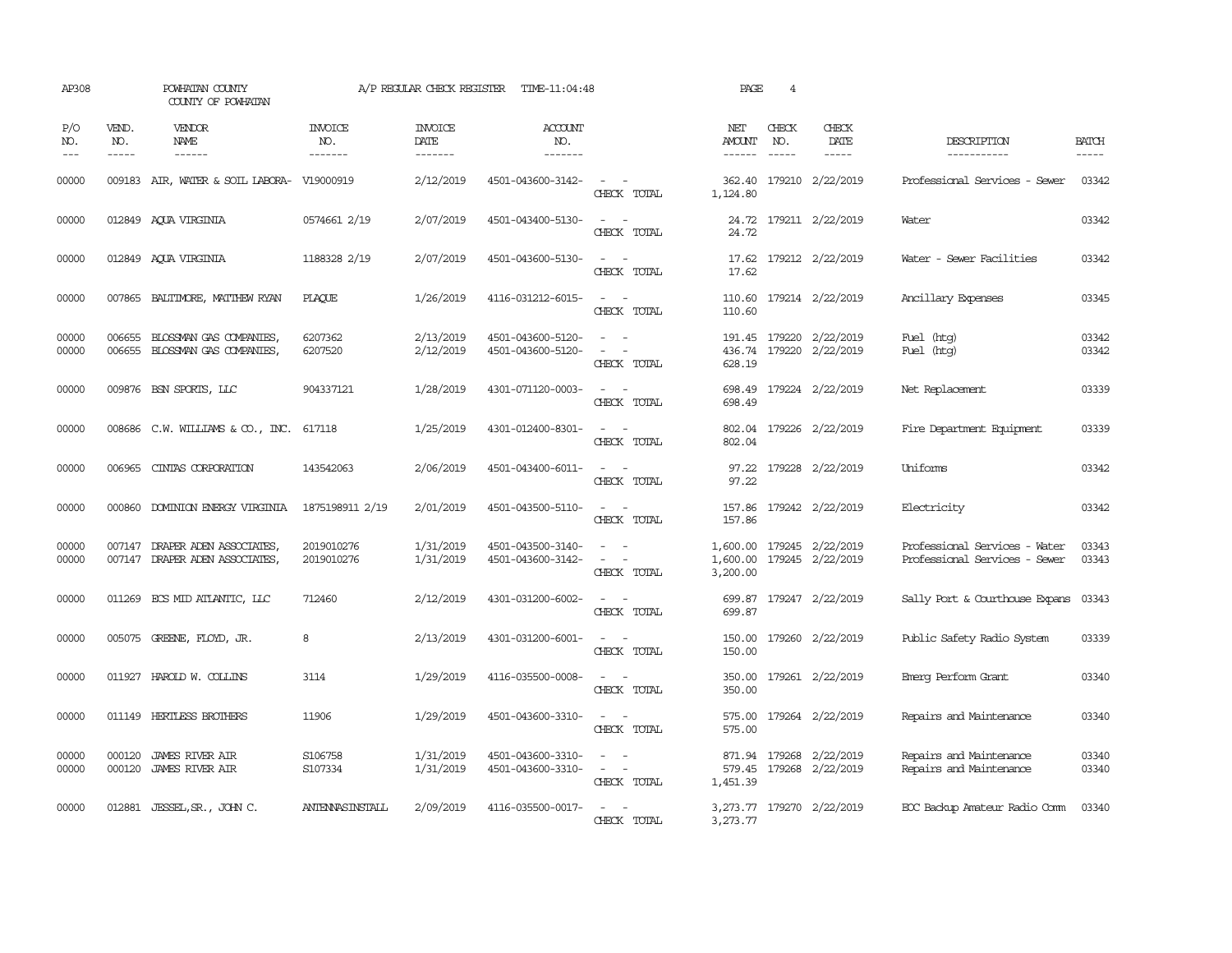| AP308                                              |                             | POWHATAN COUNTY<br>COUNTY OF POWHATAN                                                                                               |                                                                                  | A/P REGULAR CHECK REGISTER                                                 | TIME-11:04:48                                                                                                              |                                                                                                                                                         | PAGE                                      | 5                             |                                                                                                                                      |                                                                                                                                                              |                                                    |
|----------------------------------------------------|-----------------------------|-------------------------------------------------------------------------------------------------------------------------------------|----------------------------------------------------------------------------------|----------------------------------------------------------------------------|----------------------------------------------------------------------------------------------------------------------------|---------------------------------------------------------------------------------------------------------------------------------------------------------|-------------------------------------------|-------------------------------|--------------------------------------------------------------------------------------------------------------------------------------|--------------------------------------------------------------------------------------------------------------------------------------------------------------|----------------------------------------------------|
| P/O<br>NO.<br>$\frac{1}{2}$                        | VEND.<br>NO.<br>$- - - - -$ | VENDOR<br><b>NAME</b><br>$- - - - - -$                                                                                              | <b>INVOICE</b><br>NO.<br>-------                                                 | <b>INVOICE</b><br>DATE<br>-------                                          | <b>ACCOUNT</b><br>NO.<br>$- - - - - - -$                                                                                   |                                                                                                                                                         | NET<br>AMOUNT<br>------                   | CHECK<br>NO.<br>$\frac{1}{2}$ | CHECK<br>DATE<br>$- - - - -$                                                                                                         | DESCRIPTION<br>-----------                                                                                                                                   | <b>BATCH</b><br>-----                              |
| 00000                                              |                             | 011207 KINGMOR SUPPLY, INC.                                                                                                         | 769                                                                              | 1/18/2019                                                                  | 4301-012600-8301-                                                                                                          | $\sim$ $ \sim$<br>CHECK TOTAL                                                                                                                           | 141,630.00 179274 2/22/2019<br>141,630.00 |                               |                                                                                                                                      | School Buses/School Support Ve 03340                                                                                                                         |                                                    |
| 00000<br>00000                                     |                             | 010924 MITCHELL PEST<br>010924 MITCHELL PEST                                                                                        | 119954<br>119955                                                                 | 1/25/2019<br>1/25/2019                                                     | 4501-043600-3142-<br>4501-043600-3142-                                                                                     | $\sim$ 100 $\sim$<br>$\sim$ $ -$<br>CHECK TOTAL                                                                                                         | 95.00<br>190.00                           | 179280                        | 95.00 179280 2/22/2019<br>2/22/2019                                                                                                  | Professional Services - Sewer<br>Professional Services - Sewer                                                                                               | 03340<br>03340                                     |
| 00000<br>00000<br>00000                            | 008294<br>008294            | POWHATAN COUNTY PUBLIC<br>POWHATAN COUNTY PUBLIC<br>008294 POWHATAN COUNTY PUBLIC                                                   | WORK ORDER 5179<br>WORK ORDER 5234<br>WORK ORDER 5282                            | 1/08/2019<br>1/18/2019<br>1/30/2019                                        | 4501-043400-6008-<br>4501-043400-6008-<br>4501-043400-6008-                                                                | $\sim$ 100 $\mu$<br>CHECK TOTAL                                                                                                                         | 76.93                                     | 17.24 179290<br>16.00 179290  | 2/22/2019<br>2/22/2019<br>43.69 179290 2/22/2019                                                                                     | Gas/Grease/Oil/Vehicle Repairs<br>Gas/Grease/Oil/Vehicle Repairs<br>Gas/Grease/Oil/Vehicle Repairs                                                           | 03343<br>03343<br>03343                            |
| 00000                                              |                             | 009055 QUANTUM CONTROLS, INC.                                                                                                       | 013798                                                                           | 2/12/2019                                                                  | 4501-043500-3310-                                                                                                          | $\sim$ $\sim$<br>CHECK TOTAL                                                                                                                            | 1,053.00                                  |                               | 1,053.00 179297 2/22/2019                                                                                                            | Repairs and Maintenance                                                                                                                                      | 03343                                              |
| 00000                                              | 012883                      | ROYALWOOD ASSOCIATES, INC. 1911                                                                                                     |                                                                                  | 1/18/2019                                                                  | 4301-062100-8302-                                                                                                          | $\sim$ $ \sim$<br>CHECK TOTAL                                                                                                                           | 17,977.00                                 |                               | 17,977.00 179304 2/22/2019                                                                                                           | RJHS Replacement/Renovation De 03343                                                                                                                         |                                                    |
| 00000<br>00000                                     | 007750<br>007750            | SHEEHY FORD AUTO STORES<br>SHEEHY FORD AUTO STORES                                                                                  | DEAL #142693<br>DEAL #142695                                                     | 2/06/2019<br>2/06/2019                                                     | 4301-012500-8302-<br>4301-012500-8302-                                                                                     | CHECK TOTAL                                                                                                                                             | 24,920.00<br>24,920.00<br>49,840.00       |                               | 179310 2/22/2019<br>179310 2/22/2019                                                                                                 | Other County Vehicles<br>Other County Vehicles                                                                                                               | 03344<br>03344                                     |
| 00000                                              | 006594                      | SOUTHSIDE ELECTRIC COOP                                                                                                             | 63504013 2/19                                                                    | 2/06/2019                                                                  | 4501-043500-5110-                                                                                                          | $\sim$ $-$<br>CHECK TOTAL                                                                                                                               | 177.98                                    |                               | 177.98 179314 2/22/2019                                                                                                              | Electricity                                                                                                                                                  | 03343                                              |
| 00000<br>00000                                     | 011988<br>011988            | SUMMIT MEDIA LLC<br>SUMMIT MEDIA LLC                                                                                                | 848-10234<br>889-3823                                                            | 1/31/2019<br>1/31/2019                                                     | 4116-032200-0010-<br>4116-032200-0010-                                                                                     | $\overline{\phantom{a}}$<br>$\frac{1}{2} \left( \frac{1}{2} \right) \left( \frac{1}{2} \right) = \frac{1}{2} \left( \frac{1}{2} \right)$<br>CHECK TOTAL | 99.00<br>1,749.00                         |                               | 1,650.00 179322 2/22/2019<br>179322 2/22/2019                                                                                        | SAFER Expenses<br>SAFER Expenses                                                                                                                             | 03341<br>03341                                     |
| 00000                                              |                             | 012887 TESSCO INCORPORATED                                                                                                          | 782070                                                                           | 12/13/2018                                                                 | 4116-035500-0017-                                                                                                          | $\sim$ $ \sim$<br>CHECK TOTAL                                                                                                                           | 5,347.46                                  |                               | 5,347.46 179323 2/22/2019                                                                                                            | EOC Backup Amateur Radio Comm                                                                                                                                | 03345                                              |
| 00000                                              |                             | 007450 THOMSON REUTERS -                                                                                                            | 839714369                                                                        | 2/01/2019                                                                  | 4116-021100-6012-                                                                                                          | $\overline{\phantom{a}}$<br>CHECK TOTAL                                                                                                                 | 432.62                                    |                               | 432.62 179325 2/22/2019                                                                                                              | Law Library Expenses                                                                                                                                         | 03345                                              |
| 00000<br>00000                                     |                             | 008126 VERIZON<br>008126 VERIZON                                                                                                    | 9823313241<br>9823313241                                                         | 2/21/2019<br>2/21/2019                                                     | 4501-043400-5250-<br>4501-043400-5270-                                                                                     | CHECK TOTAL                                                                                                                                             | 190.40<br>906.43                          |                               | 179328 2/22/2019<br>716.03 179328 2/22/2019                                                                                          | Cell Phones<br>Network Service Cornection                                                                                                                    | 03345<br>03345                                     |
| 00000                                              |                             | 008446 WILEY AND WILSON, INC.                                                                                                       | 0058487                                                                          | 2/05/2019                                                                  | 4301-014100-6002-                                                                                                          | CHECK TOTAL                                                                                                                                             | 490.00<br>490.00                          |                               | 179336 2/22/2019                                                                                                                     | Nitrogen System/Fire Suppressi                                                                                                                               | 03345                                              |
| 00000                                              |                             | 007755 WITMER PUBLIC SAFETY                                                                                                         | E1812987                                                                         | 2/08/2019                                                                  | 4116-032200-0010-                                                                                                          | $\sim$<br>$\sim$<br>CHECK TOTAL                                                                                                                         | 646.00<br>646.00                          |                               | 179339 2/22/2019                                                                                                                     | SAFER Expenses                                                                                                                                               | 03341                                              |
| 00000<br>00000<br>00000<br>00000<br>00000<br>00000 | 008668<br>008668<br>008668  | 008668 BANK OF AMERICA<br>BANK OF AMERICA<br>BANK OF AMERICA<br>BANK OF AMERICA<br>008668 BANK OF AMERICA<br>008668 BANK OF AMERICA | 02/01/2019<br>02/01/2019<br>02/01/2019<br>02/01/2019<br>02/01/2019<br>02/01/2019 | 2/01/2019<br>2/01/2019<br>2/01/2019<br>2/01/2019<br>2/01/2019<br>2/01/2019 | 4116-035500-0017-<br>4116-035500-0016-<br>4116-032200-0010-<br>4116-032200-0010-<br>4116-035500-0017-<br>4116-035500-0017- | $\overline{\phantom{a}}$<br>$\sim$<br>$\sim$<br>$\sim$<br>$\sim$ $ \sim$                                                                                | 3,730.85 179361                           | 316.54 179361                 | 129.25 179361 2/26/2019<br>2/26/2019<br>2/26/2019<br>2,573.90 179361 2/26/2019<br>258.00 179361 2/26/2019<br>262.42 179361 2/26/2019 | EOC Backup Amateur Radio Comm<br>VDEM - Dominion Grant<br>SAFER Expenses<br>SAFER Expenses<br>EOC Backup Amateur Radio Comm<br>EOC Backup Amateur Radio Comm | 03349<br>03349<br>03349<br>03349<br>03349<br>03349 |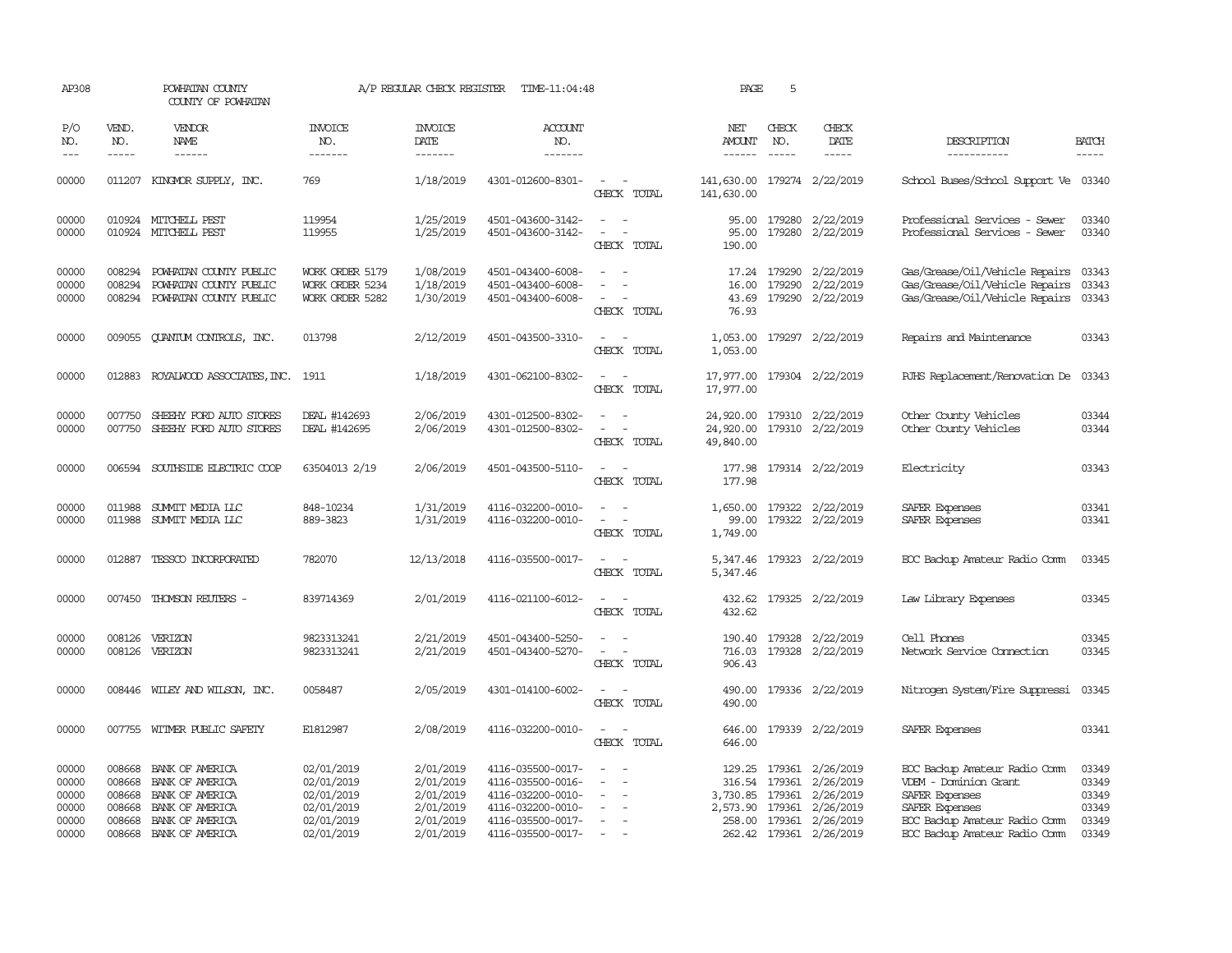| AP308      |              | POWHATAN COUNTY<br>COUNTY OF POWHATAN |                       | A/P REGULAR CHECK REGISTER | TIME-11:04:48         |                          |             | PAGE            | 6              |                         |                                |       |
|------------|--------------|---------------------------------------|-----------------------|----------------------------|-----------------------|--------------------------|-------------|-----------------|----------------|-------------------------|--------------------------------|-------|
| P/O<br>NO. | VEND.<br>NO. | <b>VENDOR</b><br>NAME                 | <b>INVOICE</b><br>NO. | <b>INVOICE</b><br>DATE     | <b>ACCOUNT</b><br>NO. |                          |             | NET<br>AMOUNT   | CHECK<br>NO.   | CHECK<br>DATE           | DESCRIPTION                    | BATCH |
| $---$      | -----        | ------                                | -------               | -------                    | -------               |                          |             | $- - - - - -$   | $- - - - -$    | $- - - - -$             | -----------                    | ----- |
| 00000      | 008668       | BANK OF AMERICA                       | 02/01/2019            | 2/01/2019                  | 4116-035500-0017-     | $\sim$                   |             |                 | 262.42- 179361 | 2/26/2019               | EOC Backup Amateur Radio Comm  | 03349 |
| 00000      | 008668       | BANK OF AMERICA                       | 02/01/2019            | 2/01/2019                  | 4120-032200-8215-     | $\equiv$                 |             | 1,286.95 179361 |                | 2/26/2019               | State Dept of Fire Programs Fu | 03349 |
| 00000      | 008668       | BANK OF AMERICA                       | 02/01/2019            | 2/01/2019                  | 4301-012510-8304-     |                          |             | 733.29          | 179361         | 2/26/2019               | PC Replacement                 | 03349 |
| 00000      | 008668       | BANK OF AMERICA                       | 02/01/2019            | 2/01/2019                  | 4301-012510-8304-     | $\equiv$                 |             |                 | 49.96 179361   | 2/26/2019               | PC Replacement                 | 03349 |
| 00000      | 008668       | BANK OF AMERICA                       | 02/01/2019            | 2/01/2019                  | 4301-012510-8304-     | $\overline{\phantom{a}}$ |             | 212.21          | 179361         | 2/26/2019               | PC Replacement                 | 03349 |
| 00000      | 008668       | BANK OF AMERICA                       | 02/01/2019            | 2/01/2019                  | 4301-012510-8304-     | $\equiv$                 |             | 259.99          | 179361         | 2/26/2019               | PC Replacement                 | 03349 |
| 00000      | 008668       | BANK OF AMERICA                       | 02/01/2019            | 2/01/2019                  | 4301-012510-8304-     |                          |             | 174.99 179361   |                | 2/26/2019               | PC Replacement                 | 03349 |
| 00000      | 008668       | BANK OF AMERICA                       | 02/01/2019            | 2/01/2019                  | 4301-031200-6001-     | $\equiv$                 |             |                 | 13.14 179361   | 2/26/2019               | Public Safety Radio System     | 03349 |
| 00000      | 008668       | BANK OF AMERICA                       | 02/01/2019            | 2/01/2019                  | 4301-031200-6001-     |                          |             |                 | 13.47 179361   | 2/26/2019               | Public Safety Radio System     | 03349 |
| 00000      | 008668       | BANK OF AMERICA                       | 02/01/2019            | 2/01/2019                  | 4301-031200-6001-     | $\overline{\phantom{a}}$ |             |                 | 17.33 179361   | 2/26/2019               | Public Safety Radio System     | 03349 |
| 00000      | 008668       | BANK OF AMERICA                       | 02/01/2019            | 2/01/2019                  | 4301-031200-6001-     |                          |             | 76.21           | 179361         | 2/26/2019               | Public Safety Radio System     | 03349 |
| 00000      | 008668       | BANK OF AMERICA                       | 02/01/2019            | 2/01/2019                  | 4301-031200-6001-     | $\overline{\phantom{a}}$ |             |                 |                | 97.30 179361 2/26/2019  | Public Safety Radio System     | 03349 |
| 00000      | 008668       | BANK OF AMERICA                       | 02/01/2019            | 2/01/2019                  | 4501-043400-5130-     | $\equiv$                 |             |                 | 24.11 179361   | 2/26/2019               | Water                          | 03349 |
| 00000      | 008668       | BANK OF AMERICA                       | 02/01/2019            | 2/01/2019                  | 4501-043400-6002-     |                          |             | 7.84            | 179361         | 2/26/2019               | Computer Equipment Non-Capital | 03349 |
| 00000      | 008668       | BANK OF AMERICA                       | 02/01/2019            | 2/01/2019                  | 4501-043600-3310-     | $\overline{\phantom{a}}$ |             |                 | 92.94 179361   | 2/26/2019               | Repairs and Maintenance        | 03349 |
| 00000      | 008668       | BANK OF AMERICA                       | 02/01/2019            | 2/01/2019                  | 4501-043600-3310-     | $\overline{\phantom{a}}$ |             | 19.98           | 179361         | 2/26/2019               | Repairs and Maintenance        | 03349 |
| 00000      | 008668       | BANK OF AMERICA                       | 02/01/2019            | 2/01/2019                  | 4501-043600-3310-     | $\equiv$                 |             | 211.48          | 179361         | 2/26/2019               | Repairs and Maintenance        | 03349 |
| 00000      | 008668       | BANK OF AMERICA                       | 02/01/2019            | 2/01/2019                  | 4501-043600-6015-     |                          |             | 106.00          | 179361         | 2/26/2019               | Lab Supplies                   | 03349 |
| 00000      | 008668       | BANK OF AMERICA                       | 02/01/2019            | 2/01/2019                  | 4501-043600-6015-     | $\equiv$                 |             |                 |                | 449.00 179361 2/26/2019 | Lab Supplies                   | 03349 |
| 00000      | 008668       | BANK OF AMERICA                       | 02/01/2019            | 2/01/2019                  | 4501-043400-5810-     |                          |             |                 |                | 50.00 179361 2/26/2019  | Dues/Association Membership    | 03349 |
| 00000      | 008668       | BANK OF AMERICA                       | 02/01/2019            | 2/01/2019                  | 4501-043400-5810-     |                          |             |                 |                | 50.00 179361 2/26/2019  | Dues/Association Membership    | 03349 |
| 00000      | 008668       | BANK OF AMERICA                       | 02/01/2019            | 2/01/2019                  | 4501-043400-5810-     |                          |             | 50.00           |                | 179361 2/26/2019        | Dues/Association Membership    | 03349 |
| 00000      | 008668       | BANK OF AMERICA                       | 02/01/2019            | 2/01/2019                  | 4501-043600-3310-     | $\equiv$                 |             | 42.21           |                | 179361 2/26/2019        | Repairs and Maintenance        | 03349 |
| 00000      | 008668       | BANK OF AMERICA                       | 02/01/2019            | 2/01/2019                  | 4501-043400-5540-     | $\equiv$                 |             | 264.00          | 179361         | 2/26/2019               | Conferences & Training         | 03349 |
| 00000      |              | 008668 BANK OF AMERICA                | 02/01/2019            | 2/01/2019                  | 4501-043600-3310-     | $\overline{\phantom{a}}$ |             |                 |                | 389.47 179361 2/26/2019 | Repairs and Maintenance        | 03349 |
|            |              |                                       |                       |                            |                       |                          | CHECK TOTAL | 11,700.41       |                |                         |                                |       |
|            |              |                                       |                       |                            |                       |                          |             |                 |                |                         |                                |       |
| 00000      | 009183       | AIR, WATER & SOIL LABORA-             | V19001016             | 2/14/2019                  | 4501-043400-3142-     |                          |             | 40.00           |                | 179365 2/27/2019        | Professional Services - Sewer  | 03347 |
| 00000      | 009183       | AIR, WATER & SOIL LABORA-             | V19001018             | 2/14/2019                  | 4501-043500-3140-     |                          |             | 40.00           | 179365         | 2/27/2019               | Professional Services - Water  | 03347 |
| 00000      | 009183       | AIR, WATER & SOIL LABORA-             | V19001019             | 2/14/2019                  | 4501-043600-3142-     | $\equiv$                 |             | 40.00           |                | 179365 2/27/2019        | Professional Services - Sewer  | 03347 |
|            |              |                                       |                       |                            |                       |                          | CHECK TOTAL | 120.00          |                |                         |                                |       |
| 00000      |              | 011931 ALTAIRIS TECHNOLOGY            | $21 - POW$            | 2/12/2019                  | 4301-031200-6001-     | $\sim$                   |             | 45,632.00       |                | 179366 2/27/2019        | Public Safety Radio System     | 03347 |
|            |              |                                       |                       |                            |                       |                          | CHECK TOTAL | 45,632.00       |                |                         |                                |       |
| 00000      |              | 006655 BLOSSMAN GAS COMPANIES,        | 6165801               | 2/01/2019                  | 4501-043600-5120-     |                          |             | 12.00           |                | 179371 2/27/2019        | Fuel (htg)                     | 03347 |
|            |              |                                       |                       |                            |                       |                          | CHECK TOTAL | 12.00           |                |                         |                                |       |
|            |              |                                       |                       |                            |                       |                          |             |                 |                |                         |                                |       |
| 00000      | 008713       | BLUE RIDGE RESCUE                     | 45748                 | 2/04/2019                  | 4116-032200-0010-     |                          |             | 5,430.00        |                | 179372 2/27/2019        | SAFER Expenses                 | 03347 |
| 00000      |              | 008713 BLUE RIDGE RESCUE              | 45820                 | 2/13/2019                  | 4116-032200-0010-     |                          |             | 1,810.00        |                | 179372 2/27/2019        | SAFER Expenses                 | 03347 |
|            |              |                                       |                       |                            |                       |                          | CHECK TOTAL | 7,240.00        |                |                         |                                |       |
| 00000      | 006965       | CINIAS CORPORATION                    | 143546491             | 2/13/2019                  | 4501-043400-6011-     |                          |             | 97.22           |                | 179377 2/27/2019        | Uniforms                       | 03347 |
|            |              |                                       |                       |                            |                       |                          | CHECK TOTAL | 97.22           |                |                         |                                |       |
|            |              |                                       |                       |                            |                       |                          |             |                 |                |                         |                                |       |
| 00000      |              | 011751 COMPASS MD                     | 74                    | 2/20/2019                  | 4116-032200-0010-     |                          |             | 4,910.00        |                | 179378 2/27/2019        | SAFER Expenses                 | 03347 |
|            |              |                                       |                       |                            |                       |                          | CHECK TOTAL | 4,910.00        |                |                         |                                |       |
| 00000      | 009093       | FARMVILLE WHOLESALE                   | 657536                | 1/30/2019                  | 4116-035500-0008-     |                          |             |                 |                | 726.77 179382 2/27/2019 | Emerg Perform Grant            | 03347 |
| 00000      | 009093       | FARMVILLE WHOLESALE                   | 657434                | 1/29/2019                  | 4301-031200-6002-     | $\equiv$                 |             |                 |                | 100.00 179382 2/27/2019 | Sally Port & Courthouse Expans | 03347 |
|            |              |                                       |                       |                            |                       |                          | CHECK TOTAL | 826.77          |                |                         |                                |       |